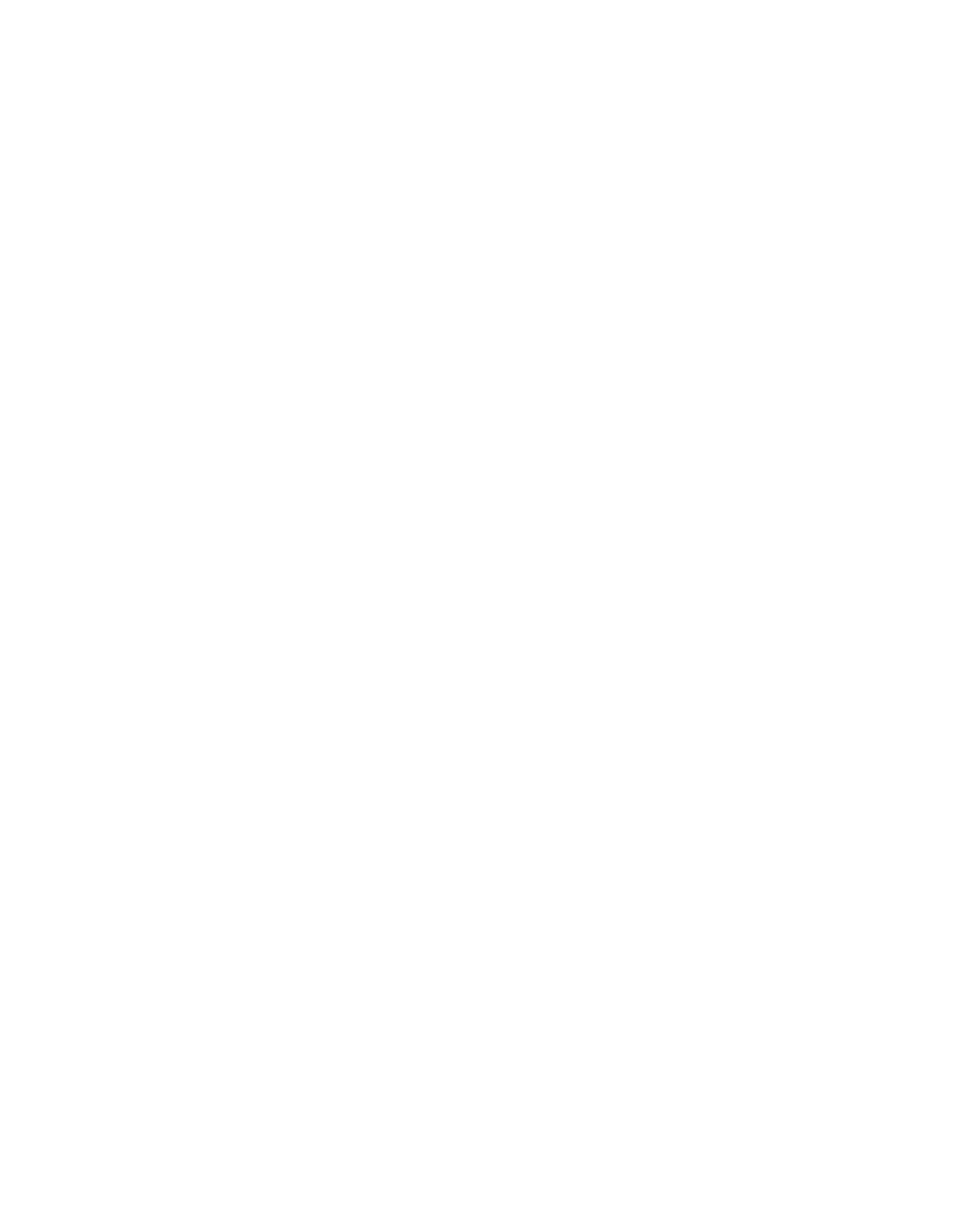# DDR and Peacebuilding:

# Thematic review of DDR contributions to peacebuilding and the role of the Peacebuilding Fund

United Nations Peacebuilding Support Office Copyright © 2012

Permission is granted to quote from this publication

Any material quoted from this publication must include a complete reference citation including the organization and the title of this publication.

For more information, please contact: United Nations Peacebuilding Support Office United Nations, 30th floor New York, NY. 10017, USA Tel: (+1 212) 963 0936 Email: khadivi@un.org and rognvik@un.org Facebook: Peacebuilding Partnerships

Cover photo: A mural informs visitors that no arms are allowed at the UNICEF-supported Redemption Public Hospital in Monrovia, the capital, in Montserrado County. © UNICEF/NYHQ2011-1756/Pirozzi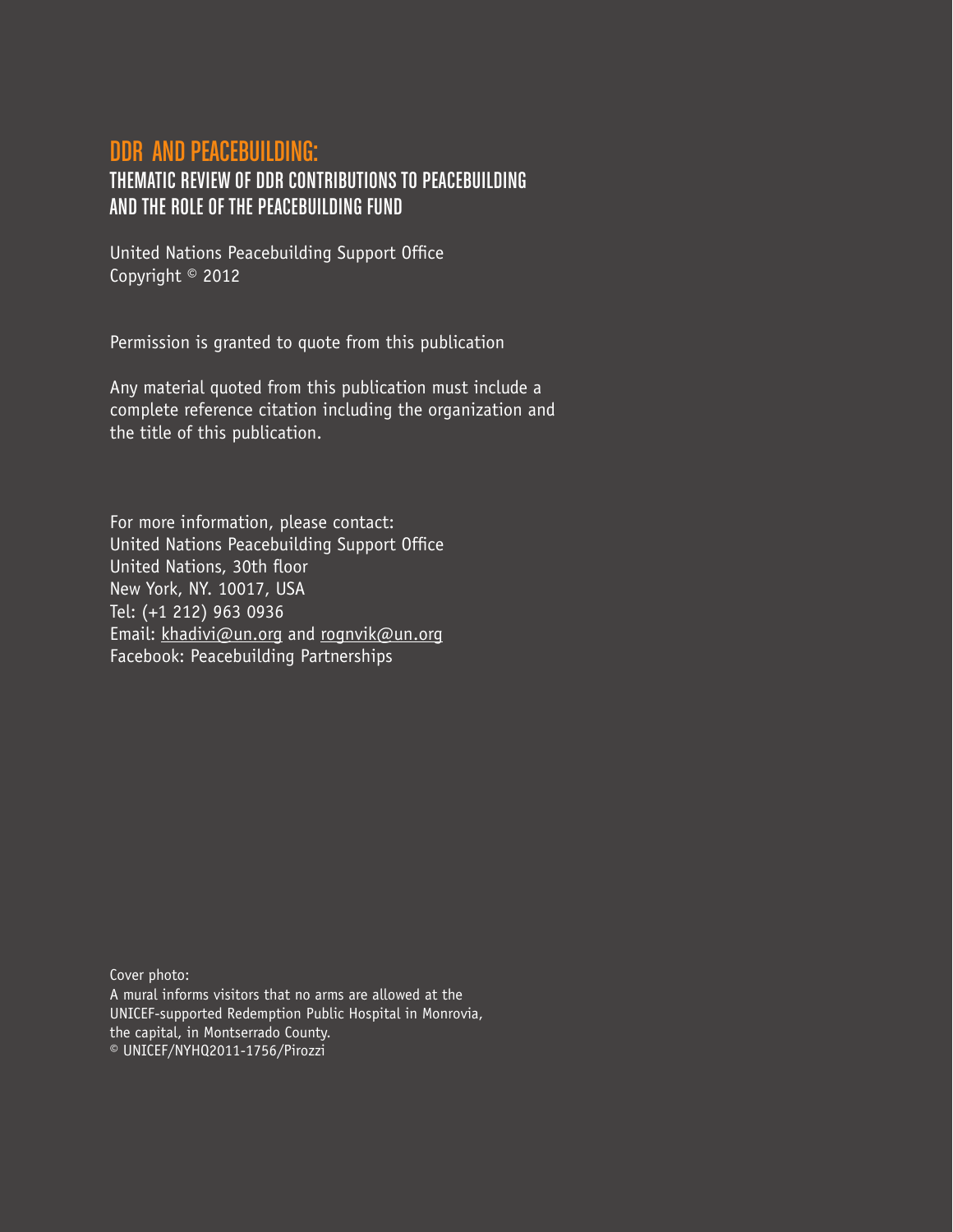# TABLE OF CONTENTS

| 2. Setting the scene: understanding Peacebuilding and DDR 10            |  |
|-------------------------------------------------------------------------|--|
|                                                                         |  |
|                                                                         |  |
| 2.3 General overview of DDR contributions to peacebuilding 13           |  |
| 2.3.1 DDR implementation challenges and its effect on peacebuilding  13 |  |
|                                                                         |  |
|                                                                         |  |
|                                                                         |  |
|                                                                         |  |
|                                                                         |  |
|                                                                         |  |
| 4. Contributions of PBF-DDR support towards peacebuilding               |  |
|                                                                         |  |
|                                                                         |  |
|                                                                         |  |
|                                                                         |  |
|                                                                         |  |
|                                                                         |  |
|                                                                         |  |
|                                                                         |  |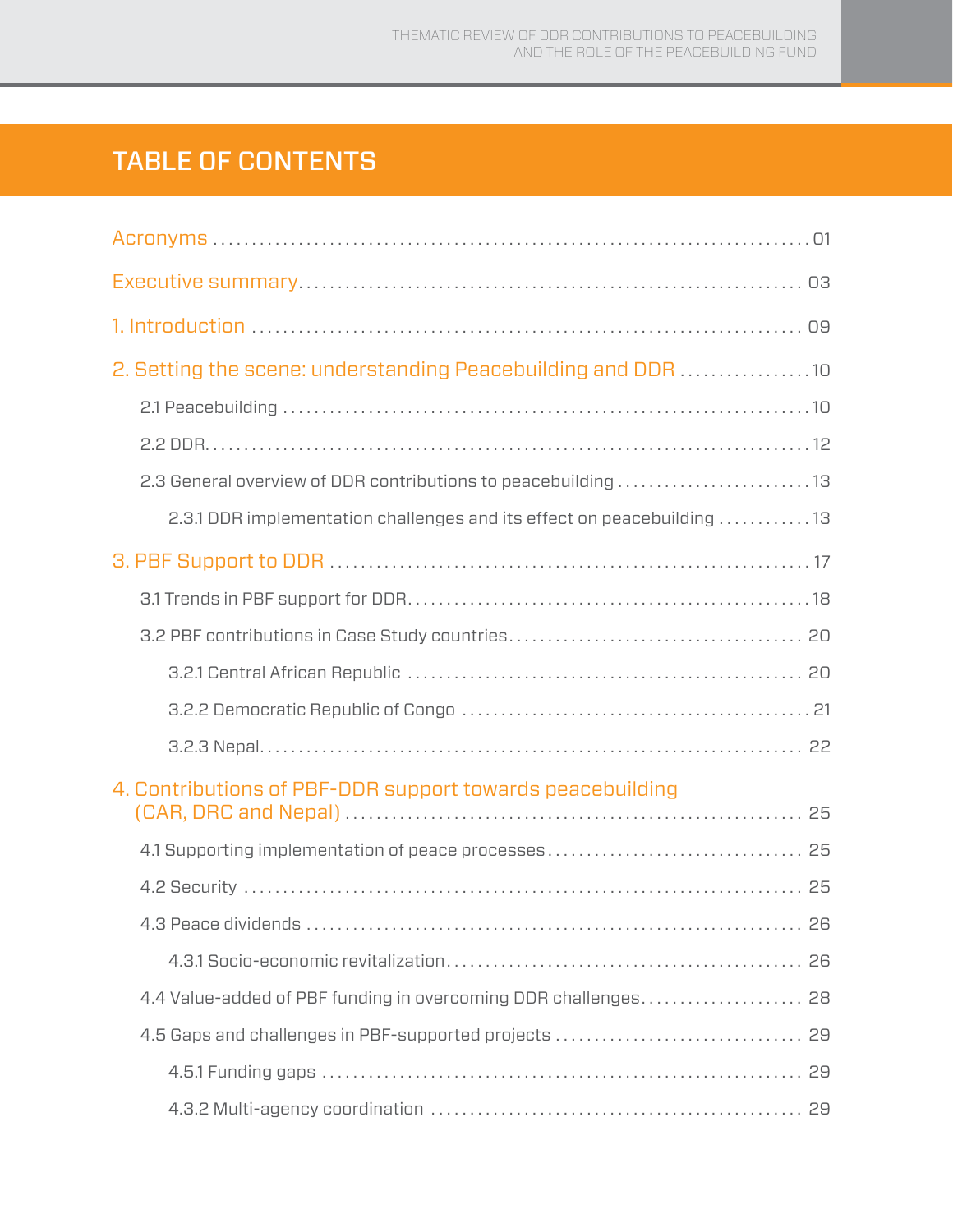| 4.5.4 Gap between DD and R and alternative sequencing 30      |  |
|---------------------------------------------------------------|--|
|                                                               |  |
|                                                               |  |
|                                                               |  |
|                                                               |  |
|                                                               |  |
| Annex 2 - Practical linkages between DDR and peacebuilding 38 |  |
| Annex 3 - Funding criteria for the Peacebuilding Fund 41      |  |
| Annex 4 - IDDRS Financing options and opportunities of DDR 43 |  |
| Annex 5 - Case Studies (1.CAR; 2.DRC; 3.Nepal)  45            |  |

## List of boxes

| Box 2: PBF funding criteria (terminology) $\dots\dots\dots\dots\dots\dots\dots\dots\dots\dots\dots\dots\dots\dots\dots\dots$ |  |
|------------------------------------------------------------------------------------------------------------------------------|--|
|                                                                                                                              |  |

## List of tables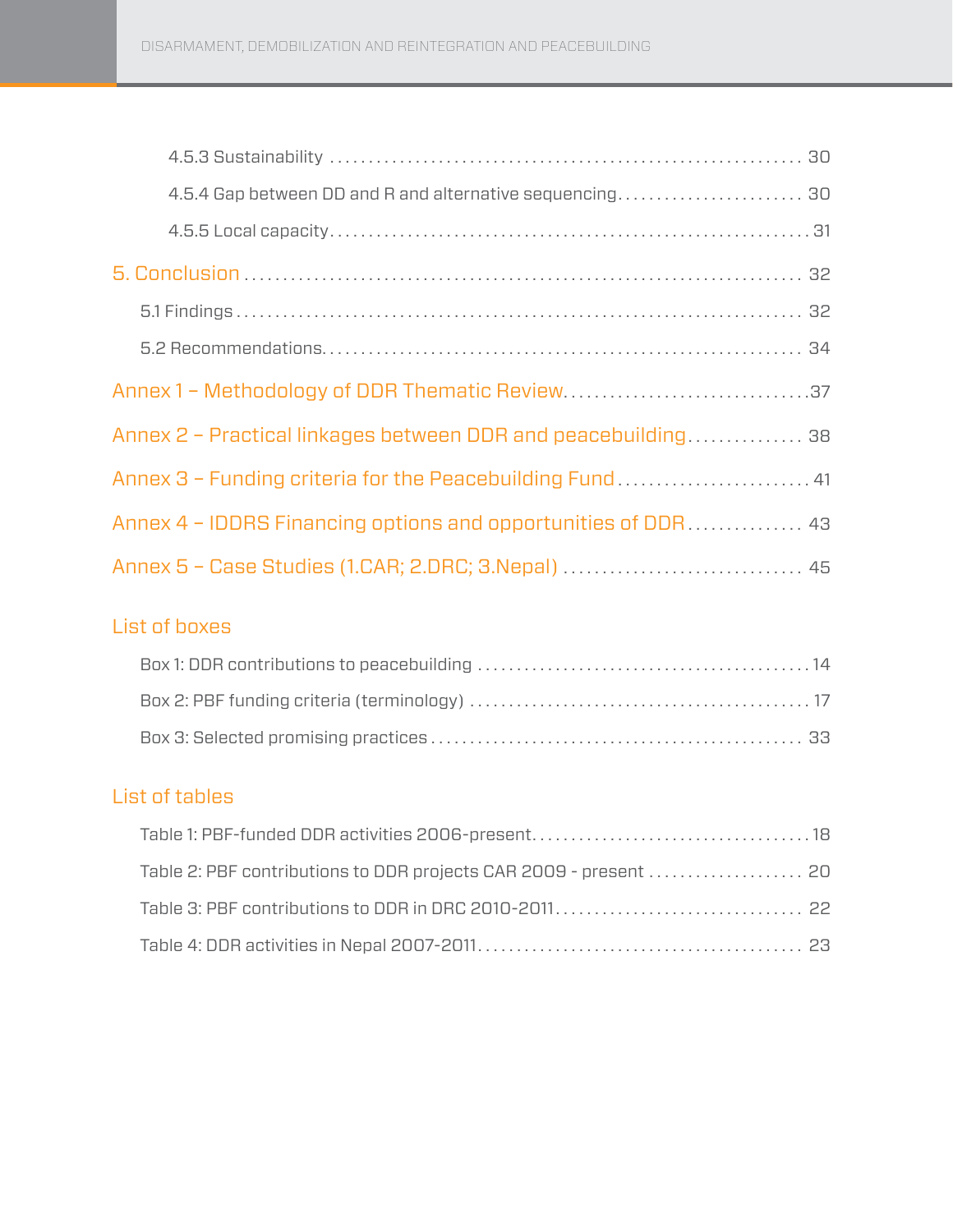# **ACRONYMS**

- AMAA Agreement on Monitoring of the Management of Arms and Armies
- APRD Armée populaire pour la restauration de la République et de la démocratie
- BCPR Bureau for Conflict Prevention and Recovery
- CAAFAG Children Associated with Armed Forces and Armed Groups
- CAR Central African Republic
- CONADER DRC's National Commission for DDR
- CPA Comprehensive Peace Agreement
- CPN-M Communist Party of Nepal Maoist
- CRRP Community Recovery and Reintegration Programme
- DDR Disarmament, Demobilization and Reintegration
- DRC Democratic Republic of the Congo
- FDPC Front démocratique du peuple centrafricain
- HIV/AIDS Human immunodeficiency virus/acquired immunodeficiency syndrome
- IAWG Inter-Agency Working Group on DDR
- ICRC International Committee of the Red Cross
- IDDRS Integrated DDR Standards
- ILO International Labour Organization
- IRF Immediate Response Facility
- ISSSS International Security and Stabilization Support Strategy
- MDRP Multi-Country Demobilization and Reintegration Programme
- MLCJ Mouvement des libérateurs centrafricains pour la justice
- MONUC United Nations Mission in the Congo
- MONUSCO UN Organization Stabilization Mission in the Democratic Republic of the Congo
- NPTF Nepal Peace Trust Fund
- OHCHR Office of the High Commission for Human Rights
- PBC Peacebuilding Commission
- PBF Peacebuilding Fund
- PBSO Peacebuilding Support Office
- PRF Peacebuilding and Recovery Facility
- RECOPES Réseaux communautaires de protection de l'enfant/Community Child Protection Networks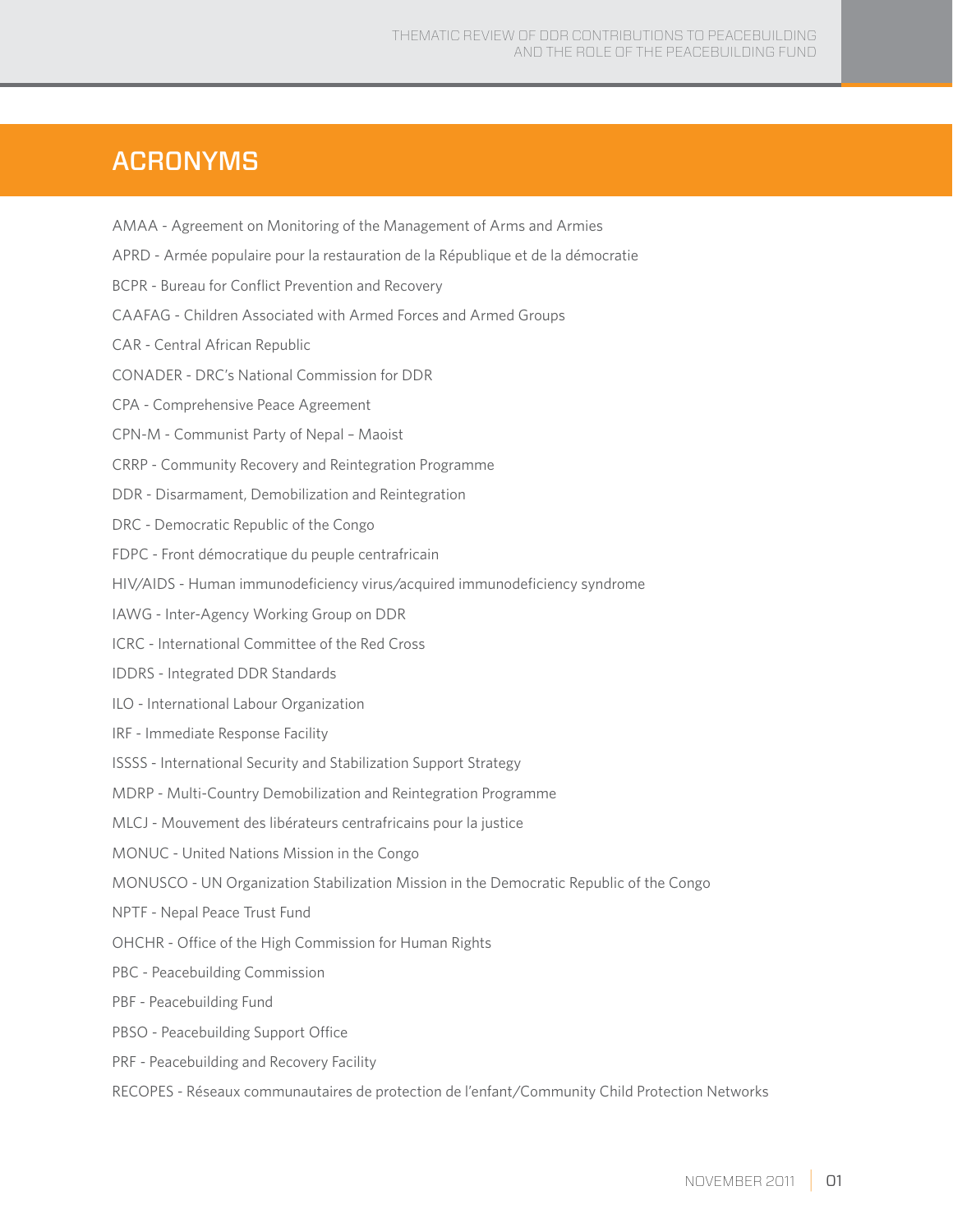SSR - Security Sector Reform

STAREC - Stabilization and Reconstruction Plan for War-Affected Areas

UE-PNDDR - National DDR programme in the DRC

UE-PNDDR- Implementation Unit of the PNDDR

UFDR - Union des forces démocratiques pour le rassemblement

UFR - Union des forces républicaines

- UFVN Union des forces vives de la nation
- UNDP United Nations Development Programme
- UNFPA United Nations Population Fund
- UNICEF United Nations Children's Fund
- UNIRP Interagency Rehabilitation Programme
- UNMIN United Nations Mission in Nepal
- USAID United States Agency for International Development
- VMLR Verified Minors and Late Recruits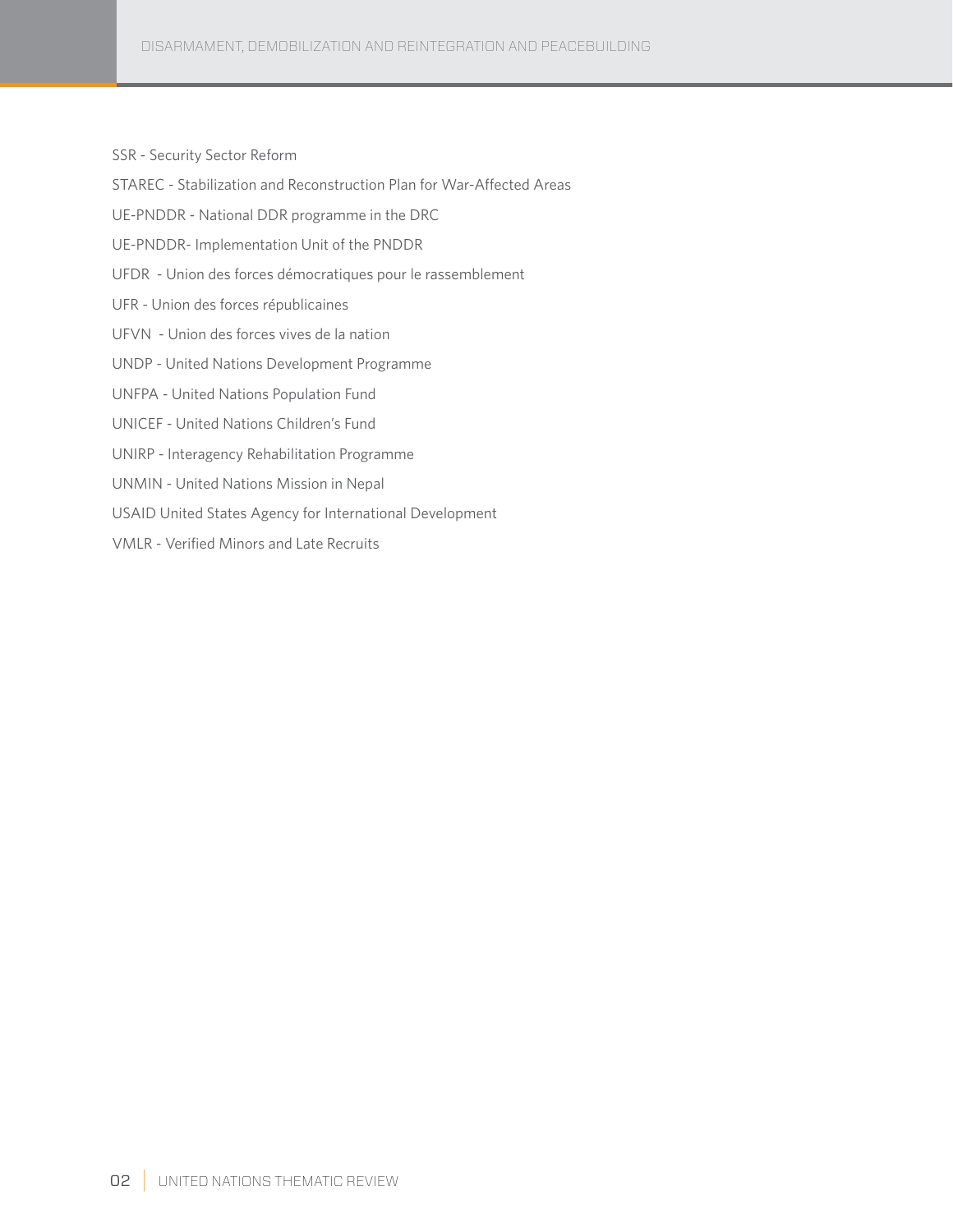# Executive Summary

The Peacebuilding Support Office (PBSO) and the Inter-Agency Working Group on DDR (IAWG), of which PBSO is also a member, jointly undertook a review of the contributions of Disarmament, Demobilization and Reintegration (DDR) programmes to peacebuilding (DDR Thematic Review). The review draws on the experiences of three case studies: Central African Republic (CAR), Democratic Republic of the Congo (DRC) and Nepal and focuses specifically on the projects supported by the Peacebuilding Fund (PBF). The recommendations of the review aim to help the DDR and peacebuilding communities, and the PBF in particular, strategically and programmatically position their support to DDR (-related) initiatives for more lasting and promising peacebuilding results.

Following a brief introduction, section II of the DDR Thematic Review explores the policy relationship and interlinkages of DDR programmes and peacebuilding and the practical implications of this interrelationship on the ground. The section establishes the framework principles for analysing peacebuilding, namely the provision of basic security and peace dividends, building confidence in political processes and building national capacity for conflict management and economic revitalization, which make up the core elements of peacebuilding. The section introduces the main tenets of DDR, which are grounded in the Integrated DDR Standards (IDDRS). Prepared by the IAWG, the IDDRS represent the agreed lessons and practices of UN entities involved in DDR and provide a set of guidelines for the planning, design, implementation and monitoring of DDR programmes.

Section III provides an introduction to the funding structure of the PBF and provides a brief summary of each of the three case studies: CAR, DRC and Nepal (the case studies are annexed in full at the end of the report).

|       | <b>PROJECT TITLE</b>                                                                                                                                        | <b>BUDGET</b><br>(US\$) | <b>TIMELINE</b><br>(MM/YY) | <b>UN</b><br><b>AGENCIES</b>        |
|-------|-------------------------------------------------------------------------------------------------------------------------------------------------------------|-------------------------|----------------------------|-------------------------------------|
| CAR   | Support for the start-up of the DDR process of Armed Groups<br>$(PBF/CAF/B-3)$                                                                              | 3,955,710               | $04/09 - 9/10$             | <b>UNDP</b>                         |
|       | Prevention of Recruitment, Demobilization and Socio-Economic<br>Reintegration of CAAFAG and Other Children and Women<br>(Child DDR - PHASE I; PBF/CAF/B-2)  | 2,000,000               | $11/08 - 10/11$            | <b>UNICEF</b>                       |
|       | Prevention of Recruitment, Demobilization and Socio-Economic<br>Reintegration of CAAFAG and Other Children and Women<br>(Child DDR - PHASE 2; PBF/CAF/K-12) | 1,500,000               | $09/10 - 2/12$             | UNICEF,<br>UNFPA,<br><b>WFP</b>     |
|       | <b>TOTAL</b>                                                                                                                                                | 7,455,710               |                            |                                     |
|       | Community Reintegration and Recovery Programme in eastern<br>DRC (PBF/COD/B-1)                                                                              | 4,405,342               | $02/10 - 9/11$             | <b>UNDP</b>                         |
| DRC   | Support to War Wounded (PBF/COD/B-2)                                                                                                                        | 228,962                 | $04/10 - 6/11$             | <b>UNDP</b>                         |
|       | DD of former Armed Groups residual (PBF-COD-B.4)                                                                                                            | 636,650                 | $01/11 - 12/11$            | <b>UNDP</b>                         |
|       | <b>TOTAL</b>                                                                                                                                                | 5,270,954               |                            |                                     |
|       | Programme support for Children and Adolescents Formerly As-<br>sociated with the Maoist Army in Nepal (PBF/NPL/B-2)                                         | 622,969                 | $03/09 - 3/10$             | <b>UNICEF</b>                       |
| Nepal | Support to Female Members of the Maoist Army (PBF/<br>$NPL/B-2)$                                                                                            | 224,614                 | $03/09 - 12/10$            | <b>UNFPA</b>                        |
|       | Monitoring, reporting and response to conflict related child<br>rights violations (PBF/NPL/E-2)                                                             | 2,332,421               | $04/10 - 12/11$            | <b>OHCHR &amp;</b><br><b>UNICEF</b> |
|       | <b>TOTAL</b>                                                                                                                                                | 3,180,004               |                            |                                     |
|       | PBF total contribution to case study countries                                                                                                              | 15,906,668              |                            |                                     |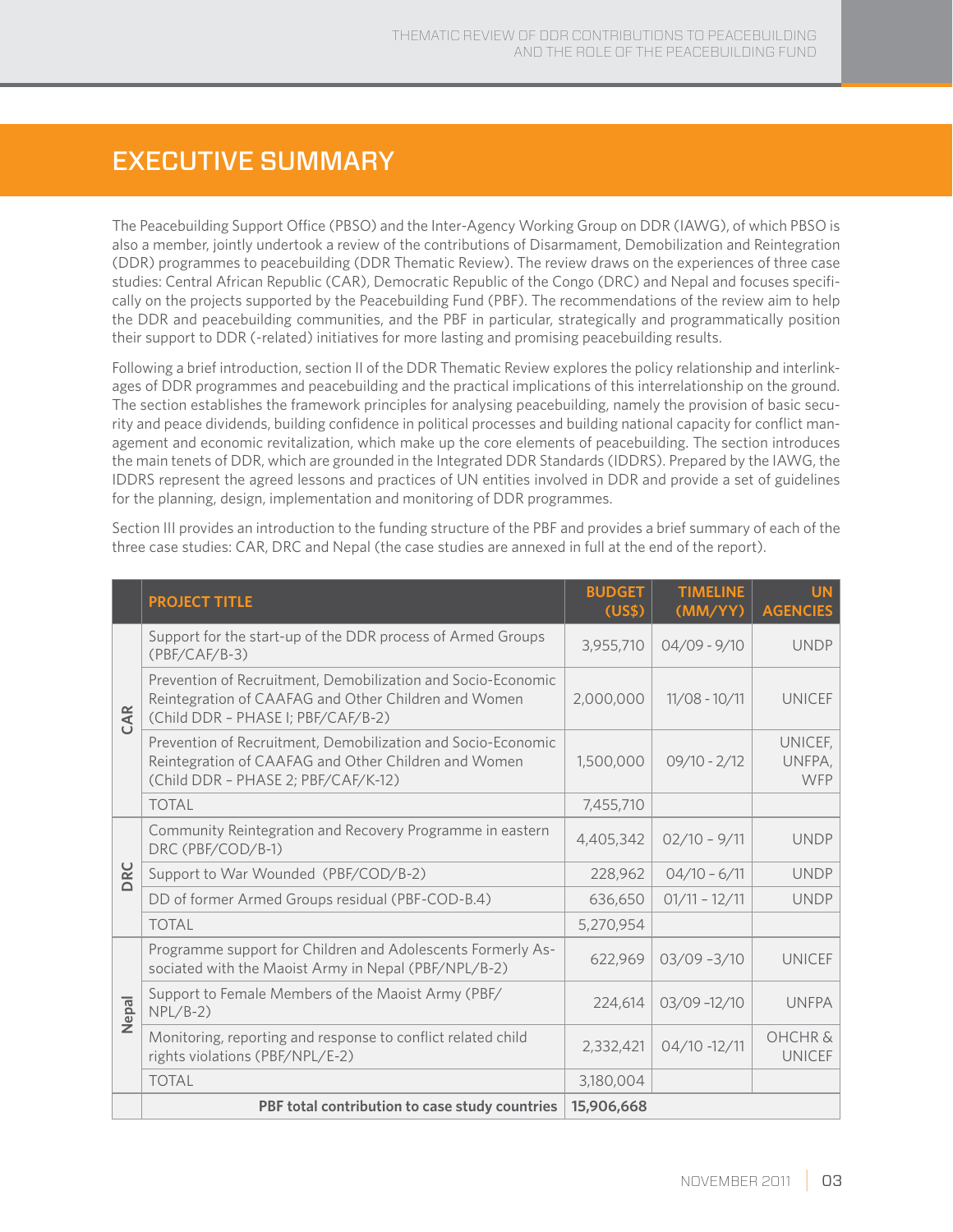Each case study outlines how DDR was approached in the peace process; the nature of the DDR process undertaken; summary of PBF DDR funding; the project's fulfillment of PBF funding goals for being catalytic, relevant and sustainable for peacebuilding; and challenges encountered in implementing the project for DDR and PBF.

### Case Studies

- CAR is the only case study country on the agenda of the Peacebuilding Commission. The PBF contributions enabled a stronger preparatory phase of DDR, ensuring that DDR planning reflected the content of the IDDRS and supporting the initial launching of the process. PBF support was also catalytic in initiating and implementing two phases of support for child DDR.
- In DRC, PBF supported three projects that targeted ex-combatants posing security risks and led to increased stability and basic security. One project adopted a community-matching approach that saw the socio-economic reintegration of both combatants and other vulnerable community members. A second project, which focused on war-wounded combatants, directly supported the implementation of the Ihusi Accord (2009). A third project targets the Disarmament and Demobilization of 4000 residual elements of former armed groups, still responsible for "insecurity pockets" in the forest, in order to provide means for DD gaps, contributing to Government Stabilization plans;
- In Nepal, the three PBF projects promoted the safety and security of women and children involved in the Maoist armed group and promoted the rights of the children involved in the group. The nature and set up of the PBF-support projects further helped the UN best prepare the systems and structures to support the process once the combatants were discharged. The programme preparations proved to be essential to providing as smooth, sustainable and consistent of a process as possible in the complex environment.

The fourth section explores the results of the three case studies horizontally, highlighting overall trends, contextual differences, lessons and challenges across the cases, focusing specifically on the peacebuilding goals of implementation support for peace process, basic security, and peace dividends—economic recovery and the peacebuilding outcomes of social cohesion, reconciliation and community resilience. The results of the case studies cast little doubt of the relevance and value of the PBF projects in meeting both DDR and peacebuilding objectives.

#### Meeting peacebuilding objectives

At some level, all of the PBF-supported projects reported dividends in the areas of security, economic recovery and seeing a change in the attitudes and behaviours of not only ex-combatants but also within hosting communities. Certain practices undertaken in the case studies further demonstrate how the economic and social benefits of DDR can be felt more widely across communities, such as, among many others:

- Reintegration benefits matched with other vulnerable community members;
- Micro-enterprises developed that improve the basic provision of nutritional or hygienic needs of a community (e.g., grain mills, soap);
- Professional training to build national capacity in the delivery of health services;
- Capacity-building and the provision of equipment (e.g., military hospital in DRC) strengthened overall national capacities and services that will be useful beyond the closing of DDR projects; and
- Community networks such as the solidarity groups, CAAFAG Network and RECOPEs established or supported ex-combatants and other vulnerable community members and provided opportunities for promoting positive interaction among ex-combatants, other vulnerable groups and communities in community, sporting and reconciliatory events/forums.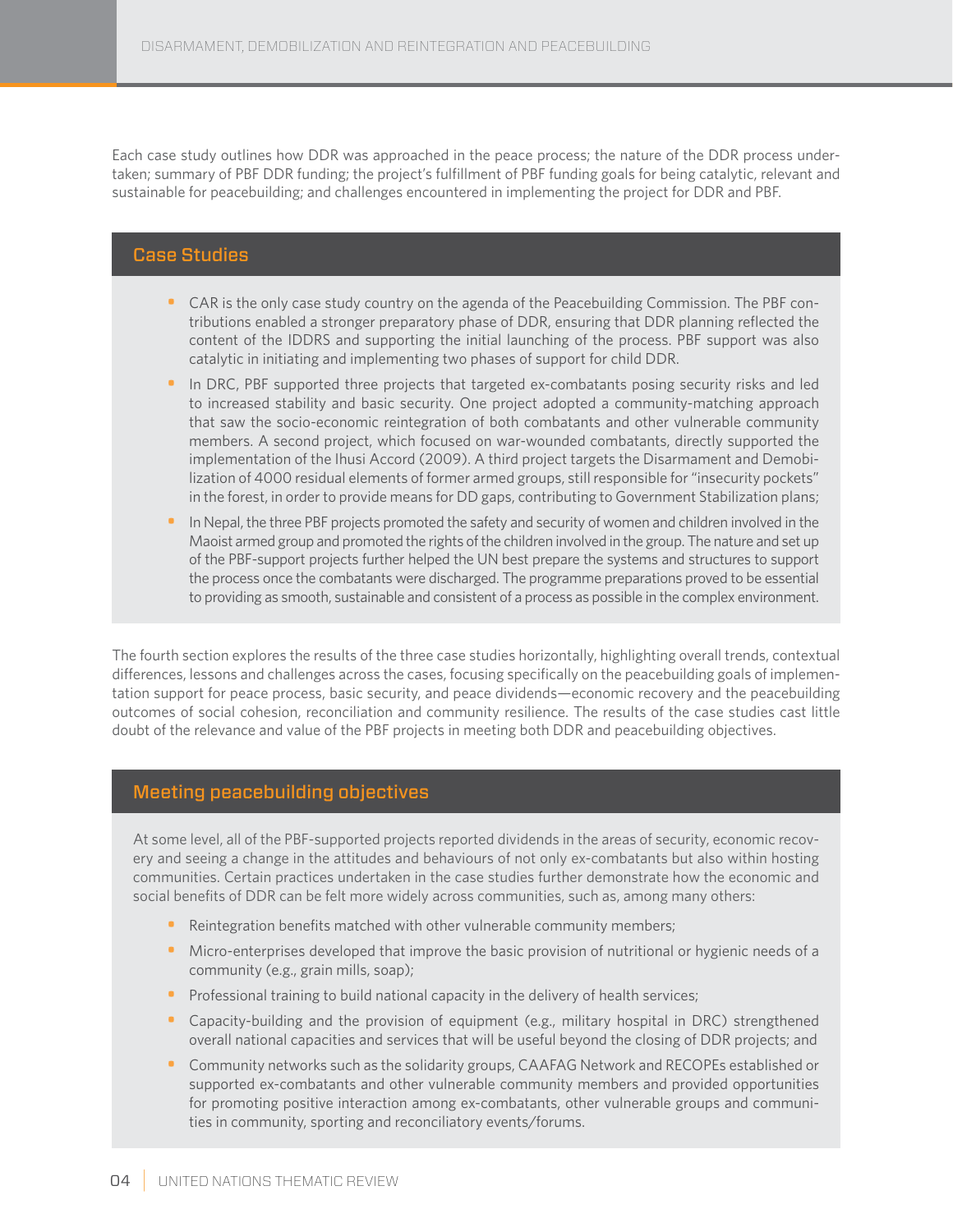Section four also focuses on the value added and comparative advantage of the PBF in supporting DDR. In particular, the case studies demonstrate the value of the PBF in filling gaps in DDR programming, such as:

- Financial gaps: funding critical parts of the programme that require additional funds (e.g., reintegration), or to 'jump start' critical activities.
- DD and R gap/stop-gap measures: funding reinsertion projects, labour-intensive projects, community/dual targeting projects that aim to minimize the gap or serve as a temporary stop-gap measure between DD and R.
- Caseload gap: supporting marginal caseloads in the DDR programme that would be otherwise left out, for example women associated with armed forces or groups, children associated with armed forces or groups, wounded fighters and groups that entered the DDR process late or were left out of national DDR processes.

The final section of the report summarizes the main findings and puts forward five overarching recommendations that contain specific action points aimed towards PBF efforts to strategically and programmatically position its DDR support as well as action points for UN entities and DDR practitioners as they plan and prepare conflict sensitive DDR and implement DDR that contributes concretely towards achieving sustainable peacebuilding results.

## Recommendations:

1. Establish concrete actions for ensuring DDR 'process', planning and preparations are aligned with peacebuilding priorities

**The DDR process ranges from dealing with DDR in the negotiation of peace agreements, through programme planning and design, implementation and closure. Each component requires human and financial investment; the lack of which can have a serious impact on the subsequent or parallel aspects of the programme and of its concrete contributions to peacebuilding. The planning and preparation of DDR must be conflict sensitive, cognizant of conflict drivers and consider how to achieve key peacebuilding results from design to programme closing.**

- The PBF should consider funding inclusive DDR dialogues that both serve as entry points for reconciliation and as vehicles for developing multi-year, inter-agency, country-specific frameworks for reintegration, as recommended by the Secretary-General's Policy Committee. Such PBF support would encourage the creation of catalytic "One UN" approaches to resource mobilization, as well as multi-sectoral reintegration frameworks that provide viable transition options for the final stages of DDR processes.
- DDR practitioners should factor in conflict analysis prepared in the framework of peacebuilding and be aligned with country PBF Priority Plans, involve key actors from other peacebuilding sectors in the planning and preparation of DDR, plan reinsertion and reintegration activities that are conducive to achieving peacebuilding results and agree in the planning phase of how peacebuilding is included in DDR M&E.
- Peacebuilding and DDR practitioners should consider in conflict and risk analysis and needs assessments potential new threats that emerge and become conflict drivers as a result of challenges in/obstacles to the DDR process.

#### 2. Address obstacles that hinder timing and sequencing of DDR

**The sequencing of DDR interventions is difficult, particularly for reintegration to begin immediately after DD or, as in other cases, if aspects of DDR must be undertaken simultaneously or prior to DD being undertaken. Sequencing difficulties are compounded by gaps in funding; dependence on significant voluntary funding within a tight time frame; and political, security and institutional delays in the process. Obstacles to the timing and sequencing of DDR can have serious implications for peacebuilding, including leading to potential new destabilizing threats for not only the DDR but also the country itself.**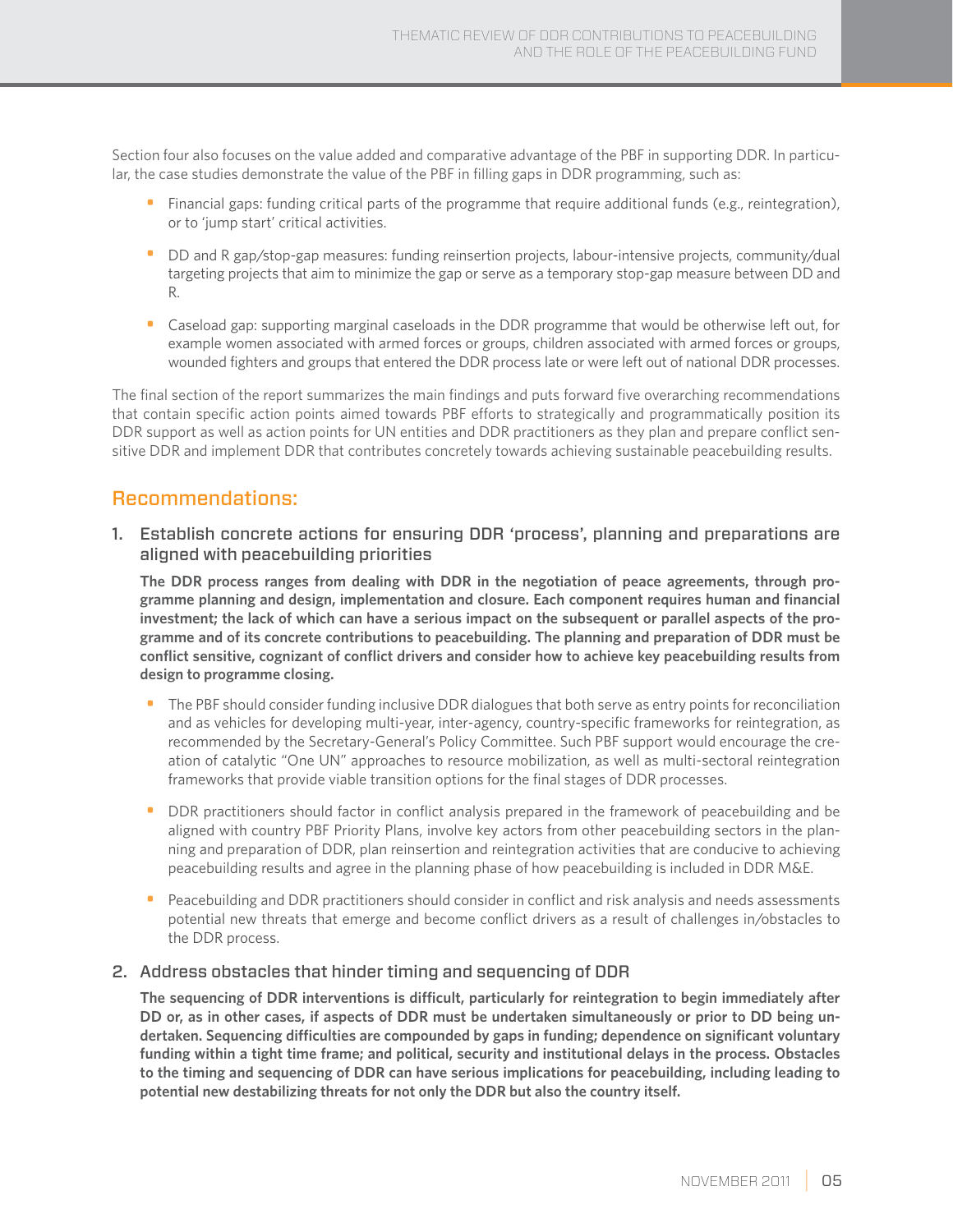- PBF support for DDR may require rapid investment, especially to undertake reinsertion as a temporary stopgap before reintegration or to compensate for delays in the DDR.
- PBF is a flexible fund, and this flexibility for DDR should be safeguarded so that DDR can be adapted and tailored according to changes in context, overcoming unforeseen challenges and obstacles and adjusting for alternate sequencing.
- UN should promote the development of trust funds, such as the UNFPN, with a view to promoting multiagency programmes and that allow the flexibility demonstrated in PBF funding.
- UN should strengthen their mechanisms, with PBF support when possible, for fostering integrated multiagency approaches to DDR. It should be recognized that PBF funding could also generate increased multiagency coordination.

#### 3. Strengthen capacities that can promote peacebuilding results in DDR programming

**It is often difficult for DDR practitioners to have the full/sufficient profile of the beneficiaries, and the contexts and capacities to where the beneficiaries are returning, etc. DDR interventions must be flexible to quickly tailor or adjust programmes according to needs and evolving conditions on the ground.**

- PBF support is already flexible and this flexibility should be systematically maintained, however, the UN should seek to find alternative means for pooling resources that can be used in a flexible manner, such as in a trust fund.
- DDR practitioners should strengthen their partnerships and relationships with other sectors on the ground so as to minimize duplication of efforts in such areas as conflict and needs assessments and market analysis, etc., and to undertake peacebuilding activities that promote social cohesion with other vulnerable groups and communities at large.

#### **There is often a lack of local capacity on the ground, particularly in rural areas, to be able to meet the particular challenges associated with dealing with ex-combatants.**

- PBF should encourage projects that build up the capacity of local networks and mechanisms that could be used to support/include ex-combatants in their scope.
- DDR local implementing partners should systematically receive training in conflict-sensitive programming, reconciliation, trainer-training on conflict mediation and reporting on peacebuilding results.
- DDR practitioners should promote stronger and broader partnerships to promote and build the capacity of existing networks, working groups and mechanisms such as the CAAFAG Working Group in Nepal, that promote their sustainability and transition beyond DDR.
- UN should invest, with PBF support as appropriate, in local-level capacity-building that serves to strengthen the linkages between DDR and other sectoral programmes at the grassroots level, with a particular emphasis on rural capacities.

#### 4. Promote the sustainability of peacebuilding results in DDR

**Even though it can be difficult to determine when an ex-combatant has been adequately reintegrated, DDR has a defined beginning and end. The symbolism of a successfully completed DDR programme is critical towards preventing a relapse into conflict and for moving a state further along the peace process spectrum. However, the limited time frame of reintegration is often too short for the beneficiaries of reintegration programmes to make a stable transition from DDR to broader national development and economic recovery or, in the case of children, to complete their formal education. The benefits of DDR should be evident even after the DDR process has ended and should promote longer-term dividends for peacebuilding.**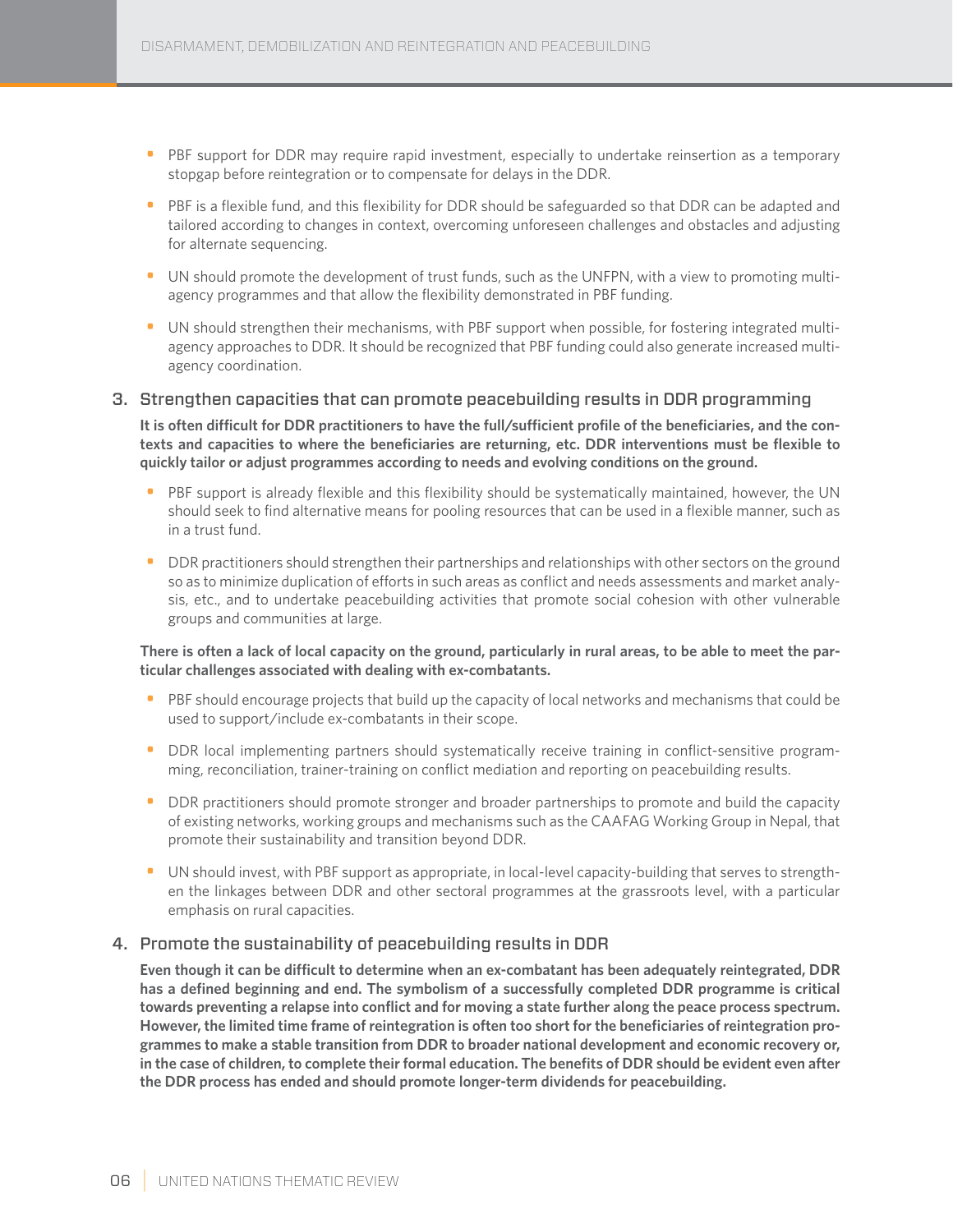- DDR practitioners should plan DDR in a manner that promotes transitional linkages between reintegration from medium to longer-term, non-DDR development and assistance, such as economic recovery and livelihoods initiatives.
- DDR practitioners should re-evaluate conflict analysis and drivers including the peacebuilding and other relevant sectors, upon changes in DDR context.
- PBF should consider funding tracking or M&E initiatives, led by national institutions, which would be able to track the impacts of an entire DDR process, including peacebuilding impacts, rather than individual projects or programme components.
- PBF should support the sustainability of some of the local structural mechanisms or networks built during the programme that can have a lasting effect within a community.
- DDR practitioners should increase the level of attention their programmes give to peacebuilding in the planning and implementation of DDR, including investing more purposefully in community reconciliation and peacebuilding events and activities that bring ex-combatants and communities together in cultural, music and sporting events and supporting the presence of psychosocial support services at such events.
- DDR planners should seek to increase their planning towards the exit strategies of reintegration programmes, allowing for beneficiaries with special needs to incrementally phase out of the reintegration assistance (e.g., to allow children to complete their education, childcare to allow mothers to work or search for work, etc.). PBF could consider supporting the special needs of these groups to support the closing of reintegration programmes.
- UN should strengthen their partnerships and relationships and PBF should aim to support projects and programmes that promote programmatic linkages between DDR and related issues such as SSR, Transitional Justice, Rule of Law, small arms and light weapons, and armed violence reduction, peacebuilding and development.

### 5. Strengthen the mutual relationship between DDR and wider entities involved in peacebuilding

- The mutual relationship between DDR and peacebuilding is evident, however, there lacks practical guidance on the subject that would allow DDR and peacebuilding practitioners to tighten and improve the programmatic linkages between the two areas.
- The IAWG should provide strategic guidance on peacebuilding and DDR, particularly with respect to strengthening programmatic planning, identifying potential entry points for interventions that directly promote DDR-peacebuilding priorities, monitoring and evaluating the impact of DDR on peacebuilding, and ensuring that programming is informed by conflict needs assessments that include peacebuilding priorities (or prepared by the peacebuilding sector).
- The PBF should aim to be more proactive in identifying gaps and opportunities to promote peacebuilding in DDR activities and to reach out and inform DDR practitioners of useful opportunities to add concrete peacebuilding elements to their activities.
- UN should conduct periodic inter-agency reviews of DDR similar to the inter-agency review conducted in Nepal (February 2011) and/or multi-sectoral reviews of DDR. This would promote joint programme implementation and review programme coherency and UN delivery as one for DDR.

**DDR deals with a specific target group; however, there is often not enough crossover in programming between DDR and other national development, recovery, reconciliation and peacebuilding activities and crosscutting issues**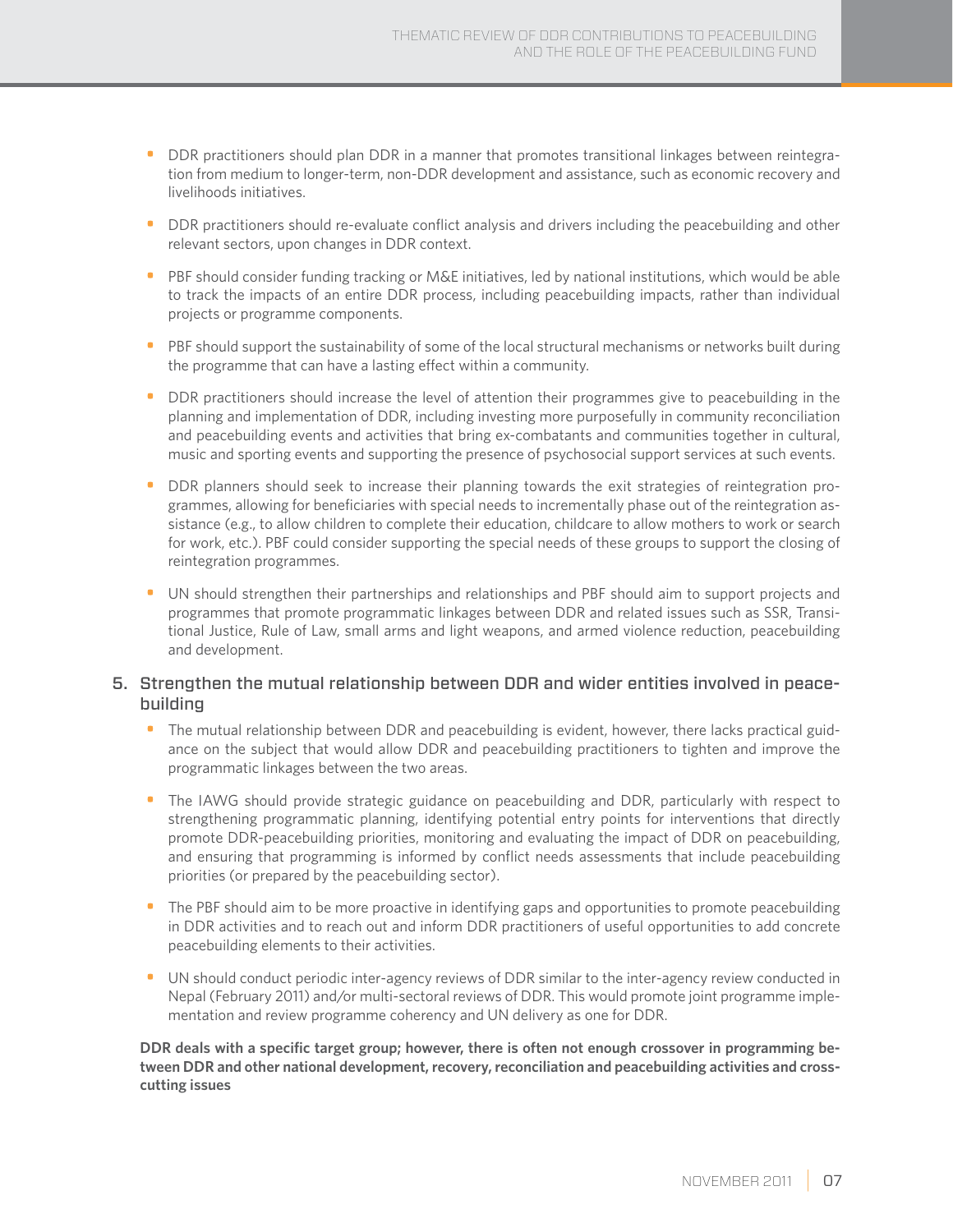- UN should aim to plan community-matching approaches in the design and planning of reinsertion and reintegration and link DDR more with community recovery and development. Similarly, PBF support should help to fill funding gaps that will enable community-matching initiatives or that ensure cross-cutting issues are adequately addressed in the programmes.
- DDR practitioners should increase, and PBF should support, their gender programming to include opportunities for addressing masculinity and male-centered prevention programmes of sexual and genderbased violence, ensure that the needs of women associated with armed forces and groups, HIV/AIDS and other potentially marginalized groups are included in DDR programmes.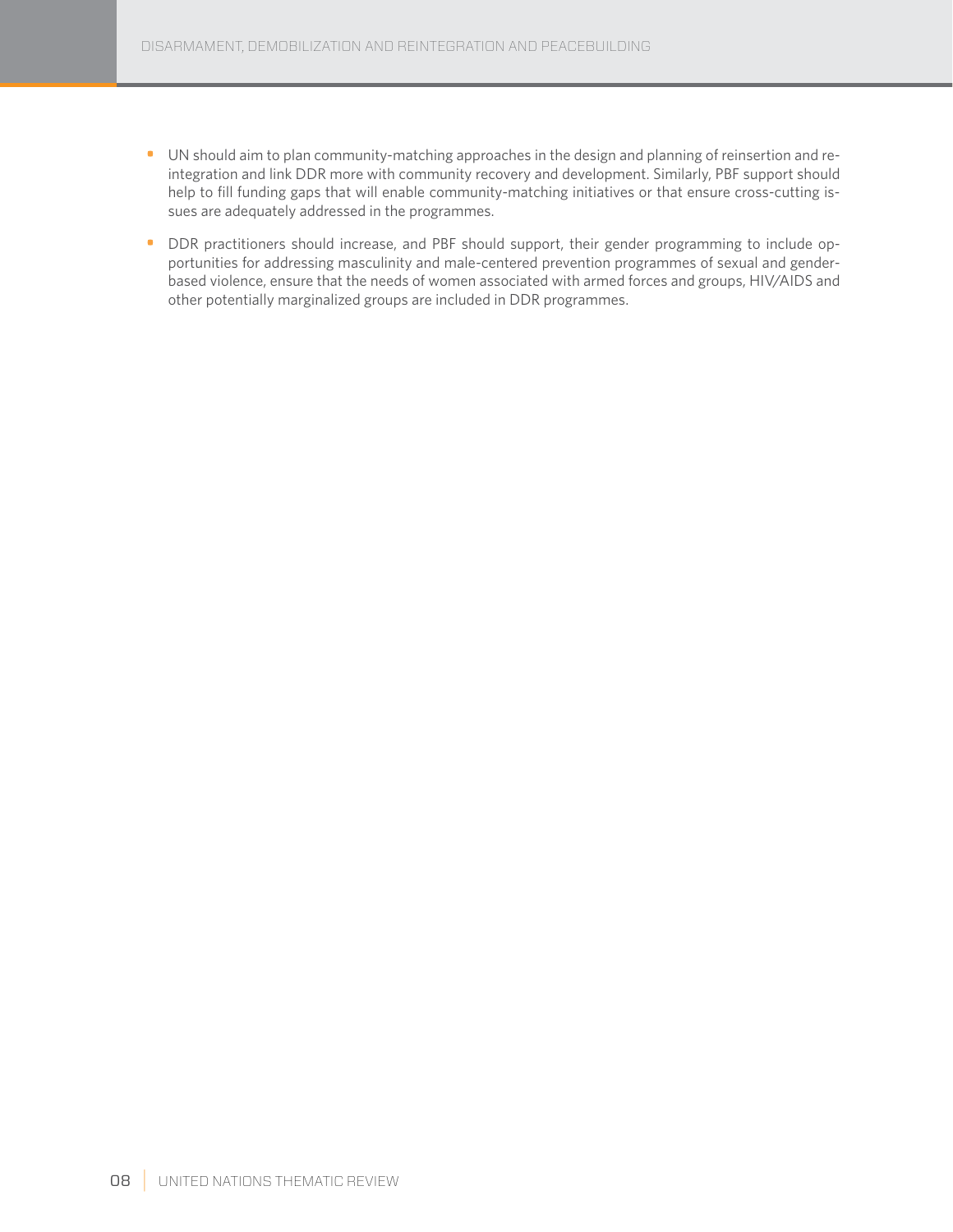# 1. Introduction

This report reviews the contributions of Disarmament, Demobilization and Reintegration (DDR) to peacebuilding, with a particular focus on the DDR and DDR-related projects supported by the Peacebuilding Fund (PBF).<sup>1</sup> DDR aims to help build security, reconstruct social fabrics and develop human capacity for ex-combatants and associated members who otherwise pose a significant risk to the stability and security of post-conflict environments. PBF recognizes the value of DDR in building a sustainable, long-term peacebuilding capacity thus places DDR high within its agenda.

The review forms part of a broader series of thematic reviews on peacebuilding led by the Peacebuilding Support Office (PBSO),<sup>2</sup> which set out to identify promising practices and identify factors that contribute towards making sectoral interventions relevant, catalytic and sustainable for peacebuilding.

The PBSO and the Inter-Agency Working Group on DDR (IAWG), of which PBSO is also a member, have prepared this review jointly. The review's Terms of Reference called for field research in the Central African Republic and Democratic Republic of the Congo, and desk-based research in Nepal<sup>3</sup> in order to identify lessons that contribute to a greater understanding on:

- 1. Effectiveness and strategic relevance of DDR programmes to peacebuilding.
- 2. Added-value and comparative advantage of PBF's funding arrangements.
- 3. Promising practices that can be used to shape future programming.

The review approaches the interlinkages of peacebuilding and DDR through the latter's role in promoting the peace process, provision of basic security, peace dividends (including economic revitalization, restoring social fabrics and civic responsibility) as well as addressing the root causes and drivers of conflict. Other specific elements of peacebuilding considered are conflict analysis and assessment of peacebuilding priorities, impact on social cohesion, national ownership, sustainability, comparative advantage, and institutional coordination (see box 1).

The target audiences of the review are policymakers and practitioners of both DDR and peacebuilding, particularly stakeholders of the PBF. The review is expected to contribute to the UN's collective knowledge and capacity to better design and implement DDR-related programmes within a broader peacebuilding framework. The recommendations of the review aim to help the DDR and peacebuilding communities, and the PBF in particular, strategically and programmatically position their DDR activities for more lasting and promising peacebuilding results.

The review is not an evaluation or impact assessment of DDR, peacebuilding or PBF activities. It applies existing knowledge and research to look generally across operational programming of DDR and peacebuilding and to draw out the general lessons and promising practices emanating from support provided by the PBF.

Kerry Maze and Sylvie More undertook the field and desk research for this review. Kerry Maze led the preparation of the written report in collaboration with Sylvie More, which was peer-reviewed by Mariska Van Beijnum, Clingendael Institute (CRU). The report and thematic review process was overseen by Erin McCandless, lead consultant for the PBSO thematic reviews as well as Cornelis Steenken, Coordinator of the IAWG. Mario Nascimiento and Beth Prosnitz additionally contributed background material and administrative support for the review. The lead author takes responsibility for any misrepresentations and errors found in the review. The review reflects the only views and opinions of the lead author and do not reflect the views of any specific organization or UN entity.

<sup>&</sup>lt;sup>2</sup> In 2011, the Peacebuilding Support Office (PBSO), in collaboration with United Nations partners, agreed to undertake a Sectoral Review of six different thematic areas of peacebuilding: Security Sector Reform; Disarmament, Demobilization and Reintegration; Social Service Provision, Peace Dividends and Peacebuilding; Economic Revitalization and Youth; Women's Participation in Peacebuilding; and Elections.

<sup>&</sup>lt;sup>3</sup> Annex 1 "methodology" provides the grounds for the selection of cases.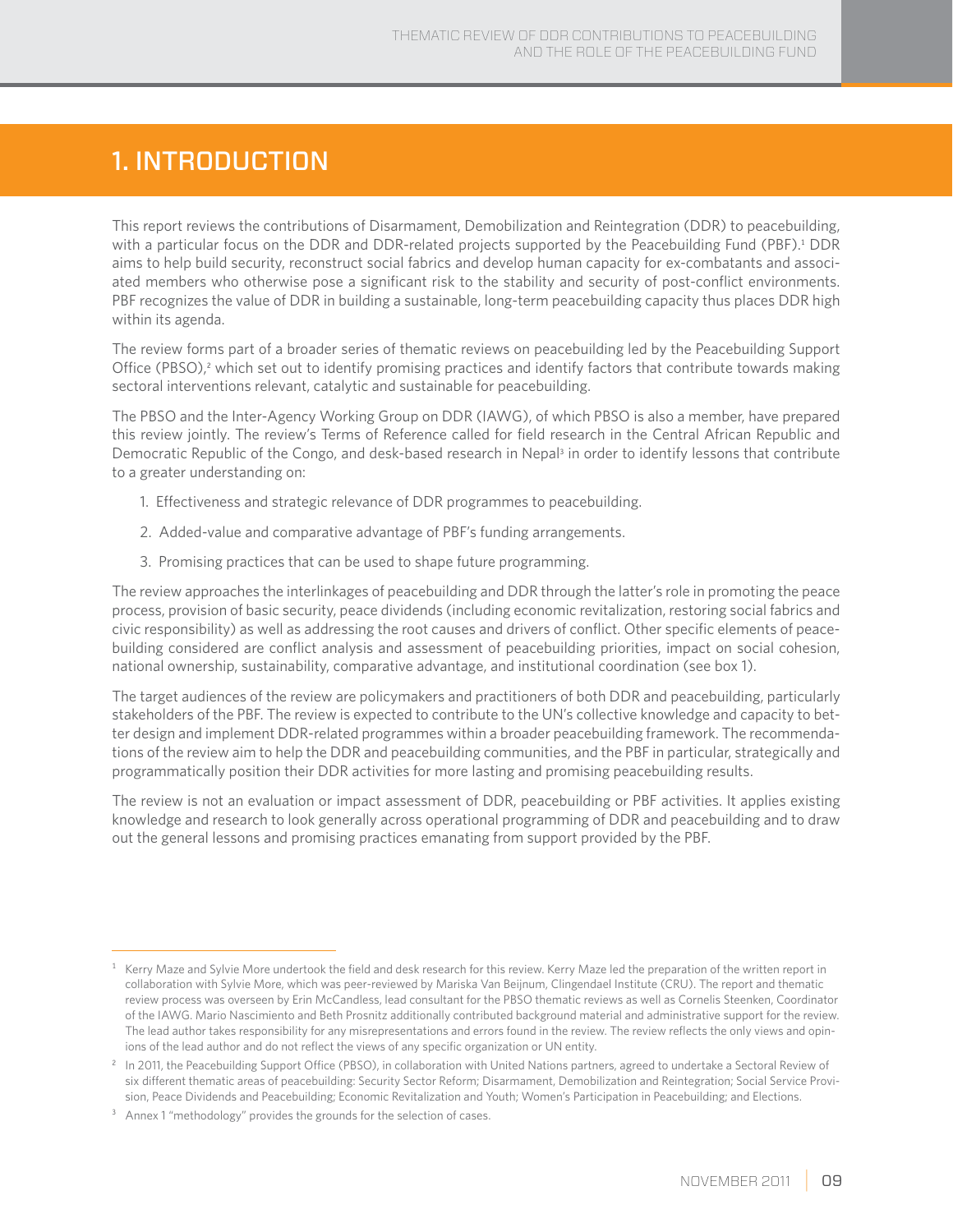# 2. Setting the scene: understanding Peacebuilding and DDR

# *Successful implementation of DDR processes is exceedingly vital for ensuring sustainable peace.4*

# *Kofi Annan (2001)*

## 2.1 Peacebuilding

The term peacebuilding covers a vast concept that lacks a precise definition largely because of the political, institutional and programmatic implications packed into the term.<sup>5</sup> Further, policymakers and practitioners tend to either assign excessively narrow, time-driven or action-based definitions of the term or assign overly encompassing ones, adding to the disagreements of a precise definition.<sup>6</sup>

Nevertheless, the UN, policymakers, practitioners and researchers have continued to evolve the parameters, actions and expected outcomes of peacebuilding.<sup>7</sup> Relevant for the purposes of this review, in 2007, the United Nations Secretary-General's Policy Committee put forward that peacebuilding "involves a range of measures targeted to reduce the risk of lapsing or relapsing into conflict by strengthening national capacities at all levels for conflict management and to lay the foundations for sustainable peace and development."<sup>8</sup>

The Report of the Secretary-General on "Peacebuilding in the immediate aftermath of conflict" (2009)<sup>9</sup> recognized that the formal end of conflict does not assume the arrival of sustainable peace. The report warned of potential risks such as a lack of political consensus, persistent root causes of conflict, increased tensions as people return to destroyed or occupied homes, perceived or real impunity of crimes committed during and after the conflict, overly high expectations of concrete, political, social and economic dividends and failure to restore state authority, that can characterize post-conflict environments.<sup>10</sup>

Emphasizing that peacebuilding is a national challenge and responsibility, the 2009 report outlines core areas that would increase a post-conflict country's window for achieving sustainable peace and reducing the risk of it relapsing into conflict. These are the provision of: Basic security; delivery of peace dividends;<sup>11</sup> shoring up and building

<sup>4</sup> Report of the Secretary-General on Prevention of armed conflict, United Nations, [A/55/985-S/2001/574], New York, 7 June 2001.

<sup>5</sup> Review of the United Nations peacebuilding architecture, United Nations, S/2010/393–A/64/868, New York: 21 July 2010.

<sup>6</sup> Henning Haugerudbraaten, Peacebuilding: Six dimensions and two concepts, African Security Review, Vol. 7 No 6, 1998.

 $<sup>7</sup>$  The term of peacebuilding was first introduced in literature in 1975. The UN first took up the subject of peacebuilding in 1992, with then</sup> Secretary-General defining 'peacebuilding' in his report Agenda for Peace as "an action to identify and support structures, which will tend to strengthen and solidify peace in order to avoid a relapse into conflict" An Agenda for Peace, Preventive diplomacy, peacemaking and peace-keeping, Report of the Secretary-General, United Nations, A/47/277-S/24111 17, New York: June 1992, p.11.

<sup>8</sup> United Nations Secretary-General's Policy Committee, 22 May 2007.

<sup>9</sup> Report of the Secretary-General on peacebulding in the immediate aftermath of conflict, United Nations, A/63/881-S/2009/304, New York: 11 June 2009.

<sup>10</sup> Report of the Secretary-General on peacebulding in the immediate aftermath of conflict, United Nations, A/63/881-S/2009/304, New York: 11 June 2009. p. 3-4.

<sup>&</sup>lt;sup>11</sup> The United Nations and other international actors use the concept of peace dividends to describe timely and tangible deliverables, which in particular contexts can facilitate social cohesion and stability, build trust in the peace process and support the state in earning its legitimacy under challenging conditions.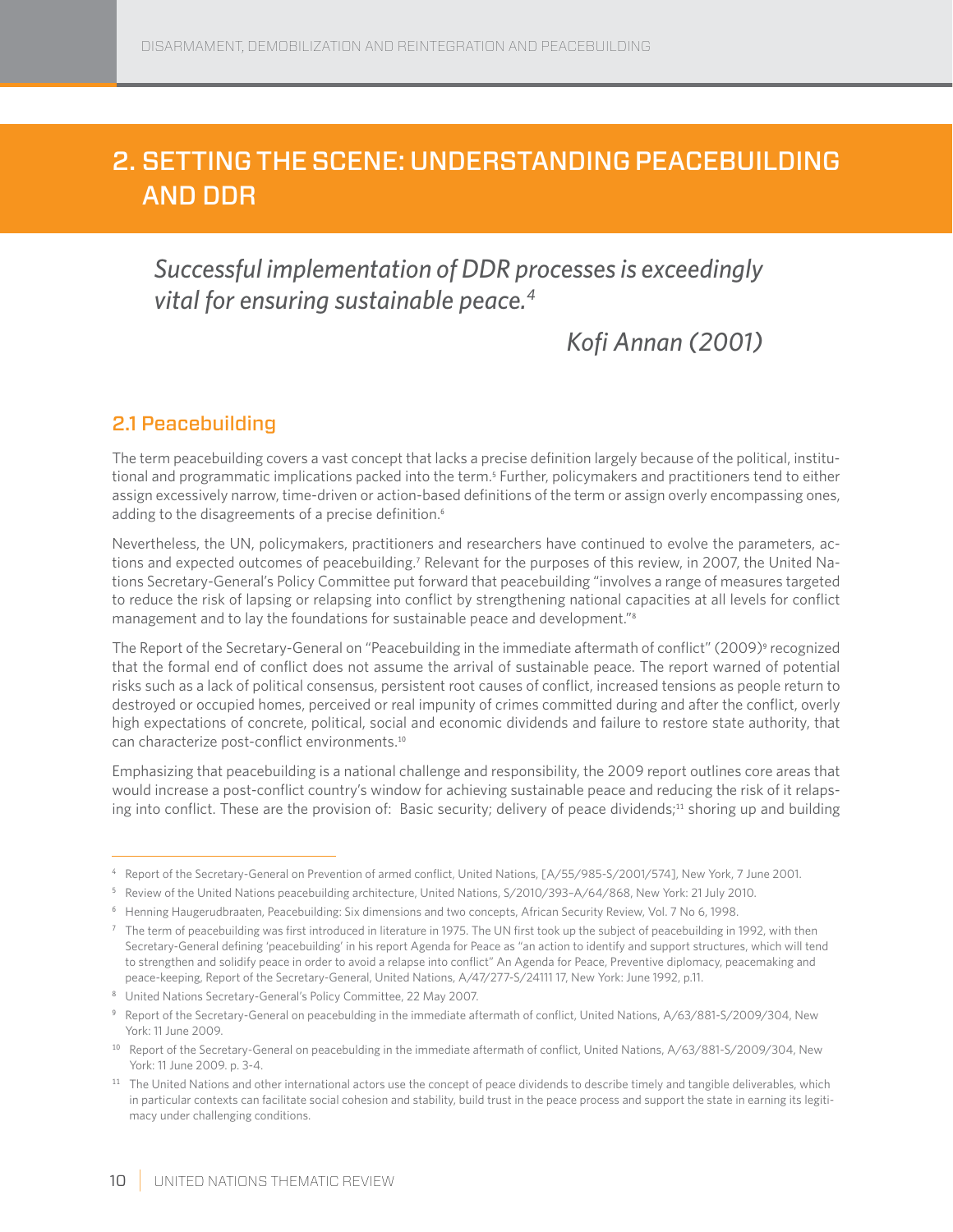confidence in the political process; strengthening core national capacity for conflict management<sup>12</sup>. The report thus calls on the international community to be "capable of responding coherently, rapidly and effectively to these core objectives through:"<sup>13</sup>

- Support to basic safety and security, including mine action, protection of civilians, DDR, strengthening the rule of law and initiation of security sector reform (SSR);
- Support to political processes, including electoral processes, promoting inclusive dialogue and reconciliation, and developing conflict management capacity at national and subnational levels;
- Support to the provision of basic services, such as water and sanitation, health and primary education, and support to the safe and sustainable return and reintegration of internally displaced persons and refugees;
- Support to restoring core government functions, in particular basic public administration and public finance, at the national and subnational levels;
- Support to economic revitalization, including employment generation and livelihoods (in agriculture and public works), particularly for youth and demobilized former combatants, as well as rehabilitation of basic infrastructure.

The Peacebuilding Fund (PBF) is concerned with ensuring that "key actors involved in the peacebuilding process at national and local level are politically and institutionally able to mitigate risks of lapse or relapse into conflict".14 Different programmatic approaches to peacebuilding focus on strengthening social cohesion and community resilience; state legitimacy, capacity and accountability and state-society relations; policies, structures and processes that address the drivers of violent conflict and set the conditions for addressing the root causes of conflict.15 The outcomes of these programmatic approaches are seen to build citizen, community and national capacity to prevent relapses into conflict and to carry the state out of post-conflict recovery to national development.

Addressing gender, from masculinity and the perpetration of violence to advancing the role of women within peace processes, also sit squarely in the peacebuilding agenda. In particular, the 2010 Secretary-General's report on Women's participation in peacebuilding emphasizes that women "are crucial partners in shoring up three pillars of lasting peace: economic recovery, social cohesion and political legitimacy".<sup>16</sup> Studies have shown that women may tend to focus more on broader, community-oriented peacebuilding while men tend to focus on larger infrastructural type priorities<sup>17</sup> and women will, according to Duflo and Udry, spend a greater proportion of their income on areas that benefit their children and extended family networks.<sup>18</sup>

<sup>12</sup> Report of the Secretary-General on peacebuilding in the immediate aftermath of conflict, United Nations, A/63/881-S/2009/304, New York: 11 June 2009. p.3 para 3.

<sup>&</sup>lt;sup>13</sup> Report of the Secretary-General on peacebuilding in the immediate aftermath of conflict, United Nations, A/63/881-S/2009/304, New York: 11 June 2009. p.6, para 17.

<sup>14</sup> PBF Business Plan, p.2.

<sup>&</sup>lt;sup>15</sup> See Annex 1 of this review for the broader methodology/definitions used in the sectoral review

<sup>&</sup>lt;sup>16</sup> Report of the Secretary-General on women's participation in peacebuilding, United Nations, A/65/354-S/2010/466, New York: 7 September 2010, paragraph 7.

<sup>&</sup>lt;sup>17</sup> Muggah, Robert. Listening for a Change! Participatory Evaluations of DDR and Arms Reduction in Albania, Cambodia and Mali, United Nations Institute for Disarmament Research, United Nations, New York: 2005, p.16.

<sup>&</sup>lt;sup>18</sup> Duflo, Esther, and Udry, Christopher R, Intrahousehold Resource Allocation in Côte d'Ivoire: Social Norms, Separate Accounts and Consumption Choices, National Bureau of Economic Research, Working Paper No. W 10498, 2004. The authors note "Given the specialization by gender in the cultivation of crops and the variance in rainfall shocks, women and men will present an significant different behaviour regarding their levels of expenditure. Whereas men will tend to spend more on luxury goods, women will increase expenditure on education and food". p. 32-33.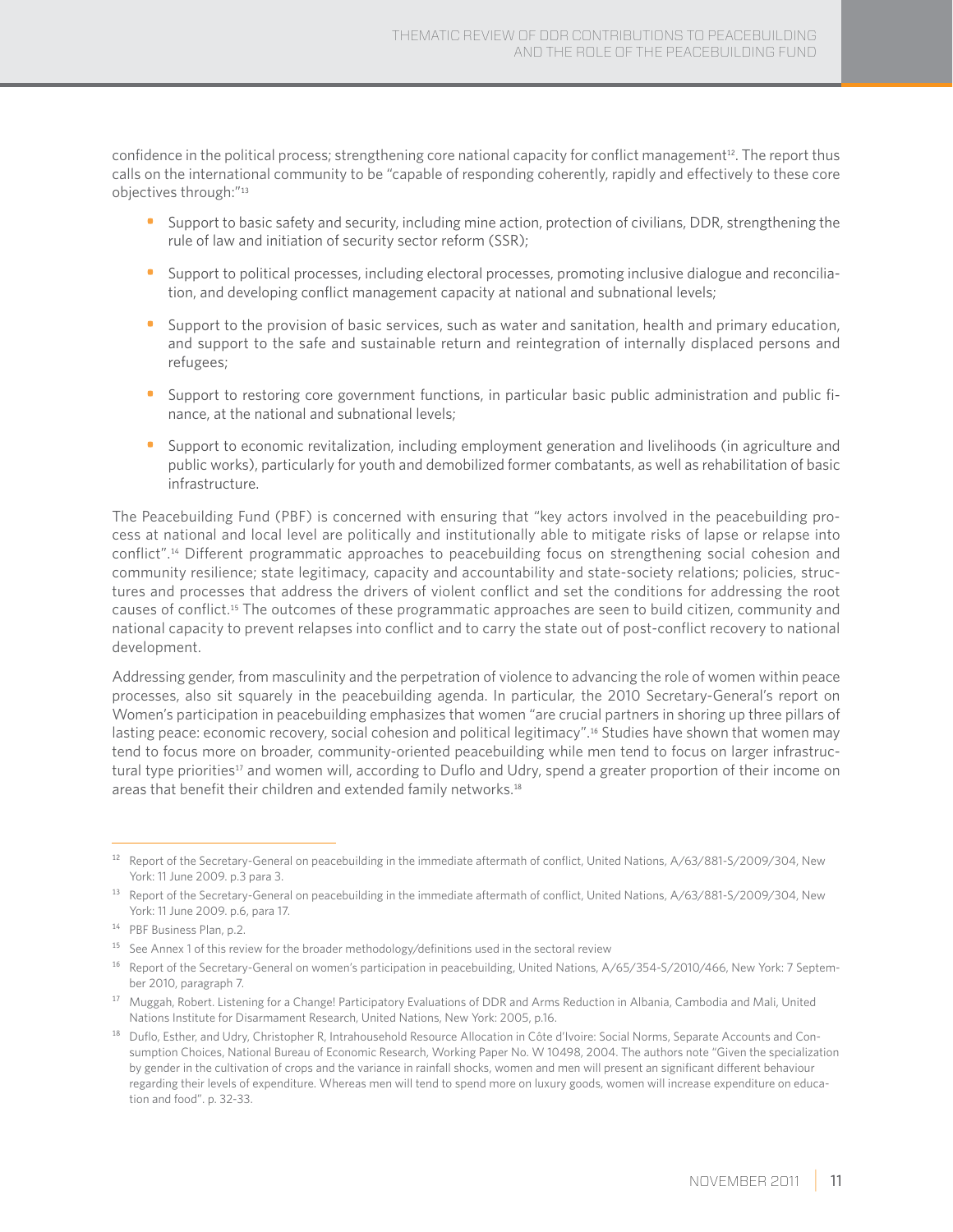## 2.2 DDR

There is no one blueprint for DDR and related activities since country contexts differ greatly, according to the nature of the conflict, its duration, and causes and the programme must adapt according to the political, physical and cultural environments where the DDR is taking place.<sup>19</sup> Nevertheless, the IAWG Integrated DDR Standards (IDDRS) defines DDR as "a process that contributes to security and stability in a post-conflict recovery context by removing weapons from the hands of combatants, taking the combatants out of military structures and helping them to integrate socially and economically into society by finding civilian livelihoods". <sup>20</sup>

As initially defined by the Secretary-General in 2005 and affirmed in the IDDRS,<sup>21</sup> disarmament is the collection, documentation, control and disposal of small arms, ammunition, explosives and light and heavy weapons of combatants and often also of the civilian population. Disarmament also includes the development of responsible arms management programmes.

Demobilization is the formal and controlled discharge of active combatants from armed forces or other armed groups. The first stage of demobilization may extend from the processing of individual combatants in temporary centres to the massing of troops in camps designated for this purpose (cantonment sites, encampments, assembly areas or barracks). The second stage of demobilization encompasses the support package provided to the demobilized, which is called reinsertion.<sup>22</sup>

Reinsertion may be used, if necessary, as a stopgap between demobilization and reintegration and can last up to one year. It is defined as the assistance offered to ex-combatants<sup>23</sup> during demobilization but prior to the longerterm process of reintegration. Reinsertion is a form of transitional assistance to help cover the basic needs of ex-combatants and their families and can include transitional safety allowances, food, clothes, shelter, medical services, short-term education, training, employment and tools.<sup>24</sup>

Reintegration is the process by which ex-combatants acquire civilian status and gain sustainable employment and income. Reintegration is essentially a social and economic process with an open time frame, primarily taking place in communities at the local level. It is part of the general development of a country and a national responsibility, and often necessitates long-term external assistance.<sup>25</sup> It is important to highlight that for the purposes of this review, unless otherwise stated, the term ex-combatants covers ex-combatants, members associated with armed forces and groups and dependents of ex-combatants.

Different aspects of reintegration aim to provide ex-combatants with the tools, means and direction to return to civilian life economically, socially, and politically:

- Economic reintegration involves the provision of vocational or professional training, grants, apprenticeships or micro-financing to capacitate individuals in the areas of agriculture, animal husbandry, microbusiness or entry into public or private service.
- Social reintegration thus provides the necessary complement to socio-economic reintegration by focusing on interventions that seek to disarm and demobilize minds and behaviours through such areas as psychosocial and mental health counselling, medical treatment and activities that promote reconciliation and social cohesion.

<sup>&</sup>lt;sup>19</sup> A Framework for Lasting Disarmament, and Reintegration of Former Combatants in Crisis Situations, Workshop Report, International Peace Academy, New York: December 2002, p.8.

<sup>&</sup>lt;sup>20</sup> United Nations - Integrated Disarmament, demobilization and reintegration Standards (IDDRS), Module 1.20 p. 6.

<sup>&</sup>lt;sup>21</sup> United Nations - IDDRS Module 1.20 p. 6. Administrative and budgetary aspects of the financing of the United Nations peacekeeping operations, Note by the Secretary-General, United Nations A/C.5/59/31, New York: 24 May 2005.

<sup>22</sup> United Nations – IDDRS, Module 1.20 p. 6.

 $23$  In this review, the term ex-combatant includes associated groups and dependents.

<sup>&</sup>lt;sup>24</sup> United Nations - IDDRS, Module 1.20 p. 6.

<sup>25</sup> United Nations – IDDRS, Module 1.20 p. 6.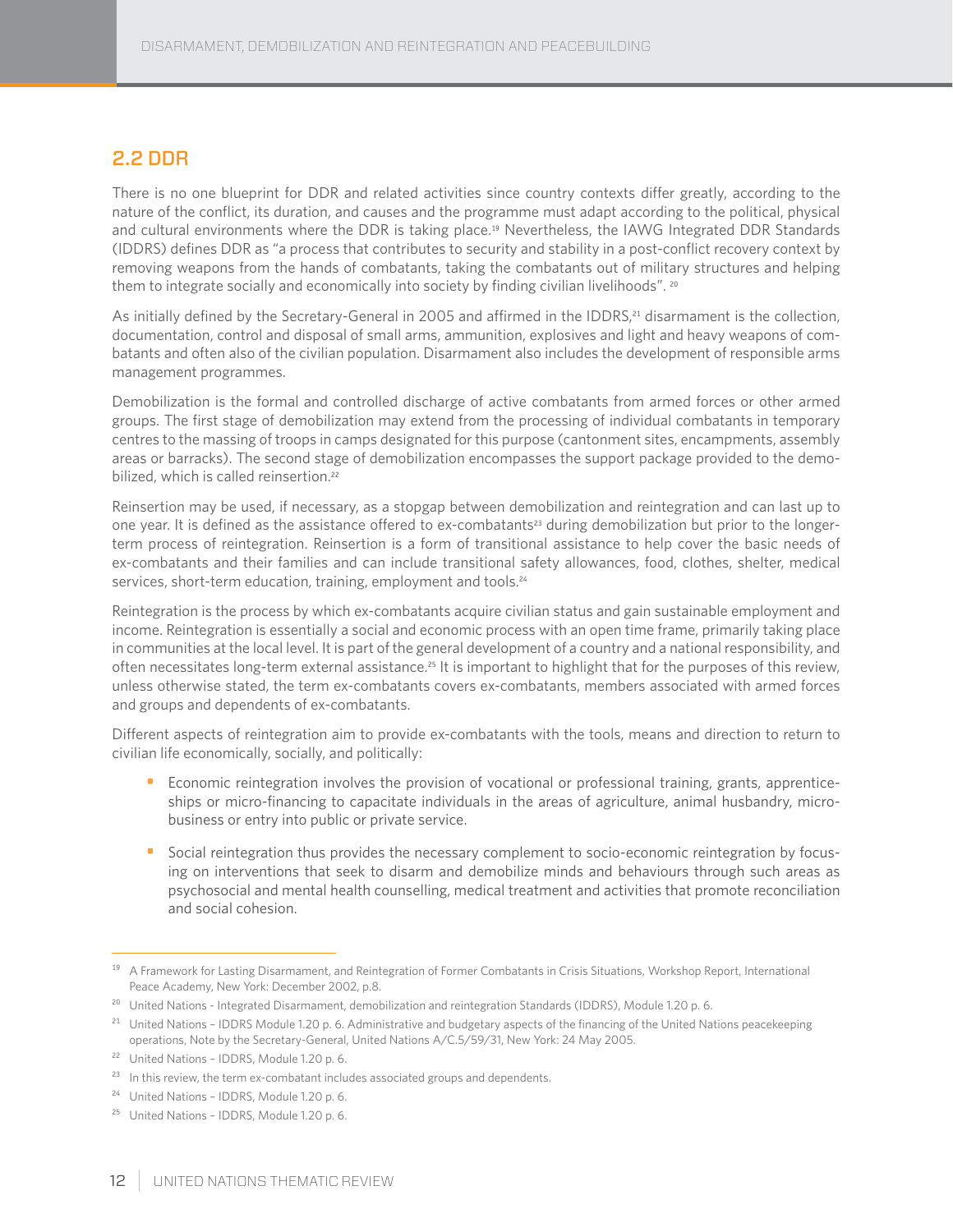• Political reintegration supports interventions such as civic education and providing ex- combatants with valid identification documents that support the ex-combatant "in claiming rights and fulfillling duties, including those related to participation in political processes, such as elections and community-based decision-making processes."26 Political reintegration promotes confidence and investment in the peace process and transitional state structure.

## 2.3 General overview of DDR contributions to peacebuilding

DDR is unique from other peacebuilding sectors, such as health, social and administrative services, education, and the security sector, etc., as these sectors are continuous and inherent to the daily and sustainable functioning of a state. In contrast, DDR is a programme with a determined beginning and end, in spite of the fact that the implications of DDR, from its negotiations through its implementation and conclusion, penetrate a wide range of longerterm processes and programmes. The closing of a DDR programme is highly symbolic of a state's return to stability and signals another milestone in the state's transition out of post-conflict recovery. Once the DDR is completed, the sustainability of its results depends upon the ability of other peacebuilding sectors to incorporate individuals who were once formerly known as ex-combatants as regular citizens in longer-term peace, recovery and development programmes.

Similarly, national ownership, buy-in and support to national institutions implementing DDR are guiding principles of DDR and are seen as essential for the success and sustainability of the DDR programmes themselves.<sup>27</sup> However, lack of political will is often a challenge for implementing DDR and while its absence may impinge upon the success of the programme, many DDR programmes and related activities can still proceed. Unlike the other sectoral peacebuilding themes, the national government is not expected to take up DDR sectoraly or departmentally once DDR is complete. Instead, it is the linkages between DDR to other issues such as SSR, Transitional Justice, Rule of Law, National Reconciliation, Development and Armed Violence Reduction that carry aspects of DDR thematically and sustainably forward at the national level.

Despite the finite nature of DDR as a programme, the contributions of DDR to peacebuilding are many, raising the more speculative question of what aspects of DDR do not contribute directly to peacebuilding? DDR directly supports implementation of peace agreements, supports the provision of basic security, promotes socio-economic revitalization and other such peace dividends as social cohesion and enhanced community resilience and helps to build confidence in the peace process and statebuilding.

#### 2.3.1 DDR implementation challenges and its effect on peacebuilding

Successful DDR helps set enabling conditions for peacebuilding;<sup>28</sup> however, disruptions or setbacks in the DDR can negatively affect security and on the overall peace process,<sup>29</sup> even becoming a source of new or renewed tension within the country or neighbouring areas.<sup>30</sup> Delayed or incomplete disarmament can fuel the proliferation of arms within and outside the country.<sup>31</sup> Ex-combatants may opt out of a delayed or ill-timed DDR or be drawn across

<sup>&</sup>lt;sup>26</sup> The State of Reintegration 2010, Inter-Agency Working Group on DDR, forthcoming, p.31.

<sup>&</sup>lt;sup>27</sup> United Nations-IDDRS module 3.30, 2006.

<sup>&</sup>lt;sup>28</sup> Report of the Secretary-General on Prevention of armed conflict, United Nations, A/55/985-S/2001/574, New York: 7 June 2001; Background paper, Children at War: Impact, Protection Rehabilitation, Kofi Annan International Peacekeeping Training Centre, Accra: 2006 p.9; Second Generation Disarmament, Demobilization and Reintegration (DDR) practices in peace operations; Department of Peacekeeping Operations, New York: 2010, p. 9; Knight, M & Ozerdem, A. Guns, Camps and Cash: disarmament demobilization and Reinsertion of former combatants in transition from war to peace. Journal of Peace Research, Vol. 41, n° 4, July 2004, pp. 499-500.

<sup>&</sup>lt;sup>29</sup> Independent External Review of the United Nations Peace Fund for Nepal (UNPFN), Organisation Development Centre, Kathmandu: June 2011.

<sup>&</sup>lt;sup>30</sup> Twenty-second progress report of the Secretary-General on the United Nations Mission in the Liberia [S/2011/72], 14 February 2011, paras. 15-17; W. Andy Knight. Disarmament, demobilization and reintegration and Post-Conflict Peacebuilding in Africa: An Overview. African Security, Routledge. June 2011, p. 33-34. Multi-country Demobilization and Reintegration Program: End of Program Evaluation (Final Report), Oslo: June 2010.

<sup>&</sup>lt;sup>31</sup> Swarbrick, Peter. Avoiding Disarmament Failure: The Critical Link in the DDR: An Operational Manual for Donors, Managers, and Practitioners. Small Arms Survey, Working Paper n° 5, Geneva: February 2007 p. 20-21; W. Andy Knight. Disarmament, demobilization and reintegration and Post-Conflict Peacebuilding in Africa: An Overview, African Security, Routledge, June 2011, pp.28, 42.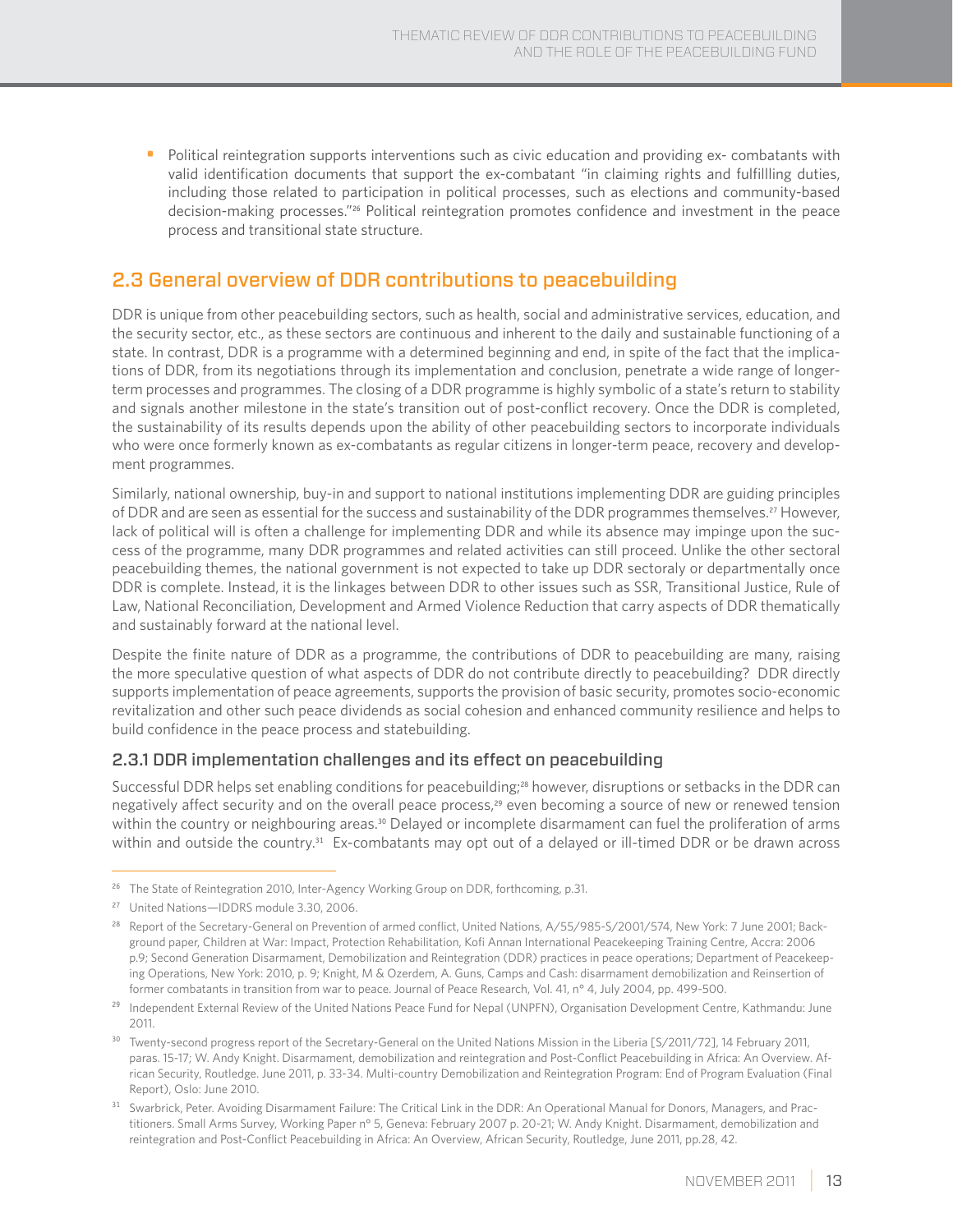or outside the country looking for better reintegration options.32 Unmanaged expectations of ex-combatants' regarding DDR benefits can breed frustration, while care must be given to prevent and manage the perceptions of non-combatants and other vulnerable groups that ex-combatants are being rewarded or receiving preferential treatment. Supporting the implementation of DDR thus has an important role on improving the conditions and circumstances for peacebuilding.

### Box 1: DDR CONTRIBUTIONS TO PEACEBUILDING

#### Promoting the Peace Process

• The majority of recent peace agreements include at least some reference to DDR in the negotiations of and content of peace agreements, as encouraged by the IDDRS.

#### Provision of basic security

- DDR contributes to security and stability on an individual and community level in post-conflict environments by reducing the risk of opportunistic violence and general lawlessness of released combatants so that recovery and development can begin.
- When disarmament is pursued in a proportional manner between different groups, it builds confidence between the parties and addresses the 'security dilemmas' that often dominate political agendas in post-conflict situations.
- The demobilization of armed units dissolves military chains of command and therefore decreases the likelihood and capacity for rapid escalation of hostilities.

#### Peace dividends

- In protracted conflicts in particular, ex-combatants will have lost or missed out on education and livelihood opportunities. Supporting ex-combatants to overcome such obstacles and become productive political and economic actors helps stimulate peacebuilding opportunities in the communities where ex-combatants return; contributes to the revitalization of economies that benefit both ex-combatants and communities; and helps foster community resilience against conflict.
- DDR primarily targets combatants and associated groups, but it can also have indirect beneficial effects for civilian communities as increased security and stability allows the resumption of many peacetime economic and social activities that would otherwise not be possible.

#### Addressing root causes and drivers of conflict

- DDR is guided by the principle of "Do no harm" and DDR operations must be based on an analysis and awareness of the root causes and nature of the conflict and post-conflict environment.
- DDR is a highly political and sensitive activity and getting too involved in the root causes of conflict could put DDR practitioners in a difficult position of being perceived as taking sides or favouring specific groups or outcomes. DDR programmes can seek to implement programmes in such a way that root causes of conflict are addressed through improved economic opportunities and more equitable access to natural resources, depending on the context.

<sup>&</sup>lt;sup>32</sup> Swarbrick, Peter. Avoiding Disarmament Failure: The Critical Link in the DDR: An Operational Manual for Donors, Managers, and Practitioners. Small Arms Survey. Working Paper n° 5. February 2007 pp. 20-21.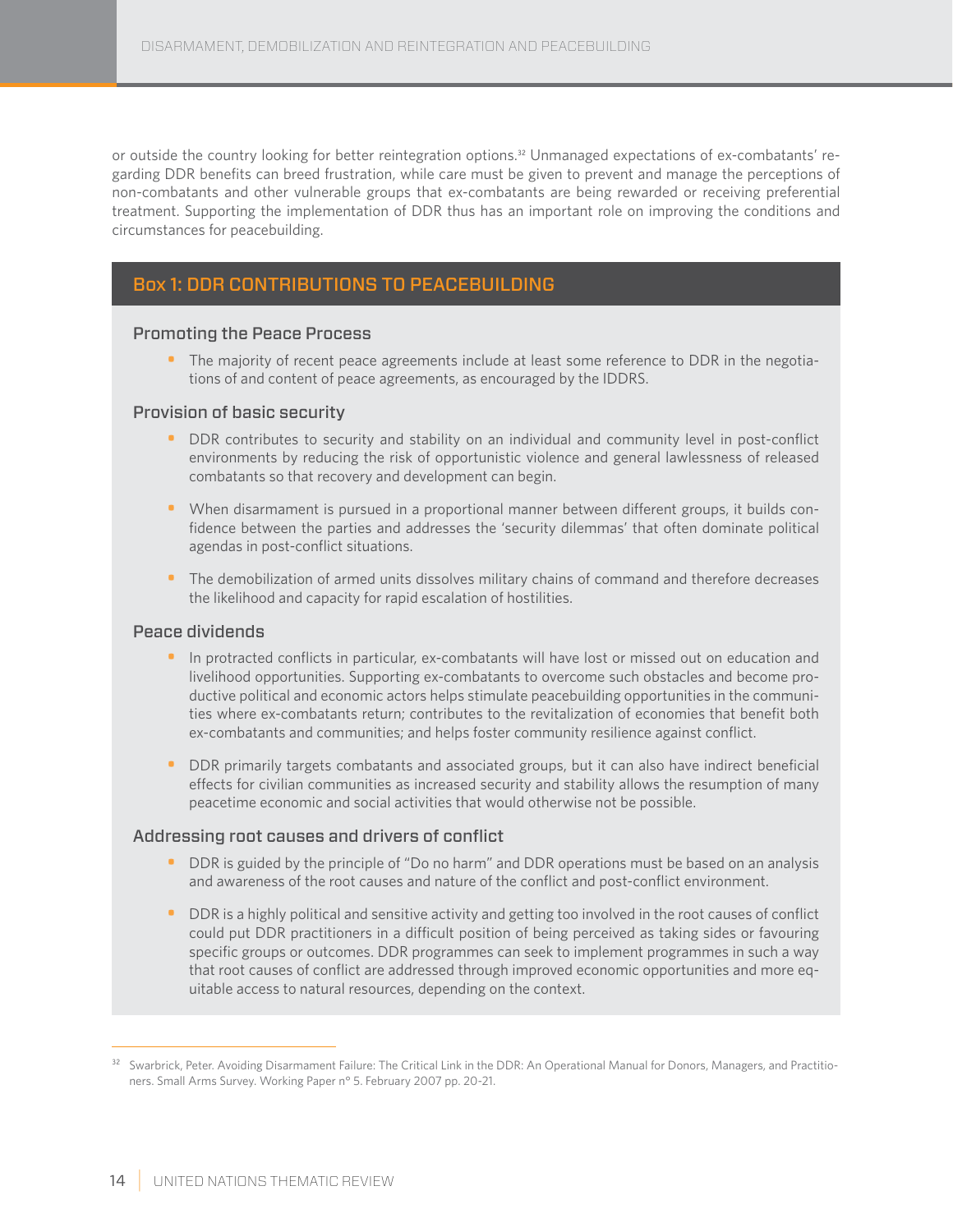Several circumstances affect the implementation of DDR. First, as the report, "Second Generation DDR" prepared by the Department of Peacekeeping Operations states the UN is increasingly tasked with undertaking DDR before or in the absence of the necessary preconditions for undertaking DDR.<sup>33</sup> For instance, peace agreements provide the legal framework for DDR, however they often lack detailed provisions for DDR that are in line with the IDDRS.<sup>34</sup> There may also be ongoing conflicts in other areas of the country or in neighbouring countries that may threaten to spillover where the DDR interventions are taking place.

Second, the DDR process may lack political will from the government. As the Nepal case study explores in the annex, the Government imposed restrictions that limited the UN's access to cantonment sites or other areas that would facilitate needs profiling; imposed funding ceilings on the amount of assistance that ex-combatants could receive; and issued negative propaganda against the programme. National programmes themselves, as explored in the annexed case study of CAR, may be undermined by capacity limitations or elements of corruption or mismanaged funding, which can affect the overall public perception of DDR and create obstacles for DDR activities implemented by other agencies.

Third, another recurring challenge for DDR is the fact that DDR, particularly reintegration, relies primarily upon voluntary funding. Only DD may be covered by the UN Mission 'assessed budgets' when it takes place within a peacekeeping operation. The typical immediate launch of DD leads to gaps in programming when compounded by the need to secure funding and prepare reintegration programmes, which by their nature is a much longer and resource-intensive process than DD. Moreover, as the fiscal year of the assessed budget begins and ends annually in June, it is difficult to effectively coordinate the timing and sequencing of funding of DDR activities. As a result, there can be gaps between the implementation of DD and R that can have serious security implications.

Lack of funding can also mean that reintegration programmes must be scaled down in time and scope, undermining the success and sustainability of the DDR process. Scaled down reintegration thus provides little more advantage than the short-term reinsertion. Reinsertion bridges demobilization and reintegration in order to foster stability, maintain the momentum of the DDR and to minimize the negative effects that delays to the DDR programme can have on the process overall. However, reinsertion cannot be used as a substitute for longer-term reintegration support.

Fourth, the "Second Generation DDR" report highlights the challenges regarding the difficulties of obtaining and verifying real numbers of weapons and the continued circulation of weapons within a community, compounded by a lack of legal framework governing weapons ownership.<sup>35</sup> Initial commitment to disarming may be low or, alternatively, the number of individuals presenting themselves for DDR may be more than anticipated or artificially inflated, making it difficult to define who is a militia member. Regarding demobilization, there is often a poor understanding of the types of, specific needs and agendas of the groups and organizations (militias, clans, ethnic groups) that are being demobilized.<sup>36</sup>

Fifth, ex-combatants are reintegrated into areas characterized by the reduced productive capacities, destroyed infrastructure and social services and collapsed markets typical of post-conflict environment. The abrupt release of thousands of ex-combatants into the labour market can breed tension and competition among other conflictaffected populations,<sup>37</sup> and there can be competition over natural resources, particularly in areas where groups are returning. In addition, the condition of natural resources that underpin livelihoods in such areas may be degraded due to effects from the conflict or coping activities of displaced populations, such as deforestation, contamination of water sources or destruction of crops. While DDR helps beneficiaries rid themselves of their ex-combatant

<sup>&</sup>lt;sup>33</sup> For a more in depth discussion of the preconditions, see Second Generation Disarmament, Demobilization and Reintegration (DDR): Practices in Peace Operations, Department of Peacekeeping Operations, United Nations, NY: 18 January 2010, pp.8, 10, 12.

<sup>&</sup>lt;sup>34</sup> United Nations-IDDRS module 2.10.

<sup>&</sup>lt;sup>35</sup> Second Generation Disarmament, Demobilization and Reintegration (DDR): Practices in Peace Operations, Department of Peacekeeping Operations, United Nations, NY: 18 January 2010, p.13.

<sup>&</sup>lt;sup>36</sup> Second Generation Disarmament, Demobilization and Reintegration (DDR): Practices in Peace Operations, Department of Peacekeeping Operations, United Nations, NY: 18 January 2010, p.13.

<sup>&</sup>lt;sup>37</sup> The State of Reintegration 2010, Inter-Agency Working Group on DDR, forthcoming, p.30.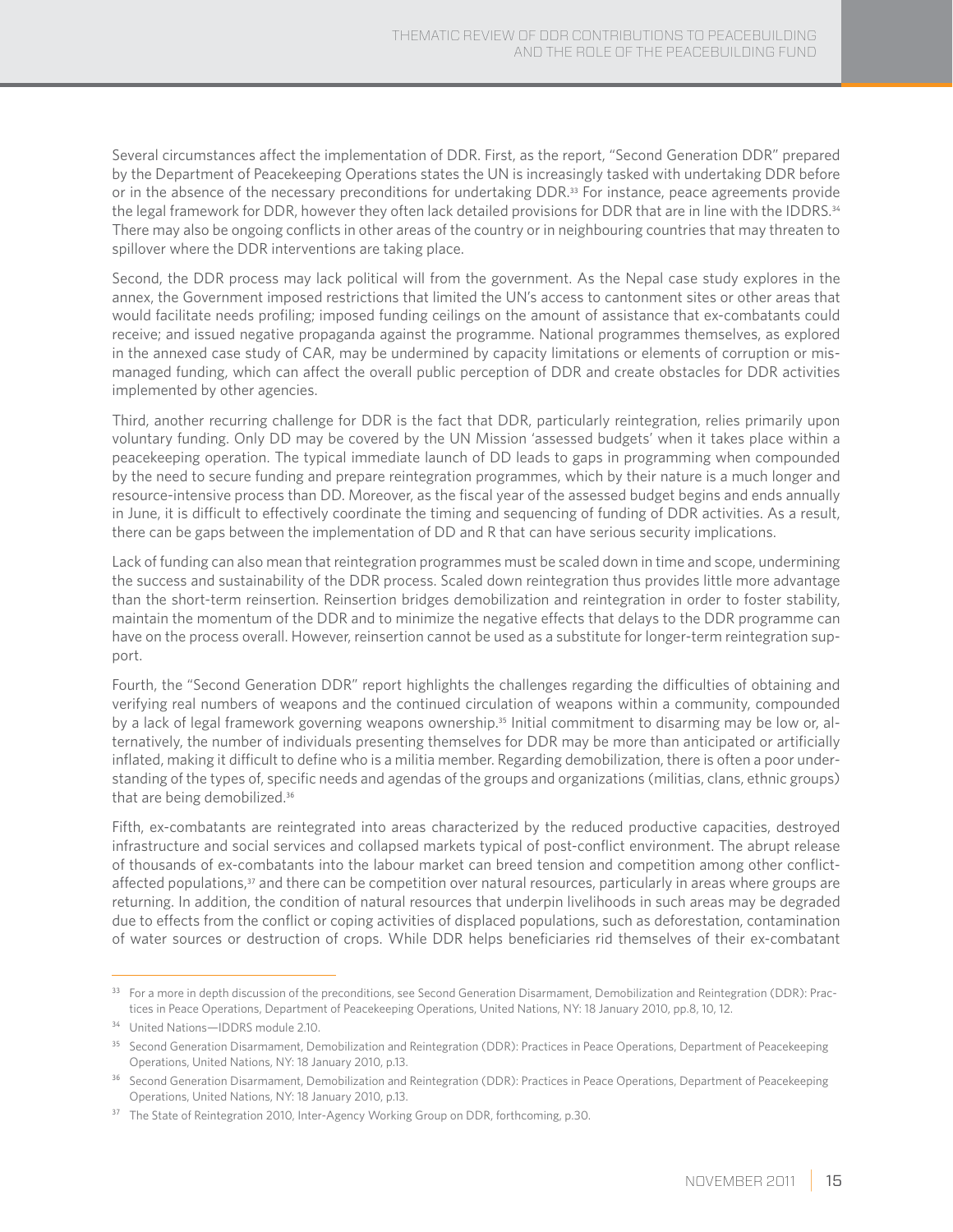status and to become recognized as regular citizens that can engage—anonymous of their past—in longer-term development and recovery activities, DDR thus also depends in many ways upon the ability of other UN-wide initiatives to address the root causes of conflict, promote recovery, and to pave the way for broader and longer-term peacebuilding and development.

DDR is thus only one, narrow, aspect of broader peacebuilding objectives. It contributes to peacebuilding for one specific target group and, by extension can help to reinforce elements of peacebuilding within communities. DDR should thus be seen as one among other targeted post-conflict interventions. Successful peacebuilding requires other recovery and development initiatives that go beyond the means and scope of DDR.

The success of DDR, however, also depends on the positive results of other recovery and peacebuilding programmes. The chances for an ex-combatants successful and effective reintegration are improved when there are peace dividends, root causes of conflict are addressed, and the resilience of communities is built and government is better capacitated to manage conflict.

Given the challenges to DDR implementation, an important question for the PBSO is how PBF support can help to overcome some of these challenges to DDR in order to simultaneously strengthen DDR's chances for success and reinforce DDR's contributions to peacebuilding. The remaining sections thus look practically at PBF's contributions to DDR, and how the PBF-funded activities met PBF goals.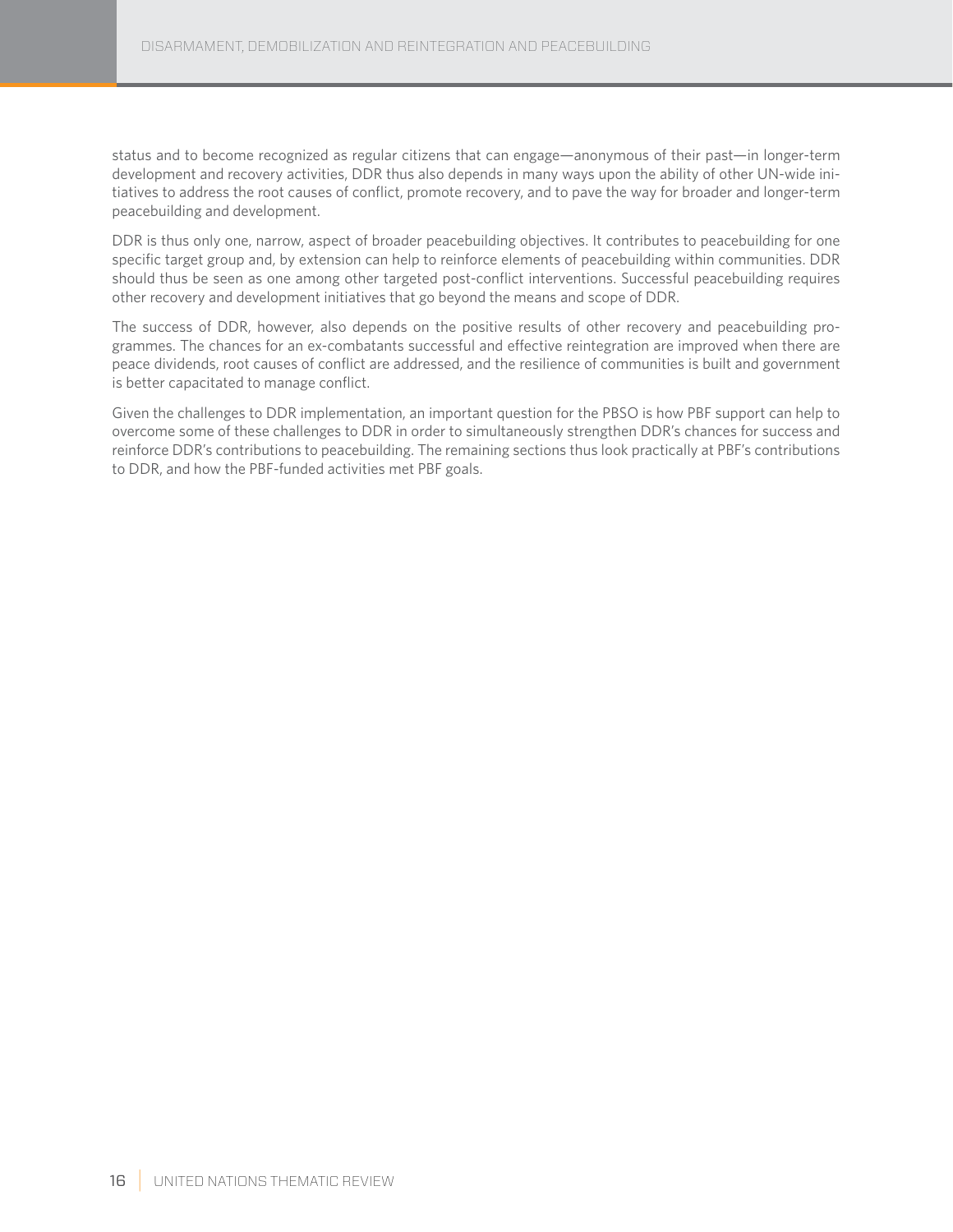# 3. PBF support to DDR

Generally, DDR is financed from five funding sources: the UN Peacekeeping assessed budget; rapid response (emergency) funds; voluntary contributions from donors; government grants, government loans and credits; agency cost-sharing. The Peacekeeping assessed budget covers military, personnel and operational costs of DD (and occasionally reinsertion) within a UN peacekeeping context.38 However, voluntary donations and implementing organizations are the main sources of DDR programme financing, particularly for reintegration activities and when DDR is not part of a peacekeeping operation. <sup>39</sup> (See Annex 4 for the breakdown of DDR financing sources and opportunities). DDR thus relies heavily on voluntary contributions.

Support from the PBF sets out to be fast, flexible and risk tolerant. Projects receiving PBF funding are expected to be relevant for peacebuilding, and PRF funds in particular are expected to be catalytic and contribute towards sustainable peacebuilding. Requests for PBF funding must demonstrate that the support addresses an unforeseen or imminent threat to peacebuilding, fills a funding gap where peacebuilding support is needed, or will help to overcome a bottleneck or stalled process.<sup>40</sup> See Annex 3 for the modalities of PBF funding.

## BOX 2: PBF funding criteria (terminology)\*

#### Relevant:

Addresses peacebuilding priorities, responds to conflict analysis, and considers transitional and cross-cutting issues.

#### Catalytic:

Enables, provokes, facilitates or accelerates shifts in the peace process as a whole, or with respect to different key elements of the peace process. It kick-starts a new longer-term peacebuilding effort, or accelerate an existing blocked peacebuilding effort; ensures that the necessary ownership, capacity and willingness exist to increase the likelihood of catalyzing larger, or longer-term peacebuilding change; provides an immediate response to factors that are urgent and relevant to peacebuilding; fills a gap not covered by other donors.

#### Fast:

Efficiently to respond to an immediate need, sometimes before other donors are able to mobilize funds.

#### Risk-Tolerant:

Neglected by other donors/deemed to risky by other donors.

*\*Drawn from the UN Thematic Review 'Peace Dividends and Beyond: Contributions of Administrative and Social Services', PBSO - 2011*

<sup>38</sup> According to the IDDRS, assessed budgets cover Personnel costs (international and local staff members, consultants, etc.); equipment for the disarmament and demobilization sites; infrastructure and logistics; operational costs for DD; transportation (air/ground); rations (food supply); civilian clothing and other non-food items; small arms control projects; DDR training; Quick-Impact projects; Public information activities in support of the DDR programme; Reinsertion support for the demobilization of combatants for up to one year after disarmament. "Financing and Budgeting", IDDRS, Module 3.4.1, United Nations, New York: 2006 p. 7.

<sup>&</sup>lt;sup>39</sup> "Financing and Budgeting", IDDRS, Module 3.4.1, United Nations, New York: 2006 pp. 5-6.

<sup>&</sup>lt;sup>40</sup> UN Peacebuilding Fund, "PBF Brochure: Everything you need to know to access the PBF" UN PBF brochure, Peacebuilding Support Office, New York: December 2009; information equally available on the overview section of the PBF website <www.unpbf.org/index.shtm>.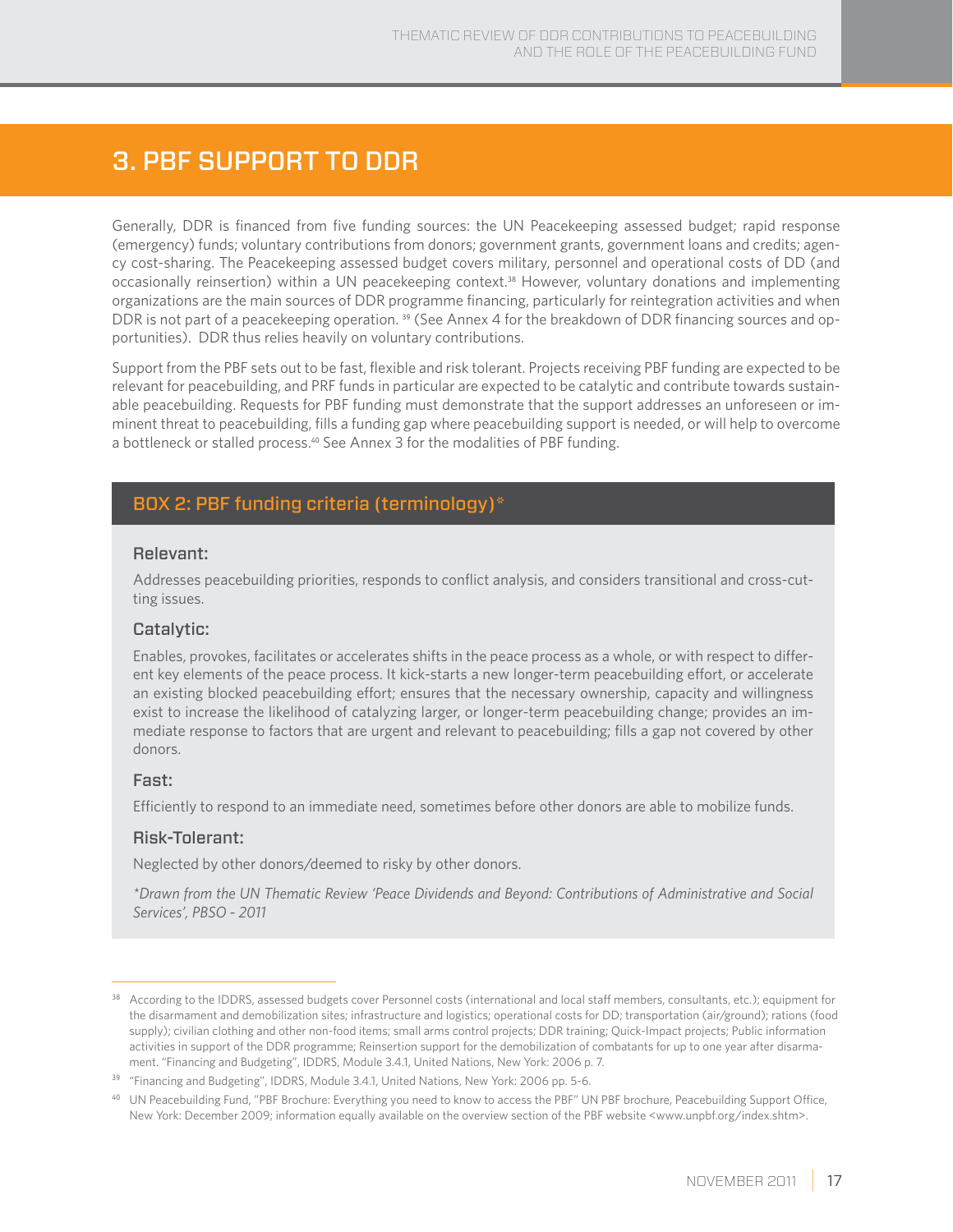## 3.1 Trends in PBF support for DDR

Since 2006, the PBF has provided US\$ 36 million towards twenty DDR-related activities in ten different countries: Burundi, CAR, Comoros, Côte D'Ivoire, DRC, Guinea, Guinea-Bissau, Liberia, Nepal and Sudan. Of these, Burundi, Central African Republic, Guinea, Guinea-Bissau and Liberia are on the agenda of the PBC. The majority of PBFsupported DDR projects (14/20) fell under the PRF, while six projects implemented in four countries came under the IRF.<sup>41</sup>

Table 1 lists the PBF-funded DDR activities implemented between 2006-present as well as the implementing UN body.

|                  | <b>DDR-RELATED ACTIVITY</b>                                                                                                                                              | <b>TIMELINE</b>   | <b>APPROVED</b><br><b>BUDGET (US\$)</b> | <b>UN AGENCIES</b>                          |
|------------------|--------------------------------------------------------------------------------------------------------------------------------------------------------------------------|-------------------|-----------------------------------------|---------------------------------------------|
| Burundi          | Support to the Dialogue between the<br>Burundi Government and Palipehutu-<br><b>FNI</b>                                                                                  | Mar 08 - Dec 10   | 1,000,000                               | <b>UNDP</b>                                 |
|                  | Support to DDR Process - Phase 1                                                                                                                                         | May 09 - Dec 10   | 1,000,000                               | <b>BINUB</b><br><b>UNDP</b>                 |
|                  | Support for the start-up of the DDR<br>process of Armed Groups                                                                                                           | Apr 09 - ongoing  | 3,955,710                               | <b>UNDP</b>                                 |
| CAR              | Prevention of Recruitment, Demobili-<br>zation, and Socio-Economic Reintegra-<br>tion of CAAFAG, and Other Children<br>and Women (Phase 1)                               | Feb 09 - Aug-10   | 2,000,000                               | <b>UNICEF</b>                               |
|                  | Prevention of recruitment, demobiliza-<br>tion and socio-economic reintegra-<br>tion of CAAFAG and other vulnerable<br>children and women in conflict zones<br>(Phase 2) | Oct 10 - April 12 | 1,500,000                               | <b>UNFPA</b><br><b>UNICEF</b><br><b>WFP</b> |
| Comoros          | National Plan of DDR                                                                                                                                                     | Mar 10 - Feb 12   | 500,000                                 | <b>UNDP</b>                                 |
|                  | DDR Support for the Socio-Economic<br>Integration of Women and Girls As-<br>sociated with the Conflict                                                                   | Mar 10 - Apr 12   | 750,000                                 | <b>UNFPA</b>                                |
| Côte<br>d'Ivoire | Micro-Projects for Socio-Economic<br>Reintegration of Ex-Combatants and<br>Youth at Risk in Côte d'Ivoire                                                                | Dec 08 - Dec 09   | 4,000,000                               | <b>UNDP</b><br><b>UNOCI</b>                 |
|                  | Support to Direct Dialogue in Ouaga-<br>dougou, Burkina Faso                                                                                                             | Aug 07 - 2008     | 2,000,000                               | <b>UNDP</b><br><b>UNOCI</b>                 |
|                  | Community Reintegration and Recov-<br>ery Programme in eastern DRC                                                                                                       | Feb 10 - Jun 11   | 4,405,342                               | MONUSCO<br><b>UNDP</b>                      |
| <b>DRC</b>       | Support to War Wounded                                                                                                                                                   | Apr 10 - Jun 11   | 228,962                                 | MONUSCO<br><b>UNDP</b>                      |
|                  | DD of former Armed Groups residual<br>$(PBF-COD-B.4)$                                                                                                                    | Jan 11 - Dec 11   | 636 650                                 | <b>MONUSCO</b><br><b>UNDP</b>               |

#### **Table 1: PBF-funded DDR activities 2006-present**

<sup>41</sup> Burundi, Côte d'Ivoire, Guinea, and Sudan, Note Projects under the Emergency window 3 meet the criteria of IRF funding, prior to the creation of the IRF tier.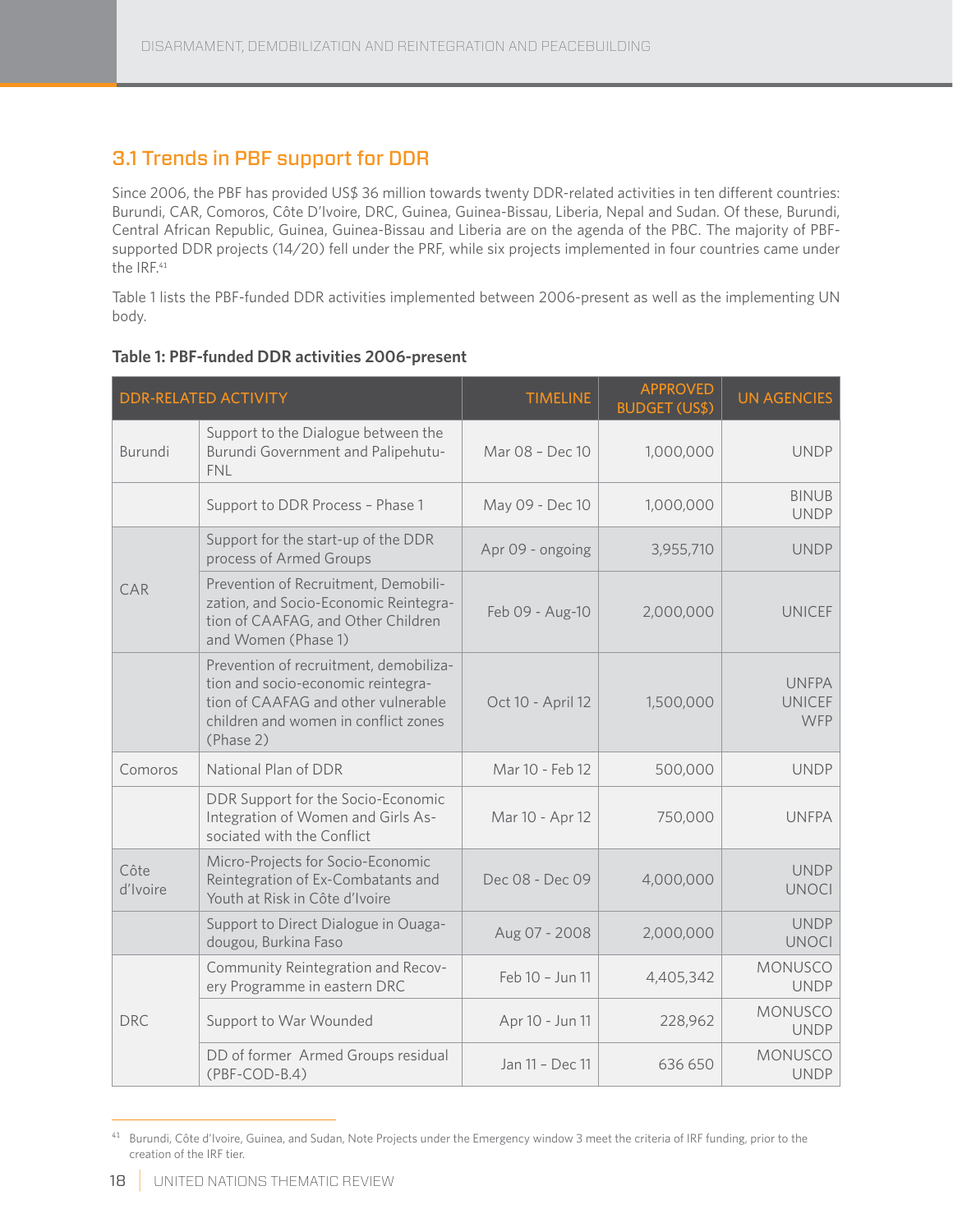| Guinea            | Socio Economic Reintegration of Chil-<br>dren Recruited into the Guinea Armed<br>Forces                                                                 | Dec 10 - Aug 11 | 2,995,045  | <b>UNICEF</b><br><b>WFP</b>   |
|-------------------|---------------------------------------------------------------------------------------------------------------------------------------------------------|-----------------|------------|-------------------------------|
| Guinea-<br>Bissau | Feasibility Study in Guinea-Bissau:<br>Pretraining for Military and Police<br>Personnel Baseline Assessment, Pre-<br>Reintegration Baseline Assessment  | Jul 10 - Dec 10 | 49,755     | <b>UNDP</b>                   |
| Liberia           | Tumutu Agricultural Training Pro-<br>gramme                                                                                                             | Dec 08 - Mar 10 | 1,123,500  | <b>UNDP</b>                   |
|                   | Supporting Peaceful Reintegration of<br>High-Risk Youths into Their Communi-<br>ties through Facilitating Rural Trans-<br>port Livelihood Opportunities | May 09 - Nov 10 | 250,000    | <b>UNDP</b><br><b>UNMIL</b>   |
| Nepal             | Programme Support for Children and<br>Adolescents Formerly Associated with<br>the Maoist Army in Nepal                                                  | Mar 09 - Mar 10 | 622,969    | <b>UNICEF</b>                 |
|                   | Support to Female Members of the<br>Maoist Army                                                                                                         | Mar 09 - Dec 10 | 224,614    | <b>UNFPA</b>                  |
|                   | Monitoring, Reporting and Response<br>to Conflict-Related Child Rights Viola-<br>tions Promote Coexistence and Peace-<br>ful Conflict Resolution        | Apr 10 - Dec 11 | 1,379,004  | <b>OHCHR</b><br><b>UNICEF</b> |
| Sudan             | Consolidating Peace through DDR in<br>Sudan: Abyei                                                                                                      | Mar 10 - Feb 11 | 6,680,010  | <b>UNDP</b>                   |
|                   | Consolidating Peace through DDR in<br>Sudan: Eastern Sudan                                                                                              | Mar 10 - May 11 | 1,728,050  | <b>UNDP</b>                   |
|                   | <b>TOTAL</b>                                                                                                                                            | 2006 - present  | 36,650,575 |                               |

PBF has supported various phases of the DDR process:

- Dialogue, planning or launching of DDR: Burundi, CAR, Côte d'Ivoire, Guinea-Bissau
- DD: Comoros, CAR
- Reinsertion: Côte d'Ivoire
- Reintegration: Comoros, DRC, Guinea, Nepal, Sudan
- Wrap-up, follow-on reintegration: Burundi, Liberia

While women may have benefited from any and all of DDR projects, four projects (20 per cent of projects; sharing in 12.5 per cent of budget) particularly targeted women. Six projects (30 per cent of projects; 25 per cent of budget) targeted children.

Not all of PBF funded projects focused only on DDR target groups. For instance, in Liberia, the project "Supporting Peace Reintegration of High-Risk Youths into their Communities" included ex-combatants within a broader target group. Community approaches to DDR, whereby a percentage of community members receive the same reintegration-type benefits as the ex-combatant, are slowly becoming introduced into DDR programmes, most frequently in programmes addressing children, and will be explored in further detail in the case studies.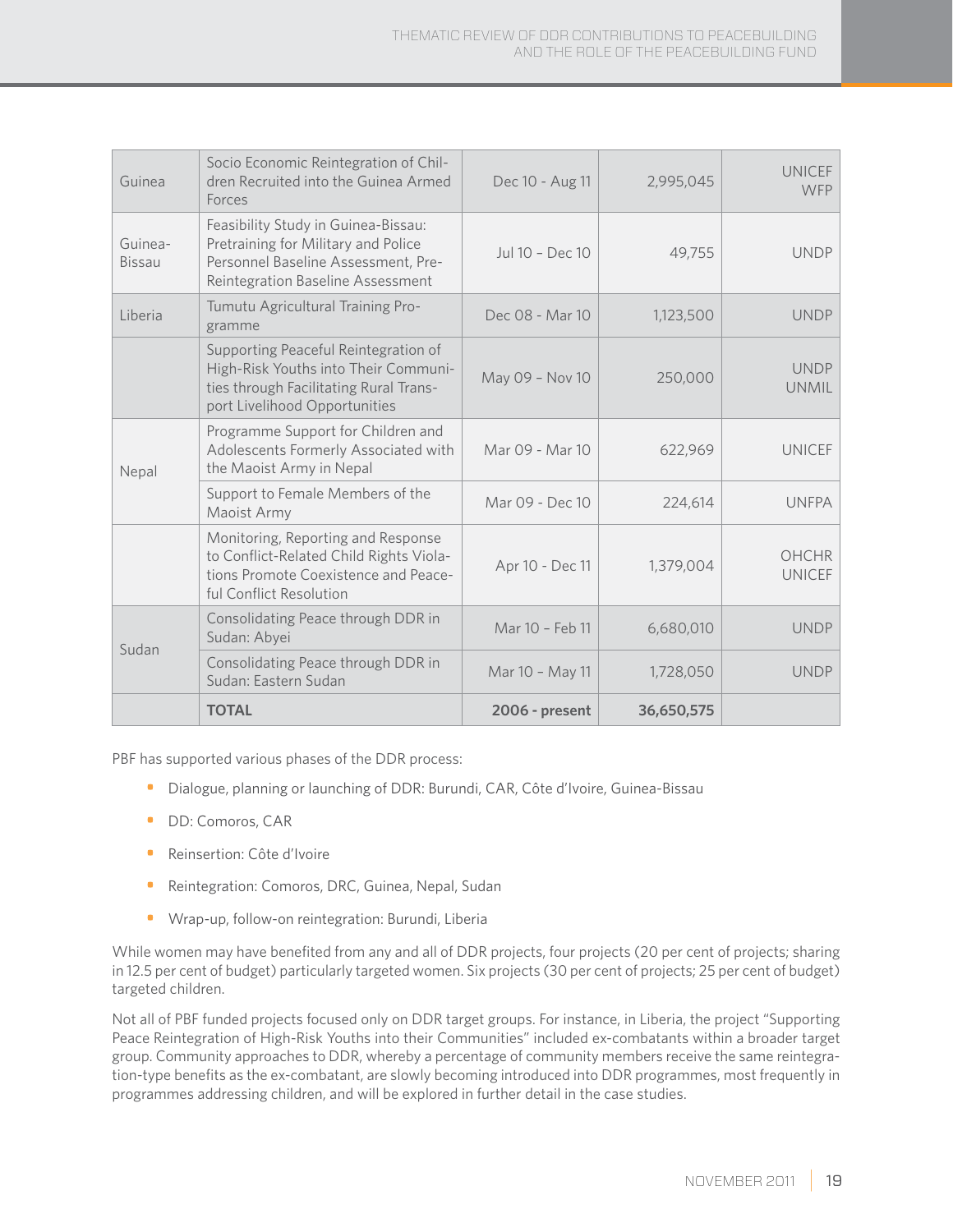## 3.2 PBF contributions in Case Study countries

The case studies for CAR, DRC and Nepal are annexed to this review. Each case study outlines how DDR was approached in the peace process; the nature of the DDR undertaken; summary of PBF funding for the DDR; an exploration of the projects in relation to PBF funding goals; and the challenges encountered in implementing the project. To facilitate the reading of this review, which is meant to place particular emphasis on PBF contributions to DDR, only the PBF aspects of the case studies, and the general context in which they take place, are summarized here.

### 3.2.1 Central African Republic

The government and three politico-military groups, operating in the north-eastern (UFDR), North-central (FDPC) and north-western (APRD)<sup>42</sup> signed the Libreville Global Peace Agreement<sup>43</sup> in June 2008. The Agreement included a specific provision on DDR. However, it was more than two years after the launching of the DDR Steering Committee (2009) before the disarmament and demobilization (DD) operations began in June 2011. Several reasons are attributed to the delays in launching the DD, including continued outbreaks of violence; political disagreements resulting from the absence of a power-sharing agreement between the government and politico-military groups; and political tactics to delay the process until after the elections (which took place in January and March 2011).<sup>44</sup> The government began DD in June 2011 and UNDP joined the operations three weeks later in July 2011.45

Neither the Libreville Peace Agreement nor any other agreement included provisions on children associated with armed forces or armed groups (CAAFAG). UNICEF used the International Conventions on the Rights of the Child and the fact that children were not covered under the national agreements to justify the need to commence the DDR of CAAFAG immediately. UNICEF thus initiated the process of removing CAAFAG from armed opposition groups in 2008, independently of the formal, adult DDR process.

Under the SSR component of CAR's Peacebuilding Priority Plan, the PBF contributed funding to three DDR projects.

#### **Table 2: PBF contributions to DDR projects CAR 2009 to present**

| <b>PROJECT TITLE</b>                                                                                                                                          | <b>BUDGET (US\$)</b> |                 | TIMELINE   UN AGENCIES                      |
|---------------------------------------------------------------------------------------------------------------------------------------------------------------|----------------------|-----------------|---------------------------------------------|
| Support for the start-up of the DDR process for Armed<br>Groups (PBF/CAF/B-3)                                                                                 | 3,955,710            | Apr 09-Sep 10   | <b>UNDP</b>                                 |
| Prevention of Recruitment, Demobilization and Socio-<br>Economic Reintegration of CAAFAG and Other Children<br>and Women' (Child DDR - PHASE 1; PBF/CAF/B-2)  | 2,000,000            | Nov 08 - Oct 11 | <b>UNICEF</b>                               |
| Prevention of Recruitment, Demobilization and Socio-<br>Economic Reintegration of CAAFAG and Other Children<br>and Women' (Child DDR - PHASE 2; PBF/CAF/K-12) | 1,500,000            | Sep 10 - Feb 12 | <b>UNFPA</b><br><b>UNICEF</b><br><b>WFP</b> |
| TOTAL                                                                                                                                                         | 7,455,710            |                 |                                             |

<sup>&</sup>lt;sup>42</sup> The Armée Populaire pour la Restoration de la République et la Démocratie (APRD), the Union des Forces Démocratiques pour le Rassemblement (UFDR) in May 2008. The remaining rebel groups (Forces démocratiques pour le peuple centrafricain (FDPC), Mouvement des jeunes libérateurs centrafricains (MJLC) and Union des forces vives de la nation (UFVN) added their signatures in December 2008.

<sup>43</sup> In French Accord de Paix Global de Libreville.

<sup>44</sup> Interviews of diplomats and donor representatives in Bangui, July 2011.

<sup>&</sup>lt;sup>45</sup> UNDP used a new methodology for data-gathering whereby the information went directly into a database, which could be transferred directly to the capital of Bangui. The tool was based on Android phones and open-source software. UNDP notes that it is easy to train people in this technology.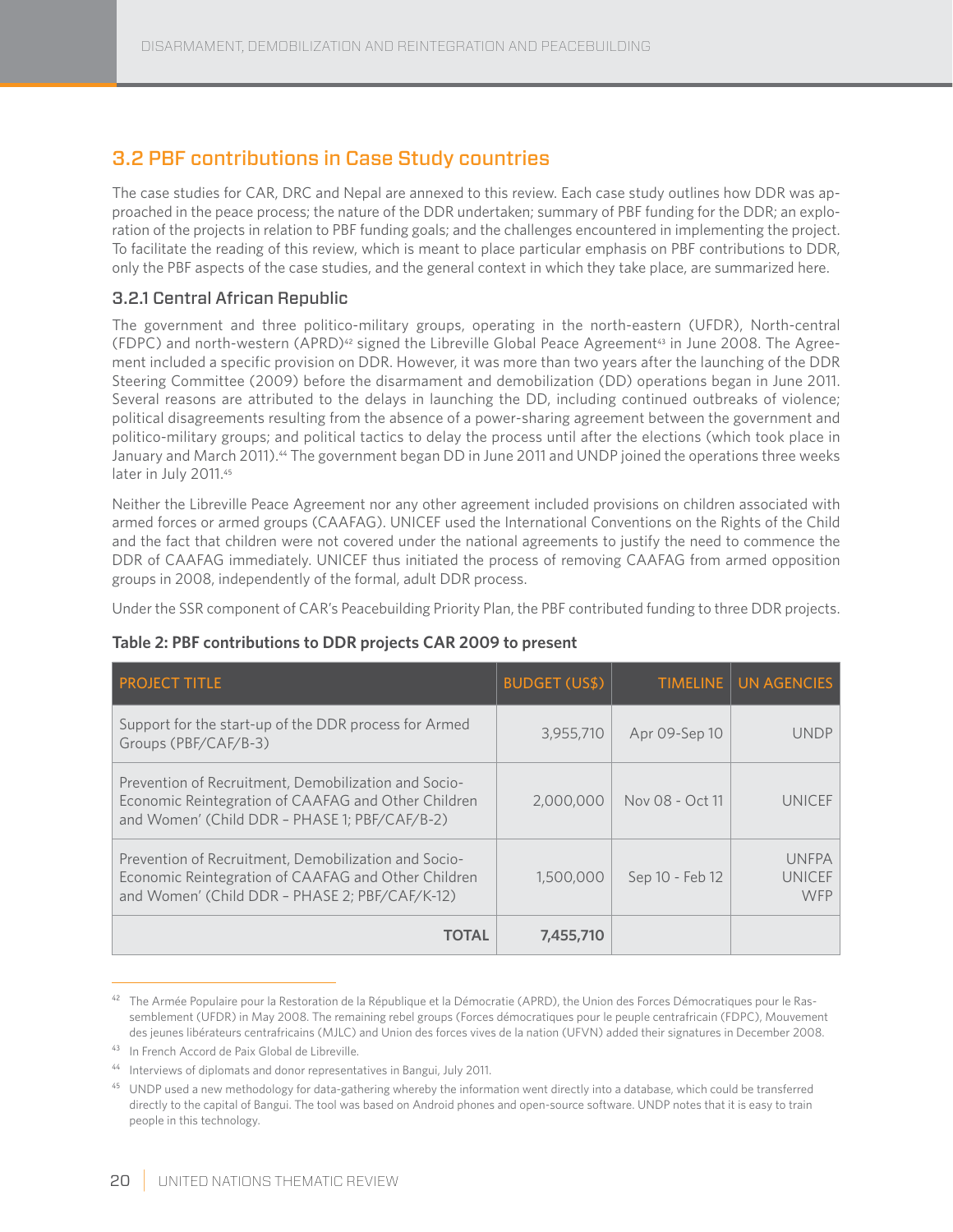Managed through UNDP, the first project 'Support for the start-up of the DDR process for Armed Groups' received US\$ 4 million from the PBF. This amount covered the full costs of the preparatory phase of the DDR, which included staff costs,<sup>46</sup> support for Steering Committee meetings and sensitization activities and building the institutional capacity necessary for designing, planning, steering and implementing the national DDR programme. The project also supported the development and building the capacity of the different units and committees, including the functions of the DDR Steering Committee, put in place to oversee and implement DDR. It also implemented the sensitization and public information campaigns for the process.

The PBF-funded UNICEF project (Child DDR Phase 1), implemented by several international NGOs, involved removing CAAFAG from armed groups, putting them through a transitional phase for three weeks and supporting them for a period of 12 months in their chosen reintegration option: either returning to school or learning a trade. The project also established Community Networks for the protection of children (RECOPEs<sup>47</sup>), which promote child protection through community-level sensitization on such issues such as rights of the child, protection, domestic violence and its impact on children and sexual violence, etc.

The second phase of the child DDR involves a multi-agency approach between UNICEF, UNFPA and WFP. The activities continue to engage certain RECOPEs and focus on children in transit centers, their demobilization and reintegration, prevention of their recruitment as well addressing other vulnerable children and documenting, reporting and monitoring violations of child rights.

#### 3.2.2 Democratic Republic of Congo

The government of the DRC led the main national DDR programme (PNDDR), with operational support from MO-NUSCO (initially as MONUC)<sup>48</sup> for the DD. The World Bank supported the government financially for the programme, including a six-month civic reinsertion programme.<sup>49</sup> The PNDDR, however, only targeted combatants that presented themselves with a weapon in hand and who could prove they belonged to a known armed group between October 1996-May 2003. This left an immediate caseload of 4,031 ex-combatants who were not included in the national programme.

Under priority two of the PBF Priority Plan for the DRC "Demobilization and community-based reintegration of combatants and high-risk groups",<sup>50</sup> the PBF allocated funds for three DDR-related activities: the CRRP, and the project supporting the war wounded and demobilization of residual ex-combatants.<sup>51</sup>

Given the high caseload of ex-combatants who were not included in the national DDR programme, the government requested UNDP, in collaboration with UNICEF and MONUSCO, to lead the reintegration of ex-combatants in the 18-month Community Recovery and Reintegration Programme (CRRP).

The CRRP and DD Residual projects, are designed to support disarmament and demobilization and reintegrate the ex-combatants. The project also adopted a community-matching approach, meaning it provided equivalent assistance for 1,713 other vulnerable members of the community, such as high-risk youths and returnees (total caseload thus 5,744). Projects activities included:

<sup>46</sup> The December 2009 Project Document budgets for 10 international staff and 27 national staff for a period of 12 months plus some additional consultants.

<sup>47</sup> RECOPE is the French acronym for Réseaux communautaires de protection de l'enfant.

<sup>&</sup>lt;sup>48</sup> In accordance with the UN Security resolution 1925 of 28 May 2010, the United Nations Organization Stabilization Mission in the DRC (MONUSCO) replaced the former United Nations Organization in Democratic Republic of Congo (MONUC). The change reflected the new phase reached by the country aiming at consolidating peace. This change also stressed the gradual withdrawal of peacekeepers and, at the same time, increasing the protection of civilians.

<sup>49</sup> MONUC/MONUSCO further undertook DDRRR of the foreign nationals, seeing to their disarmament, demobilization, repatriation and resettlement back to their own country. MONUSCO highlights that DDRRR in combination with military operations has "managed to seriously reduce" threats posed by the FDLR and consequently the related pillaging.

<sup>&</sup>lt;sup>50</sup> The PBF Priority Plan covers the period September 2009-December 2011. The total envelop for the funding is US\$ 20 million, which is divided along the four priority outcome areas: 1. Improving security and civilian protection 2. Demobilization and reintegration of combatants and high-risk groups, 3. Extension of State authority; 4. Local peacebuilding and recovery. UN PBF Priority Plan for the Democratic Republic of Congo, PBF, pp.5-6 <www.unpbf.org/docs/DRC-Priority-Plan.pdf>.

<sup>51</sup> PBF-funded Projects: "Community Reintegration and Recovery Programme in eastern DRC (PBF/COD/B-1) of 2 February 2010 and "Support to War Wounded" (PBF/COD/B-2) of 6 April 2010.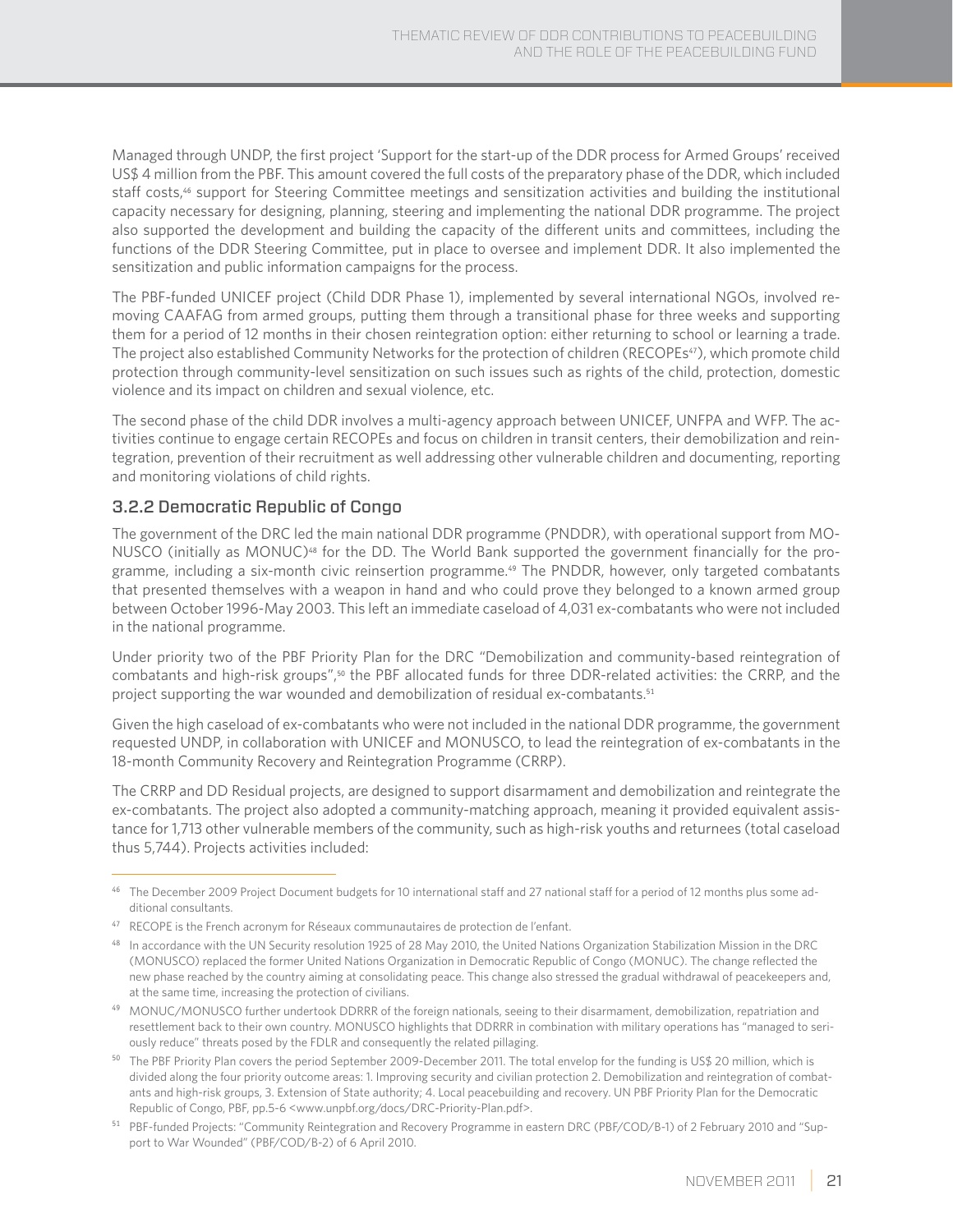- Sensitization to prepare armed groups to disarm;
- Building Disarmament and demobilization centre;
- National Partners logistic aspect support;
- Ex-combatants transport and food support;
- Sensitization activities to prepare communities for the return of the ex-combatants;
- Identification and preparation of the beneficiaries for their reinsertion/reintegration programmes, including placing the beneficiaries into community-based solidarity groups;
- Market and employment studies; and
- Training for the beneficiaries on i) technical aspects of their chosen vocation, ii) management (iii) civic education and peaceful co-existence; provided beneficiaries with kits to help them start up their microenterprise.

#### **Table 3: PBF contributions to DDR in DRC 2010-2011**

| <b>PROJECT TITLE</b>                                                           | BUDGET (US\$) |                               | TIMELINE UN AGENCIES |
|--------------------------------------------------------------------------------|---------------|-------------------------------|----------------------|
| Community Reintegration and Recovery Programme in<br>eastern DRC (PBF/COD/B-1) |               | $4,405,342$   Feb 10 - Jun 11 | <b>UNDP</b>          |
| Support to War Wounded (PBF/COD/B-2)                                           |               | 228,962   Apr 10 - Jun 11     | <b>UNDP</b>          |
| DD of former Armed Groups residual (PBF-COD-B.4)                               | 636 650       | Jan 11 - Feb 11               | UNDP                 |

The 2009 Ihusi Peace Accord called for the support of the war wounded for 265 members of the armed group CNDP. The 'war wounded' project, undertaken by UNDP, ICRC, MONUC and the provincial government in North Kivu was designed with the intention of it serving as a pilot project. Over a 10 month period, the project provided equipment to strengthen the capacity of Goma's military hospital, transport of the beneficiaries to the hospital, food for the beneficiaries and their families, and treatment for 265 war wounded, thus facilitating their integration into the FARDC or their respective demobilization and socio-economic reintegration over a 10-month period.

As of September 2011, the "war wounded" project has been fully implemented and closed, while the "CRRP" project is nearly completed (70 per cent delivery rate). As to the demobilization of residual ex-combatant project, funds have been allocated but the project is not being implemented yet, due to ongoing discussions about the appropriate strategy.

#### 3.2.3 Nepal

The Comprehensive Peace Agreement (CPA) and the Agreement on Monitoring of the Management of Arms and Armies (AMMAA) were both signed in 2006. One of the immediate goals of the CPA was listed to be the management and integration/rehabilitation of the Maoist army personnel. The documents established that the members of the Maoist Army who did not meet the relevant eligible criteria for the army—minors and those entering the armed group after May 2006—are "disqualified" from the army and to be discharged. This group, known as Verified Minors and Late Recruits (VMLR), became the target recipients of the DDR-related rehabilitation activities. It is important to note, however, that the Maoists did not approve of the terminology of disarmament and demobilization, preferring instead to consider their activities as SSR and to approve rehabilitation activities. In this review, any reference to DDR in Nepal thus actually only refers to the rehabilitation.

The registration and verification of Maoist combatants took place in 2007. In the process, 4,008 VMLR were identified (2,973 verified minors and 1036 late recruits). Although the discharge was supposed to be immediate, it took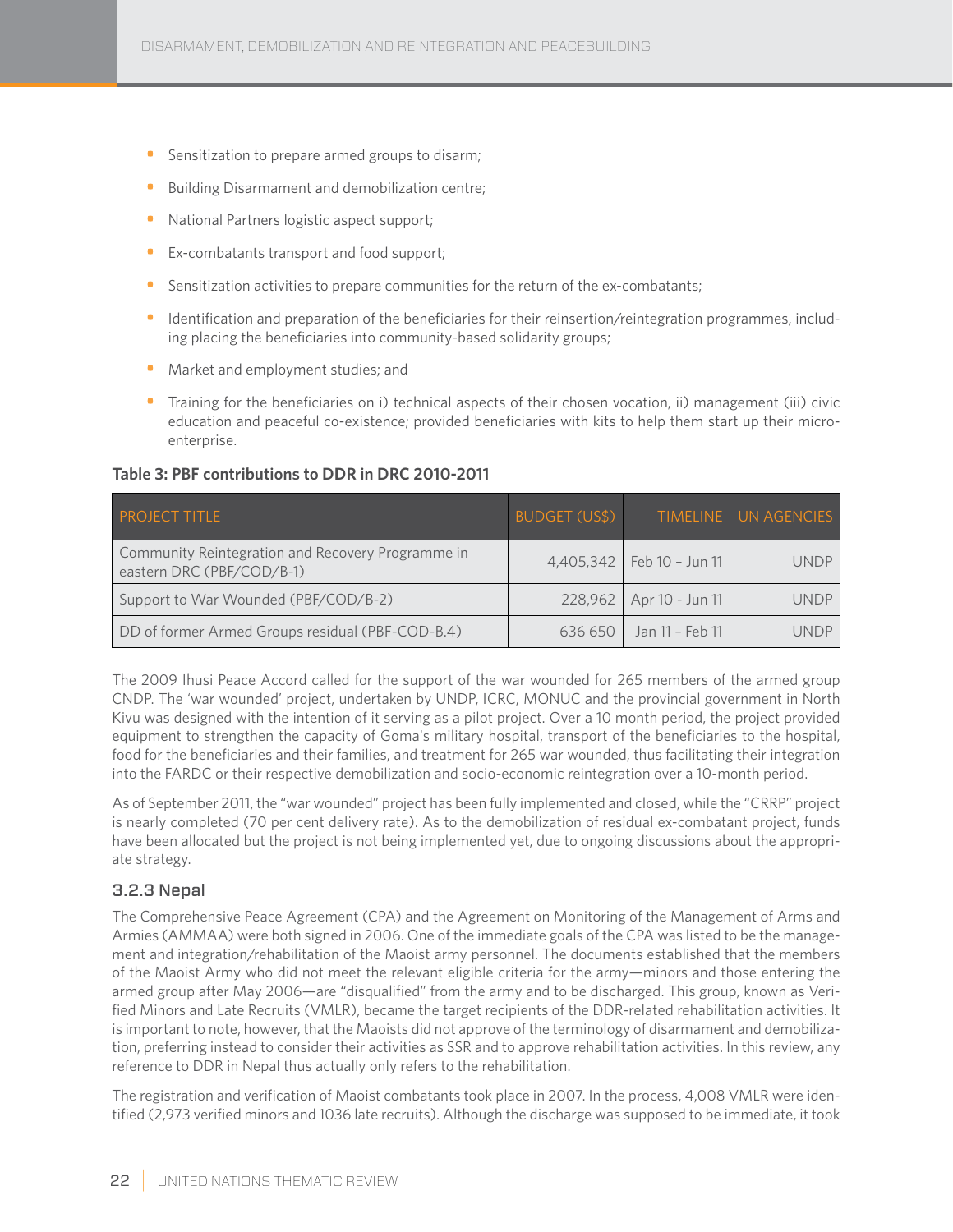another three years, until January 2010, of additional negotiations and high-level advocacy before the Maoist army would allow for the discharge and reintegration of VMLR to take place. The UN deployed an inter-agency team<sup>52</sup> to support the month-long discharge process.

In June 2010, the UN established a 24-month Interagency Rehabilitation Programme (UNIRP). UNIRP, composed of UNDP, UNICEF, UNFPA and ILO, was tasked with the transitional rehabilitation of the 2,973 verified minors and 1036 late recruits. UNIRP's main activities included public sensitization and information campaigns and psychosocial counselling. Rehabilitation packages further provided VMLR's with 4 socio-economic reintegration options: vocational skills training, micro-enterprises, education and health training. UNICEF oversaw the tracing, formal education, psychosocial support and community based peacebuilding activities to support the social-reintegration of VMLRs. For the late recruits, UNDP provided vocational skills training, micro-enterprises and non-formal education; UNFPA covered the planning and delivery of Health Related Vocational Training and Education packages and also took a lead role in identifying and addressing gender specific issues. ILO focused on enhancing the capacity of UNDP's implementing partners to provide the vocational training and to improve their skills for conducting labour market assessments

Falling under "conflict prevention and reconciliation" under the PBF's Priority Plan for Nepal,<sup>53</sup> the PBF-supported three DDR-related programmes for the rehabilitation of VMLR in Nepal.

| <b>PROJECT TITLE</b>                                                                                                   | <b>BUDGET (US\$)</b> | <b>TIMELINE</b> | UN AGENCIES            |
|------------------------------------------------------------------------------------------------------------------------|----------------------|-----------------|------------------------|
| Programme Support for Children and Adolescents<br>Formerly Associated with the Maoist Army in Nepal<br>$(PBF/NPL/B-2)$ | 622,969              | Mar 09 - Mar 10 | UNICEF                 |
| Support to Female Members of the Maoist Army (PBF/<br>$NPL/B-2)$                                                       | 224,614              | Mar 09 - Dec 10 | <b>UNFPA</b>           |
| Monitoring, reporting and response to conflict related<br>child rights violations (PBF/NPL/E-2)                        | 2,332,421            | Apr 10 - Dec 11 | OHCHR<br><b>UNICEF</b> |
| <b>TOTAL</b>                                                                                                           | 3,180,004            |                 |                        |

#### **Table 4: DDR activities in Nepal 2007-2011**

PBF contributions in Nepal focused specifically on children and women. Indeed, seventy four per cent (74 per cent) of the VMLR in the cantonment sites were children below the age of 18 at the time of their initial verification, of which 30 per cent were girls or young women. Therefore, the DDR of VMLR required that particular attention be given to child- and gender-specific needs. As highlighted in table 5, PBF projects focused on the discharge of children, support to females in the Maoist Cantonments, including VMLR, for health and reproductive services and support for the monitoring of CAAFAG.

The project on discharge of minors had as its primary objective "to support the overall peace process in Nepal through the promotion of the rights of children and youth who have been affected by the conflict". Its activities led to the successful discharge and socio-economic reintegration of the 2,973 verified minors through for formal education and psychosocial support. In partnership with the CAAFAG Working Group—a network UNICEF estab-

<sup>52</sup> Office of the High Commission for Human Rights (OHCHR), UN Population Fund (UNFPA), UNDP, UN Children's Fund (UNICEF) and United Nations Mission in Nepal (UNMIN).

<sup>53</sup> The PBF Priority Plan for Nepal covered the 12-month period of 2008 to a total of US\$ 10 million. The Priority Plan outlines the following priorities for PBF support: 1. Strengthen state capacity to sustain peace for accelerated recovery in areas where there is a serious risk of future conflict; 2. Foster the accelerated recovery of groups, or areas, where the risk of conflict is heightened specifically addressing women and member of traditionally marginalised groups; 3. Support local communities, including through women's groups, to mitigate the risk of increasing armed violence including the proliferation of small arms, and diffuse tensions over specific issues that could result in conflict; 4. Leverage UN's comparative advantage vis-à-vis other actors. PBF thus supported "DDR" related activities by supporting rehabilitation under the heading of "Conflict prevention and Reconciliation" and focused on women and children. PBF Priority Plan for Nepal, pp.5-6 <www. unpbf.org/docs/Nepal\_PBF\_Priority\_Plan.pdf>.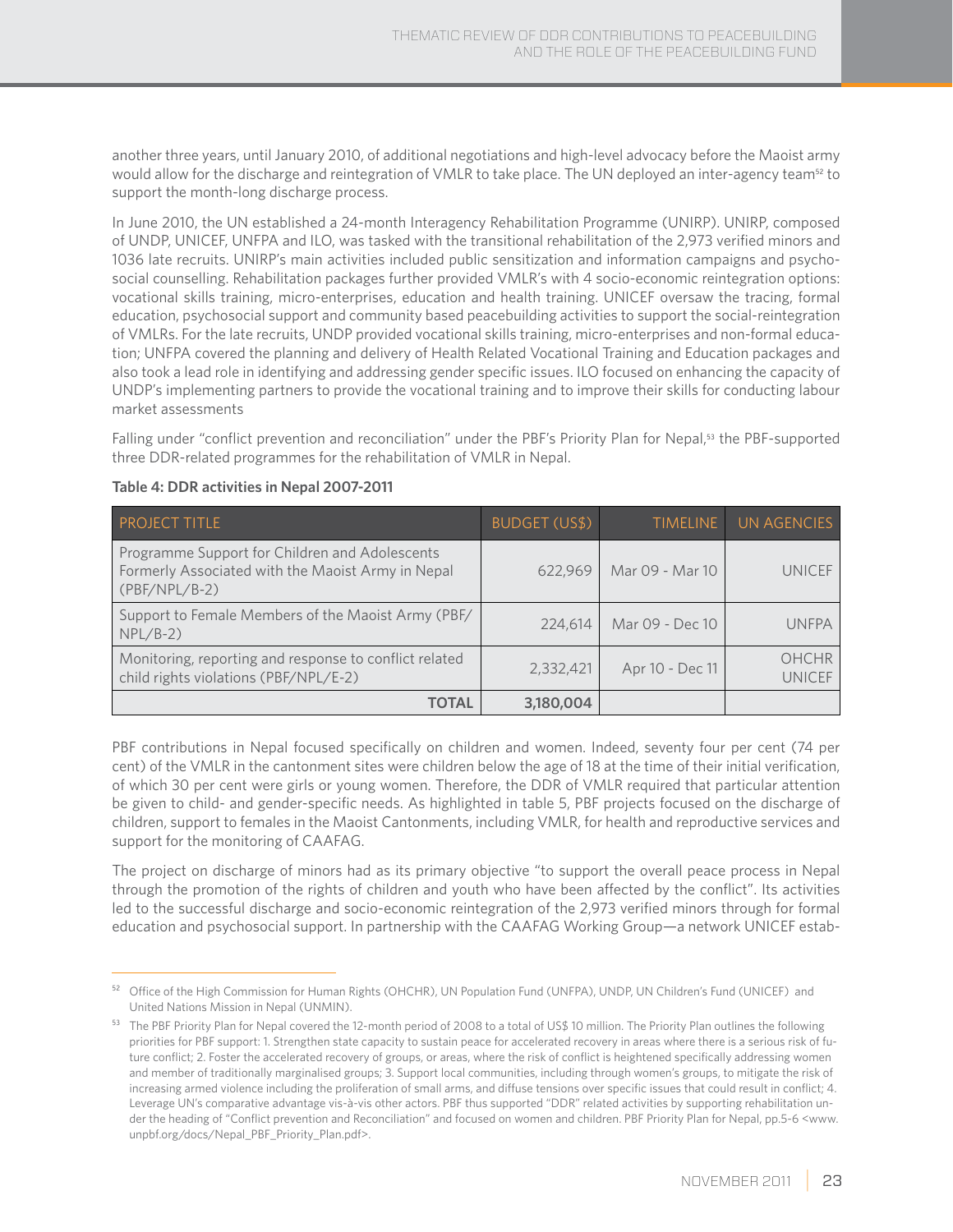lished in 2006 comprising UN, international and national NGOs<sup>54</sup>—the project activities additionally encouraged and promoted community engagement in the social-reintegration of VMLRs.

Given the high number of women VMLR and the lack of reproductive services available to them, the PBF funded project "support to female members of the Maoist army" enabled UNFPA to recruit and place gynaecologists in the cantonment sites and to undertake measures to improve the conditions of reproductive health services in the sites. During the discharge process, the support enabled social workers to be made available to accompany female VMLRs, to counsel family members, if needed, and to provide women with referrals for their reproductive health needs.

OHCHR and UNICEF undertook the project "Monitoring, reporting and response to conflict related child rights violations", as mandated by Security Council resolutions 1612 and 1882 on rights of the child. The project strengthened the national capacity to monitor and report on the discharge and rehabilitation process of minors and ongoing violations of children's rights. The project extended support for informally or self-released CAAFAG and other children affected by armed conflict. UNICEF, with the help of the CAAFAG Working Group, also sought to locate the 1,130 verified minors who were absent during the discharge process.

<sup>54</sup> CAAFAG (Children Associated with Armed Forces and Armed Groups) Working Group comprises of UN agencies: UNFPA, WFP; INGOs (Save the Children, IRC, ICRC, Search for Common Ground, PLAN, CARE, and TPO); and national NGOs. The National Human Rights Commission, UNMIN and OHCHR are observers.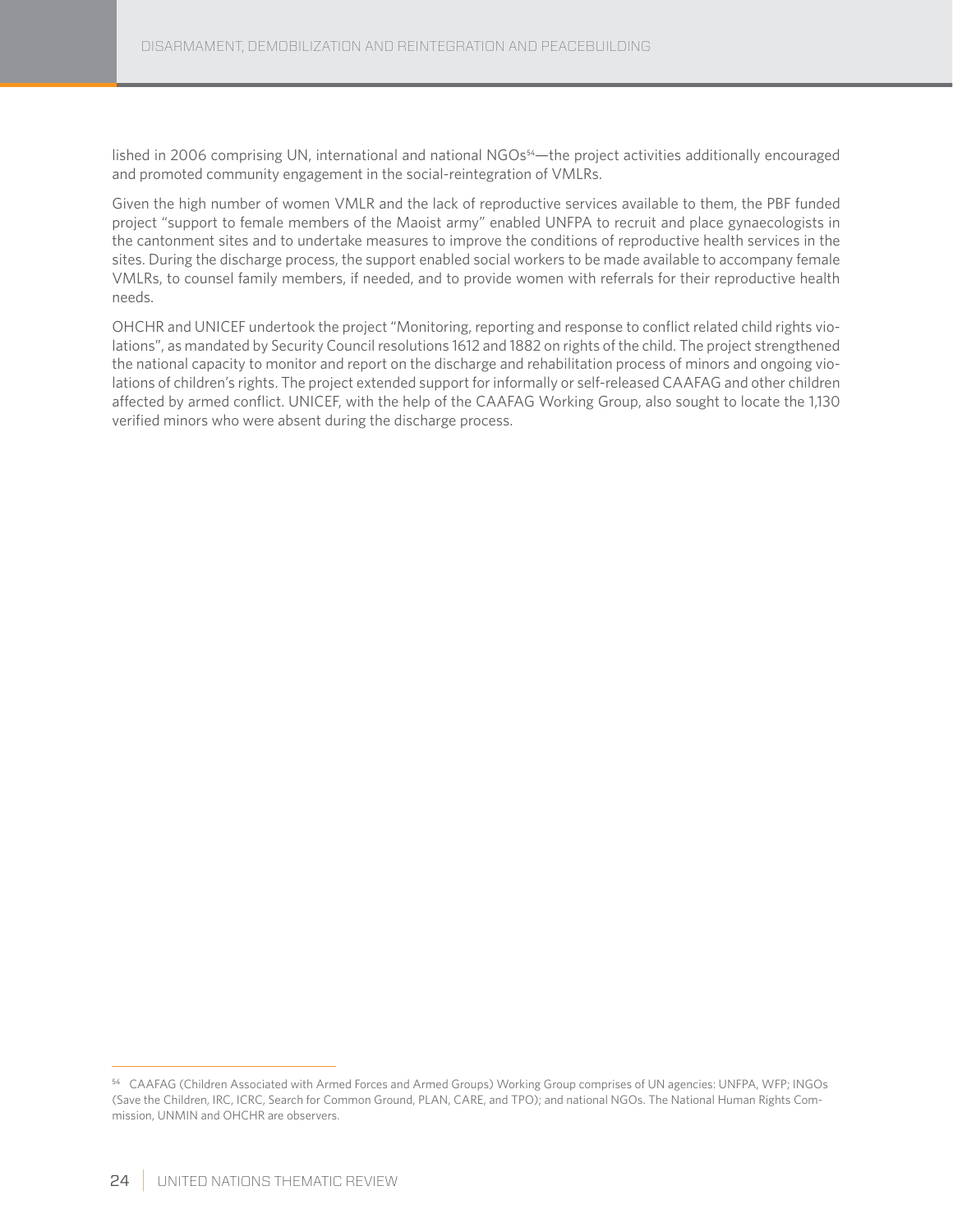# 4. Contributions of PBF-DDR support towards peacebuilding (CAR, DRC and Nepal)

## 4.1 Supporting implementation of peace processes

All of the projects helped to fulfilll the peace agreements and contribute to the peace process itself. DDR was well grounded in the peace agreements of CAR. Even though the DDR process in CAR faced several critical delays, spates of renewed violence and where several pending challenges remain, especially with respect to reintegration, PBF contributions: enabled a stronger preparatory phase of DDR, were catalytic in initiating child DDR, and helped the DDR planning reflect the content of the IDDRS into DDR planning.

In Nepal, the VMLR were identified for rehabilitation in the Comprehensive Peace Agreement and the Agreement on Monitoring of the Management of Arms and Armies. The PBF-supported projects did not directly unblock the delays to the discharge of the VMLR; however, they helped enable the UN to best prepare the systems and structures to support the process once the discharge was granted. Notice of the discharge was sudden and came with a 40-day window for the UN to complete the discharge process and commencing rehabilitation of the VMLR was to follow suit. The programme preparations thus proved to be essential to providing as smooth, sustainable and consistent of a process as possible in the complex environment.

In the DRC, the Ihusi Accord established for the treatment of CNDP's war wounded. The government was slow in delivering assistance to the war wounded and frustrations among them were rising. The PBF funding allowed for this project to take form and fulfill the commitment of the Ihusi Accord. The ex-combatants were not included in the Lusaka Peace Agreement, instead the Community Recovery and Reintegration Programme (CRRP) was undertaken at the request of the government and thus the project still played a critical complementary role to the national DDR process.

Despite the support for DDR as part of the peace process implementation, as noted earlier in this review and evident in the case studies, the inclusion of DDR in the peace agreements is often insufficient and the minimal requirements, according to the IDDRS, for DDR are in place.

## 4.2 Security

Each of the PBF-supported projects has helped to promote security in the respective case study countries, particularly in the DRC and CAR. The caseload of ex-combatants in the DRC posed a high security risk. Prior to the DRC's Community Recovery and Reintegration Programme (CRRP), the ex-combatants were known for committing armed robbery and extortion. The level of this type of crime has reportedly decreased since the programme began.55 The community-matching approach of the CRRP targeted other vulnerable community members, including high-risk youths, and helping at least in principle (given the lack of data for substantive evidence) to prevent them from turning to armed groups or resorting to crime.

Also in the DRC, wounded members of the CNDP had no other means for income or food and becoming notorious for stealing, committing other forms of violence and banditry. In the Masisi Territory, their frustration led to their barricading routes. Immediately after the project began and the wounded combatants were removed, the barricades in Masisi lifted. The Minister of Interior in eastern DRC noted that only a year ago there was no animal husbandry in Masisi, and "one would not pass there after daylight, and you certainly wouldn't spend the night. You can now, it's safer".<sup>56</sup>

<sup>55</sup> Group interview with CRRP implementing partners (IOM, CARITAS, CARE, CARE International, ETN), Goma, 20 July 2011.

<sup>56</sup> Minister of Interior for eastern DRC, Goma, 19 July 2011 (Quotation translated from French)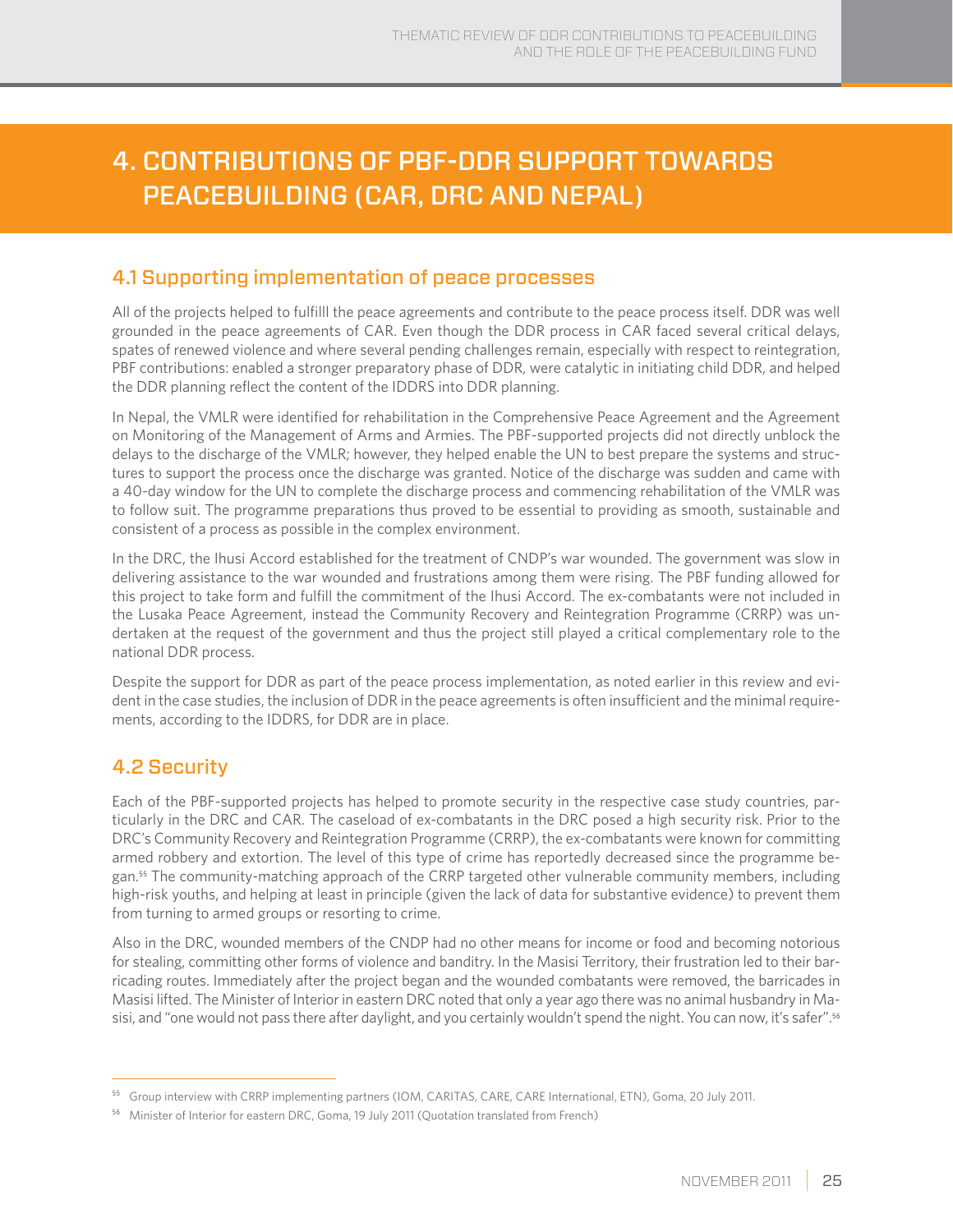The same effect was evident throughout the region.<sup>57</sup> The project addressing the war wounded was thus catalytic in removing the barricades around Masisi and bringing greater stability to the areas where the wounded CNDP were based. The doctors participating in the project noted that it had a positive impact on the morale of the military and their families and helped in building their confidence in the government and state more broadly.

Unfortunately, the fact that only the war wounded from CNDP benefited from that project created frustration among other armed groups. These groups have responded with volatility, setting up barricades. The important lesson being to discourage projects that favour one group over another and to ensure that adequate communication and outreach is extended informing other combatants of when and how they might receive similar support.

In CAR, armed groups were becoming impatient; having already began assembling under the promise of DDR in the peace agreement. The rapid investment in the preparatory phase of the DDR had an early positive impact on security. Seeing the creation of the DDR Steering Committee and the sensitization and verification activities that followed raised hopes among ex-combatants that the DDR process would begin in earnest, which led to a reduction of violence in conflict areas,<sup>58</sup> though spates of insecurity continued through to the lead up to the elections and until the DD component of the operations itself began.<sup>59</sup> The fact that the ex-combatants had already begun assembling even before the DDR strategy was agreed added urgency to beginning the DDR. However, as is often the case with DDR processes, the gap between launching the process and commencing the DD also bred frustration. Labour-intensive reinsertion projects could thus have proven useful in maintaining stability in the interim period.

The three projects in Nepal, promoted the safety and security of women and children. UNFPA ensured that the basic needs of women were met in the cantonment sites and that special arrangements were made during the rehabilitation phase to ensure the safety of minors and women who would have to commute long distances for their education and training. The third project oversaw the protection of children and monitored child-rights violations. In CAR, the two PBF-supported projects removed children from the armed groups and focused on preventing their (re-) recruitment into armed groups. Also, the early stability that accompanied the launch of the DDR process in CAR, helped to provide an increased sense of security among women. Several women's testimonies in Bocaranga in CAR highlight that they feel safer traveling to market or working in their fields without the fear of being extorted or raped by the APRD armed group.<sup>60</sup>

## 4.3 Peace dividends

### 4.3.1 Socio-economic revitalization

DDR and related activities promotes economic revitalization most evidently by promoting socio-economic reintegration of ex-combatants. In the case studies, ex-combatants benefited from vocational training and start-up kits for micro-enterprise and trades such as mechanics and tailors, in agriculture, animal husbandry and health services, etc The community-matching approach adopted in the CRRP, in the education option for minors in Nepal and for the reintegration options of minors in CAR provided a wider footprint of economic revitalization and benefit for the communities.

In addition to helping ex-combatants engage in markets and services, reintegration provided economic dividends to communities at large. For instance, in DRC, the purchase of a mill in one initiative benefited the whole community, as there became an increased production of grain. Likewise the soap-making activity of a solidarity group in Uvira, DRC, led to the availability of more affordable soap for the community. Similarly, under the UNIRP programme in Nepal, the health service training reintegration option, which aimed to give especially women government-accredited professional training as an Auxiliary Nurse Midwife and Community Health Worker, heeded Nepal's high demand for health workers, both within the public and private sectors.

<sup>57</sup> UNDP, Minister of Interior for eastern DRC, also noted in Vlassenroot, K. Hoebeke, H. & Risch, L. Multipart: Country Study Paper. EGMONT – Royal Institute for International Relations. December 03 2009. P.24-26.

<sup>&</sup>lt;sup>58</sup> Interviews with diplomats and donor representatives in Bangui, July 2011.

<sup>&</sup>lt;sup>59</sup> Interviews with diplomats and donor representatives in Bangui, July 2011.

<sup>&</sup>lt;sup>60</sup> Interview with IRC Protection staff, Bocaranga, July 2011.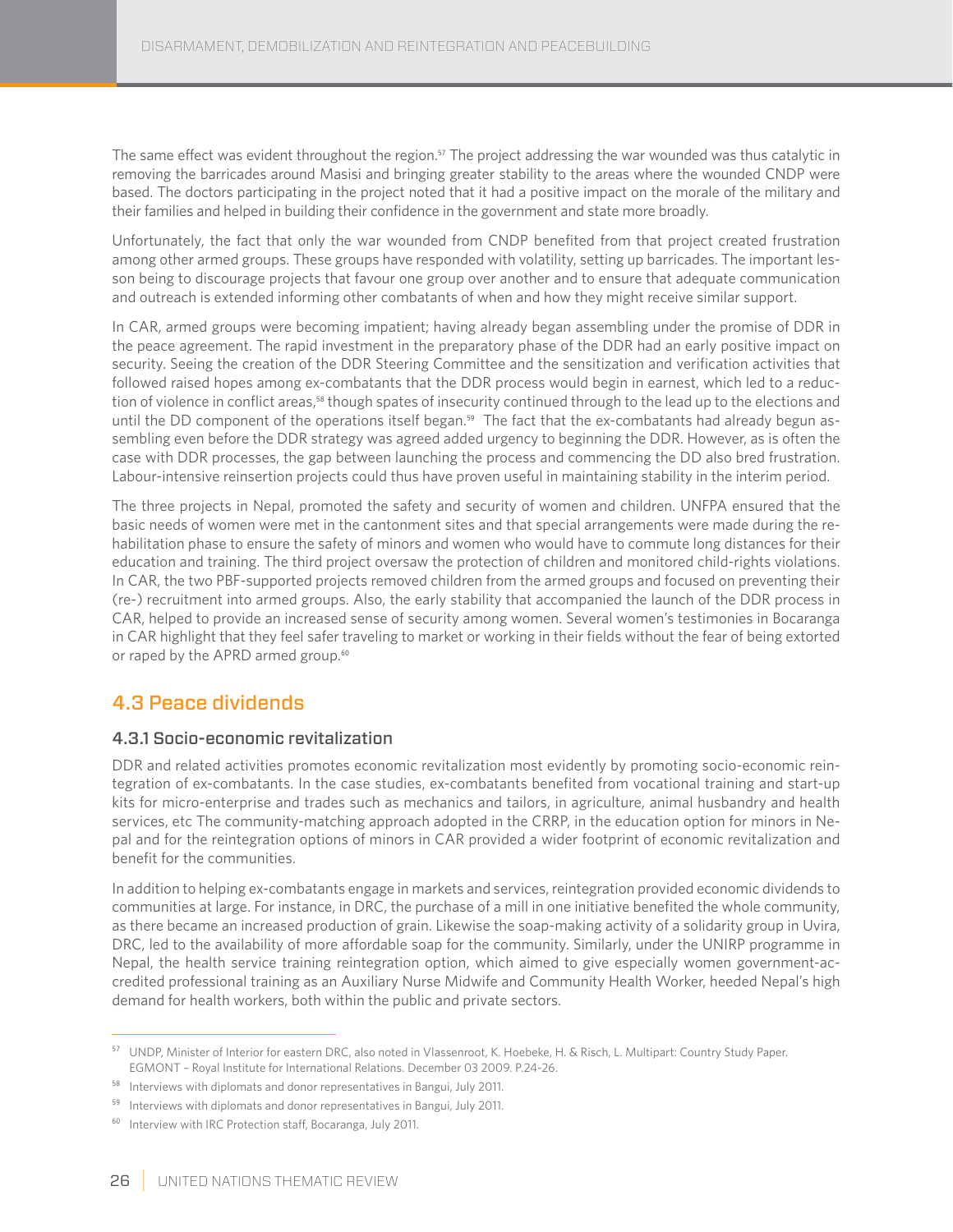The increased security situation, which DDR promoted particularly in DRC and CAR also contributed to the freedom of movement and thus return of economic activity in certain areas. Following the removal of wounded CNDP, the increased security situation in the region and subsequent opening of the barricaded routes facilitated the redeployment of the administrative authorities and security forces in the areas.

In Bocaranga, CAR, the early stability that accompanied the launch of the DDR process led to the lifting of barriers held by the armed group APRD; and an increase in the number of people attending weekly markets in Bocaranga (some travelling up to 10km) as well as an increase in commercial exchange with traders travelling through from Chad and northern CAR; and the re-building of agriculture and animal husbandry activities. Children who were inserted into existing collectives with other adults (as part of the agriculture and animal husbandry option) shared in the profits of collectives and thus generally faired better than the children who had to compete alone in more competitive markets such as for tailoring.

The community-matching approach to the projects also produced several social dividends. By engaging the communities in the process, and having the ex-combatants and other vulnerable groups work side by side, the CRRP (DRC), UNIRP's education option of the VMLR (Nepal) and the child DDR (CAR) managed to help reduce some of the stigma associated with being an ex-combatant. It also mitigated the typical frustration of non-combatants that the ex-combatants are being rewarded for their part in the conflict as community members also benefited.

Implementing partners and beneficiaries of the CRRP and the CAR's child DDR provided testimonies that there is a notable difference in the attitudes and behaviours of the ex-combatants. For instance, solidarity groups were established under the CRRP, which consisted of both ex-combatants and other vulnerable group beneficiaries. Working closely together, ex-combatants learned how to better engage with others in a non-military fashion, how to live differently and to appreciate a normal civilian life.<sup>61</sup> By the end of the CRRP a significant percentage of ex-combatants and the other community beneficiaries were providing mutual assistance, had formed alliances and pooled their money and set up a credit system.

In Nepal, the CAAFAG Working Group, which UNICEF had previously established in 2006 and was a beneficiary of the PBF support, established mechanisms that brought VMLR and communities together (such as youth clubs, trained psychosocial workers, education and peacebuilding activities). Many of the CAAFAG Network's activities have also benefited broader peacebuilding programmes and communities alike. For instance, VMLRs have engaged in peace building activities that did not specifically target them such as cultural events sports/games, reconciliation meetings, including various types of social activities with local youth clubs and community members. Several VMLR informed the UNIRP implementers that these events were the first time they had been able to positively interact with the communities. The peacebuilding activities creatively acted as an entry point to approach some VMLR who were not enrolled in any of the packages.<sup>62</sup> Overall, the events contributed to:

- Setting VMLR free from the chain of command;
- Changing communities' negative perceptions against those who are "disqualified", especially women, because such interventions are conducted in a way to ensure mutual respect for all;
- Making VMLR feel that they are accepted;
- Promoting mutual understanding between VMLR and community members through repeated interactions;
- Harmonizing highly politicized communities;
- Facilitating interpersonal skills of participants; and
- Employment of VMLR in some cases by promoting interaction between VMLR and community members.<sup>63</sup>

<sup>&</sup>lt;sup>61</sup> Group interview with CRRP implementing partners (IOM, CARITAS, CARE, CARE International, ETN), Goma 20 July 2011.

<sup>&</sup>lt;sup>62</sup> Interagency Programming Mission Report, UN Interagency Rehabilitation Programme, February 2011, pp. 15-16.

<sup>&</sup>lt;sup>63</sup> Interagency Programming Mission Report, UN Interagency Rehabilitation Programme, February 2011, pp. 15-16.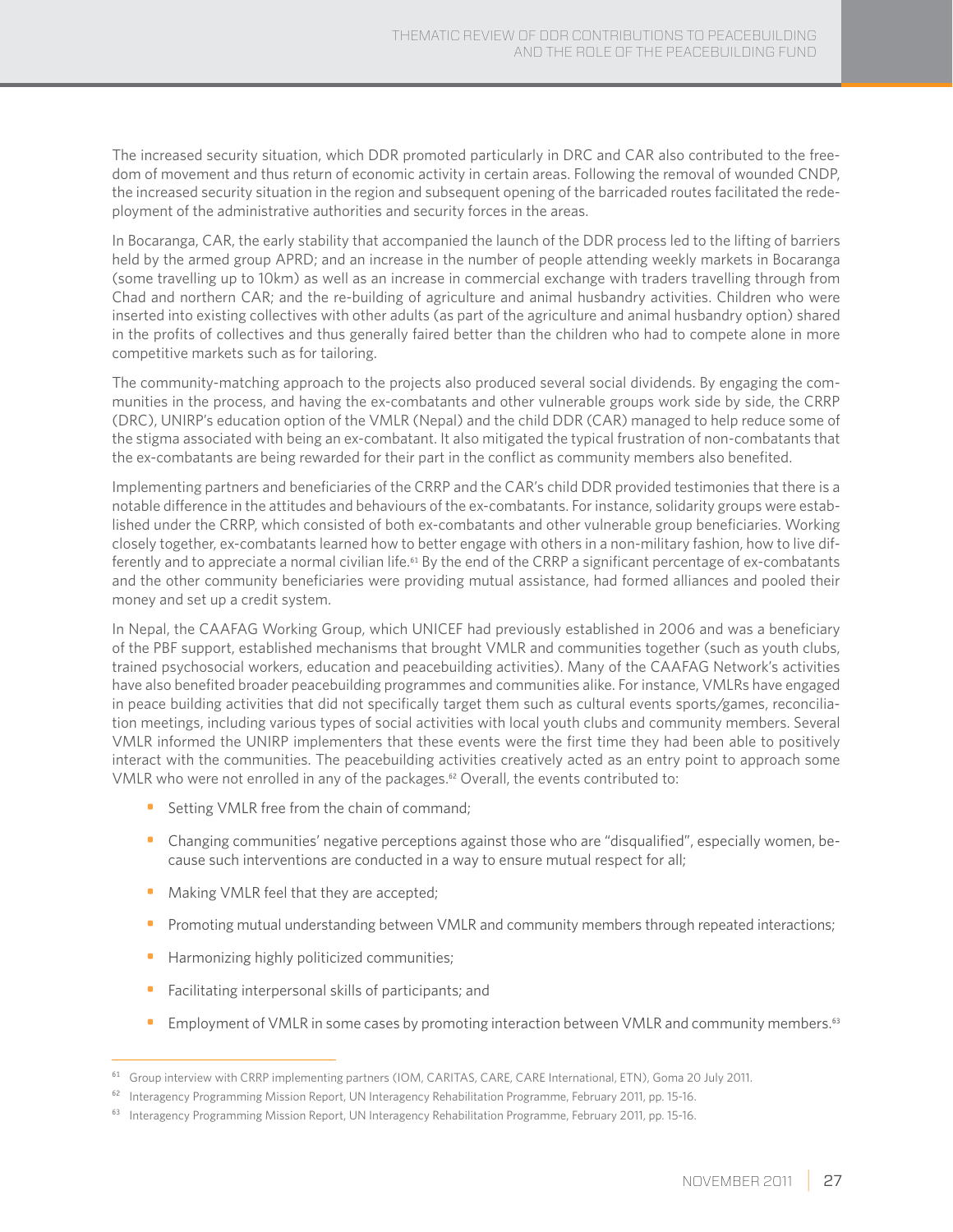In CAR, the PBF-supported child DDR saw the creation of RECOPEs, which promote community resilience. The networks are typically composed of a village chief, religious leader, woman leader, teacher, representative of the parent-teacher association, and a child elected by his/her peers. Having received training from the programme, RE-COPEs aim to promote child protection through community-level sensitization on such issues such as rights of the child, protection, domestic violence and its impact on children and sexual violence, etc. They were also tasked with looking after vulnerable and orphaned children. An implementing partner notes that the CAAFAG have found their place in their villages again and that there is now a feeling of equality between the ex-CAAFAG and other children.

Also in CAR, the information and sensitization campaigns conducted by the Government as part of the preparatory phase of DDR helped engage and build the confidence of the population living in conflict-affected areas in the political process. Apart from the symbolic impact of the visit and the information provided on the upcoming DDR process, the sensitization campaigns provided a key forum for representatives of the government, politico-military groups and the population at large to discuss their perceptions of the peace process and the Inclusive Political Dialogue.

## 4.4. Value-added of PBF funding in overcoming DDR challenges.

PBF aims to support projects that are financially and process catalytic. Certainly, the case studies provide some examples as to where this is the case. However, the PBF support has proved most valuable in filling funding gaps. CAR and Nepal in particular faced significant funding challenges due to donors' lack of confidence in the DDR process and the inability of other donors to take risks on helping to move DDR processes along. Donors typically do not fund preparatory activities, training and 'process' as these items are not associated with tangible outputs despite the necessity of this type of work to lay the foundation for other activities.<sup>64</sup> The flexibility of the PBF (and in this case the UN Fund for Peacebuilding in Nepal (UNPFN) enabled the UN to support preparatory work of DDR. In Nepal, this led to a more coordinated UN delivery-as-one approach to the DDR activities. For UNICEF in Nepal, the PBF support allowed them to participate on a level footing in the early planning of the activities, when typically UNICEF is often only involved after much of the overall DDR planning has taken place.

UN partners, particularly in DRC and Nepal, positively cited how the PBF's flexibility enabled them to better tailor their projects and programmes according to the needs on the ground compared to other funding mechanisms. In DDR, it is often difficult to anticipate the actual numbers of individuals who will present themselves for DDR, with numbers of weapons or ex-combatants presenting themselves being higher or lower than anticipated. The circumstances or context surrounding the DDR may also change, affecting the resources available or required for the project/programme. For many donors, the details of the project and how the spending will be done is fixed in specific deliverables and outputs. In DRC, UNICEF noted that they did not have accurate early figures of the number of children in the armed forces and thus had to adjust their interventions accordingly. The leeway in PBF project proposals allowed for greater flexibility, thus allowing them to best meet the evolving needs on the ground.

Likewise, in Nepal, the rehabilitation interventions were devised often on an ad hoc basis as the government and Maoist Party imposed several restrictions on the rehabilitation of VMLR. Such restrictions, including: imposing a funding ceiling on rehabilitation costs per combatant; restricting the amount of public awareness and sensitization that could be undertaken; and limiting access to sites where needs profiling could take place, hindered the UN's ability to plan and tailor interventions according to needs. UN partners in Nepal thus noted that the flexibility of the PBF (and UNFPN) was essential in allowing for the interventions to meet the needs on the ground.

*Given that PBF financial contributions are relatively low compared to some of the larger DDR donors, the PBF has demonstrated itself to be particularly suited to filling gaps within or falling outside of DDR interventions, particularly with respect to supporting high-risk, vulnerable or excluded ex-combatants.* In DRC, the PBF-supported projects that addressed high-risk individuals who were left out of the national DDR programmes, both as ex-combatants or because they were wounded in the conflict and unable to participate in the DDR. In Nepal, the PBF focused specifically on children and women, which made up a large percentage of the VMLR and who had specific needs that were not otherwise accounted for. In CAR, the PBF funding enabled support to child ex-combatants within a broader approach to addressing vulnerable children and women.

<sup>64</sup> Report of the Secretary-General on peacebulding in the immediate aftermath of conflict [A/63/881-S/2009/304], 11 June 2009. pp.14&25.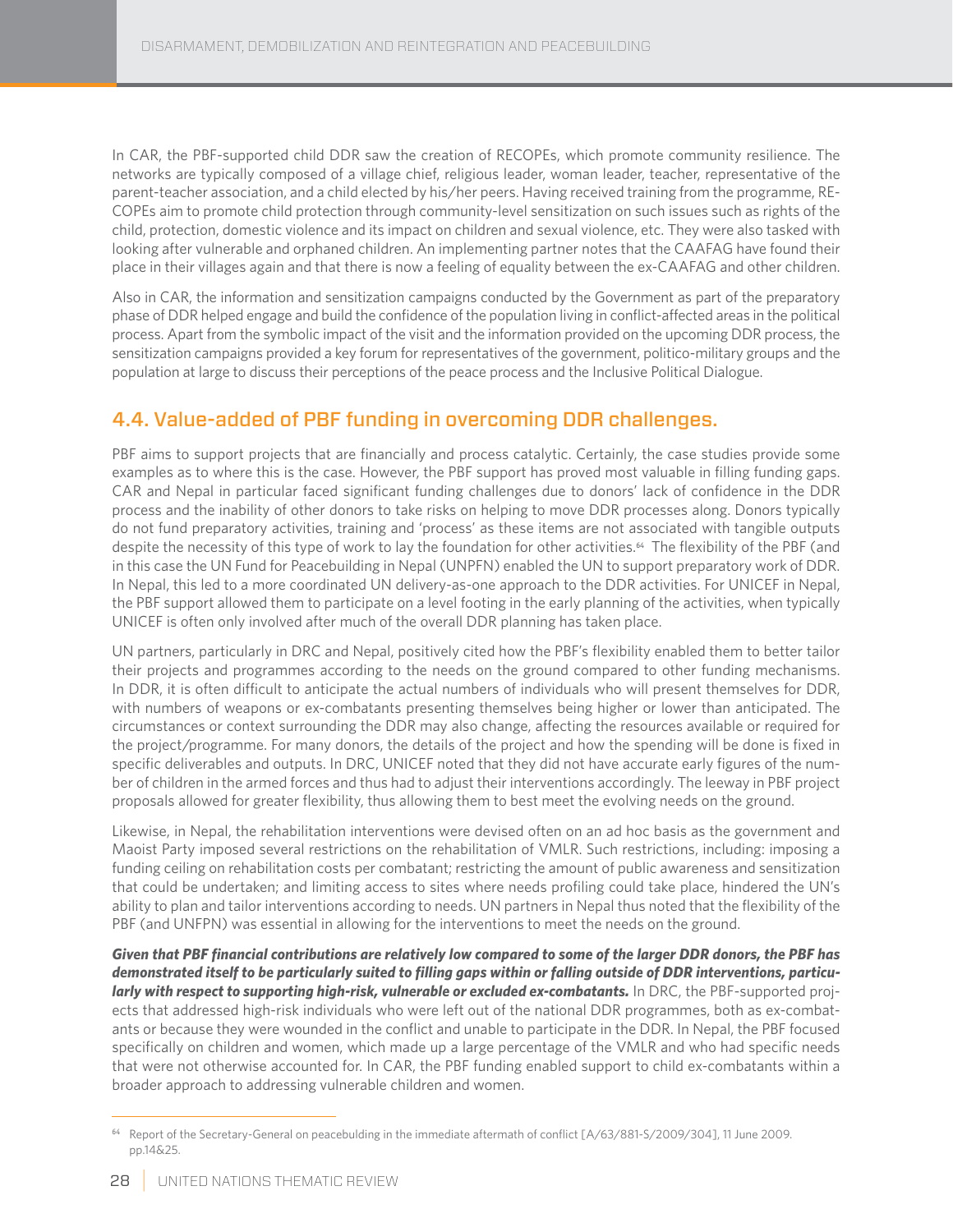## 4.5 Gaps and challenges in PBF-supported projects

### 4.5.1 Funding gaps

While the PBF helped fill a gap for implementing the CRRP project in the DRC, the project still faced a significant funding shortfall to the detriment of the project's full implementation. The shortfall prevented the project from equally matching ex-combatants and other vulnerable groups as planned thus having a smaller ratio of community beneficiaries. The fact that other vulnerable groups were included in the project and the project's overall contribution to community development, it should have enabled funds from other sectors, including from within the PBF, to come on board in a cross-sectoral approach.

Indeed, DDR often faces criticism for not sufficiently linking up substantively and programmatically with national and/or UN programmes on the ground in such areas as SSR, transitional justice, rule of law, armed violence reduction and economic. It would be, therefore, useful to see how both the DDR community and the PBF could help bridge the financial and programmatic linkages and build coherence between DDR and other sectors.

Similar criticisms are made regarding DDR engagement on national programmes that address cross-cutting issues in the areas of health, education, disability, youth and children, HIV, gender, natural resource management and reconciliation.65 As pointed out in the annexed DRC case study, there is a marked absence of funding for gender-based programmes that target masculinity. PBF has funded several interventions focusing on women, however, targeting masculinity in DDR programmes, including campaigns for male ex-combatants on the prevention of sexual and gender-based violence, is particularly essential as male dynamics towards women in armed groups can be typically aggressive and domineering. Women have often reported that they do not see a change in the male attitudes towards women after the males have been reintegrated.<sup>66</sup>

Overall, the speed and flexibility of the PBF's IRF is well positioned to promote stronger and more detailed representation of DDR in the dialogue of peace agreements, to fund urgent reinsertion programmes and fill other systematic gaps between the DD and R. As the sequencing of DD is generally much faster than R, the planning and design of DDR consequently may be out of synch. This is especially the case for organizations that otherwise only engage later in the DDR processes, after much of the broader planning has taken place. Therefore, the speed of the IRF in dispensing funds could be of particular value in supporting process-oriented mechanisms that promote multiagency coordination early in the DDR planning process. Furthermore, occasion and circumstance may see the need to undertake immediate reinsertion or reintegration programmes, which may or may not link directly to DD.

The PRF, on the other hand could find additional niches in: promoting the sustainability of the DDR process; filling financial gaps that inhibit or force reintegration programmes to scale down the scope of the project, particularly if it prevents or hinders a community-matching component or draws resources away from optimally addressing cross-cutting issues. It also would usefully promote transitional linkages to economic recovery and livelihood programmes. Another niche area for the PRF could be to focus directly on local level capacity-building of civil society networks and mechanisms in the early stages of DDR. As many local partners focus on several different beneficiaries from different programmes, such local level capacity-building could thus serve to strengthen the linkages between DDR and other sectoral programmes at the grassroots level. The PBF could also be used to complementarily inject additional peacebuilding related activities throughout the DDR process to facilitate the strengthening of linkages between the two sectors.

### 4.5.2 Multi-agency coordination

Another aim of the PBF is to support coordinated UN approaches and multi-agency engagement. The cases of CAR and Nepal have polar opposite experiences in this regard. In Nepal, the delays in the programme and the investment in planning the rehabilitation during the delays led to a very well coordinated, UN delivery-as-one approach to the activities, which is widely perceived as being one of the most positive results coming from the funding arrangements for the activities. In contrast, although the DDR in CAR faced a similar duration of delays and the PBF funding was used to support the preparation of the DDR in a number of ways, the UN has received criticism related

<sup>&</sup>lt;sup>65</sup> The State of Reintegration 2010, Inter-Agency Working Group on DDR, forthcoming, p.31.

<sup>&</sup>lt;sup>66</sup> Interview with the Congo Men's Network, Goma, 20 July 2011.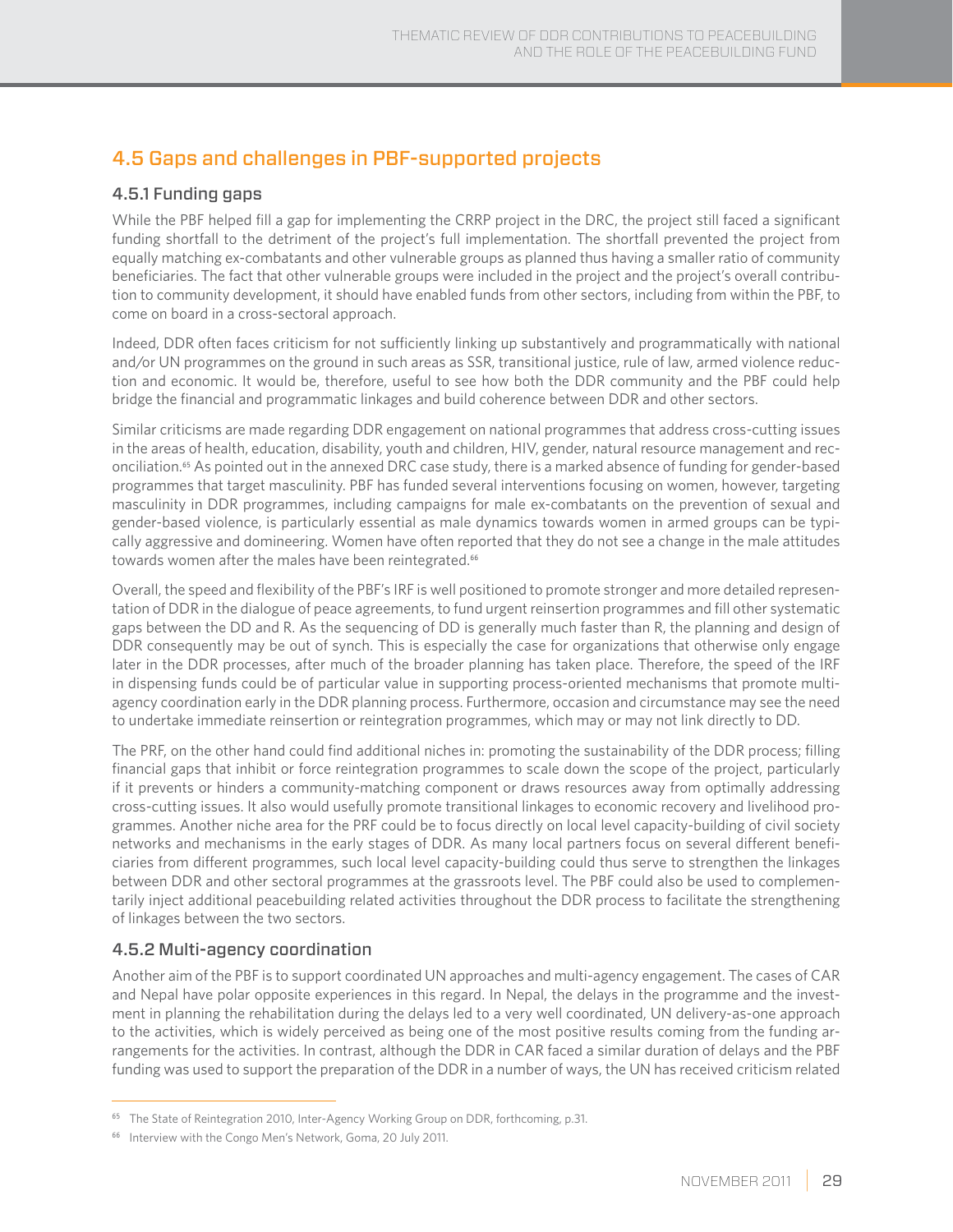to integration and mission-UN Country Team relations in preparing the Adult DDR, which reportedly only recently improved as a result of a recent (2011) SSR/DDR Assessment and renewed inter-agency commitments. Further, the phase II of the Child DDR project is intended to be multi-agency, however, observers on the ground highlight that the agencies have been working independently of one another. It may thus be useful for the PBSO and DDR community to review in greater depth the challenges of multi-agency coordination and how the PBF could be used more concertedly as an instrument for fostering inter-agency coordination.

### 4.5.3 Sustainability

Achieving sustainability of peacebuilding results poses a unique challenge for DDR, given the precise parameters of DDR interventions and the important symbolism of ending DDR as countries move further along the peace process.<sup>67</sup> However, implementing partners in all of the cases expressed concern over the short-duration of the support coming from the programmes. In DRC and Nepal, for instance, many of the micro-enterprises will have just been getting off the ground by the end of the support, while on the agricultural side, support may end before the beneficiaries reach the harvest season.

In Nepal, some of the minors require more support than is provided through the 2-year duration of the programme. The UNIRP review warned that there could be a high number of drop-outs from the education programmes from those who will not be finished their studies within the 2-year duration of the programme and especially for those who live outside of the home to get their education.

Children in CAR also face the same challenge. The Child DDR programme supported the education of the children for one year, but the majority of families are too poor to continue the schooling beyond this. Some RECOPEs managed to provide additional help for primary school children (which were in the village), however they could not extend support for the students to attend the secondary schools further away. The justification for the second phase of the PBF project Child-DDR project was to address the fragile socio-economic environment into which ex-CAAFAG were reintegrated during the first phase, however the activities of the second-phase reportedly are not specifically addressing some of the key sustainability challenges.

Further on the issue of sustainability, RECOPEs had received support for a one-year period and many now struggle with raising funds to sustain their support services. While RECOPEs are expected to carve out their own means for sustainability, the short-term support of the programmes may not be enough to give the beneficiaries sufficient opportunities to make the best of the support they received. RECOPEs that are not included in the phase II of the Child DDR project will not be able to continue to provide the same level of community support as when they were first created and risk disappearing.

These challenges emphasize the broader value and need for ensuring there is an adequate and sustainable exit strategy in place to link the reintegration programmes into more sustainable recovery and development programmes.

### 4.5.4 Gap between DD and R and alternative sequencing

As highlighted above, DDR often faces gaps between the immediate implementation of DD and reintegration for a range of reasons from financial to political to also the time needed for planning and preparation of multi-year reintegration programmes. DDR in CAR faced significant delays between the launching of the DDR process and implementation of the DD. It is also likely to face serious delays between the completion of DD and the commencement of R. This disconnect can pose grave problems for the fluidity and complementarity of the DDR process. Local civil society groups in CAR warn that, given the current atmosphere among the ex-combatants and their continued ties to their armed group's chain of command, the ex-combatants could return to the armed groups if there are significant delays in the process or if the reintegration packages are not adequate.

Given the PBF's capacity to rapidly disperse funds through the IRF, PBF could consider funding labour-intensive and other reinsertion projects that have proven beneficial as stop gap measures in such DDR contexts as Côte

<sup>&</sup>lt;sup>67</sup> The Government of DRC's objections to reintegrating newly identified residual combatants is based on its wish to demonstrate to the country that DDR is complete and that there are no more ex-combatants that could potentially pose a risk to the country. While seen as premature in DRC, the symbolism of ending DDR is significant for moving a state further along the peace process.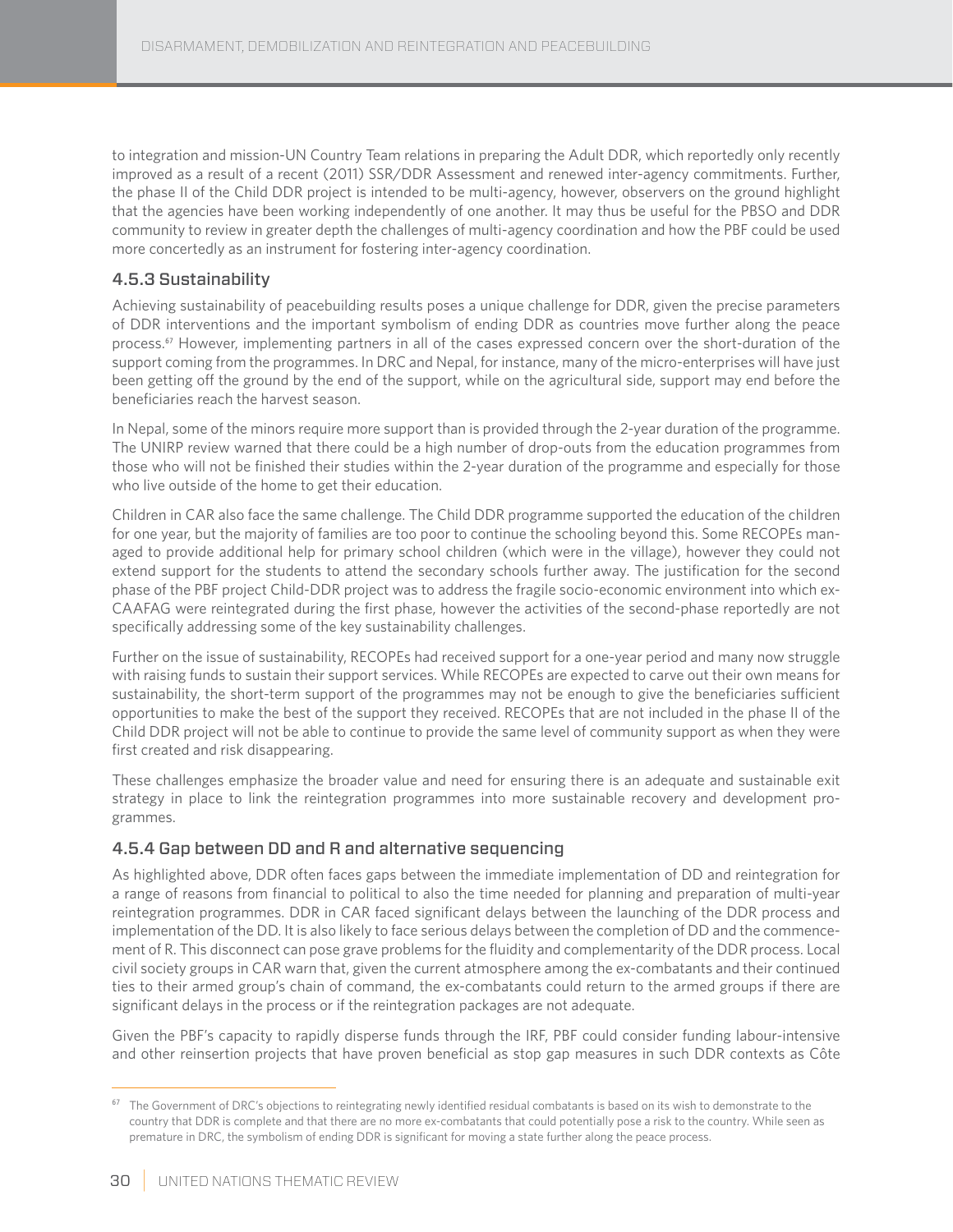d'Ivoire, DRC and Liberia as a bridge to longer-term reintegration. Such measures could have proven useful during the delays that occurred such as in CAR between the launch of the DDR process and the commencement of DD and between the DD and R.

The DPKO report, Second Generation, further highlights that occasion and circumstance may mean that not all the components of DDR may be necessary, or that certain components could be implemented earlier, such as reinsertion or reintegration as a way to encourage DDR. In CAR, the long delays between the launch and commencement of DD could have been a useful opportunity to undertake certain reinsertion projects as a way to stabilize/maintain security leading up through the elections.<sup>68</sup>

#### 4.5.5 Local capacity

The PBF requires that its supported projects provide capacity-building for the local or national governments and local civil society. All of the projects reviewed in this case study provide at least some degree of training on substantive thematic issues, project and financial management, monitoring and evaluation, information technology, etc.

In certain instances, local partners require less capacity-building under the PBF-supported project as they have previously worked with the UN partner and received the same or similar capacity-building as before. In other instances, however, such as for dealing with the adult VMLR in Nepal, the capacity did not exist in advance. UNIRP was given less than two months to train counselors and to develop orientation tools and the implementing partners had difficulty managing the particular needs and sensitivities of the caseloads.<sup>69</sup> The existence and capacity of the CAAFAG Working Group, established prior to the UNIRP programme, gave UNICEF an edge over the other agencies and mechanisms in Nepal for dealing with these challenges. It could thus be useful for PBF to support DDR practitioners in mapping out partners and their respective capacities in the early planning or preparatory stages of DDR and to build up their respective capacities, networks and mechanisms before or even outside of the reintegration programmes. Even if there were delays or suspensions in the DDR programme, support for the local level civil society would benefit all sectors and services.

<sup>&</sup>lt;sup>68</sup> Second Generation Disarmament, Demobilization and Reintegration (DDR) practices in peace operations; Department of Peacekeeping Operations, New York: 2010, p. 23

<sup>&</sup>lt;sup>69</sup> Interagency Programming Mission Report, UN Interagency Rehabilitation Programme, February 2011, p.7.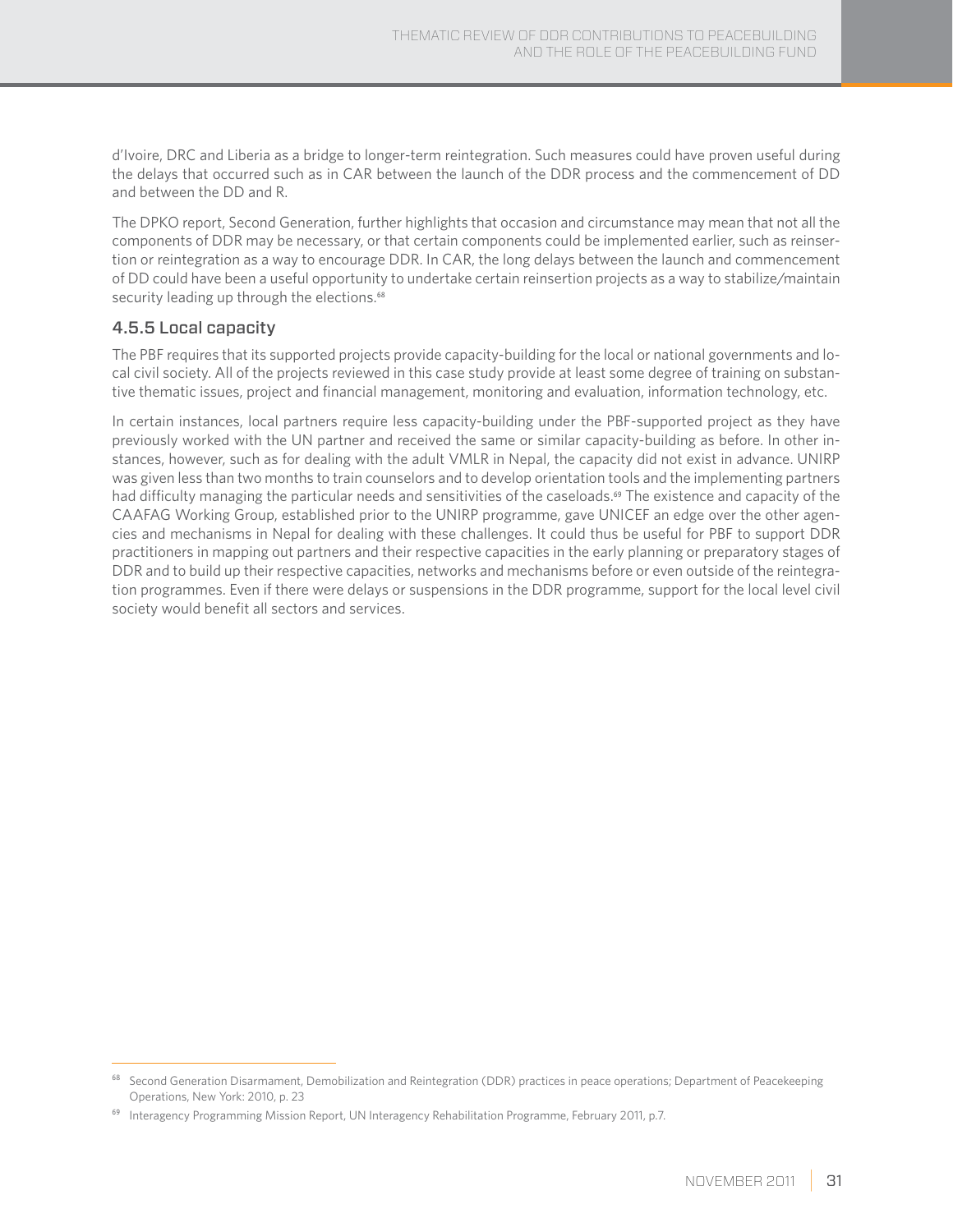# 5. Conclusion

## 5.1 Findings

Financially, the contributions of the PBF are relatively small in comparison to the costs of DDR and PBF's overall allocations to a country. It is difficult to judge what the state of the DDR process would have been had the PBF assistance not been made available, however, the results of the case studies cast little doubt of the relevance and value of the PBF projects in meeting both DDR and peacebuilding objectives.

At some level, all of the PBF-supported projects reported dividends in the areas of security, economic revitalization and seeing a change in the attitudes and behaviours of not only ex-combatants but also within hosting communities towards ex-combatants. Peacebuilding activities have helped the DDR community identify ex-combatants who are not enrolled in a programme and are a useful platform for positively promoting and providing outreach for DDR. Peacebuilding activities create opportunities where ex-combatants and community members positively interact together, promoting social cohesion and reconciliation.

Even in CAR, where several delays have undermined the programme, spates of violence surfaced and funding for reintegration remains uncertain, the PBF support for the preparatory phase ensured that the strategies developed and process as a whole reflected the content of IDDRS and that the DDR process remained present despite the delays. In Nepal, despite several government and Maoists restrictions, the PBF support ensured that special needs of women were accommodated and the CAAFAG Working Group undertook several peacebuilding activities for the VMLR and receiving communities. It is thus important not to measure the success and effectiveness of the individual PBF interventions based on the success of DDR process itself.<sup>70</sup>

The DDR activities in the case studies also produced benefits that extended beyond the immediate beneficiaries of ex-combatants, with communities benefiting from the economic and social dividends of DDR, such as:

- Reintegration benefits were matched with other beneficiaries deemed as vulnerable community members;
- Micro-enterprises developed that improve the basic provision of nutritional or hygienic needs of a community (e.g., grain mills, soap);
- Professional training provided to build national capacity in the delivery of health services;
- Capacity-building and the provision of equipment (e.g., military hospital in DRC) that strengthened overall national capacities and services that will be useful beyond the closing of DDR projects;
- Community networks such as the solidarity groups, CAAFAG Network and RECOPEs established or supported, which helped to promote social cohesion and reconciliation.

This review finds that the PBF has a particular value in filling gaps in DDR programming, particularly:

- Financial gaps: funding critical parts of the programme that require additional funds (e.g., reintegration), or to 'jump start' critical activities.
- DD and R gap/stop-gap measures: funding reinsertion projects, labour-intensive projects, community/ dual targeting projects that aim to minimize the gap or serve as a temporary stop-gap measure between DD and R.

 $70$  In Côte d'Ivoire, the PBF also funded the 1000 micro-projects reinsertion project. Conflict resumed in the country following the elections in early 2011. It is difficult to say if the micro-projects had an impact on controlling in some way the levels of violence that ensued or in paving the way for a quicker return to stability as the conflict was resolving. Nevertheless, the project itself is widely seen to have been successful and the implementers believe it may have had an impact on reigning in the violence and restoring the peace as quickly as it did.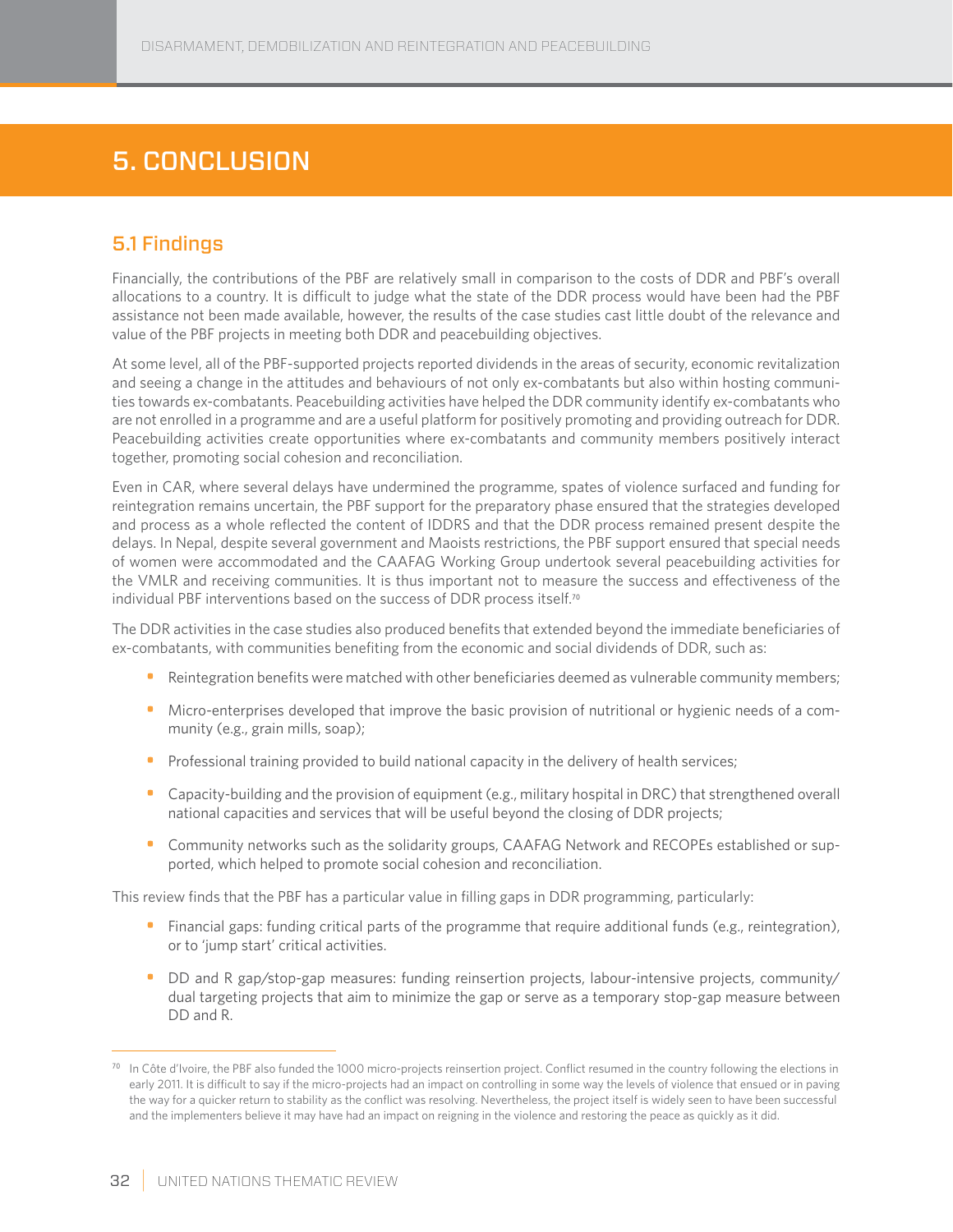• Caseload gap: supporting marginal caseloads in the DDR programme that would be otherwise left out, for example women associated with armed forces or groups, children associated with armed forces or groups, wounded fighters and groups that entered the DDR process late or were left out of national DDR processes.

### BOX 3: Selected promising practices

#### Central African Republic

- The DDR Steering Committee and the local DDR committees brought the government and armed groups together in a consensus-based forum, which helped build confidence in the DDR process.
- International agreements on children usefully helped move Child-DDR along, which also opened a point of entry for building the capacity of local networks on child protection and for donors to build up contacts and relationships with the armed groups, beneficial for adult DDR.
- Establishing inclusive Community Networks for Child Protection raised awareness on child protection issues across the communities and created a supportive and esteemed local mechanism for children.
- Children inserted into existing collectives with other adults (agriculture and animal husbandry option) generally faired better than children who were left to compete in more competitive already established markets e.g., tailoring.
- Approach used for the DD is considered to be light and mobile. The technology and methodology adopted, particularly for data-gathering, was suitable for such a large country with poor infrastructure, and is easily replicable.

#### Democratic Republic of the Congo

- Solidarity groups and community/village councils created a community support network for the beneficiaries and helped promote social cohesion.
- Projects such as the building of a mill and soap-making enterprise directly benefited the communities as a whole.
- The flexibility in allowing ex-combatants to adjust their socio-economic reintegration and invest in other side projects, gave them a chance to be innovative and entrepreneurial.

#### **Nepal**

- The funding arrangement was conducive to promoting a coordinated delivery-as-one approach to the VMLR.
- Other projects, for instance the late recruits, were able to benefit from the mechanisms and structures set up under CAAFAG and UNICEF.
- Peacebuilding activities (sporting events, concerts, etc.) attracted ex-combatants who had left or not engaged in any of the programmes, and could now be identified and receive outreach on the DDR.
- Flexibility to tailor programmes and designate resources to the specific needs of women and girls, including additional benefits and flexibility within packages to accommodate pregnant women and mothers (such as being able to board near their programme instead of having to commute, childcare and nutritional support, and allowing for greater flexibility of absences for mothers of young children) is necessary in order to give the women and girls the opportunity to stay committed to the programme.
- The health service training reintegration option, which aimed to give especially women government-accredited professional training as an Auxiliary Nurse Midwife and Community Health Worker, heeded Nepal's high demand for health workers, both within the public and private sectors.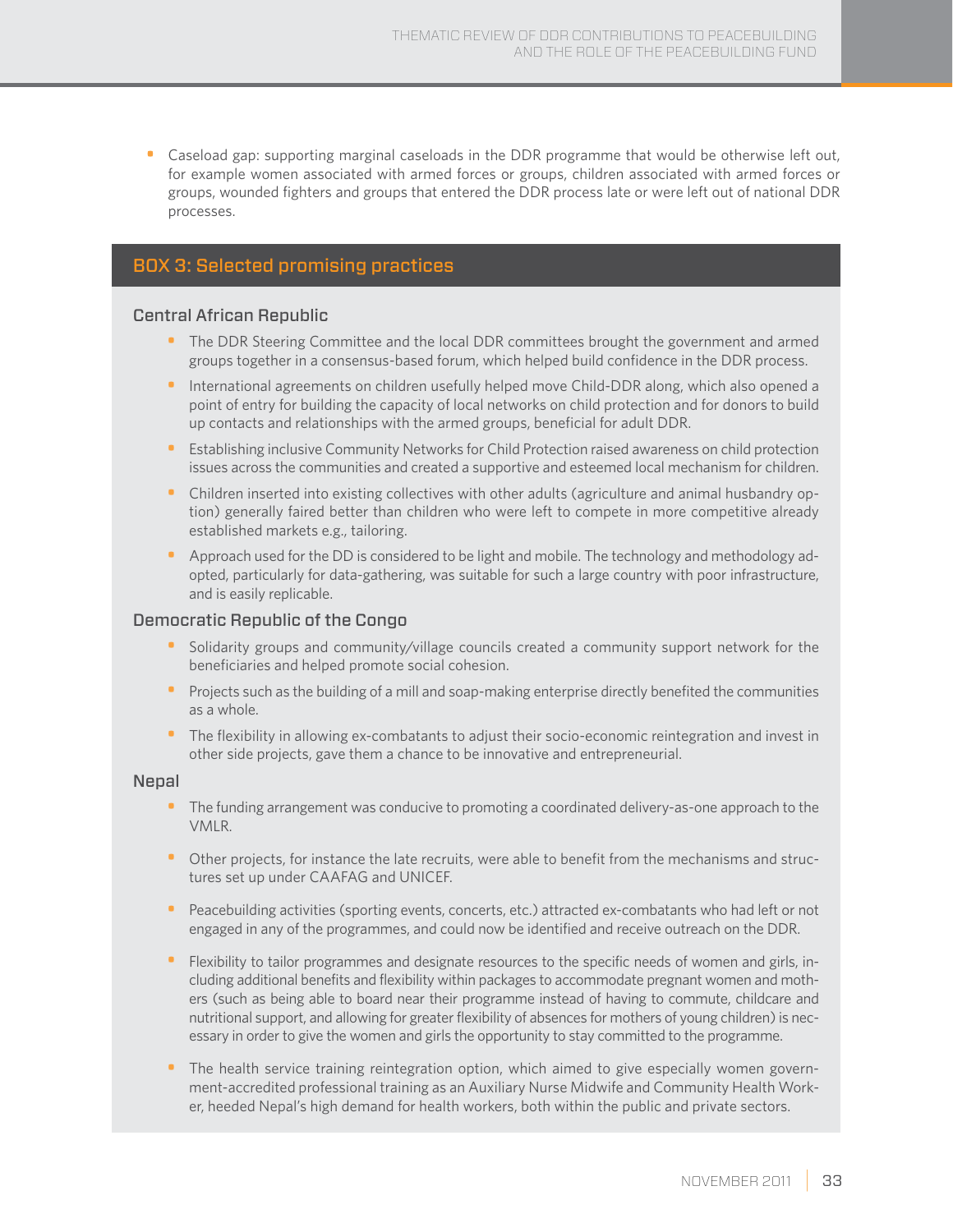Based on the findings of this review, the following recommendations are presented below.

### 5.2 Recommendations

1. Establish concrete actions for ensuring DDR 'process', planning and preparations are aligned with peacebuilding priorities

**The DDR process ranges from dealing with DDR in the negotiation of peace agreements, through programme planning and design, implementation and closure. Each component requires human and financial investment; the lack of which can have a serious impact on the subsequent or parallel aspects of the programme and of its concrete contributions to peacebuilding. The planning and preparation of DDR must be conflict sensitive, cognizant of conflict drivers and consider how to achieve key peacebuilding results from design to programme closing.**

- The PBF should consider funding inclusive DDR dialogues that both serve as entry points for reconciliation and as vehicles for developing multi-year, inter-agency, country-specific frameworks for reintegration, as recommended by the Secretary-General's Policy Committee. Such PBF support would encourage the creation of catalytic "One UN" approaches to resource mobilization, as well as multi-sectoral reintegration frameworks that provide viable transition options for the final stages of DDR processes.
- DDR practitioners should factor in conflict analysis prepared in the framework of peacebuilding and be aligned with country PBF Priority Plans; involve key actors from other peacebuilding sectors in the planning and preparation of DDR; plan reinsertion and reintegration activities that are conducive to achieving peacebuilding results and agree in the planning phase of how peacebuilding is included in DDR M&E.
- Peacebuilding and DDR practitioners should consider in conflict and risk analysis and needs assessments potential new threats that emerge and become conflict drivers as a result of challenges in/obstacles to the DDR process.

#### 2. Address obstacles that hinder timing and sequencing of DDR

**The sequencing of DDR interventions is difficult, particularly for reintegration to begin immediately after DD or, as in other cases, if aspects of DDR must be undertaken simultaneously or prior to DD being undertaken. Sequencing difficulties are compounded by gaps in funding; dependence on significant voluntary funding within a tight time frame; and political, security and institutional delays in the process. Obstacles to the timing and sequencing of DDR can have serious implications for peacebuilding, including leading to potential new destabilizing threats for not only the DDR but also the country itself.**

- PBF support for DDR may require rapid investment, especially to undertake reinsertion as a temporary stopgap before reintegration or to compensate for delays in the DDR.
- PBF is a flexible fund, and this flexibility for DDR should be safeguarded so that DDR can be adapted and tailored according to changes in context, overcoming unforeseen challenges and obstacles and adjusting for alternate sequencing.
- UN should promote the development of trust funds, such as the UNFPN, with a view to promoting multiagency programmes and that allow the flexibility demonstrated in PBF funding.
- UN should strengthen their mechanisms, with PBF support when possible, for fostering integrated multiagency approaches to DDR. It should be recognized that PBF funding could also generate increased multiagency coordination.

#### 3. Strengthen capacities that can promote peacebuilding results in DDR programming

**It is often difficult for DDR practitioners to have the full/sufficient profile of the beneficiaries and the contexts and capacities to where the beneficiaries are returning, etc. DDR interventions must be flexible to quickly tailor or adjust programmes according to needs and evolving conditions on the ground.**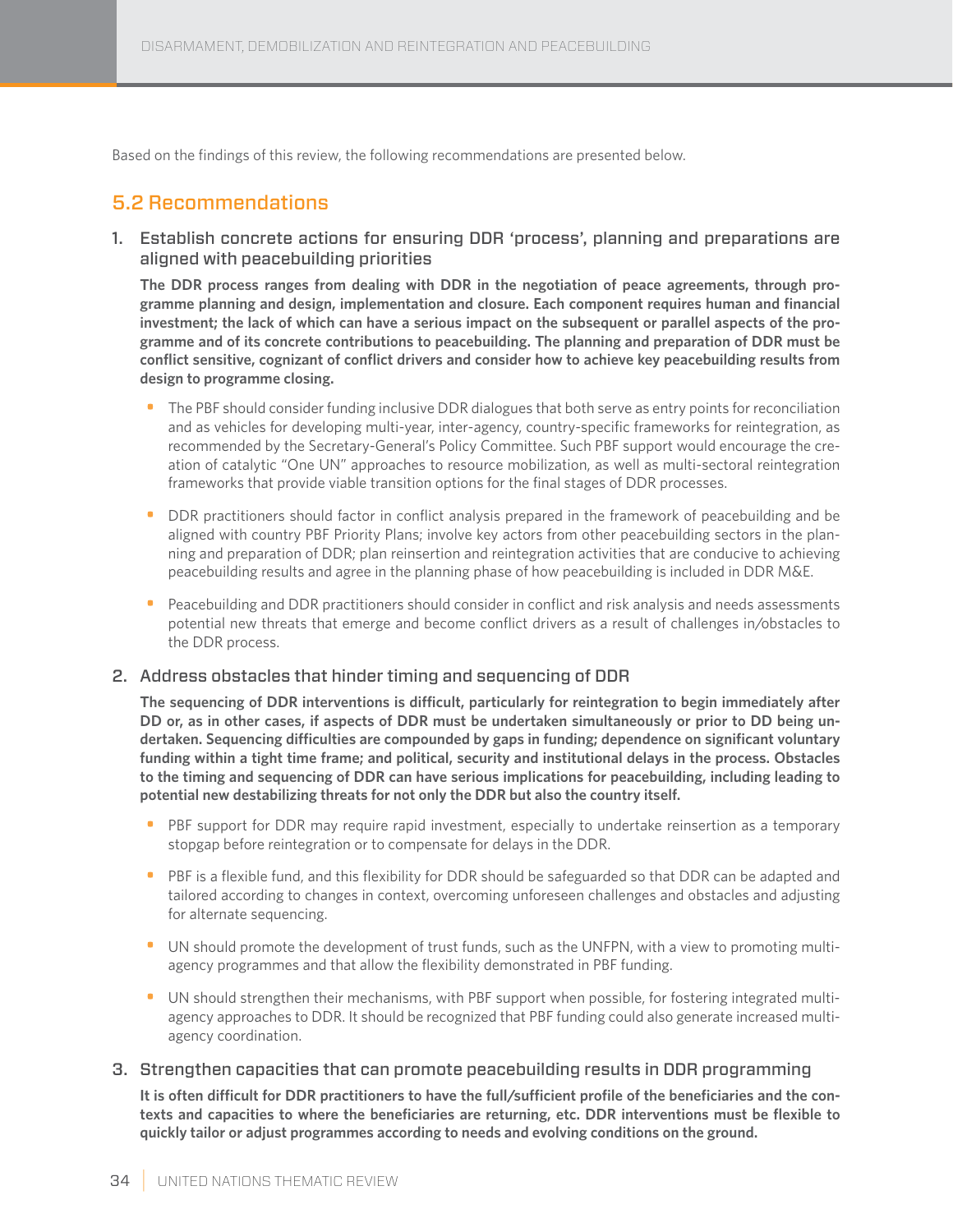- PBF support is already flexible and this flexibility should be systematically maintained, however, the UN should seek to find alternative means for pooling resources that can be used in a flexible manner, such as in a trust fund.
- DDR practitioners should strengthen their partnerships and relationships with other sectors on the ground so as to minimize duplication of efforts in such areas as conflict and needs assessments and market analysis, etc., and to undertake peacebuilding activities that promote social cohesion with other vulnerable groups and communities at large.

#### **There is often a lack of local capacity on the ground, particularly in rural areas, to be able to meet the particular challenges associated with dealing with ex-combatants.**

- PBF should encourage projects that build up the capacity of local networks and mechanisms that could be used to support/include ex-combatants in their scope.
- DDR local implementing partners should systematically receive training in conflict sensitive programming, reconciliation, trainer-training on conflict mediation and reporting on peacebuilding results.
- DDR practitioners should promote stronger and broader partnerships to promote and build the capacity of existing networks, working groups and mechanisms such as the CAAFAG Working Group in Nepal, that promote their sustainability and transition beyond DDR.
- UN should invest, and PBF support as appropriate, in local level capacity-building that serves to strengthen the linkages between DDR and other sectoral programmes at the grass-roots level, with a particular emphasis on rural capacities.

#### 4. Promote the sustainability of peacebuilding results in DDR

**Even though it can be difficult to determine when an ex-combatant has been adequately reintegrated, DDR has a defined beginning and end. The symbolism of a successfully completed DDR programme is critical towards preventing a relapse into conflict and for moving a state further along the peace process spectrum. However, the limited time frame of reintegration is often too short for the beneficiaries of reintegration programmes to make a stable transition from DDR to broader national development and economic recovery or, in the case of children, to complete their formal education. The benefits of DDR should be evident even after the DDR process has ended and should promote longer-term dividends for peacebuilding.**

- DDR practitioners should plan DDR in a manner that promotes transitional linkages between reintegration to longer-term, non-DDR development and assistance.
- DDR practitioners should re-evaluate conflict analysis and drivers including the peacebuilding and other relevant sectors, upon changes in DDR context.
- PBF should consider funding tracking or M&E initiatives, led by national institutions, that would be able to track the impacts of an entire DDR process, including peacebuilding impacts, rather than individual projects or programme components.
- PBF should support the sustainability of some of the local structural mechanisms or networks built during the programme that can have a lasting effect within a community.
- The PBF and DDR practitioners should avoid projects that favour one group over another and, if one group receives treatment or benefits before another, there should be adequate investment in extensive communication and outreach in order to inform other combatants of when and how they might receive similar support.
- DDR practitioners should increase the level of attention their programmes give to peacebuilding in the planning and implementation of DDR, including investing more purposefully in community reconciliation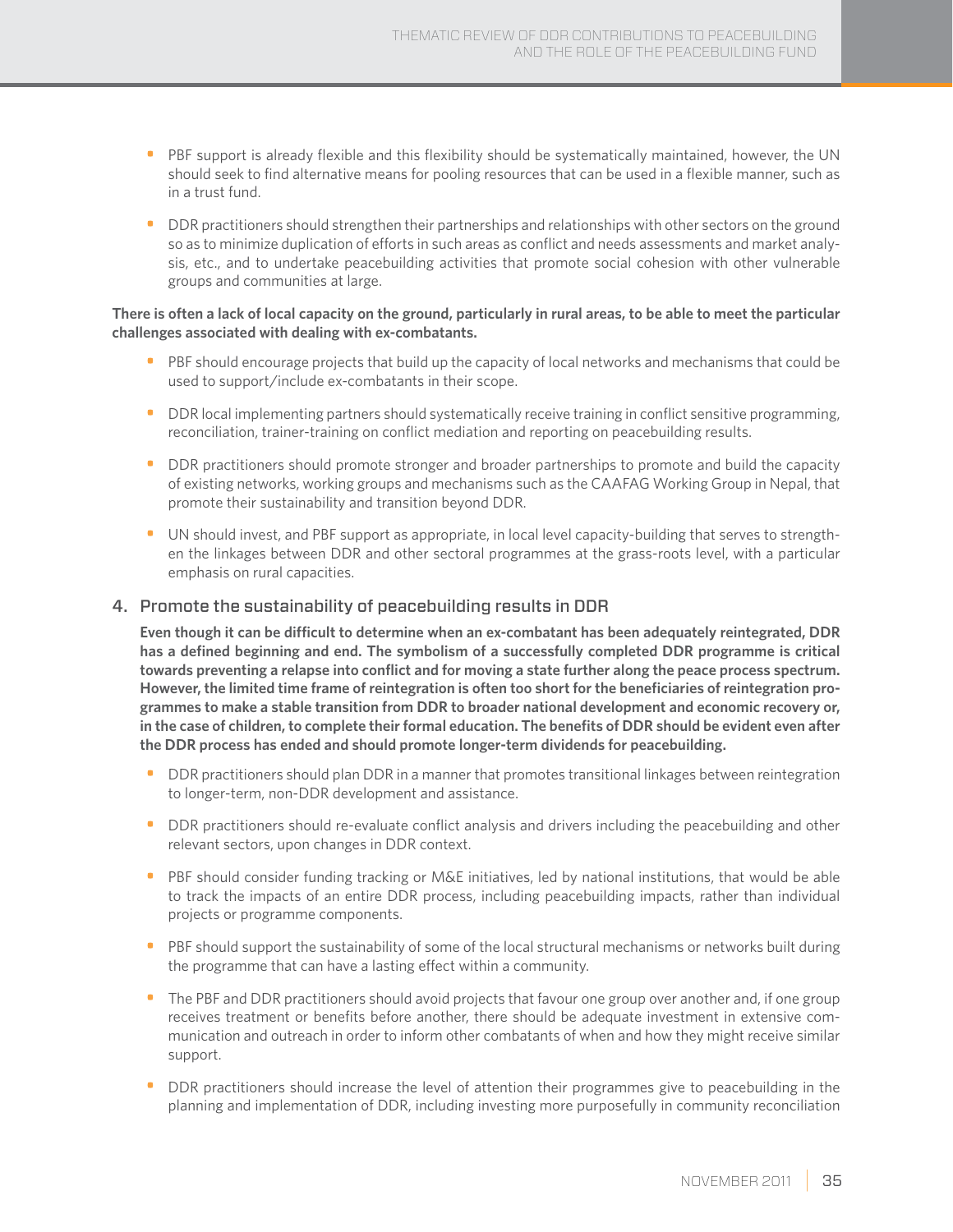and peacebuilding events and activities that bring ex-combatants and communities together in cultural, music and sporting events and supporting the presence of psychosocial support services at such events.

- DDR planners should seek to increase their planning towards the exit strategies of reintegration programmes, allowing for beneficiaries with special needs to incrementally phase out of the reintegration assistance (e.g., to allow children to complete their education, child-care to allow mothers to work or search for work, etc.). PBF could consider supporting the special needs of these groups to support the closing of reintegration programmes.
- UN should strengthen their partnerships and relationships and PBF should aim to support projects and programmes that promote programmatic linkages between DDR and related issues such as SSR, Transitional Justice, Rule of Law, small arms and light weapons and armed violence reduction, peacebuilding and development.
- 5. Strengthen the mutual relationship between DDR and wider entities involved in peacebuilding

**The mutual relationship between DDR and peacebuilding is evident, however there lacks practical guidance on the subject that would allow DDR and peacebuilding practitioners to tighten and improve the programmatic linkages between the two areas.**

- The IAWG should provide strategic guidance on peacebuilding and DDR, particularly with respect to strengthening programmatic planning, identifying potential entry points for interventions that directly promote DDR-peacebuilding priorities, monitoring and evaluating the impact of DDR on peacebuilding, and ensuring that programming is informed by conflict needs assessments that include peacebuilding priorities (or prepared by the peacebuilding sector).
- The PBF should aim to be more proactive in identifying gaps and opportunities to promote peacebuilding in DDR activities and to reach out and inform DDR practitioners of useful opportunities to add concrete peacebuilding elements to their activities.
- UN should conduct periodic inter-agency reviews of DDR similar to the inter-agency review conducted in Nepal (February 2011) and/or multi-sectoral reviews of DDR. This would promote joint programme implementation and review programme coherency and UN delivery as one for DDR.

#### **DDR deals with a specific target group; however, there is often not enough crossover in programming between DDR and other national development, recovery, reconciliation and peacebuilding activities and crosscutting issues**

- UN should aim to plan community-matching approaches in the design and planning of reinsertion and reintegration and link DDR more with community recovery and development. Similarly, PBF support should help to fill funding gaps that will enable community-matching initiatives or that ensure cross-cutting issues are adequately addressed in the programmes.
- DDR practitioners should increase, and PBF should support, their gender programming to include opportunities for addressing masculinity and male-centered prevention programmes of sexual and genderbased violence, ensure that the needs of women associated with armed forces and groups, HIV/AIDS and other potentially marginalized groups are included in DDR programmes.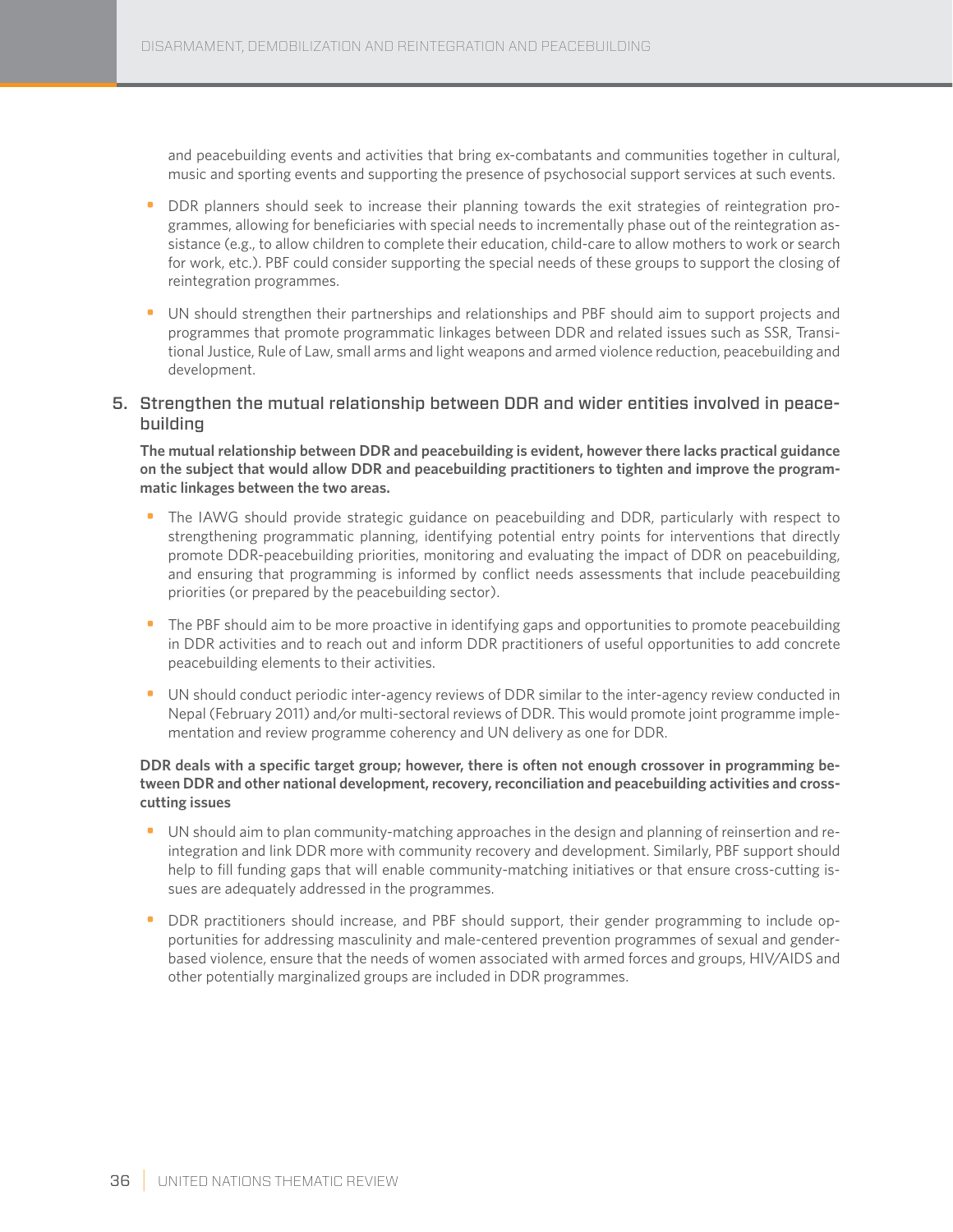# Annex 1

### Methodology of DDR Thematic Review

The review was conducted over the three-month period of June, July and August in 2011. The review team's main goal was to focus on three case studies in particular: Central African Republic (CAR), Democratic Republic of the Congo (DRC) and Nepal. Two specific countries were selected for conducting field research: DRC and CAR. Given limitations in time and budget, and the fact that practitioners had only recently undertaken separate reviews of DDR and peacebuilding in Nepal prior to instigating this thematic review,<sup>71</sup> it was agreed that the research for Nepal would consist of desk research and telephone interviews. Case study selection was based on the diversity of the DDR context of the cases:

- DRC has an active peacekeeping mission while the peacekeeping mission in CAR had drawn down by the time DDR commenced and the rehabilitation activities in Nepal were conducted in a non-peacekeeping environment.
- The country selection of Nepal allowed for a degree of geographic diversity given the other two cases take place in Africa.
- The Peacebuilding Fund (PBF) activities in DRC focused on a typical reintegration caseload while Nepal the PBF activities focused on vulnerable groups and the PBF activities in CAR focused on the preparatory process for DDR and on implementation of DDR for children.

The PBSO senior consultant, in consultation with the IAWG and consultants hired for the review, prepared the methodological basis for the DDR Thematic Review in accordance with the methods applied throughout the broader Sectoral Review. This included establishing the framework principles for analysing peacebuilding, namely the provision of basic security and peace dividends, building confidence in political processes and building national capacity for conflict management (described in section two). Other specific elements of peacebuilding considered were conflict analysis and assessment of peacebuilding priorities; design and implementation of DDR projects; impact on social cohesion; national ownership; sustainability; comparative advantage; and institutional coordination. It is important to highlight that, for the purposes of this report, the terminology of ex-combatant includes associated groups and dependents.

IAWG members were consulted on the project documents for the DDR Thematic Review, including the specific Terms of Reference for the study, the selection of consultants and where the field case studies would take place. The IAWG also provided comments to the preliminary draft of the review.

<sup>71</sup> Interagency Programming Mission Report, UN Interagency Rehabilitation Programme, February 2011, Independent External Review of the United Nations Peace Fund for Nepal (UNPFN), Organisation Development Centre, Kathmandu: June 2011.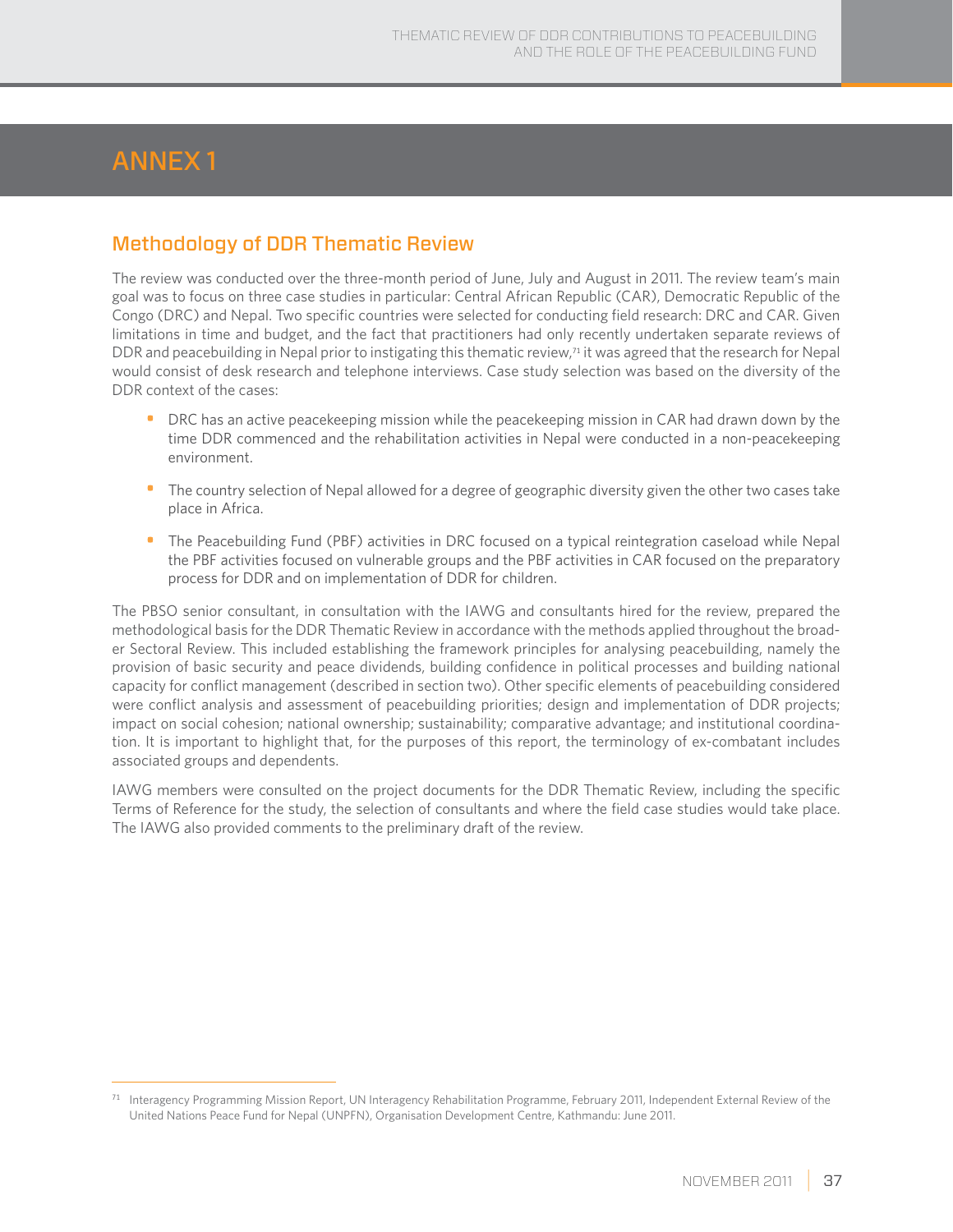# Annex 2

## Practical linkages between DDR and peacebuilding

#### Promoting the peace process

DDR-type programmes are very political and are a highly sensitive and visible part of the political process of consolidating peace. The majority of recent peace agreements includes at least some reference to DDR in the negotiations of and content of peace agreements, as encouraged by the IDDRS.<sup>72</sup> The basic implementation of DDR is thus itself part of fulfilling the commitments of the peace agreements.

In certain instances, such is in Sierra Leone and Liberia, the peace agreements set out the establishment of national DDR commissions. In Mozambique, the general peace agreement established a dedicated commission to address reintegration. Other agreements only partially refer to components of DDR such as disarming and cantonments or the integration of combatants into national armed forces, the latter being closer to SSR than DDR. In the DRC, the peace agreements prioritized integration of the armed groups into the national forces, national reintegration being only for those individuals who were unable to be included for reasons of health, fitness or age. In Nepal, DDR was not specifically included in the peace agreements, however the rehabilitation and reintegration of "disqualified" combatants only (minors and those recruited after the signing of peace agreements) was.

Peace agreements provide the legal framework for DDR, however, important details regarding the terms of DDR, which would help clarify funding, divisions of labour, government control and responsibilities, eligibility criteria, timelines, and sequencing of the programmes, etc, is still generally lacking from the agreements.<sup>73</sup> In particular, a comparative study of DDR in peace agreements, the results of which were outlined in a memorandum prepared for the Swedish Ministry of Foreign Affairs, observed that the majority of peace agreements and UN peacekeeping mandates failed to address the crucial issue of reintegration.<sup>74</sup> This omission can have serious programmatic implications, as it could have an impact on delaying the funding and timing of the implementation of reintegration.

DDR and related activities takes place even when it is not included in peace agreements. For instance, the national DDR process in DRC imposed a strict definition of combatant, which left out a large group of individuals who did not qualify for the national programme. It was thus necessary to conduct DDR-related activities for the individuals that had been excluded from the national DDR, as defined in the peace agreements.

#### Provision of basic security

The objective of DDR processes is to contribute to security and stability in post-conflict environments so that recovery and development can begin.75 Thus the effect of DDR in improving security is a key contribution to broader peacebuilding. This effect takes place, firstly, on the politico-military level, where DDR is often a component of peace processes, as noted above. When disarmament is pursued in a proportional manner between different groups, it builds confidence between the parties and addresses the 'security dilemmas' that often dominate political agendas in post-conflict situations. On an organizational level the demobilization of armed units dissolves military chains of command and therefore decreases the likelihood and capacity for rapid escalation of hostilities.

 $72$  Disarmament, Demobilization and Reintegration (DDR) in Peace Agreements and UN Peacekeeping Mandates, Report prepared as a memorandum for the Government Offices of Sweden available on the Government Offices website <www.regeringen.se/content/1/ c6/06/54/02/24e58930.pdf >.

<sup>&</sup>lt;sup>73</sup> A Framework for Lasting Disarmament, and Reintegration of Former Combatants in Crisis Situations, Workshop Report, International Peace Academy, New York: December 2002, pp.3-4.

<sup>74</sup> Disarmament, Demobilization and Reintegration (DDR) in Peace Agreements and UN Peacekeeping Mandates, Report prepared as a memorandum for the Government Offices of Sweden available on the Government Offices website <www.regeringen.se/content/1/ c6/06/54/02/24e58930.pdf >.

<sup>75</sup> United Nations - IDDRS 2.10.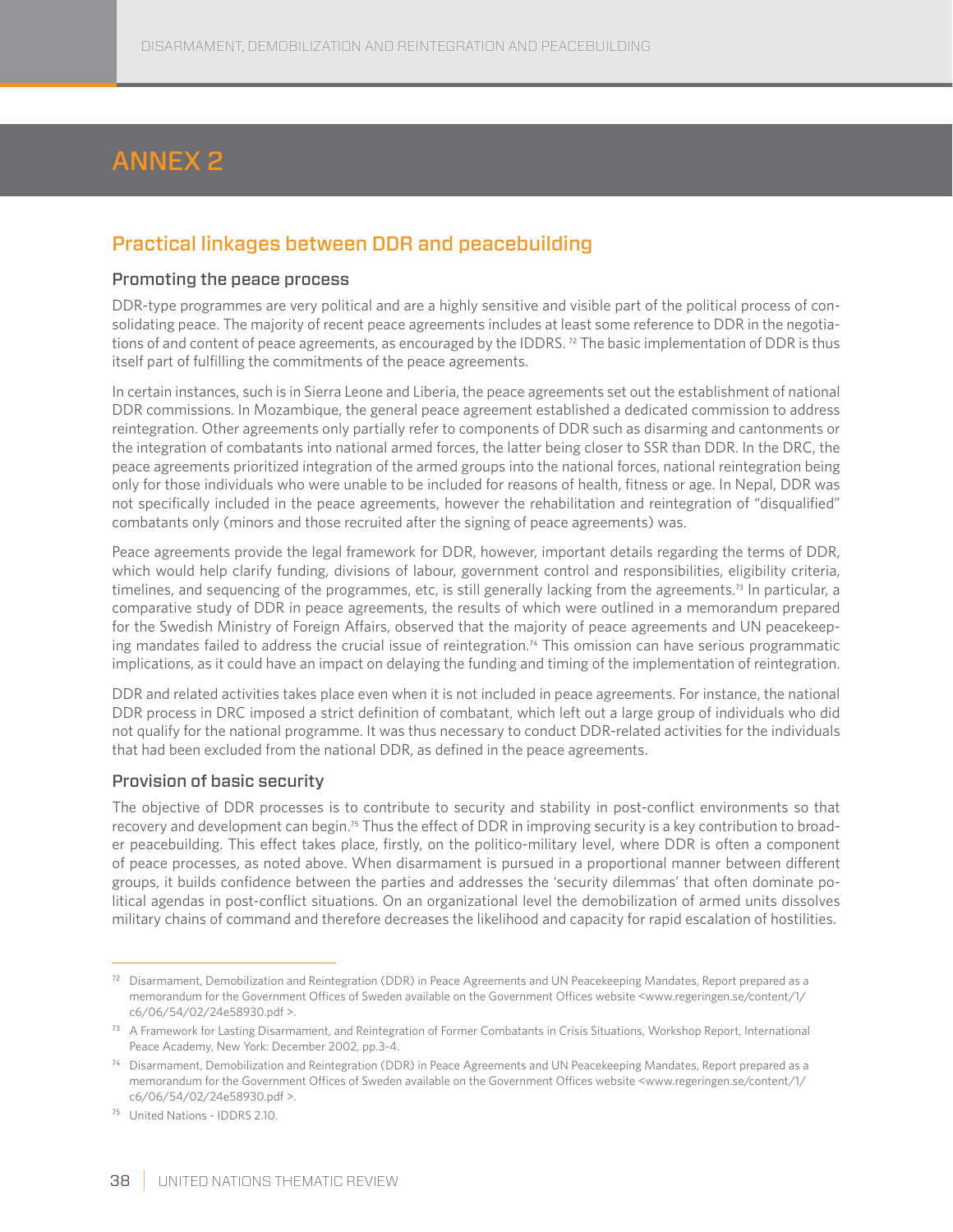Secondly, DDR contributes to security on a community and individual level by reducing the risk of opportunistic violence and general lawlessness. Ex-combatants<sup>76</sup> are considered to have a high-risk potential of becoming spoilers of the peace process or committing banditry and other crimes.<sup>77</sup> Removing weapons from these groups and preventing their aimless return to cities and communities directly contributes to the provision of basic security and stabilization of a country. Further, assistance to reintegrate ex-combatants into civilian life and helping them establish an alternative livelihood helps to minimize the likelihood that the individuals will return to armed groups or participate in criminal activities.

Security, both on the strategic and communal levels, is a basic precondition for peacebuilding. While DDR alone cannot ensure security, one of its main contributions to peacebuilding is found in the provision of basic security, which enables other activities to take place.

#### Peace dividends

The United Nations and other international actors use the concept of peace dividends to describe timely and tangible deliverables, which in particular contexts can facilitate social cohesion and stability, build trust in the peace process and support the state in earning its legitimacy under challenging conditions.78 In protracted conflicts in particular, such as in Burundi, Liberia, Sierra Leone and Sudan, ex-combatants will have lost or missed out on education and livelihood opportunities that would have enabled them to more readily enter into civilian life. After decades of adhering to strict military or rebel structures, often hiding out in harsh conditions and perpetrating and enduring high levels of violence, ex-combatants will lack life skills, such as how to manage their finances and their inter-personal relations with others, including male attitudes towards women. They may be prone to violence and/or have anti-social mindsets and behaviours and/or are dealing with substance abuse and HIV/AIDS or have dependents facing such challenges.

Supporting ex-combatants to overcome such obstacles to become productive political and economic actors helps stimulate peacebuilding opportunities in communities to where ex-combatants return, contributes to the revitalization of economies by supporting economic opportunities for both the ex-combatant and communities, and can foster community resilience against conflict. Linking reintegration in with community-oriented and community security approaches, and preparing communities for the reception of ex-combatants, further promotes social cohesion and reconciliation by fostering economic, social and political equality among ex-combatants and the communities to where they return.

Also, as noted above, DDR contributes to increased security and stability, which allows the resumption of many peacetime economic and social activities that would otherwise not be possible. For example, demobilization of armed groups can reduce the threat of banditry and other predatory practices, which in turn allows the safe movement of people and goods and therefore stimulates commerce. Although DDR is primarily targeted at combatants and associated groups, it can also have indirect beneficial effects for civilian communities.

#### Root causes of conflict and conflict drivers

Root causes and drivers of conflict widely differ from country to country and can evolve over the course of protracted conflicts. Most typically, the root causes stem from a variation of several factors such as political, economic and social inequalities, poor government services, extreme poverty, economic stagnation, high unemployment, environmental degradation and personal and economic incentives to fight.79 While several countries may face similar challenges and do not end up in conflict, it is often the resilience of individuals and communities and the government's capacity to mitigate conflict that prevents these factors from escalating into conflict.

 $76$  In this review, the term ex-combatant includes associated groups and dependents.

 $^{77}$  Knight., M & Ozerdem, A. Guns, Camps and Cash: disarmament demobilization and Reinsertion of former combatants in transition from war to peace, Journal of Peace Research, Vol. 41, n° 4, July 2004, p. 502; Spear, Joanna, From Political Economies of War to Political Economies of Peace: The Contribution of DDR After Wars of Predation, Contemporary Security Policy 27, No.1, 2006, p.172-177; de Vries, H. & Wiegink, N. Breaking up and Going Home? Contesting Two Assumptions in the Demobilization and Reintegration of Former Combatants. International Peacekeeping, 18(1), 2011, p.40-41.

<sup>&</sup>lt;sup>78</sup> Drawn from the UN Thematic Review 'Peace Dividends and Beyond: Contributions of Administrative and Social Services', PBSO - 2011.

<sup>&</sup>lt;sup>79</sup> Stewart, Frances. Root Causes of Conflict in developing countries, British Medical Journal BMJ Volume 324, p.342-345, 9 February 2002.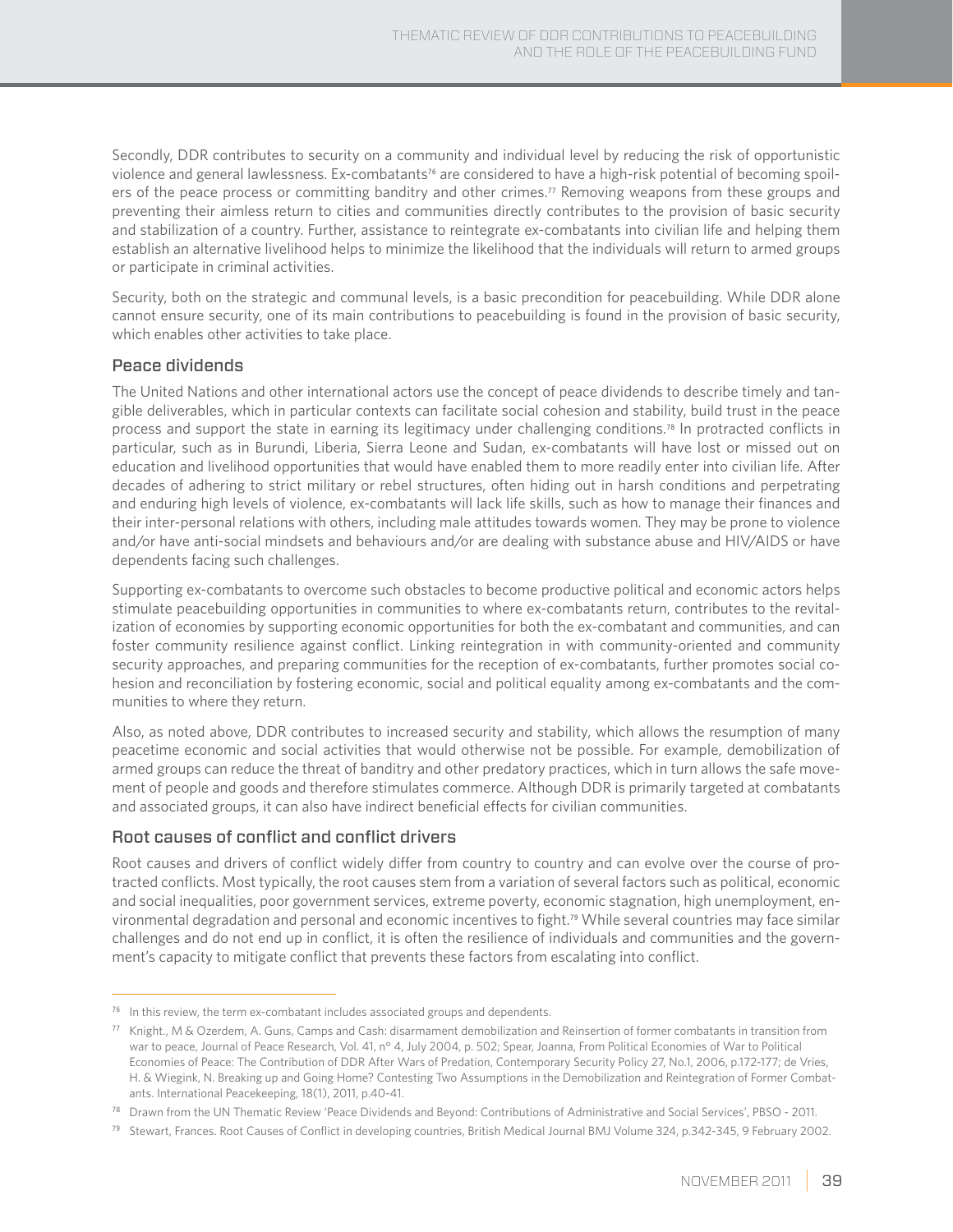The primary guiding principle of the IDDRS is for DDR to "do no harm". The IDDRS emphasizes that DDR operations must be based on an analysis and awareness of the root causes and nature of the conflict and post-conflict environment.<sup>80</sup> Specifically, the return of ex-combatants to communities must not aggravate tensions that may surround such issues as land reform, competition over natural resources and cultural and ethnic sensitivities. DDR also has to be careful not to give rise to new tensions by fuelling community perceptions that the ex-combatants are rewarded for their participation in the conflict or that they have impunity against grave violations they may have committed.

The IDDRS also establish that DDR will, within its capacity, help to address the root causes of conflict. DDR programmes can seek to implement programmes in such a way so that root causes of conflict are addressed through improved economic opportunities and more equitable access to natural resources, depending on the context. On a general level, done well, the DDR activities may inevitably tackle some of the root causes of conflict: economic reintegration activities help address unemployment issues; psycho-social counseling can help ex-combatants work through some of their personal or social motivations for entering the conflict and reconciliation; while social cohesion activities can help bridge social and ethnic divides.

More difficult, however, is understanding how DDR can contribute practically or more purposefully with the root causes of conflict. *DDR is a highly political and sensitive activity and getting too involved in the root causes of conflict could put DDR practitioners in a difficult position of being perceived as taking sides or favouring specific groups or outcomes*. Further, the time-bound nature of DDR, and the often urgency of getting the programme underway as soon as possible, make it less conducive to establishing a longer-term commitment to address the root causes. Ex-combatants are also only one target group. Even when programmes aim to match ex-combatant assistance with assistance to other vulnerable groups, it is still only a fraction—albeit a critical fraction—of the larger population that was involved in the conflict and may have played a role in the conflict in one form or another. Meaning, DDR is limited in how far it can engage in dealing with the root causes of conflict directly beyond the "do no harm" principle.

The guidance of the IDDRS for field practitioners in finding ways for DDR to deal with the root causes of conflict within their programmes is not yet fully developed but it is an area DDR policymakers are keen to address. Building programmatic linkages between DDR and other sectors is currently the most direct way for DDR to support broader efforts to address the root causes of conflict.

<sup>80</sup> United Nations-IDDRS, module 4.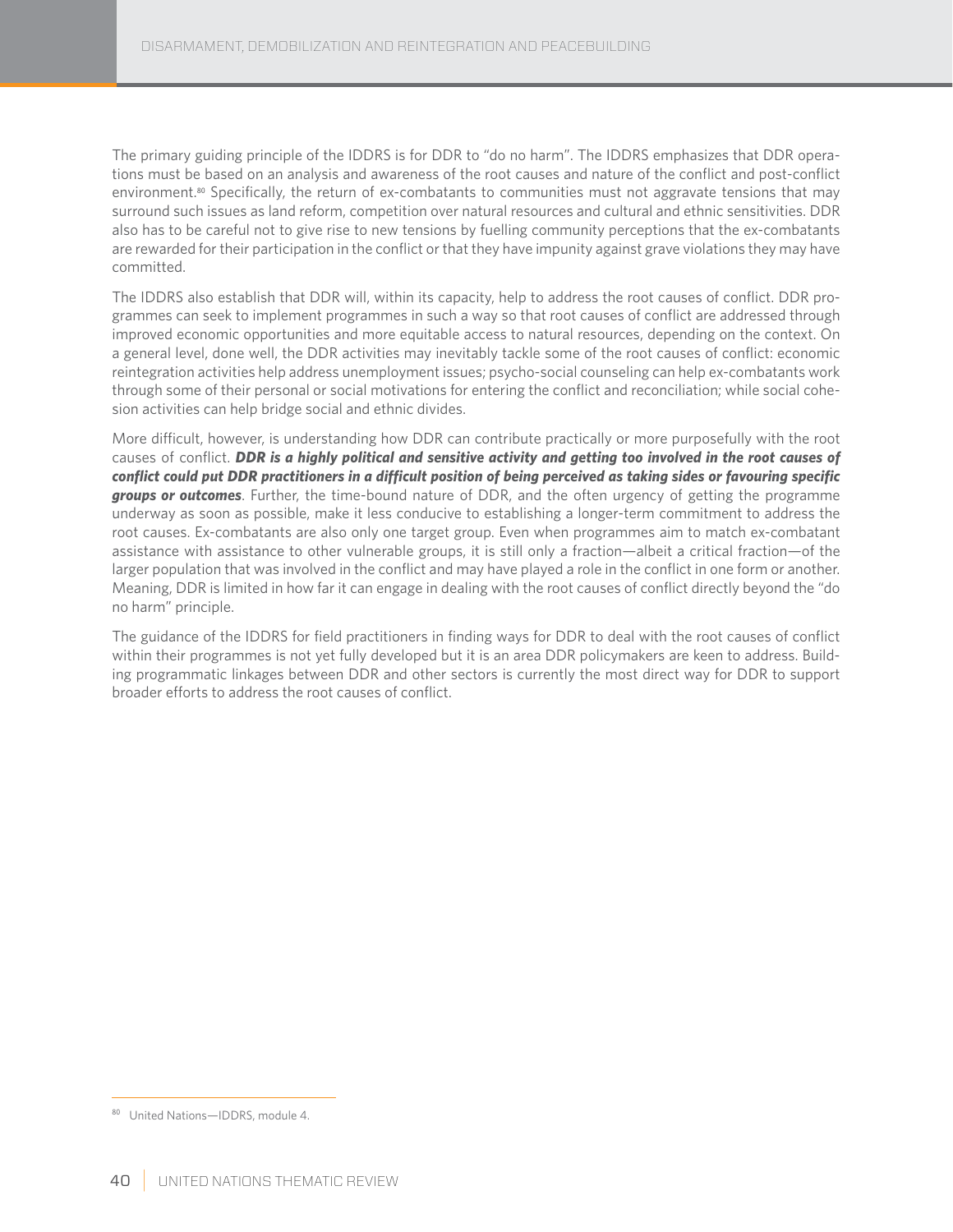# ANNEX 3

## Funding Criteria for the Peacebuilding Fund $^{\mathrm{a}}$

The United Nations Peacebuilding Fund (PBF) is designed to inject fast, relevant and catalytic funding into key projects and programmes that help prevent a country from relapsing into violence. It was launched on 11 October 2006, through General Assembly Resolution A/60/180 and Security Council Resolution S/RES/1645/ (2005). With initial funding target set at US\$ 250 million, the PBF has raised US\$ 360 million,<sup>82</sup> from which it is supporting more than 150 projects in 18 countries. It is managed by the PBSO and administered by the UNDP Multi-Donor Trust Fund Office (MDTF Office). The PBF relies upon voluntary contributions from Member States, organizations and individuals.

The PBF's Guidelines were revised in 2009 to enhance its effectiveness.<sup>83</sup> The PBF now allocates funding through two facilities:

- 1. Immediate Relief Fund (IRF) is the **project-based** (single project with a 12 month maximum duration) component of the PBF to address critical peacebuilding needs in the immediate aftermath of conflict or as a result of a dramatic change in the country situation. IRF funding is typically part of a larger package of UN support in such situations, and is based on a strategic framework plan that serves as the basis for the broader UN intervention. Allocations from the fund are needs based, relying on existing strategic frameworks, underpinned by a conflict analysis, that explicitly address peacebuilding goals.<sup>84</sup>
- 2. Peacebuilding and Recovery Facility (PRF) is the **programme-based** (multiple activities/programming objectives, with an 18 month maximum duration) component of the PBF. Programming addresses a significant risk of relapsing into conflict, and is compatible with the country Priority Plan, which is developed at the country level and draws from existing national plans to identify critical and catalytic interventions in support of peacebuilding. 85

Both facilities fund initiatives that respond to one or more of the following Priority Areas (PA):

- **PA1:** Respond to imminent threats to the peace process and initiatives that support peace agreements and political dialogue;
- **PA2:** Build or strengthen national capacities to promote coexistence and peaceful resolution of conflict;
- **PA3:** Stimulate economic revitalization to general peace dividends for the population at large;
- **PA4:** Re-establish essential administrative services and related human and technical capacities.<sup>86</sup>

Countries on the agenda of the PBC may receive funding, and those not on the agenda may also receive funding following a declaration of eligibility by the Secretary-General. The Fund's work in countries on the agenda is informed by the PBC's work in these countries.

<sup>81</sup> This annex is taken from the UN Thematic Review 'Peace Dividends and Beyond: Contributions of Administrative and Social Services', PBSO - 2011.

<sup>82</sup> As of 31 August 2010. PBSO (2010a).

<sup>83</sup> This came in response to two evaluations, one by the UN Office for Internal Oversight Services (OIOS) and one initiated by donor governments of Canada, the Netherlands, Norway, Sweden and the United Kingdom.

<sup>84</sup> PBF Application Guidelines (2009), p. 6.

<sup>85</sup> Ibid, p. 10.

<sup>86</sup> PBF website, available at www.unpbf.org.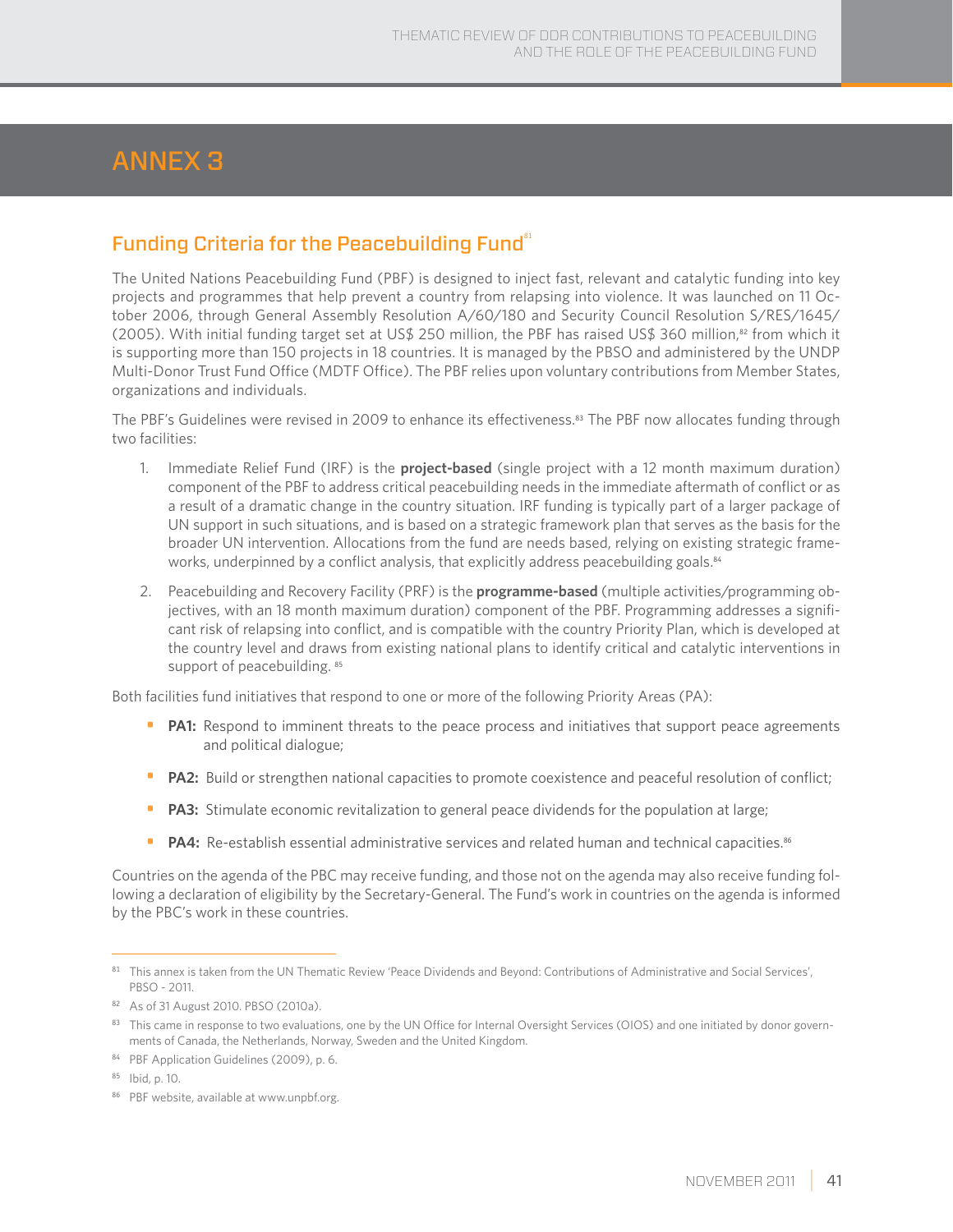#### PBF's Standard Criteria:

- **Relevant** (Programming addresses peacebuilding priorities, responds to conflict analysis, considers transitional and cross cutting issues).
- **Catalytic** (gaps; accelerate larger peacebuilding effort, especially promoting sustainability / government involvement)(Programming initiates, accelerates, and/or sustains advances in the peacebuilding process. It can also lay the foundation for tackling root causes of violent conflict).
- **Fast** (Programming is implemented efficiently to respond to an immediate need, sometimes before other donors are able to mobilize funds).
- **Risk tolerant** (PBF funds programmes/areas that are neglected by other donors/deemed to risky by other donors).

The need for programming to be catalytic is particularly important in the PBF's determination of where and how it can make a difference. For the PBF, catalytic programming should enable, provoke, facilitate or accelerate shifts in the peace process as a whole, or with respect to different key elements of the peace process. To be catalytic four criteria should be met:

- Kick-start a new longer-term peacebuilding effort, or accelerate an existing blocked peacebuilding effort;
- Ensure that the necessary ownership, capacity and willingness exist to increase the likelihood of catalyzing larger, or longer-term peacebuilding change;
- Provide an immediate response to factors that are urgent and relevant to peacebuilding;
- Fill a critical gap not covered by other donors.

 This conceptualization suggests that catalytic programming will help to lay the conditions for a significant change rather than the change itself; it does not transform a conflict root cause or defuse a trigger, but rather it sets up the conditions for the root-cause to be transformed or the trigger resolved.<sup>87</sup>

 $87$  These intermediate conditions (or enabling factors) still represent changes in the context but they are not the ultimate peacebuilding changes desired. This creates challenges for evaluation, which is based it on clearly articulated changes: PeaceNexus Foundation Annual Report, (2010) available at http://www.peacenexus.org/sites/default/files/peacenexus\_foundation\_-\_annual\_report\_2010.pdf.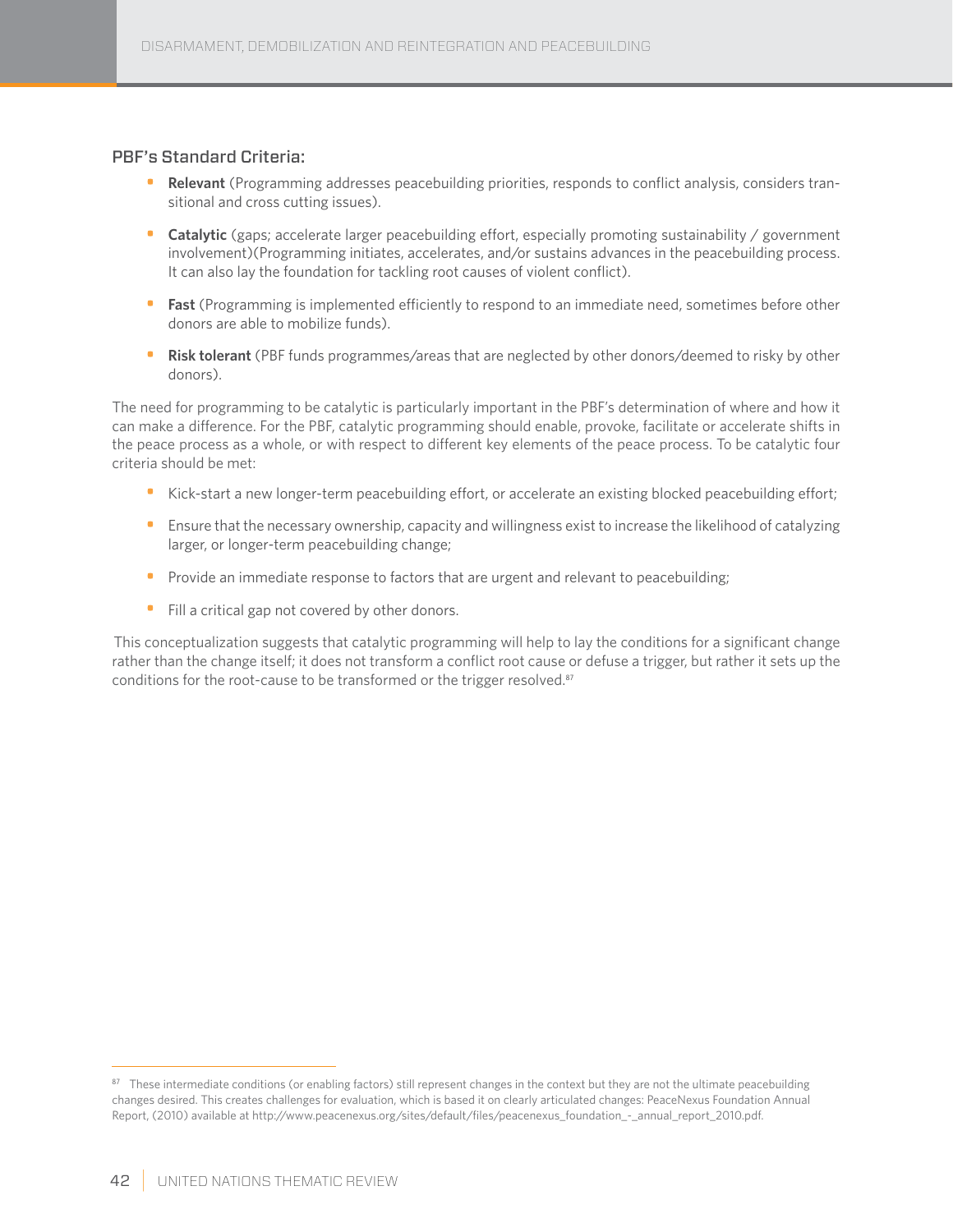# ANNEX 4

# DDR financing (IDDRS)

The following table is drawn from module 3.4.1 of the IDDRS, Financing and Budgeting". It provides a break down of DDR financing sources and opportunities

| <b>PHASE</b>            | <b>INDICATIVE ACTIVITIES</b>                                                                                                                                                                                                                                                                                                                                                                                                                                                                    | <b>POSSIBLE SOURCE</b>                                                                                                                                              |
|-------------------------|-------------------------------------------------------------------------------------------------------------------------------------------------------------------------------------------------------------------------------------------------------------------------------------------------------------------------------------------------------------------------------------------------------------------------------------------------------------------------------------------------|---------------------------------------------------------------------------------------------------------------------------------------------------------------------|
| Peace<br>negotiations   | DDR technical advice<br>٠<br>Assessments and surveys<br>۰<br>Country visits<br>۰<br>$\bullet$<br>DDR training/capacity development                                                                                                                                                                                                                                                                                                                                                              | Bilateral support,<br>agency preparatory<br>funding, voluntary<br>contributions to trust<br>funds                                                                   |
| Pre-mission<br>planning | Establish coordination and planning mechanisms for inter-<br>٠<br>national community in-country<br>Establish contacts with network of local partners (civil soci-<br>٠<br>ety groups, private sector, non-governmental organizations<br>[NGOs]<br>$\bullet$<br>Increase personnel and logistics to support DDR planning<br>Capacity-building of national Institutions<br>۰<br>Post-conflict needs analysis<br>$\bullet$<br>Technical assessment mission (before mandate from Secu-<br>$\bullet$ | Bilateral support,<br>agency preparatory<br>funding, voluntary<br>contributions to trust<br>funds<br>Pre-mandate commit-<br>ment authority from<br>peacekeeping as- |
|                         | rity Council)                                                                                                                                                                                                                                                                                                                                                                                                                                                                                   | sessed budget                                                                                                                                                       |
| <b>Disarmament</b>      | $\bullet$<br>Arms and ammunition data collection plan and programme<br>Weapons collection, registration, transportation, secure<br>$\bullet$<br>storage and destruction<br>Stockpile management plan and programme<br>۰<br>Legal framework for arms, ammunition and explosives<br>۰<br>Community arms collection programmes (from planning to<br>$\bullet$<br>implementation)                                                                                                                   | Peacekeeping<br>assessed budget                                                                                                                                     |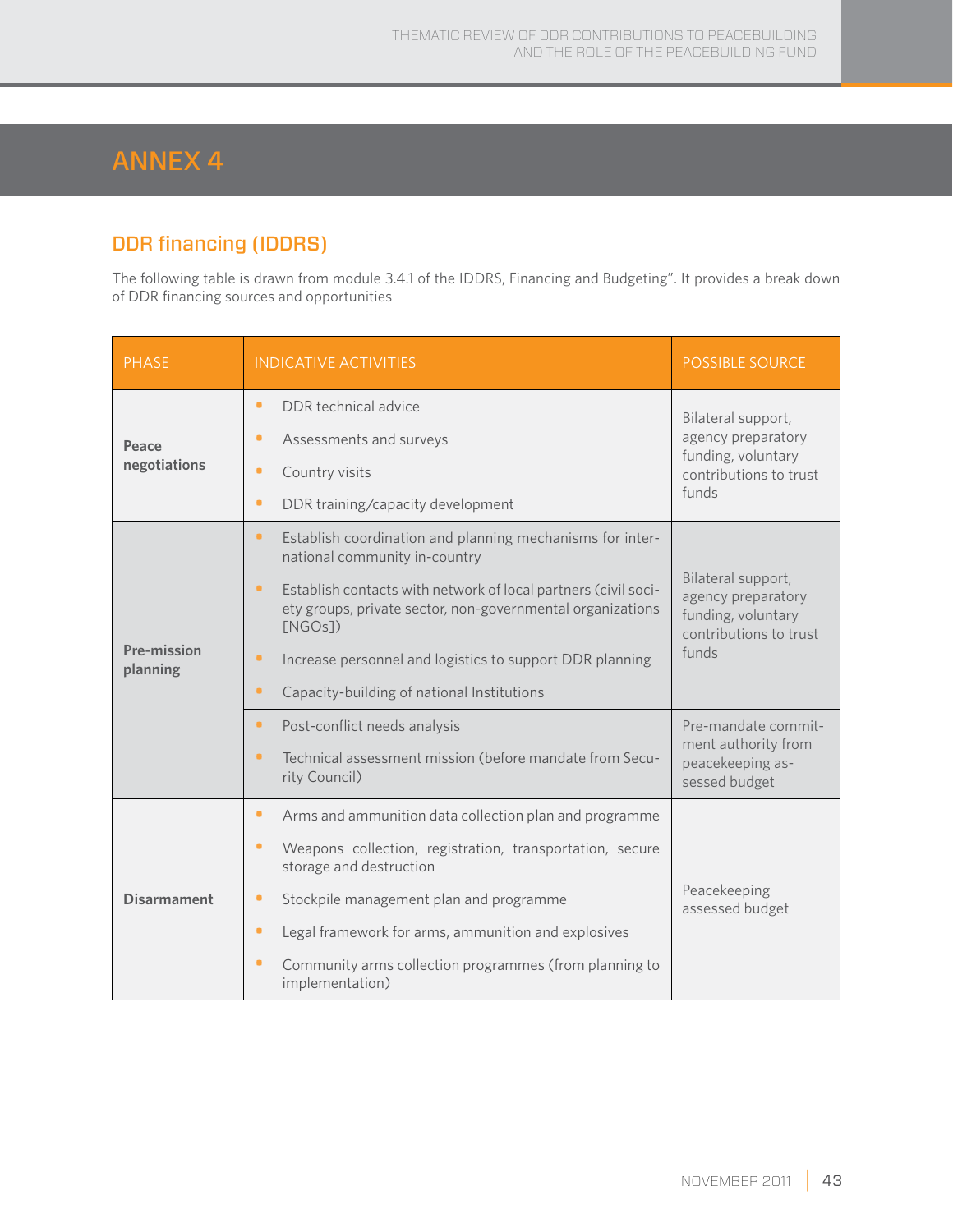|                                  | In-bound transportation;<br>٠                                                                                                                            |                                              |
|----------------------------------|----------------------------------------------------------------------------------------------------------------------------------------------------------|----------------------------------------------|
|                                  | Registration;<br>۰                                                                                                                                       |                                              |
| Demobiliza-                      | ٠<br>Socio-economic profiling;                                                                                                                           |                                              |
| tion: Processing                 | Health screening;<br>۰                                                                                                                                   |                                              |
| phase                            | Civic education;<br>۰                                                                                                                                    |                                              |
|                                  | Discharge orientation;<br>۰                                                                                                                              | Peacekeeping                                 |
|                                  | ۰<br>Out-bound transportation (repatriation and resettlement);                                                                                           | assessed budget,                             |
|                                  | Transitional safety allowances<br>۰                                                                                                                      | voluntary contribu-<br>tions, agency in-kind |
|                                  | ٠<br>Food                                                                                                                                                | contributions                                |
| Demobiliza-                      | Non-food item support<br>۰                                                                                                                               |                                              |
| tion: Reinser-<br>tion phase (up | Clothes<br>۰                                                                                                                                             |                                              |
| to one year for<br>each combat-  | Short-term education and training<br>٠                                                                                                                   |                                              |
| ant)                             | Short-term employment<br>۰                                                                                                                               |                                              |
|                                  | Tools<br>٠                                                                                                                                               |                                              |
|                                  | Medical services<br>٠                                                                                                                                    |                                              |
|                                  | Professional/vocational training;<br>۰                                                                                                                   |                                              |
|                                  | Long-term education, accelerated learning;<br>۰                                                                                                          |                                              |
|                                  | ۰<br>Employment counselling and referral;                                                                                                                |                                              |
|                                  | Job placement;<br>۰                                                                                                                                      |                                              |
|                                  | Financing of microenterprises;<br>۰                                                                                                                      | Voluntary contribu-                          |
| Reintegration                    | Induction into uniformed services;<br>۰                                                                                                                  | tions, bilateral pro-<br>grammes             |
|                                  | Family tracing and reunification, interim care services for<br>CAAFAG;                                                                                   |                                              |
|                                  | ۰<br>Community support for reintegration of women associated<br>with armed forces and groups;                                                            |                                              |
|                                  | Reconciliation activities;<br>۰                                                                                                                          |                                              |
|                                  | Radio<br>٠                                                                                                                                               |                                              |
| Awareness-                       | Print<br>٠                                                                                                                                               | Peacekeeping as-                             |
| raising and<br>sensitization,    | ٠<br>Local theatre groups                                                                                                                                | sessed budget, vol-<br>untary contributions, |
| and advocacy                     | Advocacy, publication information and social mobilization<br>۰<br>to raise awareness about children and women associated<br>with armed forces and groups | bilateral programmes                         |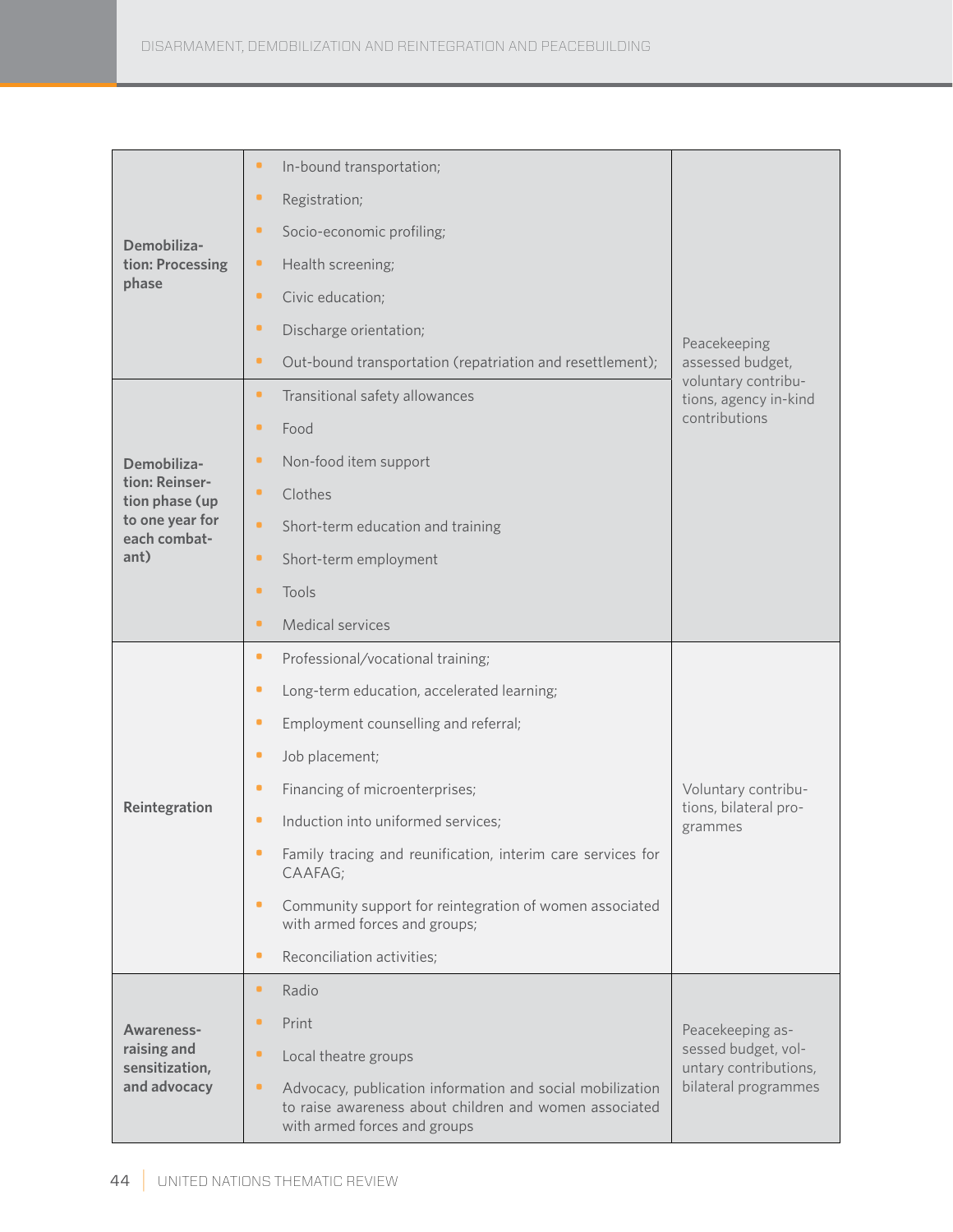# ANNEX 5 — Case studies – CAR, DRC, NEPAL

# 1. Central African Republic

### 1.1 DDR in the peace process

The government and five politico-military groups, operating in the north-east (UFDR and MLCJ), center-north (FDPC and UFR) and north-west (APRD), signed the Libreville Global Peace Agreement (APGL88) in 200889. The Agreement included a specific provision on DDR<sup>90</sup>. Later in November 2008, the government, the political opposition<sup>91</sup> and armed groups in collaboration with UNDP and the regional organizations of EU, CEMAC, CEN-SAD and OIF,<sup>92</sup> agreed to a DDR Framework, which included the conditions for the DDR process to begin and various components of DDR.<sup>93</sup>

As part of the Inclusive Political Dialogue held in December 2008 between the government, political opposition, politico-military groups and civil society groups, the Working Group on Security and Armed Groups further reiterated the need for the DDR programme to begin as a matter of priority.

CAR is the only country of the three case studies reviewed in this report to be on the agenda of the Peacebuilding Commission (PBC). 94 In 2009, DDR, alongside SSR, was identified as one of the three top priorities in the PBC's Strategic Framework for Peacebuilding in CAR.<sup>95</sup> DDR in CAR is also unique as it was run within the framework of a Special Political Mission (SPM), while designating UNDP as the executing agency to implement and coordinate the DDR process<sup>96</sup>.

## 1.2 Current DDR process in CAR<sup>97</sup>

The third DDR programme to take place in CAR, the DDR of armed groups covered by the Libreville Peace Agreement began in early 2009 with the formation of the DDR Steering Committee. The DDR Steering Committee is chaired by the Special Representative of the Secretary-General in CAR and Head of BINUCA, and composed of the government, representatives of five politico-military groups, and donors.<sup>98</sup> However, it was more than two years after the launch of the DDR Steering Committee before the disarmament and demobilization (DD) operations began in July 2011. Several reasons can be attributed to the delays in launching the DD operations, including continued outbreaks of violence,

- 93 The Document Cadre sur le lancement du processus DDR en République centrafricaine was signed on November 20, 2008.
- <sup>94</sup> It has been on the agenda of the PBC since June 2008.

<sup>88</sup> In French Accord de Paix Global de Paix de Libreville.

<sup>89</sup> The APRD, UFDR, and FDPC in June 2008. The remaining rebel groups MJLC and UFR added their signatures in December 2008.

<sup>90</sup> P.3 Art. 4, APGL.

<sup>91</sup> Represented by the Union des Forces Vives de la Nation (UFVN).

<sup>92</sup> European Union (EU), Communauté économique et monétaire de l'Afrique centrale (CEMAC), Communauté économique des états sahélo-sahéliens (CEN-SAD) and Organisation internationale de la francophonie (OIF).

<sup>&</sup>lt;sup>95</sup> Strategic framework for peacebuilding in the Central African Republic 2009-2011, Peacebuilding Commission, Central African Republic Configuration, PBC /3/CAF/7 June 2009.

<sup>96</sup> The DDR Framework Document calls for UNDP to "support the implementation of the DDR programme" (p.3) and specifies the agency as a "neutral organ with profound knowledge in this matter" (p.4).

<sup>97</sup> DDR first took place in CAR in the central and southern areas of the country between 2004-2007. Known as PRAC, it was a nationally led programme funded by the World Bank Multi-Donor Trust Fund (US\$ 9.7 million) and implemented by UNDP. The programme provided reintegration support to 7,565 ex-combatants in addition to small-infrastructure rehabilitation to communities of return. However, the programme faced several difficulties. This review focuses, however, only on the DDR undertaken within the Libreville Peace Agreement, which expressly excluded any individual who participated in PRAC.

<sup>98</sup> In French Comité de Pilotage DDR.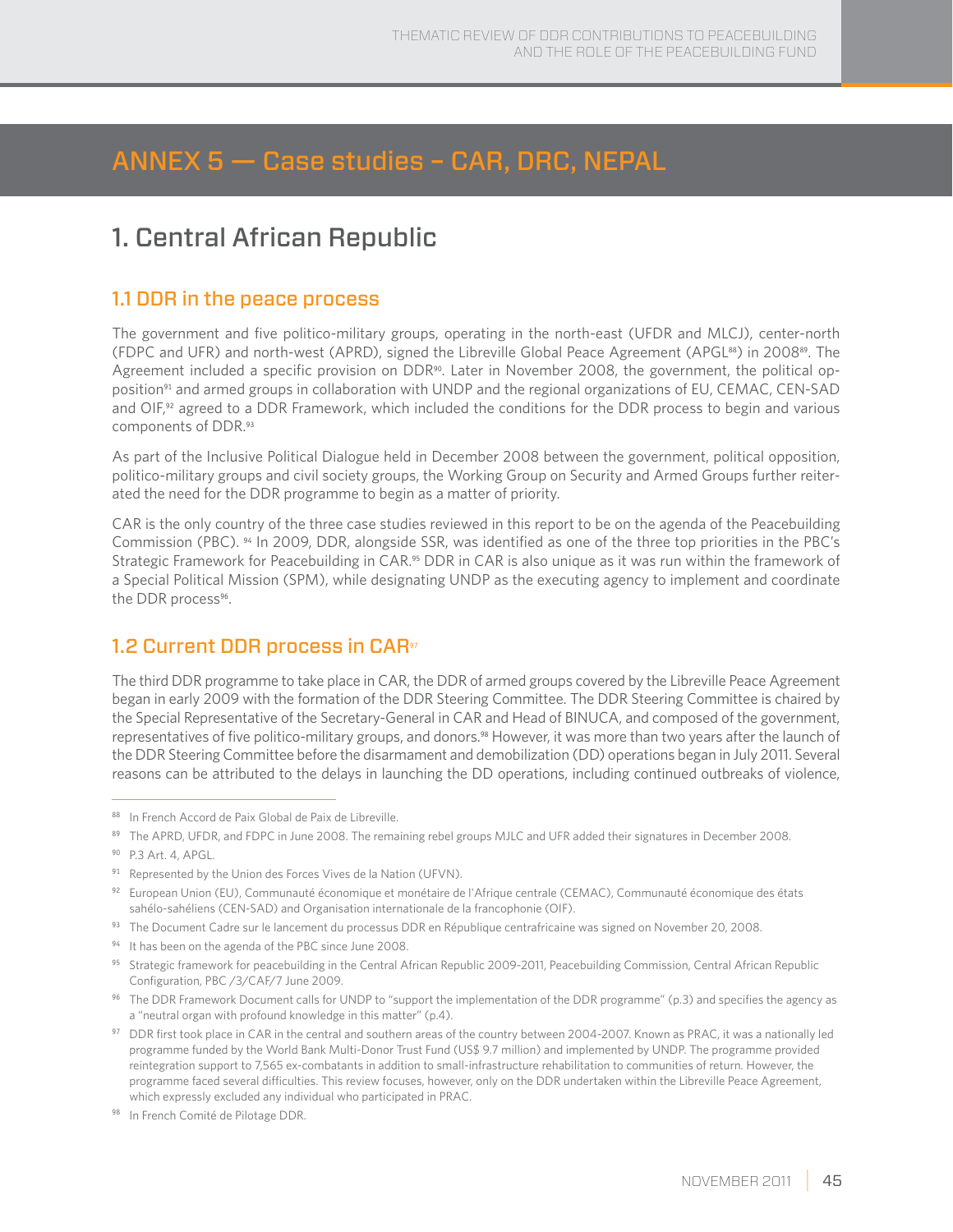particularly in the north-east, and the political battles resulting from the absence of a power-sharing agreement between the government and politico-military groups. The start of DD was further affected by disagreements between Government and politico-military groups on the "pre-conditions"<sup>99</sup> to DDR as well as the political nature of the DDR Steering Committee. Also, it is widely believed that each side was employing tactics in order to delay the process until after the elections (which eventually took place in January and March 2011).<sup>100</sup>

The DDR programme was initially planned in two phases: (1) a preparatory phase to set up the necessary structures and operational procedures, and (2) an operational phase including the Disarmament, Demobilization, Reinsertion, and Reintegration of combatants. The preparatory phase began in April 2009 and included as primary activities: Establishment of a UNDP Management Unit; ongoing meetings of the DDR Steering Committee; opening of field offices and support to local DDR committees;101 elaboration of a detailed project document outlining the entire DDR process; a socio-economic study of the areas affected by armed violence; and sensitization of ex-combatants and their verification against the official criteria qualifying them for participation in the DDR process. Although UNDP's Management Unit was operational by August 2009, the preparatory phase had to be extended to 28 months to accommodate the first part of the operational phase being launched in July 2011. In the north and northwest, the preparatory phase was successfully concluded following the verification of combatants in August and September 2010. However, the activities in the north-east were limited to a sensitization and information campaign conducted in May 2010, and thus the preparatory phase for this region is still ongoing (as of December 2011).

The government began the operational phase of the DDR with a symbolic disarmament in June 2011, and UNDP joined three weeks later in July 2011.102 Despite the long delay period, the DD had to be launched without a reintegration component firmly in place. A reintegration strategy was only adopted on July 8, 2011. The strategy, developed with technical assistance from UNDP and in line with the IDDRS, adopts an individual approach. It puts forward three main options for reintegration, to: return to civilian life; become part of the national defence and security forces; participate in a six month National Youth Pioneer Programme (Jeunesse Pionnière Nationale – JPN), which provides civic education and professional and vocational training to youths between the ages of 17-24 years old. However, as detailed in the section on challenges below, there will likely be a significant gap between the completion of the DD and commencement of the R. While stopgap reinsertion activities are under consideration, there is no funding to support the activities. A request for partial funding from PBF is under consideration (as of December 2011).

Neither the Libreville Peace Agreement nor any other agreement included provisions on children associated with armed forces or armed groups (CAAFAG). UNICEF used the International Conventions on the Rights of the Child and the fact that children were not covered under the national agreements to justify the need to commence the DDR of CAAFAG immediately. UNICEF thus initiated the process of removing CAAFAG from armed opposition groups in 2008, independently of the formal, adult DDR process.

The DDR project document (adopted on 4 December 2009) included a budget for Reinsertion and Reintegration activities, for which about US\$ 19.5 million were previously pledged by the Economic and Monetary Community of Central Africa (CEMAC) and the European Commission.103 . The funding from the European Union was limited to

<sup>99</sup> The 'préalables" were clearly stipulated in the recommendations of the December 2008 Inclusive Political Dialogue.

<sup>100</sup> Interviews of diplomats and donor representatives in Bangui, July 2011.

<sup>&</sup>lt;sup>101</sup> Comités Locaux de DDR (CLDDR) were set up by the regional UNDP offices of the project. The Government and politico-military groups requested that they be composed along the same lines as the DDR Steering Committee. They are presided by the Sous-Prefét, the vice-president is a member of a politico-military group, other members involve civil society, representatives of religious groups, etc. The CLDDR were intended to be the voice of the DDR Steering Committee on the ground, to pass on DDR information and messages to excombatants and communities.

<sup>102</sup> The technology and methodology adopted for data collection and information management was suitable for such a large country with poor infrastructure, and is easily replicable. UNDP used a new methodology for handheld mobile data-gathering whereby the information went directly into a database which could be transferred directly to the capital Bangui. The tool was based on Android phones and opensource software. UNDP notes that it is easy to train people in this technology.

<sup>103</sup> In the DDR project document, total funding from the European Commission was assessed at US\$ 8,446,006, of which US\$ 7,592,944 (90 per cent) were to finance the FAO 'reintegration' project, and US\$ 853,062 to finance the Military Observers. CEMAC funding for the DDR was assessed at US\$ 12,652,000, of which US\$ 11,910,000 (94 per cent) were earmarked for reinsertion and reintegration, and US\$ 670,000 (6 per cent) as a contribution to the preparatory phase.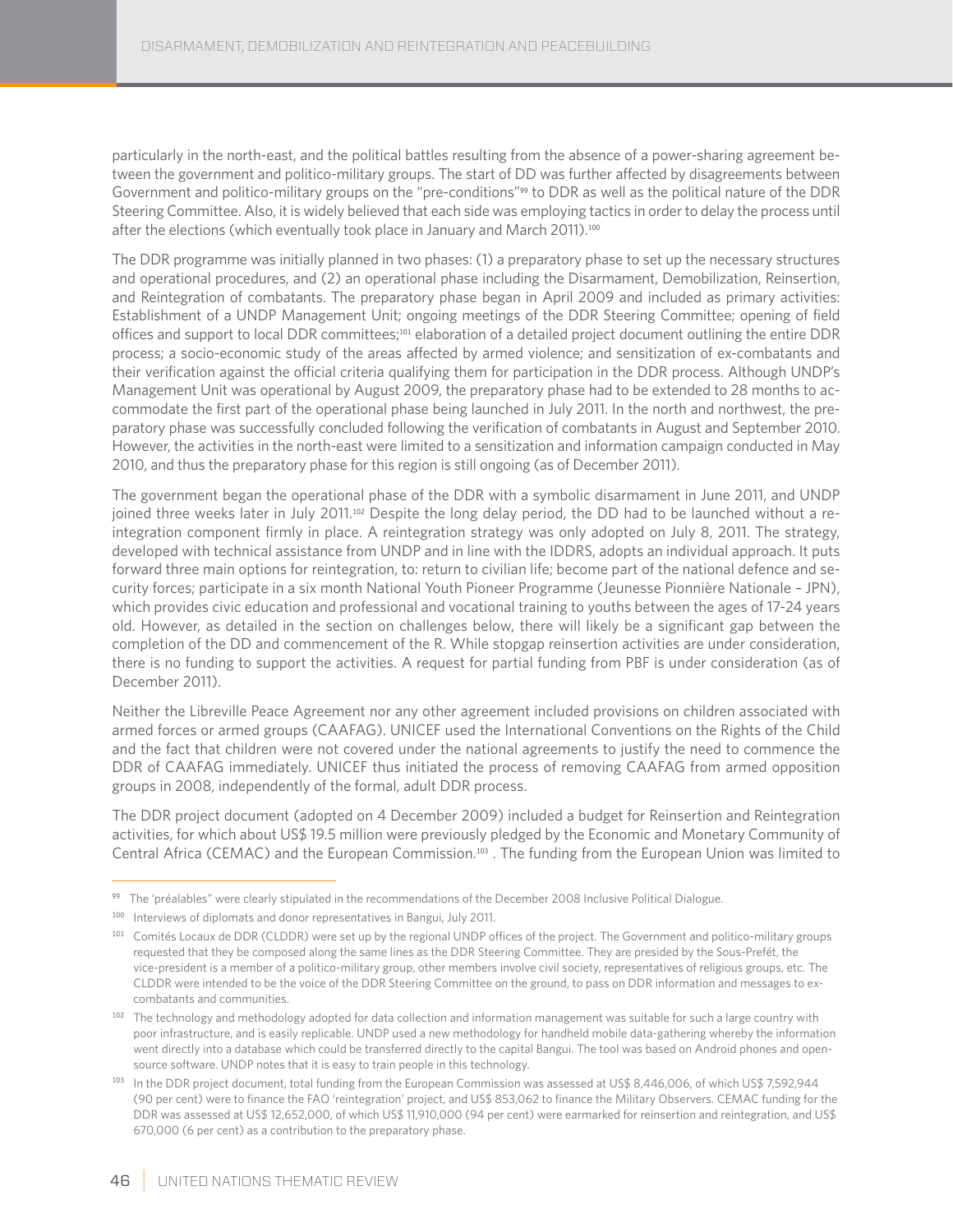a project already planned with and executed by the Food and Agriculture Organization (FAO). The CEMAC funds were directly provided to the CAR government under personal supervision from the President.

In a separate initiative complementary to the national DDR process, the World Bank prepared (2010) and commenced (mid-2011) a 'Community Development Project' under its Transitional Demobilization and Reintegration Programme (TDRP). The US\$ 8.6 million project, led by international NGOs,<sup>104</sup> primarily targets conflict-affected communities throughout the northern provinces that have a high concentration of ex-combatant youths, youth associated with militia and banditry and youth-at-risk living among the population. However, the project is not linked to DDR and its inclusion of ex-combatants is widely considered to be a side-benefit as opposed to a purposeful targeted group of the programme.

## 1.3 PBF funding for DDR in CAR

Under the SSR component of CAR's Peacebuilding Priority Plan, the PBF contributed funding to two DDR projects. Managed through UNDP, the first project 'Support for the start-up of the DDR process for Armed Groups' received US\$ 3.96 million from the PBF. This amount set out to cover the full costs of the preparatory phase of the DDR. However, the delays and extended preparatory phase in the north-west and is still ongoing for the north-east, meant that the funding fell short and project staff had to be reduced in March 2011. In 2009, UNDP provided US\$ 1.9 million in additional funds. In total, the DDR project was thus funded with US\$ 5.94 million, of which PBF funding constituted 67 per cent, a large part of which went to the payment of salaries of international DDR experts.

For the second project, 'Prevention of Recruitment, Demobilization and Socio-Economic Reintegration of CAAFAG and Other Children and Women' (Child DDR), the PBF provided US\$ 2 million to UNICEF. This amount covered the project's full budget. This project has since seen the development of a second phase (US\$ 1.5 million). The second phase is a multi-agency initiative composed of UNICEF, UNFPA and WFP, running from September 2010 through February 2012.

In total, the PBF allocated US\$ 7.46 million towards DDR, which amounts to 19 per cent of its total contributions to CAR (currently US\$ 31 million). In considering the total contributions for both projects, it should be noted that the PBF-funded project on Child DDR included a higher ratio of non-ex-combatants.

| PROJECT TITLE                                                                                                                                                     | BUDGET (US\$) | TIMELINE (MM/YY)  | <b>UN AGENCIES</b>         |
|-------------------------------------------------------------------------------------------------------------------------------------------------------------------|---------------|-------------------|----------------------------|
| Support for the start-up of the DDR process<br>for Armed Groups (PBF/CAF/B-3)                                                                                     | 3,955,710     | $04/09$ - ongoing | <b>UNDP</b>                |
| Prevention of Recruitment, Demobilization<br>and Socio-Economic Reintegration of CAAF-<br>AG and Other Children and Women' (Child<br>DDR - PHASE I; PBF/CAF/B-2)  | 2,000,000     | $11/08 - 10/11$   | <b>UNICEF</b>              |
| Prevention of Recruitment, Demobilization<br>and Socio-Economic Reintegration of CAAF-<br>AG and Other Children and Women' (Child<br>DDR - PHASE 2; PBF/CAF/K-12) | 1,500,000     | $09/10 - 02/12$   | <b>UNFPA</b><br>UNICEF WFP |
| <b>TOTAL</b>                                                                                                                                                      | 7,455,710     |                   |                            |

#### **Table 1: PBF contributions to DDR projects CAR**

<sup>&</sup>lt;sup>104</sup> Predominantly the International Rescue Committee (IRC) and the Danish Refugee Council (DRC).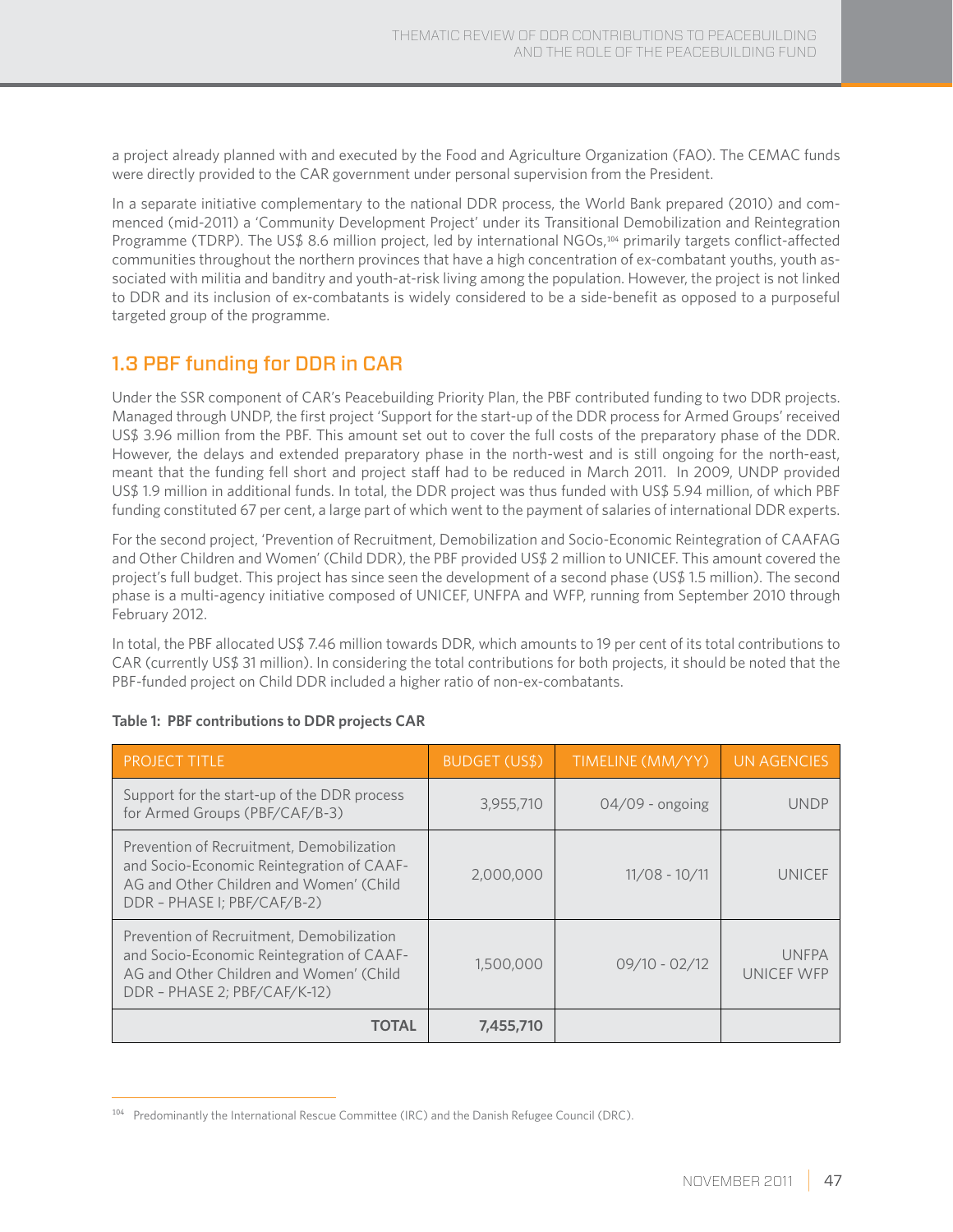## 1.4 Catalytic, relevance and sustainability of PBF funding

### 1.4.1 Adult DDR

PBF's contribution to the Adult DDR covered about two-thirds of UNDP's engagement and its activities in the preparatory phase of the DDR. The activities centered mainly on (a) building the institutional capacity necessary for designing, planning, steering and implementing the national DDR programme, (b) supporting the DDR Steering Committee put in place to oversee the DDR process, and (c) conducting all preparatory activities required prior to launching the operational DD phase, such as sensitization and public information campaigns.

#### **Relevance**

The PBF directly supported the implementation of the Libreville Peace Agreement, specifically at the beginning of the process-oriented preparatory phase of the DDR, when there were no other donors coming forward to fund the planning and preparations of DDR<sup>105</sup>.

The meeting, which additionally signalled the launch of the DDR process, came at a time when there was a sense of urgency to get the DDR process underway: armed groups were becoming impatient, having already begun assembling under the early promises of DDR in the lead up to and included in the peace agreement; and there had been early hopes to complete the DDR before the elections. The rapid investment in the preparatory phase of the DDR had an early positive impact on security. Seeing the creation of the DDR Steering Committee and the sensitization and verification activities that followed raised hopes among ex-combatants that the DDR process would begin in earnest, which led to a reduction of violence in conflict areas, though spates of insecurity continued through to the lead up to the elections and until the DD component of the operations itself began.<sup>106</sup>

The preparatory phase of the DDR process is also relevant to peacebuilding as the highest authorities of the politico-military groups were involved in the DDR planning, and the government and politico-military groups worked together in the DDR Steering Committee, which contributed to confidence-building between the parties and to the DDR process itself. Decisions of the DDR Steering Committee were met by consensus, meaning the government and politico-military leaders were continuously meeting and negotiating on forward-looking political and security matters. While these were important achievements, they should be understood within the context of the overall criticism of the DDR Steering Committee, which includes a lack of medium-term and long-term approaches, overt focus on operational details without addressing the larger issues, and a perceived disconnect between the representatives of politico-military movements and their military leaders on the ground.<sup>107</sup>

Furthermore, the information and sensitization campaigns conducted as part of the PBF contributions helped build the confidence of, and engage the population living in, conflict-affected areas in the political process. Community members reportedly note that, for the first time in many years, they had seen government officials travel to their area. For them, this signalled a change that the government is taking an interest in their communities. Apart from the symbolic impact of the visits and the information provided on the upcoming DDR process, the sensitization campaigns provided a key forum for representatives of the government, politico-military groups and the population at large to discuss their perceptions of the peace process and the Inclusive Political Dialogue process.

#### **Catalytic**

This preparatory phase was considered process-catalytic as it enabled the rapid launch (and subsequent development) of a DDR process, a key element of the Libreville Peace Agreement. Further, the effect of announcing the availability of PBF funds was considerable as it enabled UNDP/BCPR to mobilize an additional financial contribution to the programme.

<sup>105</sup> UNDP/BCPR provided internal funds over US\$ 1.99 million later as of 2010, as described earlier.

<sup>106</sup> Interviews with diplomats and donor representatives in Bangui, July 2011.

<sup>107</sup> Interviews with diplomats and donor representatives in Bangui, July 2011.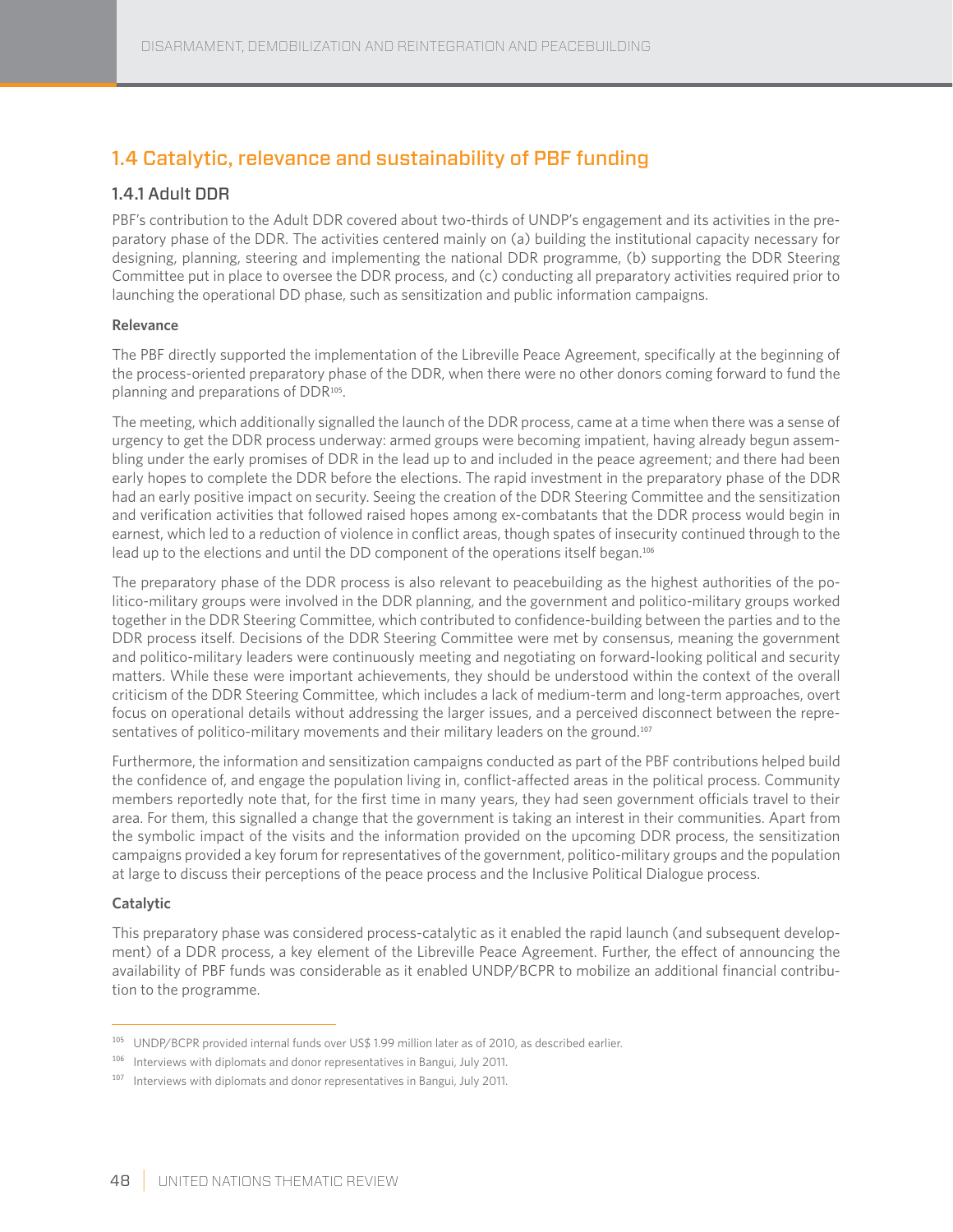#### **Sustainability**

The sustainability of the reintegration programme is currently questioned. Although the CEMAC funding (managed by the CAR President) was earmarked for reinsertion and reintegration (94 per cent of its total, or US\$ 11.9 million), these funds no longer remain. The lack of coordination between existing donors and the absence of new donors results in significant challenges for implementing the reintegration strategy.

Substantively, however, the PBF-funded project provided capacity-building support, which promotes the sustained input of skills and resources into the DDR process. At various stages of the project, different actors from the DDR Steering Committee, local DDR committees, the UNDP Management Unit, military observers,108 MICOPAX police forces,109 and elements of the CAR national army benefited from capacity-building. Different trainings covered such issues as DDR, project management including financial management, IT, public information, sensitization, data gathering and verification. The training provided to the military observers and the UPC was important as the capacity to implement DD is often assumed by a UN peacekeeping mission. Delays in the DDR process meant that the trained regional military observers were rotated out of the country before the DDR began. However, the training meant that the capacity of personnel of regional countries to conduct similar operations in the future was strengthened, which was not a direct benefit for CAR, however regional capacity to address DDR is a gap area identified by the IAWG.

### 1.4.2 Child DDR

In broad terms, the PBF-funded UNICEF project (Child DDR Phase 1), implemented by several international NGOs, <sup>110</sup> involved removing CAAFAG from armed groups, putting them through a transitional phase for three weeks and supporting them for a period of 12 months in their chosen reintegration option: either returning to school or learning a trade. The project also established Community Networks for the protection of children (RECOPEs),<sup>111</sup> which promote child protection through community-level sensitization on such issues such as rights of the child, protection, domestic violence and its impact on children and sexual violence, etc.

The second phase of the child DDR involves a multi-agency approach between UNFPA, UNICEF and WFP. The activities continue to engage certain RECOPEs and focuses on children in transit centers, their demobilization and reintegration, prevention of their recruitment as well addressing other vulnerable children and documenting, reporting and monitoring violations of child rights.

#### **Relevance**

Both phases of the child DDR make relevant contributions towards peacebuilding. Using a community-based approach, for every one CAAFAG, two vulnerable children in the community received parallel support. Similar to other programmes of this nature, this approach promotes social cohesion and has enabled the community to benefit from broader dividends, including sensitization of child rights and recreational clubs. The International Rescue Committee (IRC) notes that the ex-CAAFAG have found their place in their villages again and that there is now a feeling of equality between the ex-CAAFAG and other children. The sensitization and recreational activities are reported to have played an important role in changing the attitudes and behaviours of the ex-CAAFAG children towards other children.

The RECOPEs, which were created under the project, promote community resilience, which is a key aspect of peacebuilding. The networks are typically composed of a village chief, religious leader, woman leader, teacher, representative of the parent-teacher association, and a child elected by his/her peers. Having received training from the programme, RECOPEs aim to promote child protection through community-level sensitization on such issues such as rights of the child, protection, domestic violence and its impact on children and sexual violence, etc. They were also tasked with looking after vulnerable and orphaned children.

<sup>108</sup> The military observers were provided by the Communauté économique des états de l'Afrique centrale (CEEAC) and financed by the European Commission.

<sup>&</sup>lt;sup>109</sup> The regional peacekeeping force (MICOPAX) provided Unités de Police Constituée that were trained to secure the sites during the DD operations.

<sup>110</sup> These include the International Rescue Committee (IRC) and the Danish Refugee Council (DRC).

<sup>111</sup> RECOPE is the French acronym for Réseaux communautaires de protection de l'enfant.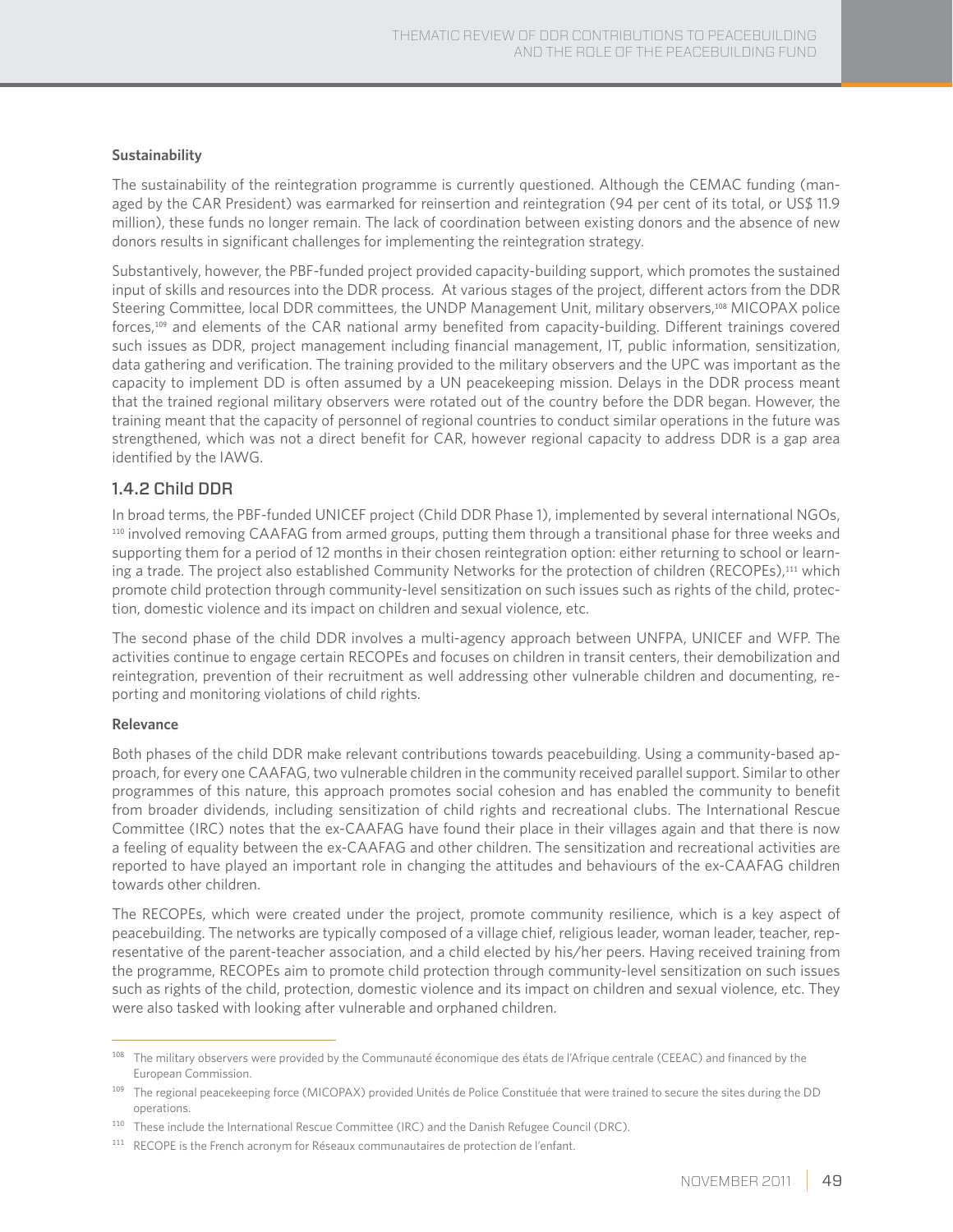In particular, the RECOPEs, have reported noticing a change in behaviour of parents as a result of the sensitization activities. For instance, there has been reportedly less domestic child abuse and fewer 'marriages précoces' of young girls (parents marrying underage daughters in order to earn the dowry). Furthermore, the RECOPEs, and the child DDR as a whole, are credited with the fact that none of their 108 ex-CAAFAG returned to the armed group APRD. Similarly, BINUCA confirmed the results of a Danish Refugee Council study that revealed that the APRD had not re-recruited children. Also, the RECOPEs also helped ensure that all the children from the IRC caseload in Bocaranga completed the academic year.

RECOPEs collect money from members of the community in order to pay for medical fees or buy school books for the orphaned and vulnerable children under their care. Sustainability of these and their other achievements is, however, a serious challenge that will be further explored below.

#### **Catalytic**

The first phase of the child DDR project was only partially financially catalytic. While it did not draw forward additional donors to support child DDR in general, one of the implementing NGOs received additional French funding allowing them to follow half of the caseload from the first phase. Other local implementing partners, however, sought funding from UNICEF and other donors for child DDR, with no success. The second phase of the project has only recently begun, and thus it too early to consider how it may have been catalytic.

#### **Sustainability**

Substantively, the PBF-funded Child DDR project promoted sustainable programming to some degree as it led to the development of a second phase. Seeing the continued risk to children in the north, the second phase includes a component on the prevention and recruitment of vulnerable minors in towns where the rebel groups are established. The second phase is also enabling ex-CAAFAG left over from the first-phase caseload to benefit from reintegration activities.

As a result of studies conducted during the first phase of Child DDR, other international NGOs were encouraged to initiate projects using the local NGOs that had been working with UNICEF on phase 1. This allowed for local NGOs to sustain themselves. Further, one of UNICEF's implementing partners for the project's first phase, the IRC, highlights that the lessons they learned from the community approach will be used in their implementation of part of the World Bank Community Reintegration Project.

#### 1.5 Challenges and lessons

Although there have been several positive outcomes from the DDR process, in particular, the work funded by the PBF, the challenges to implementing DDR in CAR are serious and numerous.

First, due to a variety of political and financial reasons, observers have noted that it had been in the interest of the Government and the political representatives of the politico-military groups sitting on the DDR Steering Committee to delay and draw out the DDR process.112 The delays between launching the DDR process and actually commencing DD operations caused several problems financially, programmatically and on security. For instance:

- The European Commission's contribution to the Reintegration process, which was linked to a project with the FAO, had to be executed at the beginning of 2011. The delay in beginning the DD operations meant that the project had to be modified and instead targeted conflict-affected communities more broadly than ex-combatants.<sup>113</sup>
- UNDP trained regional military observers on DDR over a period of three months for the purpose of verifying and demobilizing combatants; however, due to the delays they left the country in 2011 after the verification of 67 per cent of all listed combatants and before DD operations began. As a result, UNDP had to

<sup>112</sup> Interviews with diplomats and donor representatives in Bangui, July 2011.

<sup>113</sup> The CAR desk officer of the European External Action Service (EU EEAS) at the time highlights that the seeds had already been ordered and the whole operation had been planned for in respect of the CAR agricultural cycle. The EU notes that ex-combatants still indirectly benefited from the programme, i.e. through their families as the APRD zones were covered.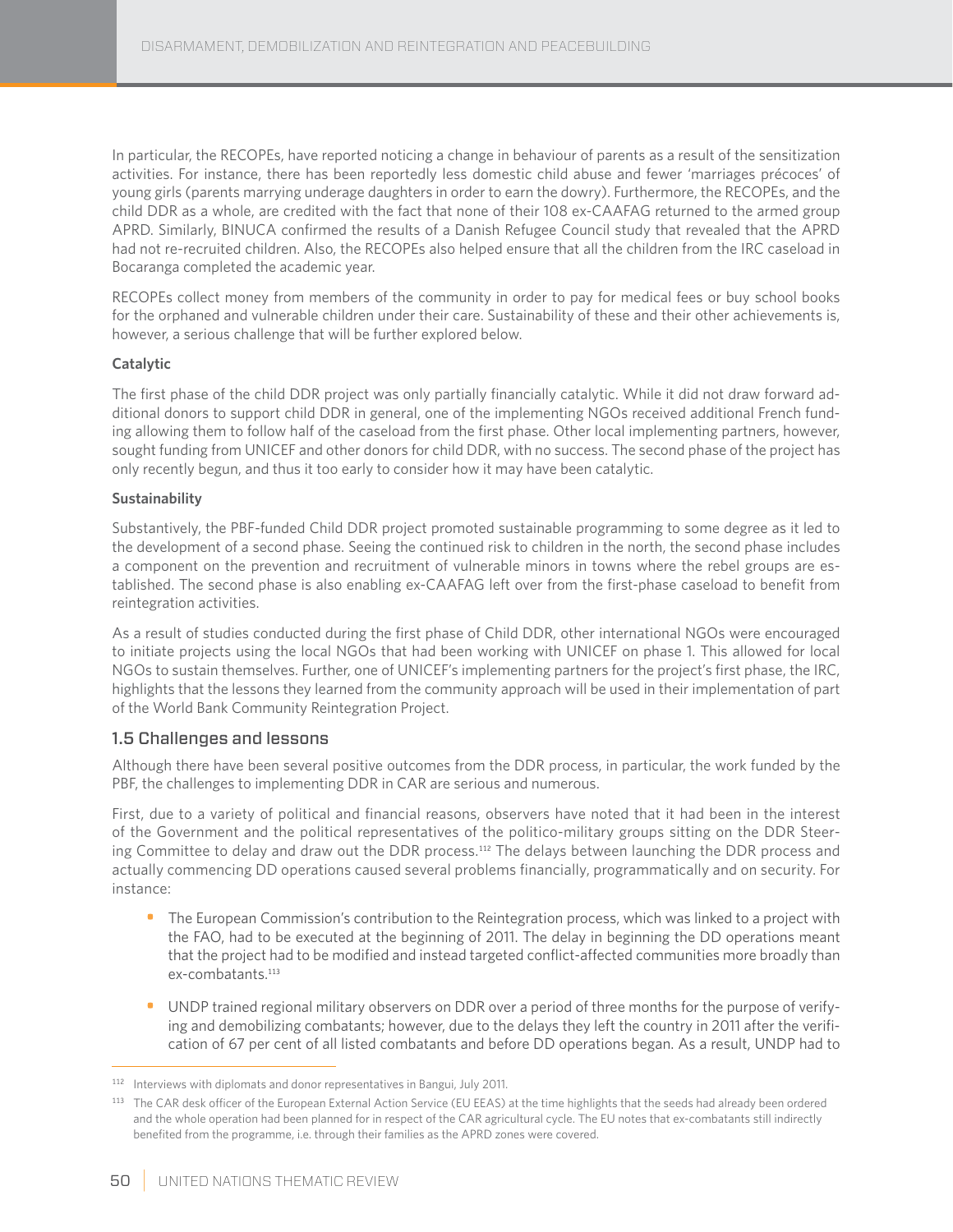train the elements of the national army in a matter of hours to conduct the tasks of the military observers at the beginning of DD operations.<sup>114</sup>

• The early implementation of sensitization and verification led to hopes that the DDR would be conducted soon, and the delays produced frustration among ex-combatants and the general population, which in some cases fueled tensions and violence. The APRD, for example, continued to set up barriers to extort money from those transporting goods and stole livestock. During the long run-up to the national elections there were several occasions where the APRD threatened to disrupt the electoral process without progress on the DDR process, which in some cases led to significant challenges and intimidations during the preparation of the election.

Second, the process is criticized for not being sufficiently inclusive. Civil society is not represented on the DDR Steering Committee. Furthermore, the Adult DDR process is criticized by civil society organisations for not being sufficiently gender-sensitive, for instance, civil society raised the concern that the sensitization campaign did not contain specific messages targeting women, and that the government's insistence of not including HIV/AIDS programmes during the preparatory and operational DDR phases was a lost chance to address these issues among ex-combatants and their host communities.

Third, the vast majority of weapons (98 per cent) that have been turned in during the DD operations are artisanal/ hand-made weapons, and thus there is concern that a number of weapons are still in circulation in the hands of the ex-combatants and/or armed groups.115 The effectiveness of the demobilization process is also questionable, according to critics, given that the demobilization seems to have had little effect on breaking down the command structures of the armed groups, as ex-combatants remain in the same locations and seem to be following the orders of their commanders in the APRD. Further, it is reported that the ex-combatants are paying their commander US\$ 20 from the reinsertion package they are given by the Government (CEMAC funds).<sup>116</sup>

A potential new risk could emerge from the fact that civilian disarmament programmes took place in the northwest as the same time as the disarmament of ex-combatants. However, the civilians have not received compensation for turning in their weapons, which could lead to a sense of ex-combatants being rewarded for their role in the conflict.<sup>117</sup>

Fourth, the fact that planning, funding, and implementation of DD is disconnected from R poses grave problems for the fluidity and complementarity of the DDR process. As referred to above, the planning of reintegration only took place late into the process, having been adopted only in July 2011. Further, as noted, the government has some of the earmarked funds available for reintegration,<sup>118</sup> however it is not considered to be enough. UNDP provided some technical assistance to the development of the reintegration strategy, but it could not commit funds and resources to the implementation of the national reintegration programme itself. Although multiple international coordination meetings have taken place between HQ and field level (attended by UNDP, BINUCA, the PBC Chair of CAR, the WB, EU) and as initiated by UNDP, the key donors have so far not been able to successfully align their support to CAR with respect to the DDR process.

Furthermore, delays in implementing the reintegration programme could pose high risks for the 4,792 ex-combatants demobilized since the DD began on 14 July 2011 in the north-west of the country:

<sup>114</sup> The EEAS further highlights that ECCAS MILOBS arrived in Bangui in October 2009 and stayed until June 2011. They were funded by the EU under the APF-support to the ECCAS MICOPAX operation in the CAR. The CAR government could have introduced (but did not) a new request to ECCAS for the renewal of the mandate of the MILOBS. Initially, it had not been foreseen to keep the MILOBS for as long as they stayed.

<sup>115</sup> During verification in the northwest of 6153 ex-combatants, 4170 artisanal weapons were turned in versus 72 formal weapons. During the DD stage of 4,792 combatants, 3,467 artisanal versus 54 formal weapons were registered.

<sup>116</sup> Interviews with communities and civil society, Bocaranga July 2011.

<sup>117</sup> Interviews of communities and civil society, Bocaranga July 2011.

<sup>118</sup> CEMAC committed US\$ 12 million in grants and US\$ 2 million in loan to the Government of CAR to fund DDR. The President of CAR personally manages these funds. In the December 2009 DDR project document, this money was allocated to reintegration activities. However interviews with donors and diplomats indicate concerns about how much of this money remains for reintegration.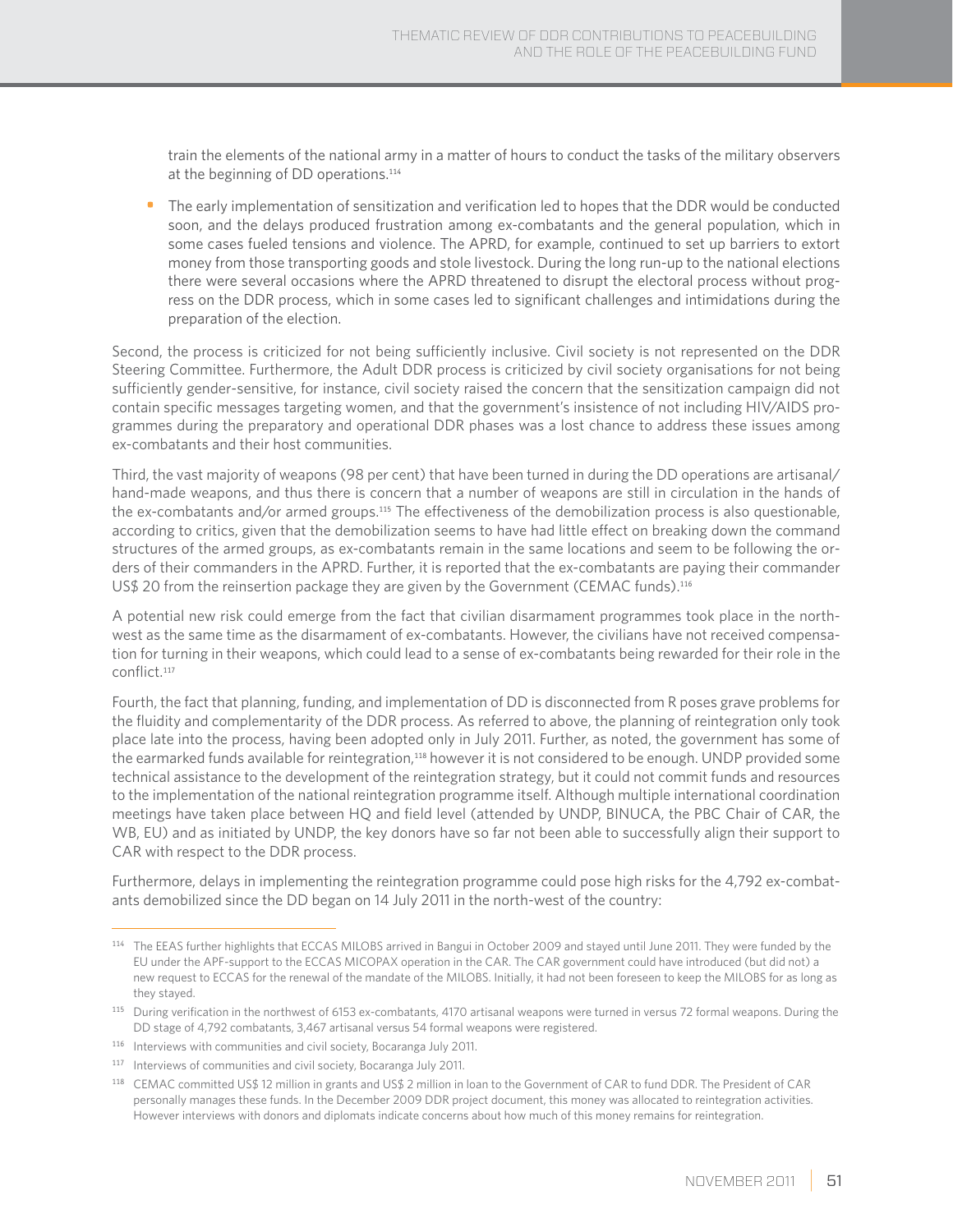- There are serious doubts concerning the availability of sufficient funds to cover the reintegration of excombatants. Civil society groups warn that if the reintegration packages are not adequately generous or if national institutions such as the JPN are not well-enough capacitated,<sup>119</sup> given the current atmosphere among the ex-combatants and their continued ties to their armed group's chain of command, the excombatants will return to or establish new armed groups.
- At the time of research, the terms for the integration or recruitment of ex-combatants into the national defense or security forces had not been agreed, and senior figures in the Ministry of Defence do not appear keen to take steps to allow the ex-combatants to enter the national forces.<sup>120</sup>

Fifth, sustainability of the benefits of the Child DDR project is a particular concern given the extreme poverty afflicting the families and communities the children returned to. In the first phase, implementing partners paid for the children to be enrolled in school for a year but the majority of families are too poor to continue the schooling beyond this. Some RECOPEs managed to provide additional help for primary school children (which were in the village), however, they could not extend support for the students to attend the secondary schools further away. Similarly, RECOPEs had received support for a one-year period and many now struggle with raising funds to sustain their support services. The justification for the second phase of the project was to address the fragile socioeconomic environment into which ex-CAAFAG were reintegrated during the first phase, however the activities of the second phase are not specifically addressing this.

Finally, some members of the international community note that there has been an insufficient level of coordination among the partners of the Child-DDR, and they believe that UN Country Team meetings should focus on improving this. Many of the coordination issues may relate in some way to the new scenario in which DDR was being undertaken – as part of a Special Political Mission. Overall, there is a lack of synergy or harmonization between PBF-funded projects in CAR. A separate Steering Committee is set up for each project. It is reported that the Government (chairing PBF Steering Committee) demonstrates no interest in ensuring coordination between different PBF-funded projects once the funding has been allocated. International NGOs expressed concerns that there doesn't seem to be an awareness of where the gaps in funding are and that there isn't sufficient information shared between each of the clusters dealing with separate thematic areas. As a result, there is a sense that the PBF funding has resulted in a sprinkling of activities that have consequently caused tensions amongst the communities in conflict-affected areas who benefit from projects and those who do not. PBF could thus promote greater synergy and coordination among PBF projects, including indicating potential crossovers of PBF targeted beneficiaries (e.g., when ex-combatants benefit from other, non-DDR PBF programmes).

<sup>119</sup> One donor country reported that they believe the structures and facilities, at least for the JPN option, (skills of trainers, infrastructure, etc.) are weak.

<sup>&</sup>lt;sup>120</sup> In late July 2011 the Ministry of Defence launched a recruitment process for the army for which ex-combatants were not eligible despite the fact that a significant number of ex-combatants (around 650) had by then been demobilised in the NW.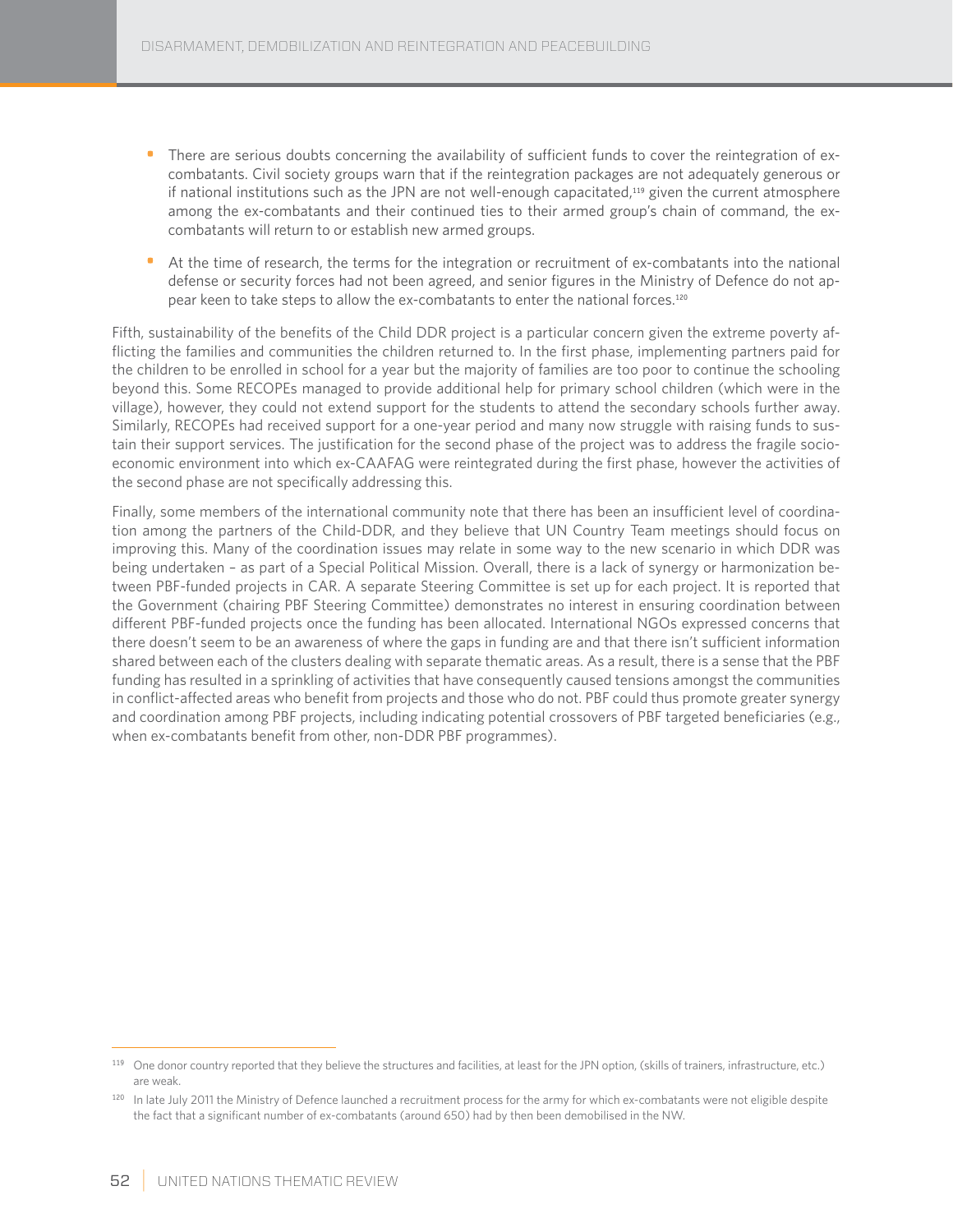# 2. Democratic Republic of the Congo

## 2.1 DDR in the peace process

DDR in DRC is grounded in several agreements, annexes and resolutions.121 Notably, the Lusaka Ceasefire Agreement (1999), Inter-Congolese Dialogue (2002), and the Global and Inclusive Agreement on Transition (2002) each include provisions on the disarming, cantonment and unification of national Congolese armed groups into a single national defence force (FARDC) and the disarming and withdrawal of foreign troops. None of the agreements comprehensively discussed DDR as a complete process.

Based on Chapter 9.1 of the Lusaka Agreement, the UN first defined its role in DDR, through MONUC, in 2000<sup>122</sup> and later strengthened its approach to DDR in two UN resolutions: Resolution 1493 (2003), which focused mainly on the voluntary disarmament of Congolese combatants; and resolution 1565 (2004), which strengthened the UN's approach towards DDRRR (repatriation and resettlement) of foreign combatants and their dependents.

In 2009 the government and Congrès National pour la Défense du Peuple (CNDP) armed group active in North and South Kivu agreed upon the Ihusi Peace Accord. The Accord established for the integration of the armed groups into the FARDC and further included a provision to support wounded CNDP combatants, and also for their eventual inclusion, if able, into the FARDC.

In addition to the peace agreements, given the fragility of the eastern DRC, a special stabilization, security and peacebuilding framework has been established. The framework consists of the government's Stabilization and Reconstruction Plan for War-Affected Areas (STAREC) developed in 2009; and in the same year its main vehicle of support, the International Security and Stabilization Support Strategy was developed, which was based on the UNSSSS established the year previous. DDR is a priority area identified within this framework and all existing DDR activities in the region were incorporated therein.

## 2.2 DDR programmes in the DRC

The main national programme for DDR (PNDDR), previously under the direction of the National Commission for DDR (CONADER) and now known as the Implementation Unit of the PNDDR (UE-PNDDR),123 began in 2004 and is set to complete in September 2011. The government is also undertaking DDR in Ituri, which for the most part mirrors the main national programme.

The government enforced strict eligibility criteria for its programmes, requiring that every combatant present himself/ herself with a weapon in hand and prove their affiliation to a known armed group between October 1996-May 2003. Those who were not eligible to enter FARDC—due to health, age or fitness—were to be demobilized and reintegrated.

The UN Stabilization Mission in the DRC's (MONUSCO, formerly as MONUC)124 participation in the PNDDR was limited to disarmament and demobilization and the provision of security and logistical support for the programme.

<sup>&</sup>lt;sup>121</sup> For a comprehensive overview of the peace process in DRC and a compendium of the Peace Agreements, see: « The Peace Process in the DRC » Workshop report, Institute for Security Studies, December 2002.

<sup>122</sup> The United Nations Mission in the Congo (MONUC) was established pursuant to UN Security Council Resolution on the situation concerning the Democratic Republic of Congo [S/Res/1291] of 24 February 2000. MONUSCO replaced MONUC in May 2010, pursuant to UN Security Council Resolution 1925 of 28 May 2010. MONUSCO represented a gradual withdrawal of peacekeepers and a greater emphasis on civilian protection.

<sup>&</sup>lt;sup>123</sup> CONADER is the French acronym for Commission nationale de désarmement, démobilisation et reinsertion. UE-PNDDR is the French acronym for the l'Unité d'exécution du programme national de DDR.

<sup>124</sup> The United Nations Mission in the Congo (MONUC) was established pursuant to UN Security Council Resolution on the situation concerning the Democratic Republic of Congo [S/Res/1291] of 24 February 2000. MONUSCO replaced MONUC in May 2010, pursuant to UN Security Council Resolution 1925 of 28 May 2010. MONUSCO represented a gradual withdrawal of peacekeepers and a greater emphasis on civilian protection.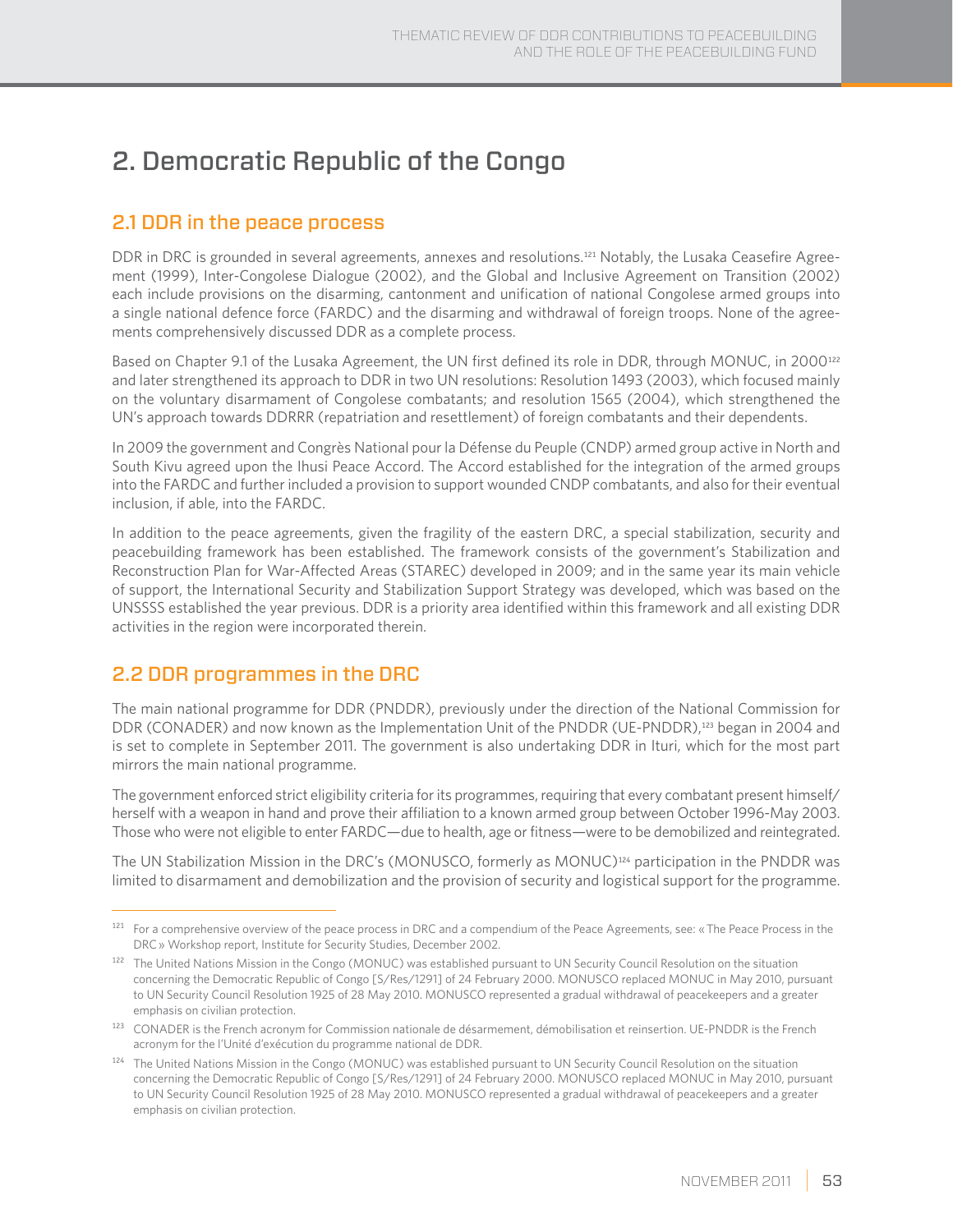UNICEF and the International Committee of the Red Cross (ICRC) took the immediate charge of minors and organized family reunification. The World Bank, within its Multi-Country Demobilization and Reintegration Programme (MDRP), supported the government financially for the programme, including the reintegration component of the PNDDR or "civic reinsertion" as it was known. The six-month civic reinsertion consisted of a resettlement allowance of US\$ 110 upon leaving the transit center and US\$ 25/month for up to one year as a transition allowance. Additionally, 54,000 of the 102,148 demobilized adults received other forms of socio-economic reintegration benefits such as in the area of micro-enterprises.<sup>125</sup>

MONUSCO (initially as MONUC) further undertook DDRRR of the foreign nationals, seeing to their disarmament, demobilization, repatriation and resettlement back to their own country.

The narrow eligibility excluded a large number of ex-combatants, both foreign nationals and individuals who did not qualify for the national programme.<sup>126</sup> These individuals<sup>127</sup> were widely considered to still pose a significant threat to security. In 2010, at the request of the government and in collaboration with UNICEF and MONUSCO, UNDP thus led the reintegration of residual combatants in an 18-month Community Recovery and Reintegration Programme (CRRP). The CRRP adopted a community-based reintegration approach, whereby vulnerable members of the community received comparable support to that received by ex-combatants. The ratio, originally planned to be 50 per cent ex-combatants and 50 per cent other identified vulnerable groups was revised to be 70 per cent - 30 per cent respectively. In total the CRRP processed 4,378 combatants, while 4,031 combatants and 1,713 community members were beneficiaries of the socio-economic reintegration (total 5,744).

As the 2009 Ihusi Peace Accord called for the support of wounded CNDP combatants, UNDP, in collaboration with MONUSCO, ICRC and the government, provided capacity support for the military hospital in Goma, funded the treatment of 265 wounded CNDP combatants and facilitated their integration into the FARDC or their respective demobilization and socio-economic reintegration over a 10-month period.

## 2.3 PBF support for DDR in the DRC

Under priority two of the PBF Priority Plan for the DRC, "Demobilization and community-based reintegration of combatants and high-risk groups",128 the PBF allocated funds for three DDR-related activities: the CRRP, and the project supporting the war wounded and demobilization of residual ex-combatants.<sup>129</sup>

<sup>&</sup>lt;sup>125</sup> CONADER in particular but also the UE-PNDDR has been criticized for the management of DDR funds and for what many have perceived to be a too short and limited reinsertion programme. The UE-PNDDR further admitted the difficultly of implementing the reinsertion programme given the disparity in education and skills of the ex-combatants and the fact that implementing partners did not have the capacity and/or time to better tailor the programmes. Several ex-combatants are reported to have sold their reinsertion kits.

<sup>&</sup>lt;sup>126</sup> Report of the Secretary-General on the United Nations Organization Stabilization Mission in the Democratic Republic of the Congo, S/2010/512, 8 October 2010.

<sup>&</sup>lt;sup>127</sup> The CRRP covered ex-combatants who were not eligible to the PNDDR programme. The term 'residual combatants' was coined after the declaration of the end of the Amani Leo process, which stipulated that the armed groups were all integrated/reintegrated. The estimation made in October 2010 speak of residual elements, but in the CRRP, the target groups was still called ex-combatants.

<sup>128</sup> The PBF Priority Plan covers the period September 2009-December 2011. The total envelope for the funding is US\$ 20 million, which is divided along the four priority outcome areas: 1. Improving security and civilian protection 2. Demobilization and reintegration of combatants and high-risk groups, 3. Extension of State authority; 4. Local peacebuilding and recovery. UN PBF Priority Plan for the Democratic Republic of Congo, PBF, pp.5-6 <www.unpbf.org/docs/DRC-Priority-Plan.pdf>.

<sup>129</sup> PBF-funded Projects: "Community Reintegration and Recovery Programme in eastern DRC (PBF/COD/B-1) of 2 February 2010 and "Support to War Wounded" (PBF/COD/B-2) of 6 April 2010.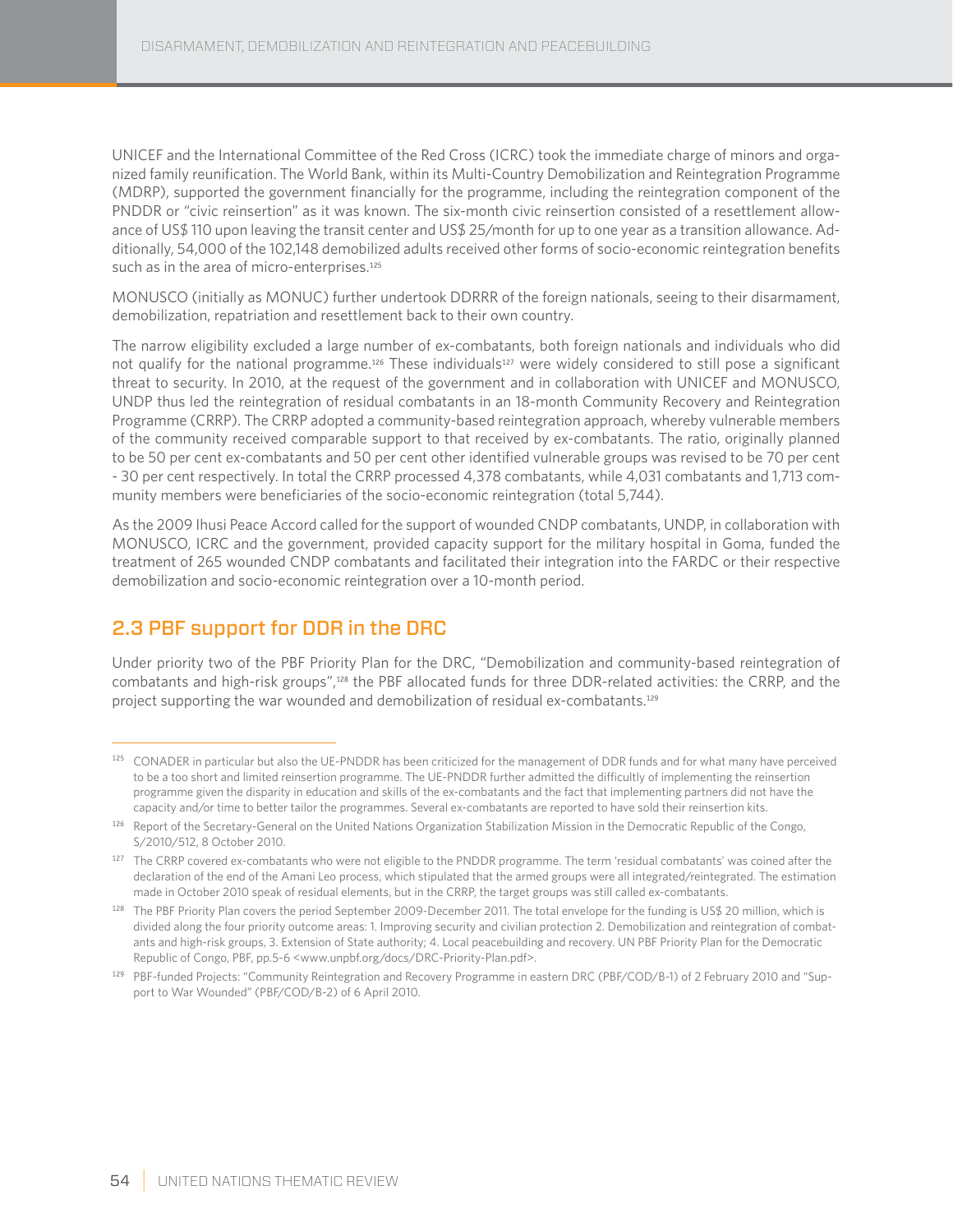| <b>PROJECT TITLE</b>                                                             | <b>BUDGET (US\$)</b> | TIMELINE (MM/YY) | <b>UN AGENCIES</b> |
|----------------------------------------------------------------------------------|----------------------|------------------|--------------------|
| Community Reintegration and Recovery Pro-<br>gramme in eastern DRC (PBF/COD/B-1) | 4,405,342            | $02/10 - 06/11$  | UNDP               |
| Support to War Wounded (PBF/COD/B-2)                                             | 228,962              | $04/10 - 06/11$  | UNDP               |
| DD of former Armed Groups residual<br>$(PBF-COD-B.4)$                            | 636 650              | $01/11 - 12/11$  | <b>IINDP</b>       |
| Total                                                                            | 5,270,954            |                  |                    |

#### **Table 2 – PBF contribution to DDR in DRC**

The projected cost of the 18-month CRRP project was US\$ 18.6 million. PBF contributed US\$ 4.4 million to the project, which amounted to 24 per cent of the total cost for CRRP. UNDP's Bureau for Conflict Prevention and Recovery (BCPR) contributed US\$ 5 million (28 per cent). The project thus faced a shortfall of almost half of the projected budget (US\$ 9 million).

For the project supporting the war wounded, PBF provided US\$ 228,962. The PBF contribution amounted to 48 per cent of the total cost of almost half a million. MONUSCO, the government and the ICRC provided US\$ 18, 000, US\$ 160,000 and US\$ 61,000 respectively.

As of the time of the research, the "war wounded" project has been fully implemented and closed, while the "CRRP" project is nearly completed (70 per cent delivery rate). As to the demobilization of residual ex-combatant project, funds have been allocated but the project is not being implemented yet, due to ongoing discussions about the appropriate strategy.

The total calculation of PBF support provided to DDR in DRC is therefore US\$ 5.2 million, which comprises 26 per cent of PBF's total engagement with the DRC (US\$ 20 million).

## 2.4 Catalytic, relevance and sustainability of PBF funding

#### 2.4.1 CRRP

As noted above, the CRRP was designed to demobilize and reintegrate the residual combatants. The project also adopted a community-matching approach, meaning it provided equivalent assistance for 1,713 other vulnerable members of the community, such as high-risk youths and returnees (total caseload thus 5,744). Project activities included:

- Sensitization activities to prepare communities for the return of the residual combatants;
- Identification and preparation of the beneficiaries for their reinsertion/reintegration programmes, including placing the beneficiaries into community-based solidarity groups;
- Market and employment studies; and
- Training for the residual combatants on i) technical aspects of their chosen vocation, ii) management (iii) civic education and peaceful co-existence; provided beneficiaries with kits to help them start up their micro-enterprise.

The PBF contribution mainly covered the demobilization and orientation requirements of the ex-combatants and ex-police; however, the project itself set out to bolster five specific aspects of peacebuilding: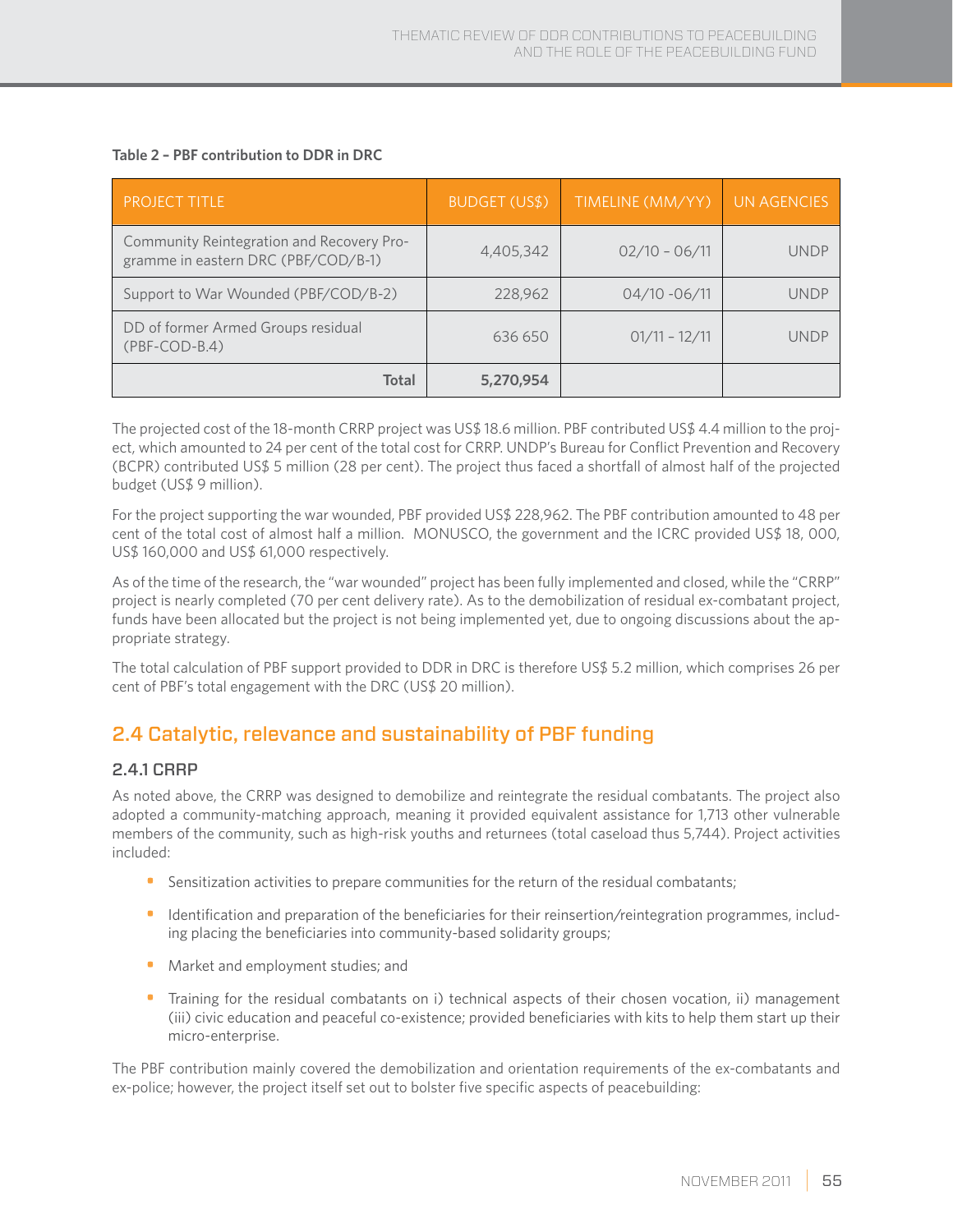- Identification of beneficiaries and socio-economic opportunities;
- Social cohesion and conflict prevention;
- Capacity-building of local authorities and community groups, in order to promote good governance;
- Improved access to Social Services through the reconstruction of certain infrastructure in areas where there is a high level of ex-combatants and vulnerable community members; and
- **•** Sustainable revenue generating activities.

#### **Relevance**

The CRRP filled a gap in the DDR process by addressing a significant group of individuals that were left out of the national DDR programme and who were still recognized to pose a risk to the DRC peace process. According to one local implementing partner of the CRRP, prior to the initiative, the ex-combatants were known for committing armed robbery and extortion, and the level of this type of crime has decreased seemingly because the ex-combatants are now occupied.<sup>130</sup>

The CRRP's design also contributed to a wider footprint of economic revitalization for the communities by ensuring that one third of the caseload represented other vulnerable groups, such as returnees and high-risk youths. Further, for instance, the purchase of a mill in one community for the community benefited the whole community, as there became an increased production of grain. Likewise the soap-making activity of one solidarity group in Uvira benefitted the whole community as it led to the availability of more affordable soap for the community. CRRP implementing partners noted that both the short-term labour intensive and the longer-term reintegration helped to prevent vulnerable groups from turning to violence and crime.<sup>131</sup>

The broadened scope of the project also produced several social dividends. By engaging the communities in the process, and having the ex-combatants and other vulnerable groups work side by side, the CRRP managed to help reduce some of the stigma associated with being an ex-combatant. It also mitigated the typical frustration of noncombatants that the ex-combatants are being rewarded for their part in the conflict.

According to the local NGO Caritas as well as beneficiaries in Bukavu,<sup>132</sup> many ex-combatants are now accepted in their communities and there is a notable difference in their behaviour. Working closely with the other community beneficiaries in what are known as solidarity groups, ex-combatants learned how to better engage with others in a non-military fashion, learned how to live differently and even learned to appreciate a normal civilian life.133 In a large number of cases, ex-combatants would provide assistance to the other beneficiaries and vice versa, also helping to build a greater level of confidence and social cohesion between the groups. For instance, in several cases ex-combatants had initially refused to work together with civilians, however by the end of the project had formed alliances and pooled their money, setting up a credit system.

Due to the participation of the community councils<sup>134</sup> set up by the CRRP, in addition to the civic education provided in the CRRP, ex-combatants learned a greater appreciation for, and felt a sense of support from local authorities. Indeed, one ex-combatant became a representative of the local authority himself.<sup>135</sup>

Results from UNICEF's engagement in the CRRP also yield positive contributions to sustainable and relevant peacebuilding as these results show that some ex-combatants remained engaged after they had completed the

<sup>130</sup> Group interview with CRRP implementing partners (IOM, CARITAS, CARE, CARE International, ETN), Goma 20 July 2011.

<sup>131</sup> Group interview with CRRP implementing partners (IOM, CARITAS, CARE, CARE International, ETN), Goma 20 July 2011. Interview with members of soap-making Solidarity Group, Uvira, DRC, 22 July 2011; Interview with Solidarité pour la Promotion Sociale (CRRP Implementing Agency Bukavu), Bukavu, DRC, 21 July 2011.

<sup>132</sup> Group interview with CRRP implementing partners (IOM, CARITAS, CARE, CARE International, ETN), Goma 20 July 2011.

<sup>133</sup> Group interview with CRRP implementing partners (IOM, CARITAS, CARE, CARE International, ETN), Goma 20 July 2011.

<sup>&</sup>lt;sup>134</sup> The community councils helped select the other vulnerable community members to participate in the project and participated in the overall planning and oversight of the programme.

<sup>135</sup> Group interview with CRRP implementing partners (IOM, CARITAS, CARE, CARE International, ETN), Goma 20 July 2011.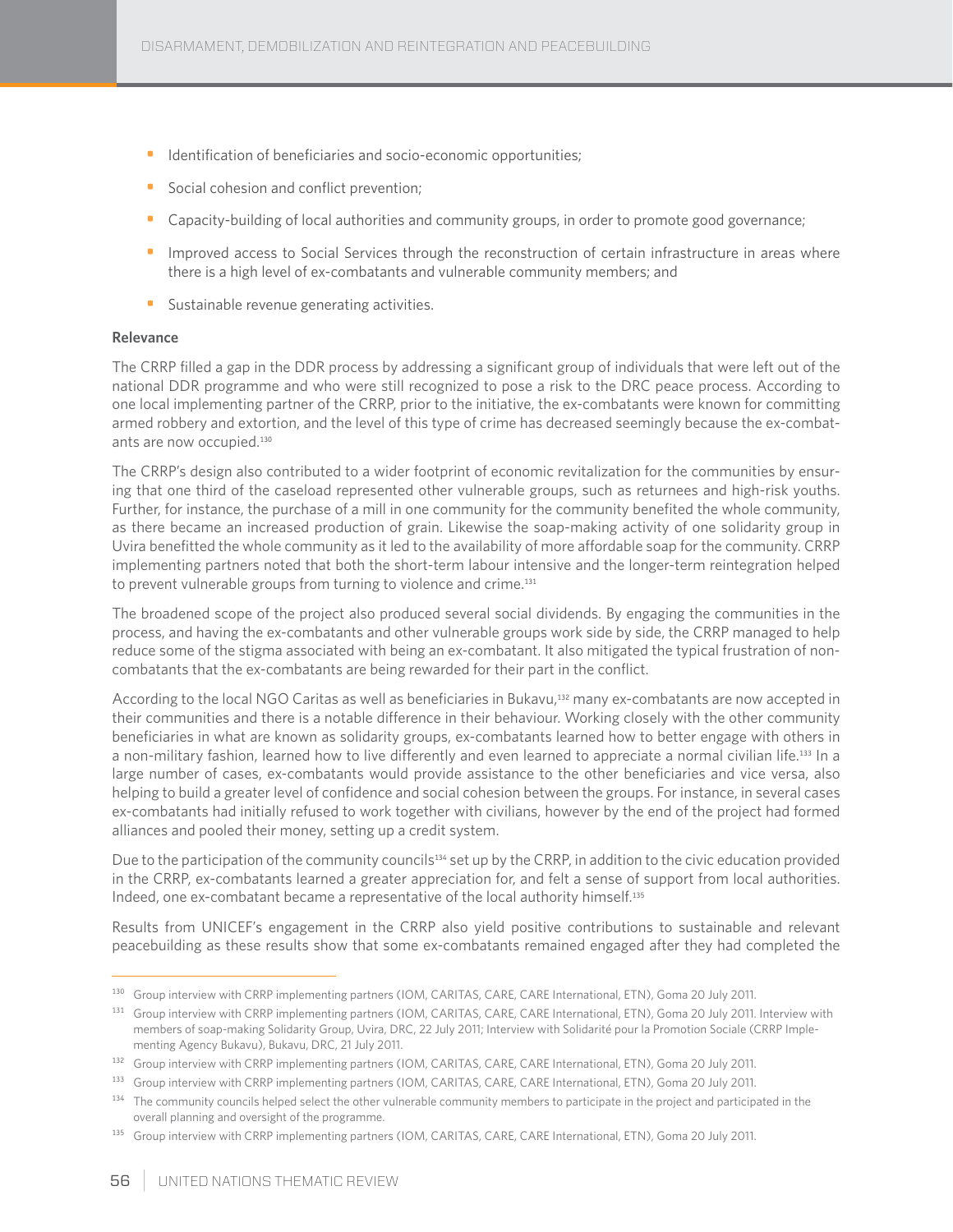programme. For instance, former beneficiaries of UNICEF's programmes started establishing and hosting their own workshops for children associated with armed forces and groups (CAAFAG), while others returned to offer apprenticeships to former CAAFAG. UNICEF pointed to the benefits of the flexibility of the PBF support. As it is often difficult to anticipate the actual numbers of individuals who will present themselves for DDR and programmes must be tailored to fit the actual situation. The flexibility of the project proposals accepted by the PBF allowed UNICEF to better accommodate and adjust their programme to best meet the evolving needs on the ground.

#### **Catalytic**

The PBF funding was financially catalytic in that following the results of the CRRP, the United States Agency for International Development (USAID) committed to funding US\$ 3.9 million to reintegrate another 700 excombatants identified as 'residual combatants' throughout the CRRP process. The PBF also agreed to thus fund US\$ 600,000 towards the DD of these ex-combatants.136 This new phase of the project, however, is delayed. While the government initially endorsed the project, they have since withdrawn their support. The government's changed stance is widely considered because the government would like to present the perception that DDR is complete and there are no more ex-combatants in the country.

Substantively, the community-based matching approach of the CRRP could also be considered as catalytic given that the UE-PNDDR will adopt a similar community-matching model for piloting farming options of reintegration conducted with the African Development Bank.

#### **Sustainability**

Using the CRRP to build the capacity of the government and local implementing partners is also an important contribution towards the sustainability of peacebuilding. UNDP, confirmed by the Minister of Interior, noted that the local government's engagement in the planning and implementation of the CRRP helped capacitate and teach the authorities about project planning, participatory methods, market analyses. They were also trained in how to identify and verify ex-combatants.

National implementing partners of the CRRP were also provided with training on monitoring and evaluation, information technology and financial management. UNICEF highlighted the improved capacity of local NGOs. Previously they would engage with international NGOs and now, given the continuous capacity-building of local NGOs, UNICEF goes directly to the local level. Government also used to only deal with UNICEF on relevant issues, and now they too will go directly to local NGOs.<sup>137</sup>

#### 2.4.2 Support to war wounded

ICRC, MONUC, UNDP and the government jointly undertook the war-wounded project. Designed as a pilot for similar projects to take place elsewhere in the country, the war wounded project provided equipment to strengthen the capacity Goma's military hospital and transported, provided food for the beneficiaries and their families and treated 265 war wounded from the CNDP armed group, as identified in the Ihusi Accord so that they can proceed to the national defence force or be reintegrated into civilian life.

#### **Relevance**

The 2009 Ihusi Accord included a provision of support for the wounded CNDP, and thus the project, and PBF's contribution therein, directly supported the implementation of peace agreements.

The project also, however, demonstrates a wider relevance for peacebuilding. Prior to the project, the wounded CNDP could not be integrated into the national forces or into the national DDR programme and became notorious for stealing and committing other forms of violence and banditry. In the Masisi Territory, the combined frustration of having been promised support through the Ihusi Accord and the delay in receiving the support, with the fact that the wounded CNDP combatants had no other means for income or even food, led to their constructing barricades.

<sup>136</sup> Interview, Mohamed El Mehdi, Programme Manager, UNDP 18 July 2011.

<sup>137</sup> Interview, UNICEF - Goma, July 20, 2011.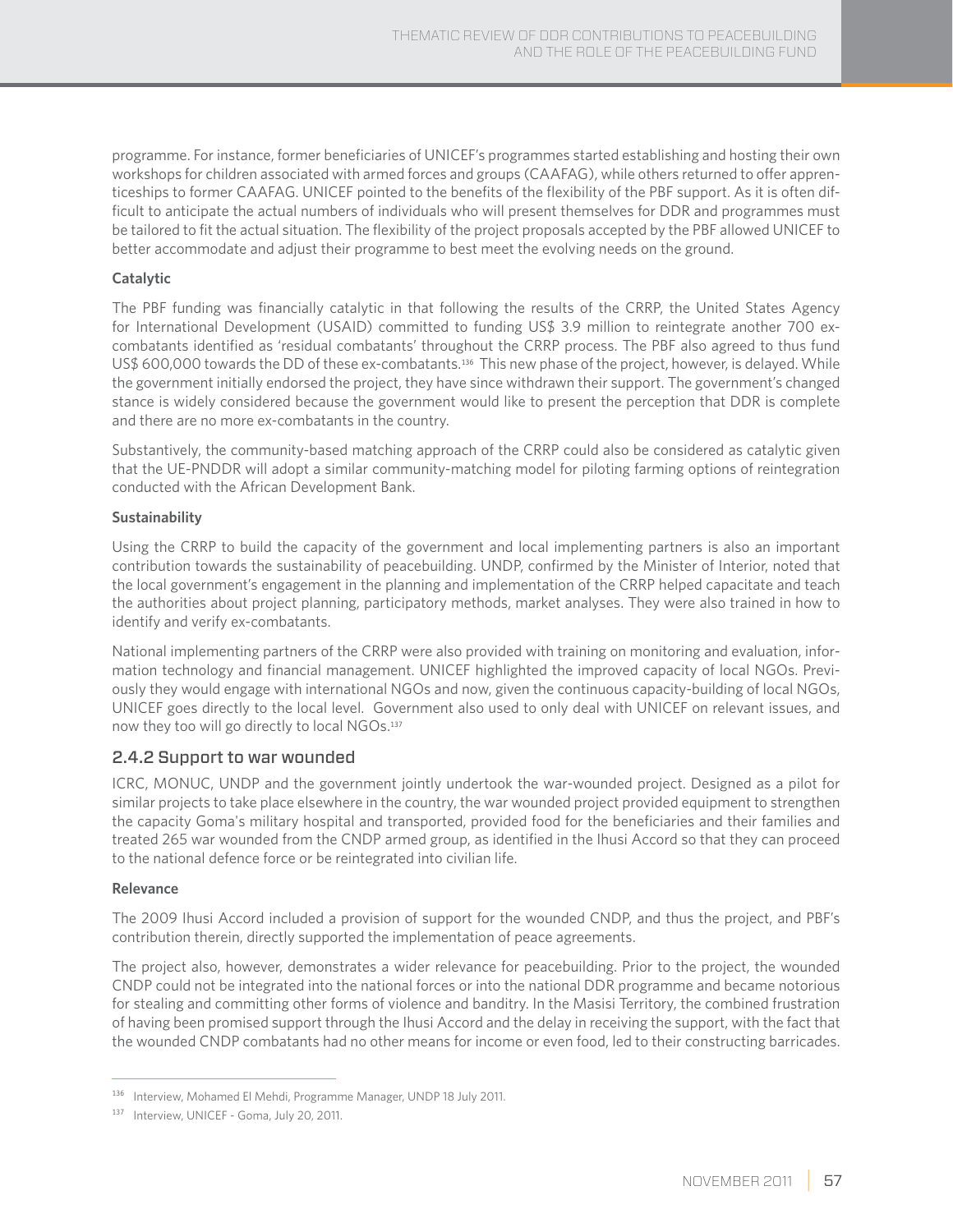Immediately after the project began and the wounded combatants were moved to the hospital for treatment, the barricades in Masisi lifted. The Minister of Interior for eastern DRC noted that only a year ago there was no animal husbandry in Masisi, and "one would not pass there after daylight, and you certainly wouldn't spend the night. You can now, it's safer".138 This same discussion was also used to discuss the region more broadly.139 The same effect was evident throughout the region. The increased security situation in the region and the opening of routes facilitated the redeployment of the administrative authorities and security forces in the areas. The doctors participating in the project noted that it had a positive impact on the morale of the military and their families and helped in building their confidence in the government and state more broadly.

#### **Catalytic**

The project supporting the war wounded was catalytic in establishing a sustainable approach to dealing with wounded combatants. Initiated as a pilot project and following its successful completion, the government has agreed to replicate the project for at least 2,686 wounded ex-combatants of armed groups as well as members of the FARDC within the STAREC covered zone (eastern DRC).

According to the medical staff involved in the project, due to the capacity support, received from the project, particularly equipment, the military hospital is now considered to be the second best hospital in the area.

#### **Sustainability**

As stated, the project was designed as a pilot initiative. The government has stated its commitment to replicate the initiative elsewhere in the country for other armed groups as well as the national FARDC using its own resources and possibly with the assistance of other partnerships. However, as of the writing of the review, there are no funds mobilized to undertake the project elsewhere. Furthermore, if the projects are treating the war wounded of FARDC, it would not count as DDR.

#### 2.4.3 Demobilization of residual ex-combatants

As to the demobilization of residual ex-combatant project, funds have been allocated but the project is not being implemented yet, due to ongoing discussions about the appropriate strategy.

## 2.5 Challenges and lessons

Several challenges in the implementation of the PBF-funded projects relate to challenges that are typical in DDR programming in general. The fact that only the war wounded from CNDP benefited from that project created frustration among other armed groups, including the FARDC. These groups have responded with volatility and set up barricades. The important lesson is to discourage projects that favour one group over another and to ensure that adequate communication and outreach is extended informing other combatants of when and how they might receive similar support.

Occasionally there were difficulties and rivalries within the solidarity groups created under the CRRP and some people would leave the programme. Therefore the programmes themselves need to be flexible enough to be able to find other alternatives. Also children have been reported to manipulate DDR benefits by reporting to different implementing partners for packages, highlighting the need for better coordination between implementing partners.

While women are included in the DDR programmes, there lacks a broader understanding of gender both within the government and implementing partners. In the DRC, a gender-focus is often understood only to apply to victims of sexual and gender-based violence, not to broader issues facing women, of masculinity and targeting the resocialization of perpetrators of violence in their treatment of women. Targeting masculinity in DDR programmes is particularly essential as male dynamics towards women in armed groups can be typically aggressive and domi-

<sup>138</sup> Minister of Interior for eastern DRC, Goma, 19 July 2011 (Quotation translated from French).

<sup>139</sup> UNDP, Minister of Interior for eastern Congo, also noted in Vlassenroot, K. Hoebeke, H. & Risch, L. Multipart: Country Study Paper. EGMONT – Royal Institute for International Relations. December 03 2009. P.24-26.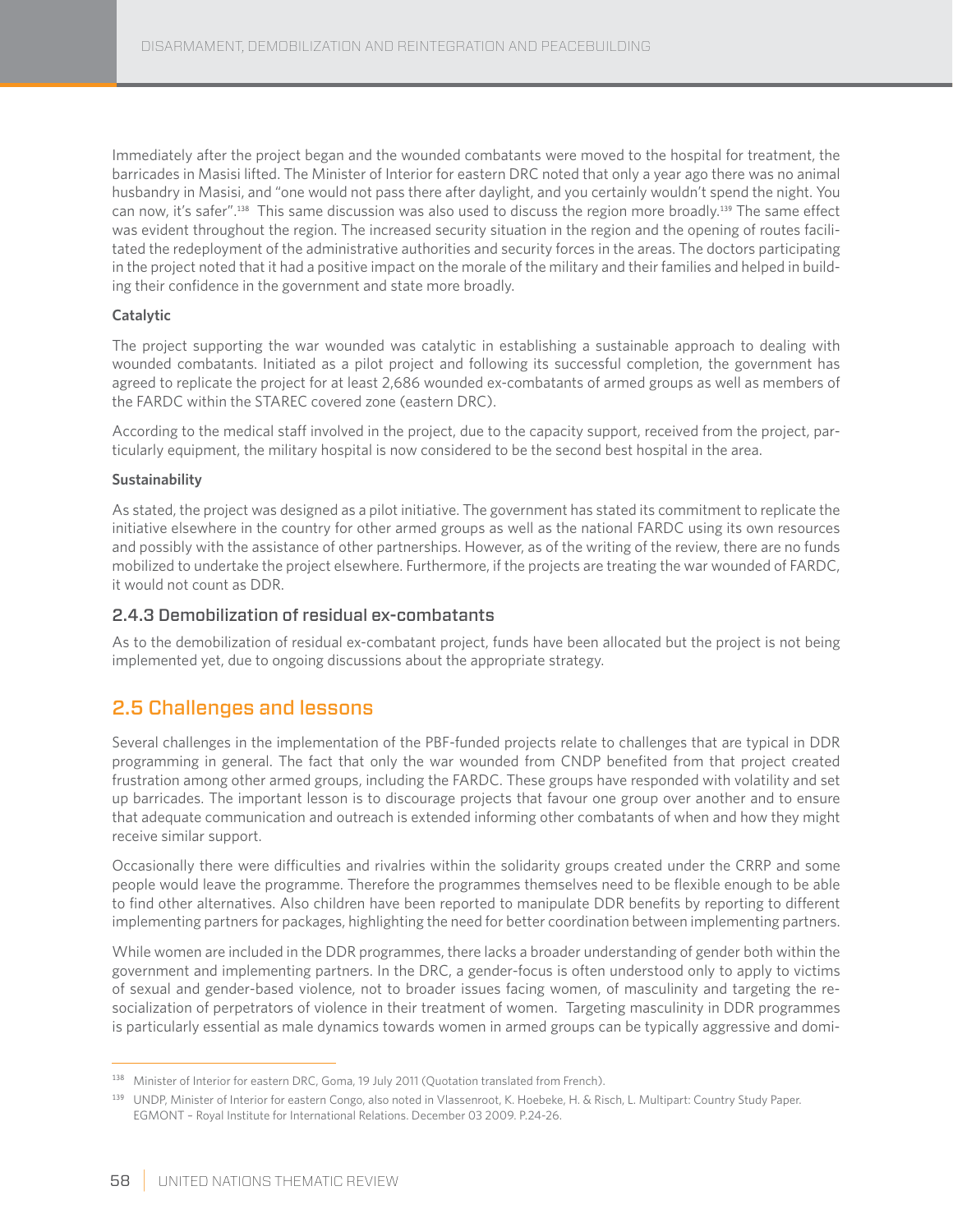neering. Women have often reported that they do not see a change in the male attitudes towards women after the males have been reintegrated.140 Few actors in the DRC address this issue. One NGO, the Congolese Men's Network, is not associated with any of the DDR projects but uses its meager resources to address gender issues of male ex-combatants.

Another implementing partner of the CRRP also noted that there needs to be better linkages with development. Many of the reintegration programmes provide strong initial support, but there needs to be a stronger linkage to development in order to see it through and provide greater chances of sustainability. Several implementing partners, for both projects referred to the difficulties caused by delays of UNDP in dispensing the funds.

<sup>140</sup> Interview with the Congo Men's Network, Goma, 20 July 2011.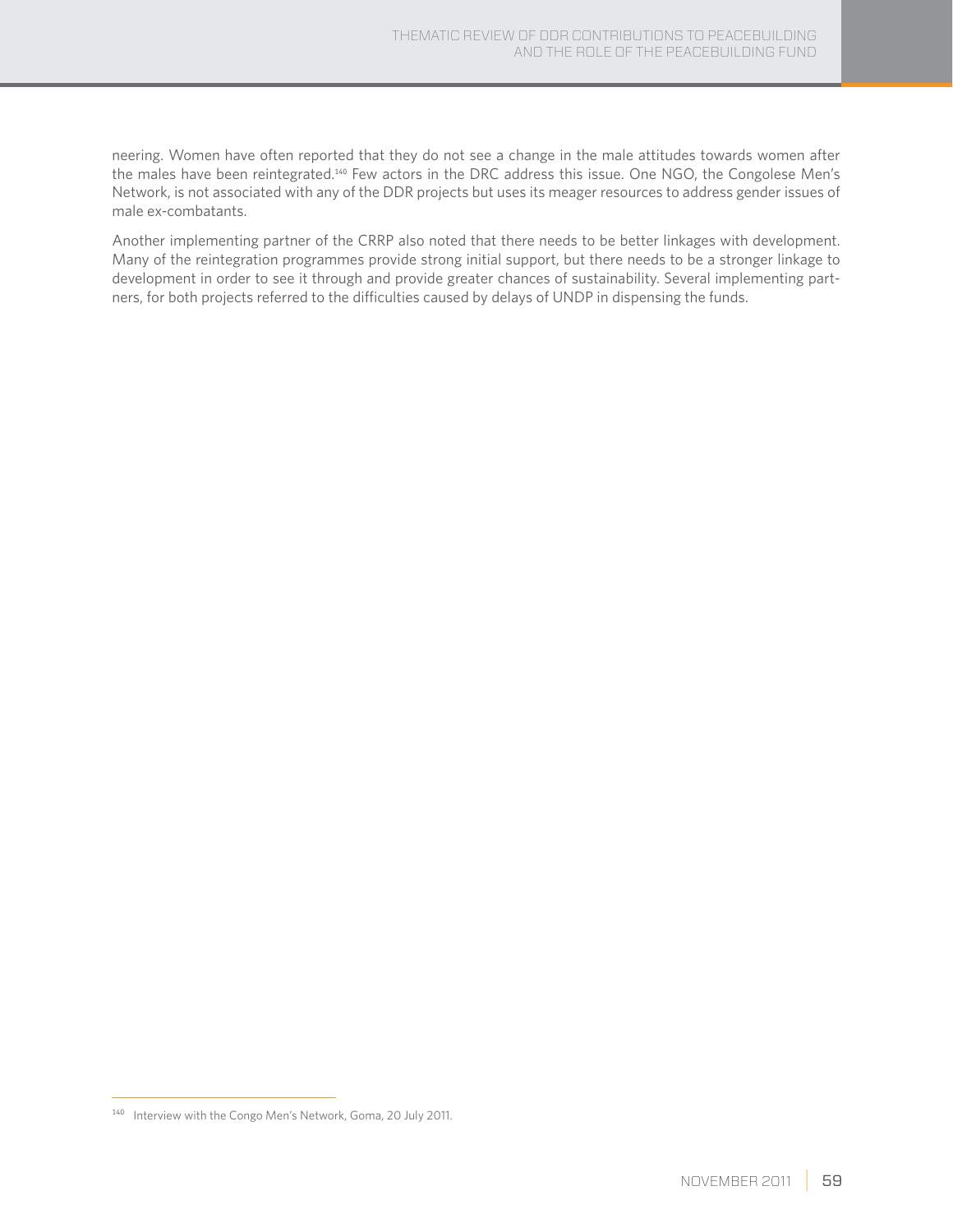# 3. Nepal

## 3.1 DDR in the peace process

The Comprehensive Peace Agreement (CPA) in Nepal was signed on 21 November 2006 by Nepal's main political parties, the Seven Party Alliance (SPA) and the Communist Party of Nepal – Maoist (CPN-M) following a decadelong conflict. One of the immediate goals of the CPA was listed to be the management and integration/rehabilitation of the Maoist army personnel. It also included a commitment to "instantaneously rescue children in armed force and provide necessary and suitable assistance for their rehabilitation".<sup>141</sup>

Also in 2006, the Agreement on Monitoring of the Management of Arms and Armies (AMMAA) set forth provisions for the redeployment and concentration of forces, Maoist army cantonment, and registration of Maoist army combatants at cantonment sites. The AMMAA established that the members of the Maoist Army who did not meet the relevant eligible criteria for the army—minors and those entering the armed group after May 2006—are to be discharged. This group, known as Verified Minors and Late Recruits (VMLR), became the target recipients of DDR-related activities. It is important to note that the Maoists did not approve of the terminology of disarmament and demobilization, preferring instead to consider their activities as SSR and to approve rehabilitation activities. In this review, any reference to DDR in Nepal thus actually only refers to the rehabilitation.

## 3.2 DDR-related programmes in Nepal

The UN Mission in Nepal (UNMIN)142 and UN Country Team—specifically UNDP and UNICEF along with other UN Country Team members – conducted the registration and verification of the Maoist combatants, between June and December 2007. The process verified 19,602 regular members of the Maoist army and disqualified 4,008 individuals as VMLR (2,973 verified minors and 1036 late recruits). However, it took another three years of additional negotiations and high-level advocacy before the Maoist army would allow for the discharge and reintegration of VMLR to take place.

In January 2010, the UN deployed an inter-agency team<sup>143</sup> to support the month-long discharge process. In total, 2,394 (60 per cent) of the 4,008 VMLR were officially discharged. The remaining 1,614 (40 per cent) were discharged in absentia in March 2010.

In June 2010, the UN established a 24-month Interagency Rehabilitation Programme (UNIRP). UNIRP, composed of ILO, UNDP, UNICEF and UNFPA, was tasked with the transitional rehabilitation of the 2,973 verified minors and 1036 late recruits. UNIRP's main activities included public sensitization and information campaigns and psychosocial support. Rehabilitation packages further provided VMLR's with four socio-economic reintegration options: vocational skills training, micro-enterprises, education and health training. For the late recruits, UNDP provided vocational skills training, micro-enterprises and non-formal education; and UNFPA covered the planning and delivery of Health Related Vocational Training and Education packages and took a lead role in identifying and addressing gender specific issues. ILO focused on enhancing the capacity of UNDP's implementing partners to provide the vocational training and to improve their skills for conducting labour market assessments. UNICEF oversaw the tracing, formal education and psychosocial support and community peacebuilding activities to support the socialreintegration of VMLRs.

<sup>141</sup> Comprehensive Peace Agreement, Section 7.6, 26 November 2006.

<sup>&</sup>lt;sup>142</sup> The UN Mission in Nepal, UNMIN, established under Security Council resolution 1740, is administered by the Department of Political Affairs.

<sup>143</sup> Office of the High Commission for Human Rights (OHCHR), UNDP, UN Population Fund (UNFPA), UN Children's Fund (UNICEF), and United Nations Mission in Nepal (UNMIN).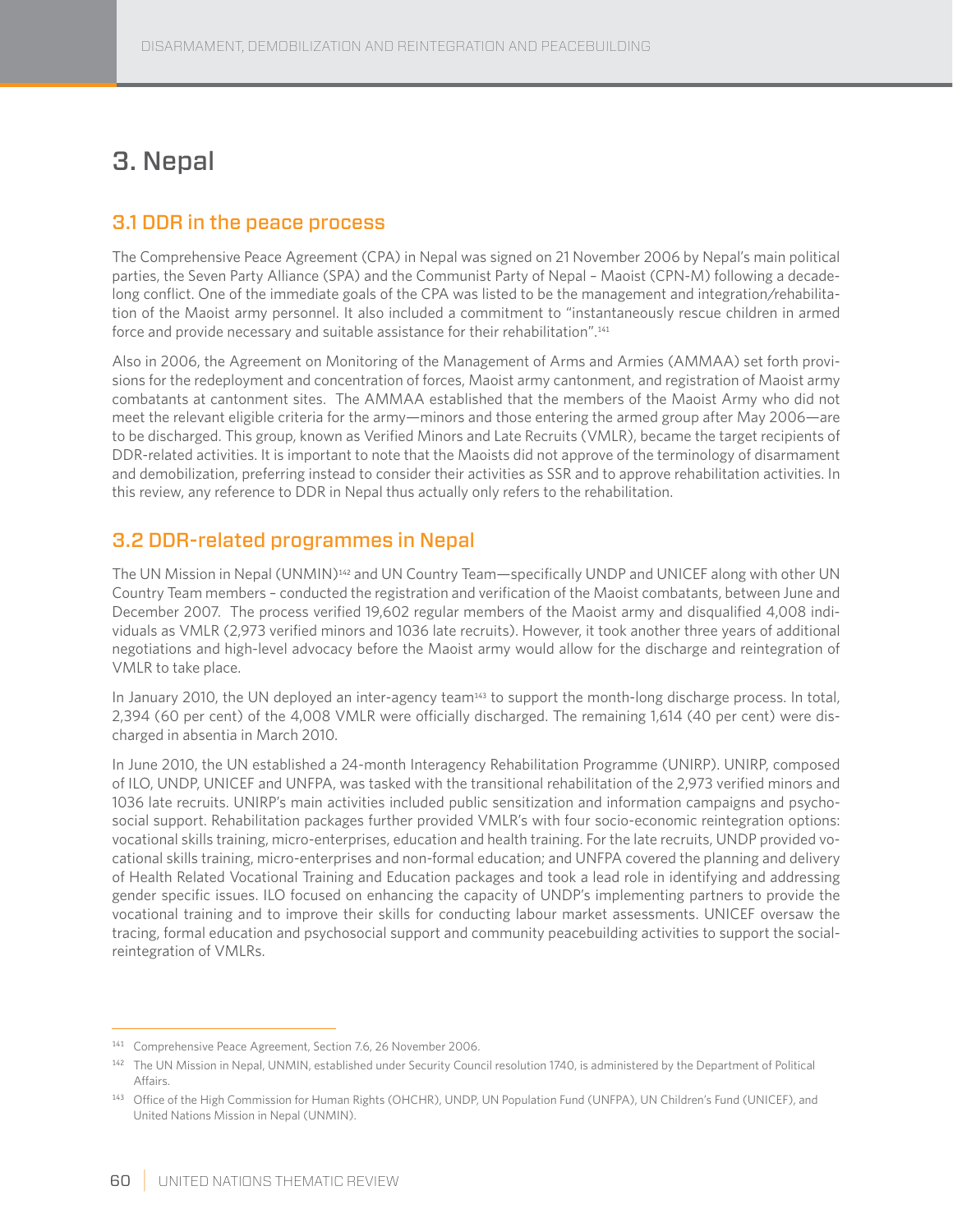## 3.3 PBF support for DDR in Nepal

DDR-related activities in Nepal are undertaken within two complementary funding arrangements. The government established the national multi-donor Nepal Peace Trust Fund in February 2007, as a collective financing and coordinating mechanism for peacebuilding. The DDR-related support from NPTF enabled the establishment of the basic infrastructure of 19 cantonment sites, and temporary shelters in 28 sites.

In March 2007, the UN established the UN Peacebuilding Fund for Nepal as a complementary instrument to the national trust fund. PBF funding is incorporated within the UNPFN structure and is the largest single funding contributor.

| <b>PROJECT TITLE</b>                                                                                                     | <b>BUDGET (US\$)</b> | TIMELINE (MM/YY) | <b>UN AGENCIES</b>                  |  |
|--------------------------------------------------------------------------------------------------------------------------|----------------------|------------------|-------------------------------------|--|
| Project Support to Discharge of Adult Maoists<br>Army Personnel from the Cantonment sites<br>$(UNPFN/A-3)$               | 499,614              | $11/07 - 12/10$  | <b>UNDP</b>                         |  |
| Programme Support for Children and Adoles-<br>cents Formerly Associated with the Maoist<br>Army in Nepal * (PBF/NPL/B-2) | 622,969              | $03/09 - 03/10$  | <b>UNICEF</b>                       |  |
| Support to Female Members of the Maoist<br>Army* PBF/NPL/B-2                                                             | 224,614              | $03/09 - 12/10$  | <b>UNFPA</b>                        |  |
| Discharge and Reintegration Assistance to<br>Maoist Army UNPFN/A-6                                                       | 3,392,216            | $01/09 - 05/10$  | <b>UNDP</b>                         |  |
| Support to the Rehabilitation of Verified Mi-<br>nors and Late Recruits UNPFN/A-7                                        | 9,349,660            | $06/10 - 05/12$  | ILO, UNDP,<br>UNFPA & UNICEF        |  |
| Monitoring, reporting and response to conflict<br>related child rights violations* PBF/NPL/E-2                           | 2,332,421            | $04/10 - 12/11$  | <b>OHCHR &amp;</b><br><b>UNICEF</b> |  |
| <b>TOTAL</b>                                                                                                             | 16,421,424           |                  |                                     |  |
| * Highlighted rows represent the projects supported by the PBF                                                           |                      |                  |                                     |  |

**Table 2 –DDR activities in Nepal 2007-2011**

Six of the eight projects under the UNPFN's Cantonment and Reintegration cluster specifically addressed "DDR"-related activities in Nepal. Falling under "conflict prevention and reconciliation" under the PBF's Priority Plan for Nepal,<sup>144</sup> PBF contributed US\$ 2.2 million towards the DDR related projects, which amounts to 13 per cent of the total (US\$ 16 million) amount spent on DDR activities to date and 22 per cent of PBF's total contribution to Nepal (US\$ 10 million).

## 3.4 Catalytic, relevance and sustainability of PBF funding

PBF contributions in Nepal focused specifically on children and women. Indeed, seventy four per cent (74 per cent) of the VMLR in the cantonment sites were children below the age of 18 at the time of their initial verification of which 30 per cent were girls or young women. Therefore, the DDR of VMLR required that particular attention be given to child- and gender-specific needs. As highlighted in table 2, PBF projects focused on the discharge of

<sup>144</sup> The PBF Priority Plan for Nepal covered the 12-month period of 2008 to a total of US\$ 10 million. The Priority Plan outlines the following priorities for PBF support: 1. Strengthen state capacity to sustain peace for accelerated recovery in areas where there is a serious risk of future conflict; 2. Foster the accelerated recovery of groups, or areas, where the risk of conflict is heightened specifically addressing women and member of traditionally marginalised groups; 3. Support local communities, including through women's groups, to mitigate the risk of increasing armed violence including the proliferation of small arms, and diffuse tensions over specific issues that could result in conflict; 4. Leverage UN's comparative advantage vis-à-vis other actors. PBF thus supported "DDR" related activities by supporting rehabilitation under the heading of "Conflict prevention and Reconciliation" and focused on women and children. PBF Priority Plan for Nepal, pp.5-6 <www.unpbf.org/docs/Nepal\_PBF\_Priority\_Plan.pdf>.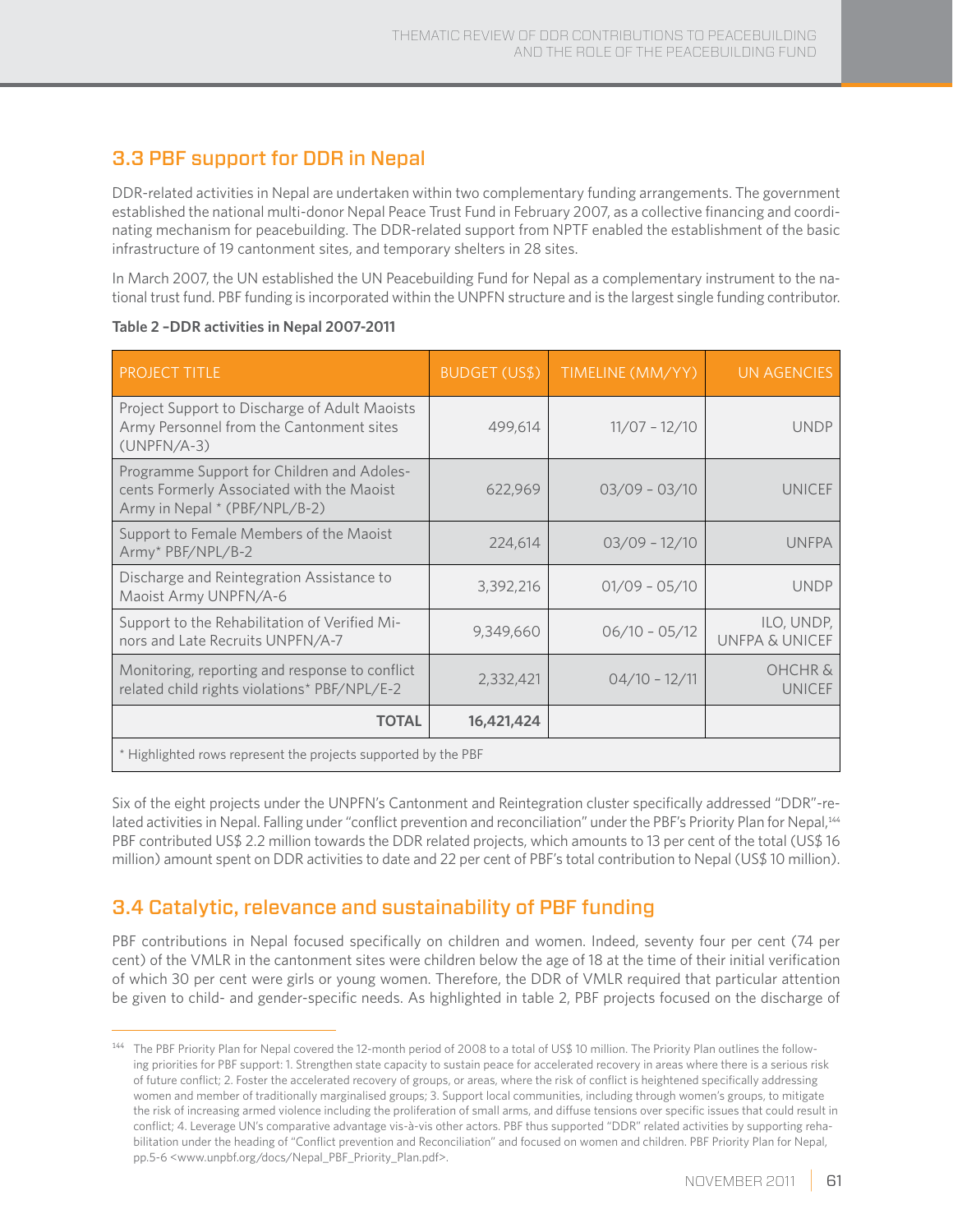children, support to females in the Maoist Cantonments, including VMLR, for health and reproductive services and support for the monitoring of CAAFAG.

The project on discharge of minors had as its primary objective "to support the overall peace process in Nepal through the promotion of the rights of children and youth who have been affected by the conflict". Its activities led to the successful discharge and socio-economic reintegration of the 2,973 verified minors through for formal education and psychosocial support. In partnership with the CAAFAG Working Group—a network UNICEF established in 2006 comprising UN, international and national NGOs<sup>145</sup>—the project activities additionally encouraged and promoted community engagement in the social reintegration of VMLRs.

Given the high number of women VMLR and the lack of reproductive services available to them, the PBF funded project "support to female members of the Maoist army" enabled UNFPA to recruit and place gynaecologists in the cantonment sites, and to undertake measures to improve the conditions of reproductive health services in the sites, such as conducting Reproductive Health Service Clinics six days every month in all seven cantonment sites.<sup>146</sup> During the discharge process, UNFPA provided technical assistance to address gender concerns. Further, the support enabled social workers from CAAFAG Working Group to be made available to accompany female VMLRs, to counsel family members, if needed, and to provide women with referrals for their reproductive health needs and provide certain beneficiaries with temporary accommodation near the cantonment for up to 2 weeks or accompaniment support (implemented in partnership with UNICEF).

UNICEF and OHCHR undertook the project "Monitoring, reporting and response to conflict related child rights violations", as mandated by Security Council resolutions 1612 and 1882 on rights of the child. The project strengthened the national capacity to monitor and report on the discharge and rehabilitation process of minors and ongoing violations of children's rights. The project extended support for informally or self-released CAAFAG and other children affected by armed conflict. UNICEF, with the help of the CAAFAG Working Group, also sought to locate the 1,130 verified minors who were absent during the discharge process.

#### **Relevance**

All three of the PBF-supported projects contributed directly towards supporting the peace process, given that the CPA and AMMAA identified the VMLR as a group to be rehabilitated. In particular, PBF helped to fill specific gaps during the verification and cantonment of VMLR and during their discharge, particularly with respect to vulnerable groups. The facilities for women were identified as inadequate during the three years delay between the initial cantonment and the discharge, and the UNFPA project improved the conditions for the female adults and girls present at the sites.

Furthermore, the projects were relevant to the UNIRP reintegration as it filled a gap, whereby many of the women or girls would otherwise have been unable to participate in the reintegration programmes. The Nepalese caste system and strict social norms for women meant that many women would have difficulty returning to their communities, especially the case with children fathered by a man from another caste. It is also a cultural taboo to have non-family members care for children, making it difficult for VMLR with children to participate in the reintegration options. As many of the vocational or education centers required transportation far from their homes, safety and childcare concerns of many would prevent them from participating in the reintegration. During the discharge and reintegration process, UNFPA was able to continuously ensure that the specific needs, protection and safety of women were being addressed, such as accommodating for childcare, nutritional support for children, allowance for children under the age of five and supporting school boarding.

The flexibility of the PBF (and UNPFN) allowed for the design and implementation of the reintegration options to be as relevant as possible, not only to the UNIRP programme but also relevant to the needs of the beneficiaries and communities more broadly. Planning and implementing well-tailored activities was challenging given that the gov-

<sup>145</sup> CAAFAG (Children Associated with Armed Forces and Armed Groups) Working Group comprises of UN agencies: UNFPA, WFP; INGOs (Save the Children, IRC, ICRC, Search for Common Ground, PLAN, CARE, and TPO); and national NGOs. The National Human Rights Commission, OHCHR and UNMIN are observers.

<sup>146</sup> Services such as screening, treating and referring reproductive health problems of female PLAs and adjoining communities were provided. In total 9775 females benefitted from this service while 210 complicated cases were provided with referral services. The most valuable contribution of the project was bringing in gynaecologists in the cantonment and providing referral services at tertiary centers. The referral mechanism was aligning with the Government of Nepal's referral system.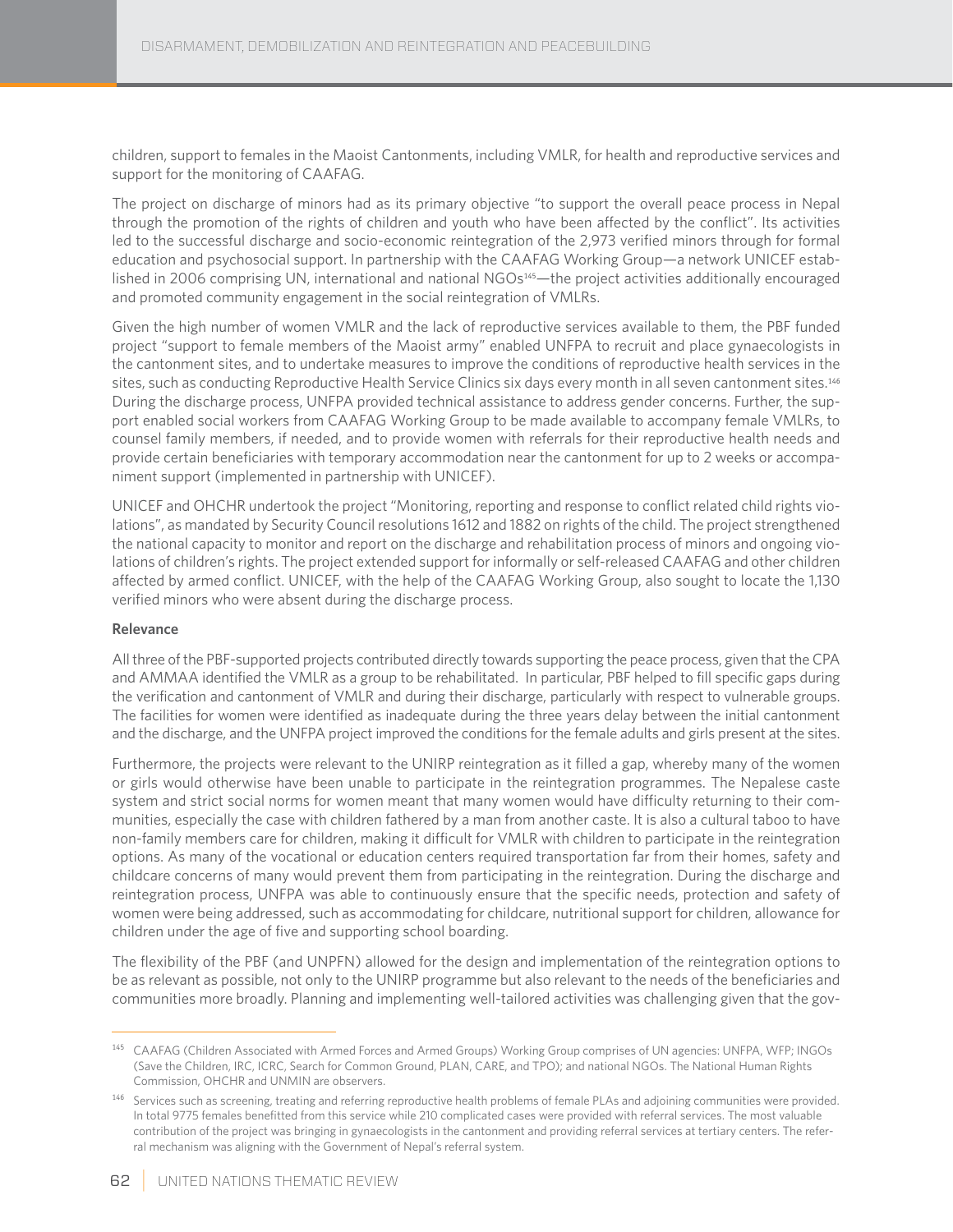ernment and Maoist Party imposed several restrictions on the rehabilitation of VMLR. These restrictions included imposing a funding ceiling on rehabilitation costs per combatant, restricting the amount of public awareness and sensitization that could be undertaken and limiting access to sites where needs profiling could take place. The PBF's flexibility allowed for the activities and reintegration options to be designed on an ad hoc basis, being tailored according to the most suitable needs on the ground despite the limitations.

#### **Catalytic**

PBF funding was not particularly financially catalytic, as donors were widely hesitant to fund the rehabilitation, given the delays between the verification and actual discharge and the highly political nature of the exercise. However, PBF funding filled financial gaps for undertaking these activities. The fund was able to support preparatory activities, training and process, which are typically not associated with tangible outputs and results and thus, albeit critical areas of work,<sup>147</sup> are very difficult to receive funding for. In the case of Nepal, the support for the preparatory activities is seen to have been catalytic in enabling the UN's unprecedented delivery-as-one approach to the type of DDR-related activities undertaken within the UNIRP.

Instead of being hindered financially by the delays in the discharge process, the UN was able to use the UNPFN/ PBF funds in a way that "allowed them to plan in a more unified way."<sup>148</sup> It also allowed them to advocate collectively for the early release of the VMLR. By the time the discharge was finally allowed, the foundation already existed for the UN to rapidly prepare and complete the discharge process despite the abrupt and short timeline allotted for the discharge (40 days). Under such conditions and demands, the prepositioning of services, logistics and the UN's joint-effort was critical for the successful completion of the discharge within the 40 days.

According to UNICEF, children's issues are often missed out in DDR-type planning and UNICEF's engagement may only take place once several decisions for the programme have already been made. Therefore, for UNICEF, receiving PBF funding allowed them to participate on a level footing in the early planning of the activities, which also promoted a more coordinated and integrated approach to UNIRP programme.

The CAAFAG Working Group, which UNICEF had previously established in 2006 and was a beneficiary of the PBF support, is widely perceived to have produced several catalytic and sustainable contributions towards peacebuilding. The CAAFAG Network established mechanisms (such as youth clubs, trained psychosocial workers, education and peacebuilding activities) that have become a model for other related and unrelated projects. The network and the mechanisms and facilities it established have brought VMLR and communities together at music events and festivals, cultural events, reconciliation meetings, visits to museums, and visits to local youth clubs. Several VMLR informed the UNIRP implementers that these events were the first time they had been able to positively interact with the communities.

More specifically, according to the UNIRP review conducted in February 2011, the above activities were observed to have contributed to:

- a) Setting VMLR free from the chain of command;
- b) Changing communities' negative perceptions against those who are "disqualified", especially women, because such interventions are conducted in a way to ensure mutual respect for all;
- c) Making VMLR feel that they are accepted;
- d) Promoting mutual understanding between VMLR and community members through repeated interactions;
- e) Harmonizing highly politicized communities;
- f) Facilitating interpersonal skills of participants; and
- g) Employment of VMLR in some cases by promoting interaction between VMLR and community members.<sup>149</sup>

Report of the Secretary-General on peacebulding in the immediate aftermath of conflict [A/63/881-S/2009/304], 11 June 2009, pp.14, 25.

<sup>148</sup> Telephone interview, UNICEF-Nepal, 4 August 2011.

<sup>149</sup> Interagency Programming Mission Report, UN Interagency Rehabilitation Programme, February 2011, pp.15-16.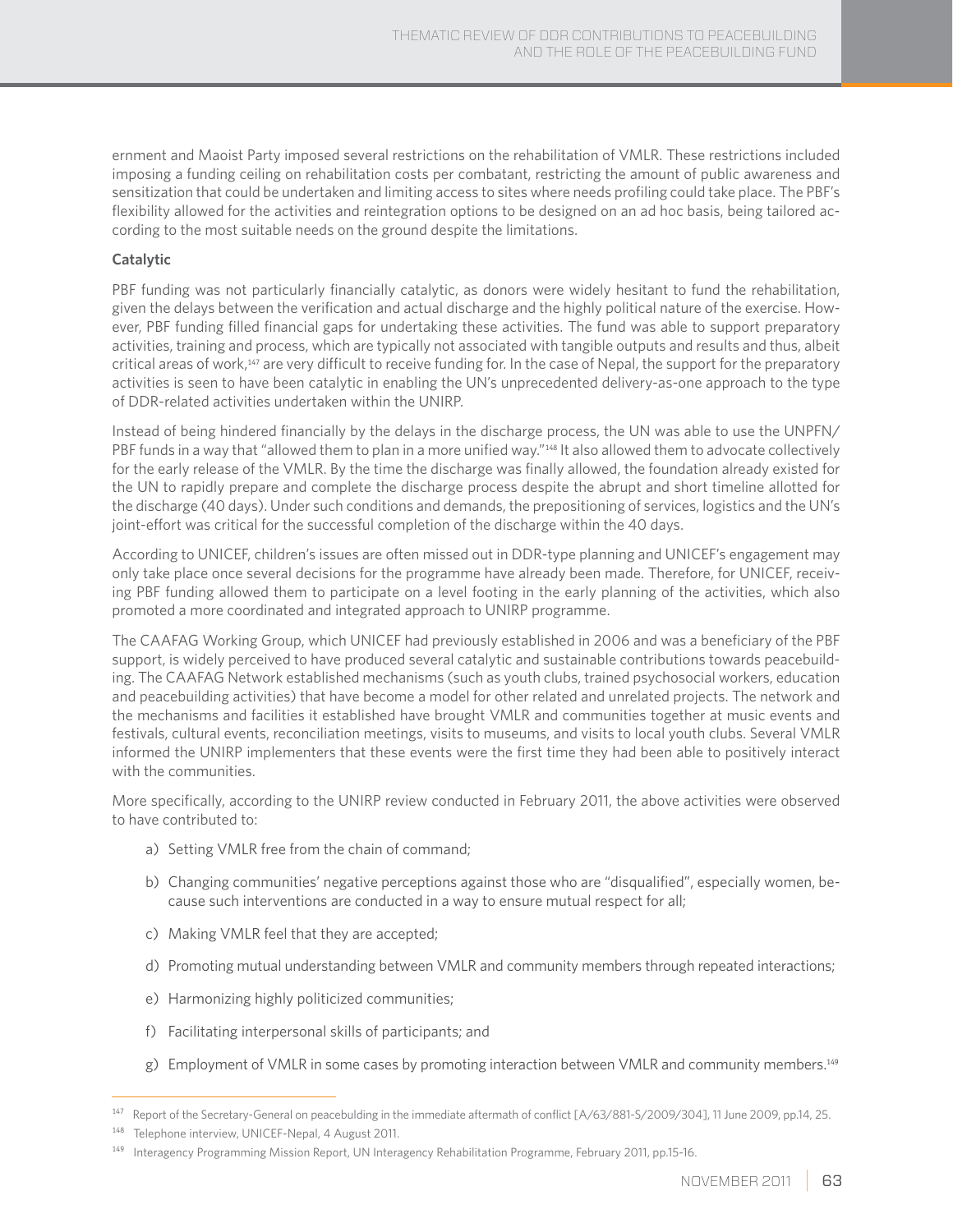The UNIRP review further highlighted that peacebuilding activities creatively acted as an entry point to approach some VMLR who were not enrolled in any of the packages.<sup>150</sup>

Finally, the relationship and engagement of the government and Maoist Party with the UN has improved to a degree and it could be argued that the collective, integrated approach of the UN and the positive practices and outcomes of the programmes, to which PBF played an important role, was catalytic in easing and facilitating the relationship between the government, Maoists and UN.

#### **Sustainability**

A priority of the PBF is that it provides support in activities that become part of longer term national or development funding. The Nepal Government is reportedly looking at the various structures and components of the PBFsupported discharge of children and adolescent project in order to replicate the components in its National Action Plan for conflict-affected children. Likewise, other UNICEF programmes, including within the UNIRP, have been able to benefit from the CAAFAG mechanism. Another non-DDR-related project, focusing on child labour, will also be drawing lessons from the CAAFAG reintegration programme and use the same structures and replicated mechanisms for vulnerable children. In addition, the government led "Juvenile Justice Coordination Committee" will also be working with CAAFAG established structures, social workers, psychosocial counsellors, to conduct social inquiry and to provide psychosocial support to children in conflict with law.

Sustainability is, however, a particularly challenging issue for DDR-type activities undertaken in Nepal and elsewhere and will be explored further below.

## 3.5 Challenges and lessons

Despite many of the positive achievements coming from the PBF support, the DDR-related activities themselves faced, and continue to face, several challenges. For starters, several circumstances around the discharge and government and Maoist imposed limitations on the rehabilitation programme created a number of difficulties, which the UN and its implementing partners had to overcome. These include:

- The nature in which the Maoist discharged the VMLR in the first place fostered anger and resentment. For most VMLR, the discharge came as a surprise and was taking place against their will.
- The political agreements considered the VMLR as being "disqualified" from the army. This was despite the many years of service of some combatants, who consequently felt frustrated and betrayed, and which only compounded the already negative stigma associated with the armed group.
- In the first year, the government and Maoist Party imposed tight restrictions on the outreach and communication about the DDR activities, including the issuance of negative press. As a result, the participants and the communities started with a poor perception of the programme as well as having mismatched expectations.
- The government and Maoist Party imposed a funding ceiling on the amount of support an individual VMLR could receive.
- The government and Maoist Party only granted limited access to cantonment sites and other areas, hindering the profiling of needs and stronger market analysis, etc.
- There remains limited national ownership and political buy-in from the Government and the Maoist Party.

These circumstances had several programmatic consequences for UNIRP and its partners. First, only the education option of rehabilitation had a community-matching approach whereby for every two VMLR enrolled in education, one other vulnerable child received the same support. This approach improved the social cohesion between the

<sup>150</sup> Interagency Programming Mission Report, UN Interagency Rehabilitation Programme, February 2011, p. 15.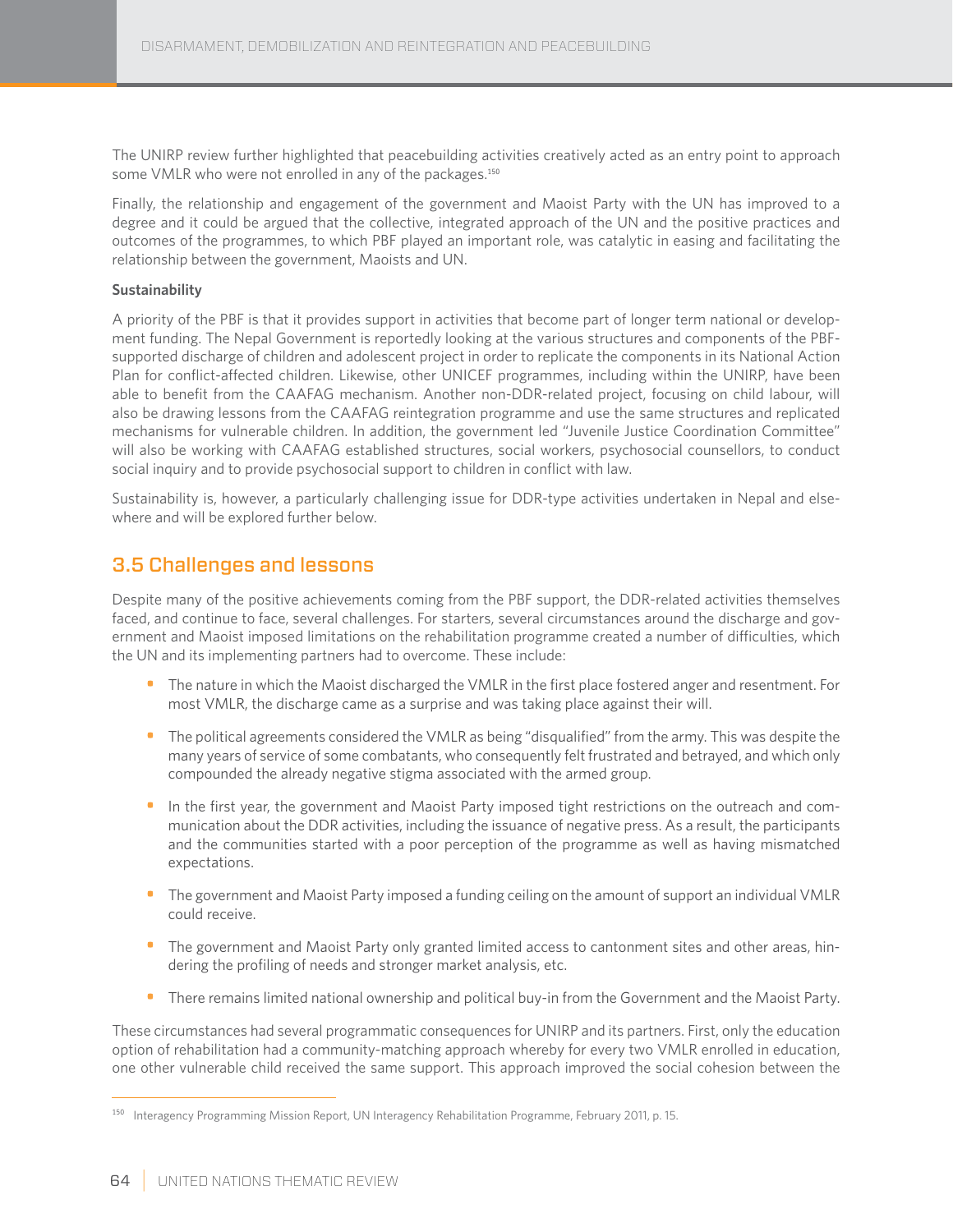community and verified minors and helped to minimize the stigma associated with being a VMLR. However, the community approach could not be extended to the other options due largely to the UN's limited access to the VMLR and communities to be able to plan and prepare such approaches. Given that Nepal has a traditionally entrenched caste system and that many of the VMLR who married or had children from another caste may not be received back into their communities, compounded by the negative stigma associated with being VMLR, the rehabilitation process would have benefited from a stronger community based approach to the programme.

Second, because of the limited access to the cantonments sites for needs profiling and more in depth market analysis, most training has taken place in centralized urban areas and not decentralized enough for rural areas where most of VMLR come from.

Third, UNIRP was given less than two months to train counselors and to develop orientation tools posed a number of challenges. The UNIRP inter-agency review undertaken in February 2011 noted, "the recruited counselors, while competent in their own areas of work, were not prepared to face the realities and specificities of the caseload they engage with".151 As a result, the quality of the orientation and counselling provided to each participant was not consistent. Compounded by the negative propaganda of the government and Maoist Party, local implementing partners thus reported several difficulties in dealing with the VMLR because they "have higher expectations; have to face stigmatization from communities; have strong opinions that are different from others; and [of cultural relevance] they are not modest". 152 The UNIRP review further pointed that trainees are dissatisfied with the duration of the training and there has been a low interest and enrollment rate among females.153 However, recent genderspecific interventions in year two have seen female enrollment increase.

The existence and capacity of the CAAFAG Working Group, established prior to the UNIRP programme, gave UNICEF an edge over the other agencies and mechanisms for dealing with these challenges. Given the delays in discharging the VMLR, a possible lesson could be to have invested more in establishing networks similar to the CAAFAG model–even if it is through other community peacebuilding or development programmes or target groups—so that a strong supportive local base and infrastructure can be established in advance that requires only additional tailoring to be used in DDR contexts.

A particular lesson highlighted by UNDP regarding UNIRP implementation is that while the government and Maoist party restricted the communication and outreach of the programme in the first year, and in year 2 the UN had a series of outreach communication via text messaging, radio public service announcements, telephonic outreach and outreach through the CAAFAG Network, they should have found ways to invest more in public relations in the development of orientation tools (videos, catalogues, etc.).

An upcoming challenge identified by the UNIRP review relates to the sustainability of assistance to children who require more support than is provided through the 2-year duration of the programme. The review warned that there could be a high number of drop-outs from the education programmes from those who will not be finished their studies within the 2-year duration of the programme and especially for those who live outside of the home to get their education. This challenges emphasizes the broader value and need for ensuring there is an adequate and sustainable exit strategy in place to link the reintegration programmes into more sustainable recovery and development programmes.

<sup>&</sup>lt;sup>151</sup> Interagency Programming Mission Report, UN Interagency Rehabilitation Programme, February 2011, p.7.

<sup>152</sup> Interagency Programming Mission Report, UN Interagency Rehabilitation Programme, February 2011, pp. 10, 11, 12, 27.

<sup>153</sup> Interagency Programming Mission Report, UN Interagency Rehabilitation Programme, February 2011, pp. 10, 11, 12, 27.